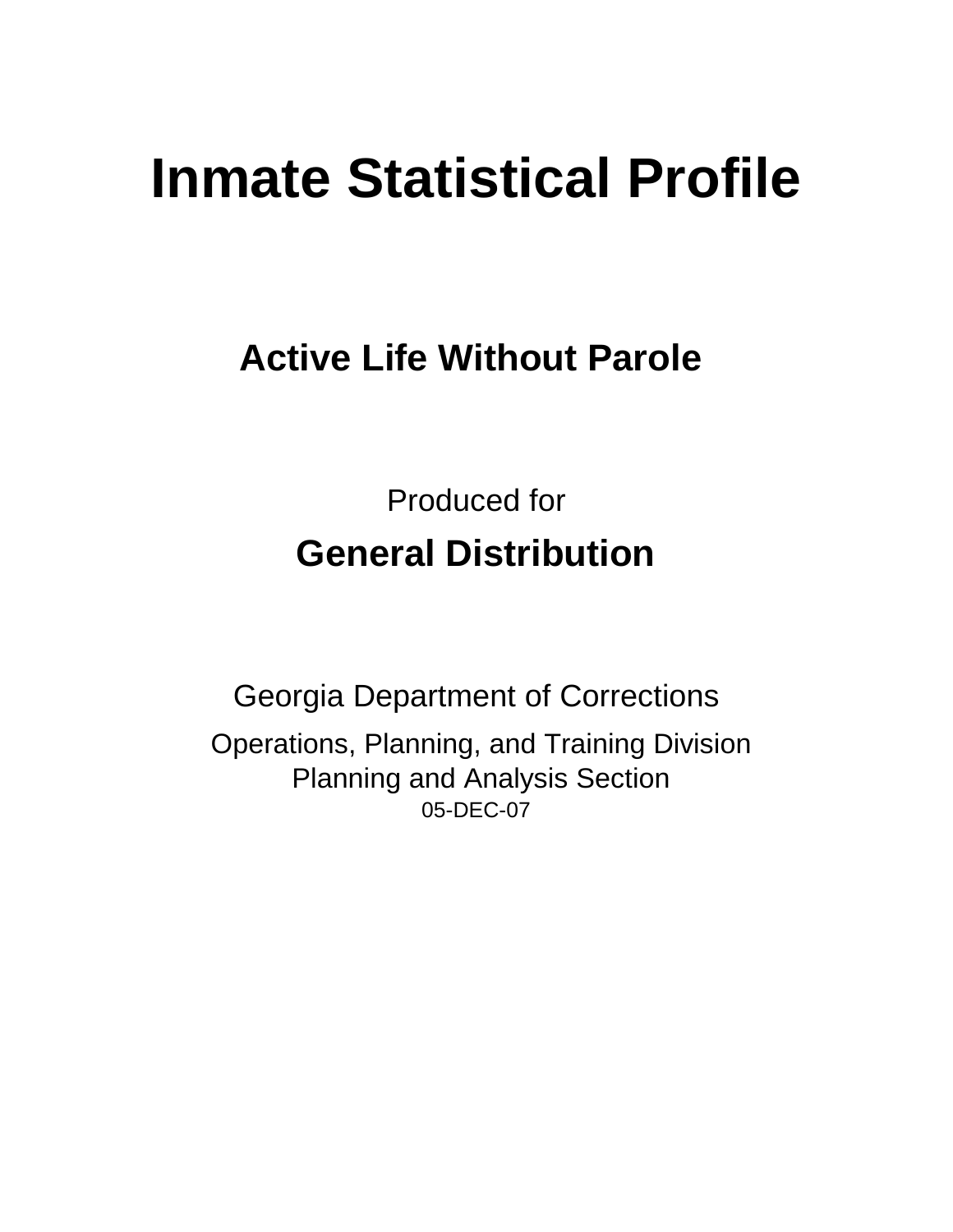**Contents** 

**Active Life Without Parole** 

Produced for **General Distribution**

# Table of Contents

| <b>Demographic information</b>                                       |
|----------------------------------------------------------------------|
| 5 Current age, broken out in ten year age groups                     |
| 6 Race group                                                         |
| 7 Hispanic Origin                                                    |
| 8 Marital status, self-reported at entry to prison                   |
| 9 Number of children, self-reported at entry to prison               |
| 10 Religious affiliation, self-reported at entry to prison           |
| 11 Home county - self-reported at entry to prison                    |
| 14 Socioeconomic class, self-reported at entry to prison             |
| 15 Environment to age 16, self-reported at entry to prison           |
| 16 Guardian status to age 16, self-reported at entry to prison       |
| 17 Employment status before prison, self-reported at entry to prison |
| 18 Age at admission                                                  |
| 20 Age at release                                                    |
| 21 Height, measured at entry to prison                               |
| 22 Weight, measured at entry to prison                               |
| 23 Military service                                                  |
| <b>Correctional information</b>                                      |
| 24 Type of admission to prison                                       |
| 25 Current / last security status                                    |
| 26 Current / last institution type                                   |
| 27 Institution type - transitional centers                           |
| 28 Institution type - mental hospitals                               |
| 29 Institution type - county prisons                                 |
| 30 Institution type - state prisons                                  |
| 31 Institution type - private prisons                                |
| 32 Institution type - prison annexes                                 |
| 33 Institution type - pre-release centers                            |
| 34 Institution type - inmate boot camp                               |
| 35 Number of disciplinary reports                                    |
| 36 Number of transfers                                               |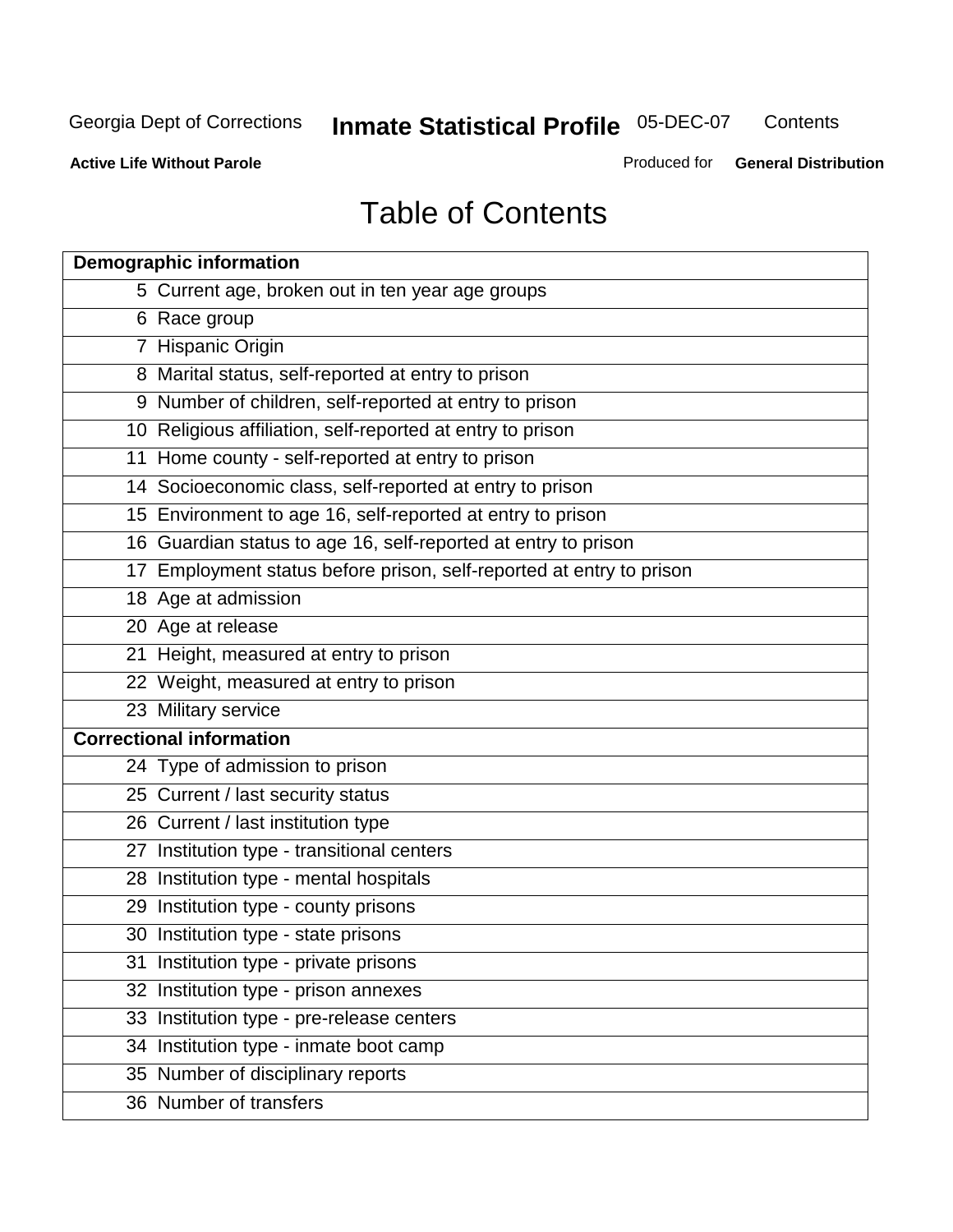**Contents** 

**Active Life Without Parole** 

Produced for **General Distribution**

# Table of Contents

| <b>Correctional information</b>                                  |
|------------------------------------------------------------------|
| 37 Number of escapes                                             |
| 38 Probable future release type                                  |
| 39 Actual release type                                           |
| 40 Time served in current (or last) institution                  |
| Educational, psychological and physical information              |
| 41 Highest grade level attained                                  |
| 42 Culture fair IQ scores                                        |
| 43 Wide Range Achievement Test (WRAT) reading score              |
| 44 Wide Range Achievement Test (WRAT) math score                 |
| 45 Wide Range Achievement Test (WRAT) spelling score             |
| 46 Scope of substance abuse - summary                            |
| 47 Scope of substance abuse - detail                             |
| 48 Current / last mental health treatment level                  |
| 49 PULHESDWIT medical scale - 'P' overall condition ('P'hysical) |
| 50 PULHESDWIT medical scale - 'U' upper body                     |
| 51 PULHESDWIT medical scale - 'L' lower body                     |
| 52 PULHESDWIT medical scale - 'H' hearing                        |
| 53 PULHESDWIT medical scale - 'E' vision                         |
| 54 PULHESDWIT medical scale -'S' psychiatric                     |
| 55 PULHESDWIT medical scale - 'D' dental                         |
| 56 PULHESDWIT medical scale - 'W' work ability                   |
| 57 PULHESDWIT medical scale - 'I' impairment                     |
| 58 PULHESDWIT medical scale - 'T' transportability               |
| 59 Criminality in family, self-reported                          |
| 60 Alcoholism in family, self-reported                           |
| 61 Drug abuse in family, self-reported                           |
| 62 Subjected to frequent beatings, self-reported                 |
| 63 Father absent during inmate's childhood                       |
| 64 Mother absent during inmate's childhood                       |
| <b>Crimes and criminal history information</b>                   |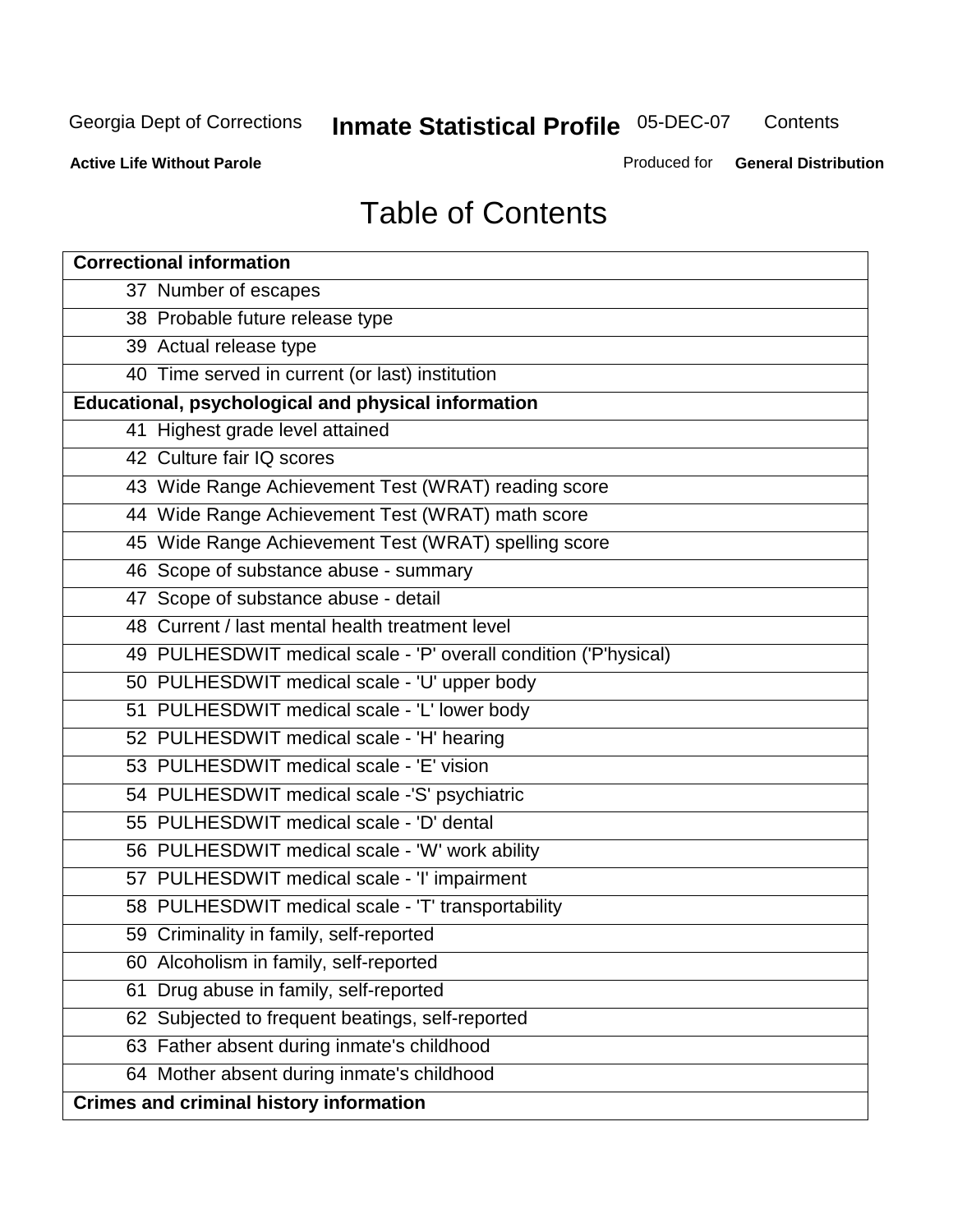**Contents** 

**Active Life Without Parole** 

Produced for **General Distribution**

# Table of Contents

| <b>Crimes and criminal history information</b>                 |
|----------------------------------------------------------------|
| 65 Number of prior Georgia incarcerations                      |
| 66 Prison sentence in years                                    |
| 67 Primary offense, broken out into felonies vs misdemeanors   |
| 68 Primary offense, broken out into six broad crime categories |
| 69 Primary offense, detailed offense code                      |
| 70 County of conviction of primary offense                     |
| 73 Circuit of conviction of primary offense                    |
| 75 Years served (jail + prison) in this incarceration          |
| <b>Medical information</b>                                     |
|                                                                |
| 76 Results of most recent HIV test                             |
| 77 Results of most recent tuberculosis test                    |
| 78 Results of most recent syphilis test                        |
| 79 Results of most recent Hepatitis-C test                     |
| 80 Results of most recent pregnancy test                       |
| 81 Results of most recent diabetes test                        |
| 82 Results of most recent hypertension test                    |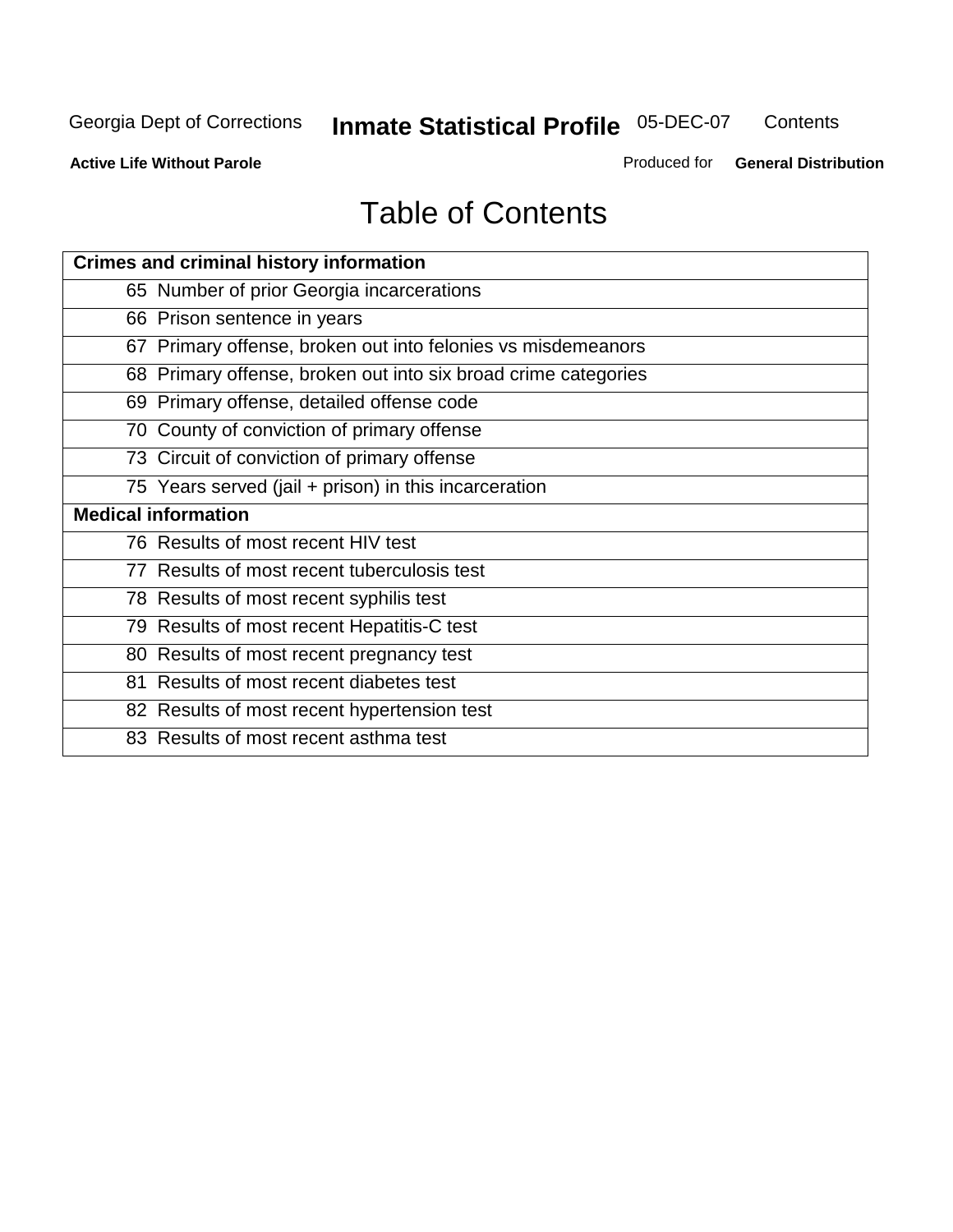#### **Active Life Without Parole**

#### Produced for **General Distribution**

### Current age, broken out in ten-year age groups

|                       |              | <b>Male</b> |         |              | <b>Female</b> |       |                 | <b>Total</b> |
|-----------------------|--------------|-------------|---------|--------------|---------------|-------|-----------------|--------------|
| <b>Current Age</b>    | <b>Count</b> | Col %       | Row %   | <b>Count</b> | Col %         | Row % | <b>Total</b>    | Col %        |
| <b>Twenties</b>       | 64           | 13.70%      | 98.46%  |              | 16.67%        | 1.54% |                 | 65 13.74%    |
| <b>Thirties</b>       | 175          | 37.47%      | 99.43%  |              | 16.67%        | 0.57% |                 | 176 37.21%   |
| <b>Forties</b>        | 142          | 30.41%      | 97.93%  | $\mathbf{3}$ | 50.00%        | 2.07% |                 | 145 30.66%   |
| <b>Fifties</b>        | 64           | 13.70%      | 98.46%  |              | 16.67%        | 1.54% | 65              | 13.74%       |
| <b>Sixties</b>        | 16           | 3.43%       | 100.00% |              |               |       | 16 <sup>1</sup> | 3.38%        |
| Seventy +             | 6            | 1.28%       | 100.00% |              |               |       | 6'              | 1.27%        |
| <b>Total Reported</b> | 467          | 100%        | 98.73%  | 6            | 100%          | 1.27% | 473             | 100%         |

| <b>College Avenue</b><br>rtea<br>$\sim$                             |                 |                     |
|---------------------------------------------------------------------|-----------------|---------------------|
| $F \circ f \circ f$<br>$\overline{\phantom{a}}$ . Jldi<br>----<br>- | <b>AG7</b><br>™ | $\rightarrow$<br>-- |

| Mean (average)       | 41.58 | 41.17 | 41.58 |
|----------------------|-------|-------|-------|
| Median (middle)      | 40    | 44    | 40    |
| Mode (most frequent) | 38    |       | 38    |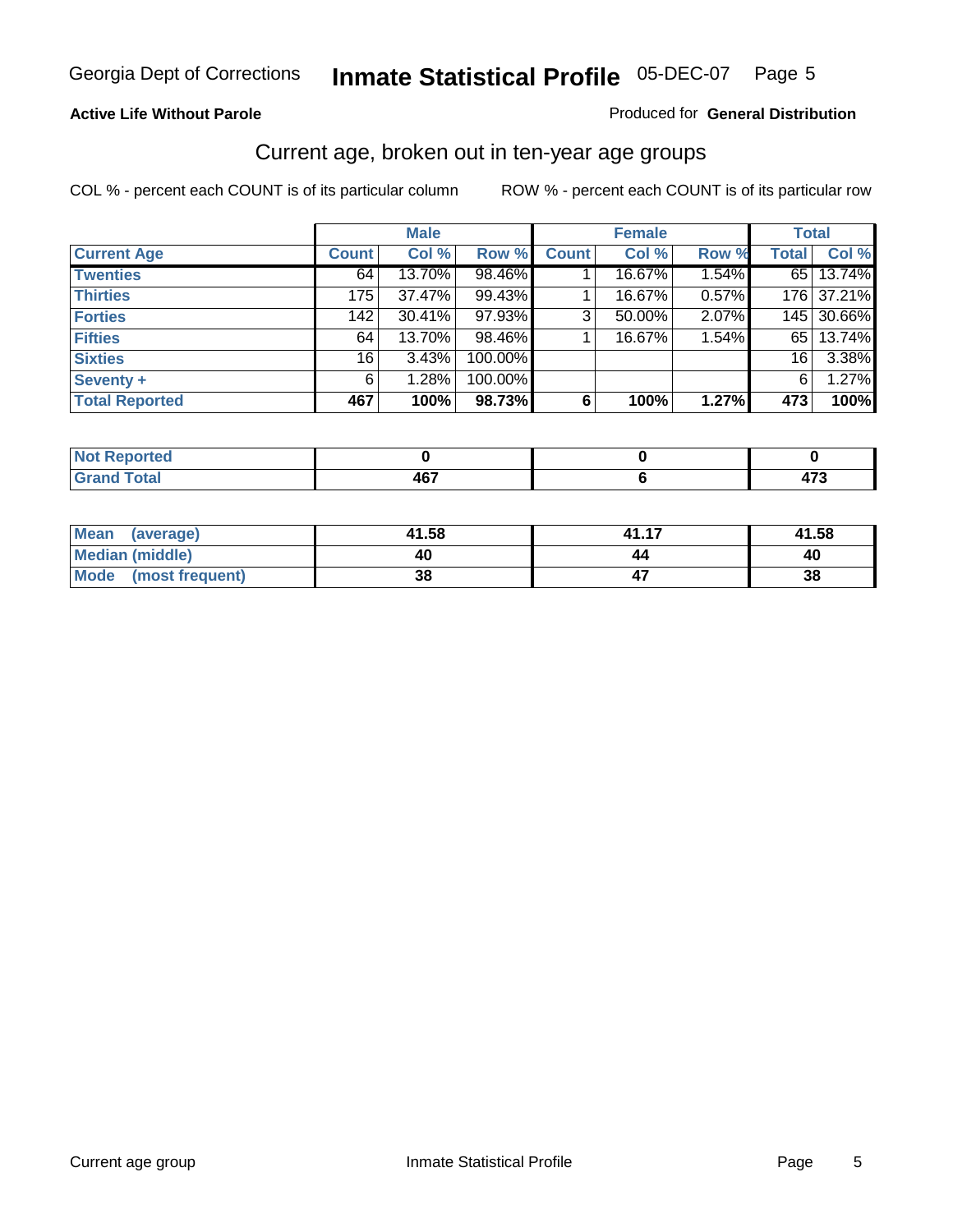**Active Life Without Parole** 

Produced for **General Distribution**

### Race group

|                       |              | <b>Male</b> |                    |   | <b>Female</b> |         |       | <b>Total</b> |
|-----------------------|--------------|-------------|--------------------|---|---------------|---------|-------|--------------|
| <b>Race Group</b>     | <b>Count</b> | Col %       | <b>Row % Count</b> |   | Col %         | Row %   | Total | Col %        |
| <b>White</b>          | 120          | 25.70%      | 96.77%             | 4 | 66.67%        | 3.23%   | 124   | 26.22%       |
| <b>Black</b>          | 347          | 74.30%      | 99.43%             |   | $33.33\%$     | $.57\%$ | 349   | 73.78%       |
| <b>Total Reported</b> | 467          | 100%        | 98.73%             |   | 100%          | 1.27%   | 473   | 100%         |

| eported                         |       |        |
|---------------------------------|-------|--------|
| $\mathcal{L}$ and $\mathcal{L}$ | 467   | $\sim$ |
| i vuu                           | $  -$ | __     |

| $^1$ Mo. | Rlack | White | 3lack |
|----------|-------|-------|-------|
| .        |       |       |       |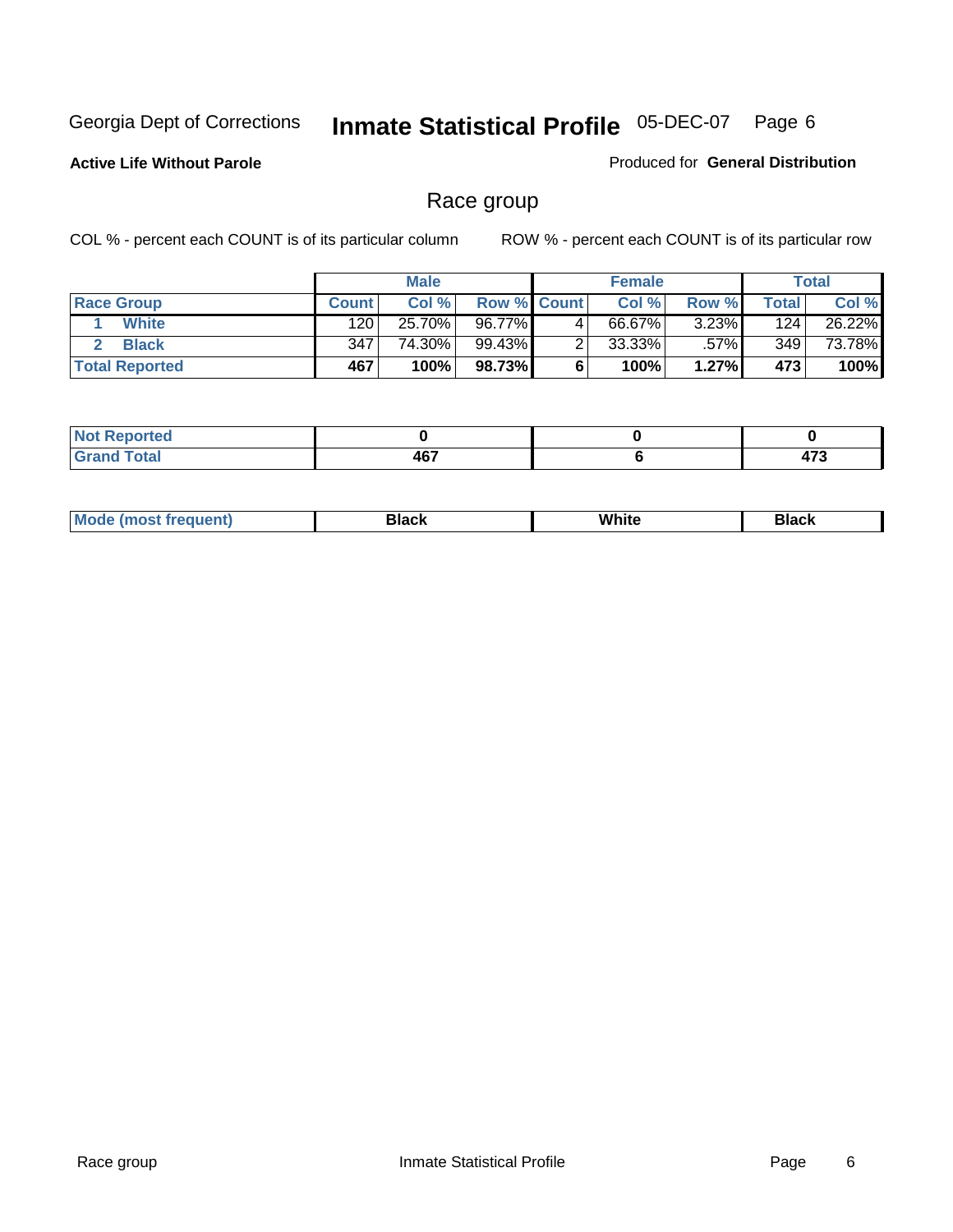**Active Life Without Parole** 

Produced for **General Distribution**

### Hispanic Origin

COL % - percent each COUNT is of its particular column ROW % - percent each COUNT is of its particular row

|                        |              | <b>Male</b> |                    |   | <b>Female</b> |          |       | <b>Total</b> |
|------------------------|--------------|-------------|--------------------|---|---------------|----------|-------|--------------|
| <b>Hispanic Origin</b> | <b>Count</b> | Col %       | <b>Row % Count</b> |   | Col %         | Row %    | Total | Col %        |
| <b>Non Hispanic</b>    | 459          | 98.29%      | 98.71%             | 6 | 100.00%       | $1.29\%$ | 465   | 98.31%       |
| <b>Hispanic</b>        |              | 1.71%       | 100.00%            |   |               |          |       | .69%         |
| <b>Total Reported</b>  | 467          | 100%        | 98.73%             |   | 100%          | 1.27%    | 473   | 100%         |

**An inmate is counted as Hispanic if** 

**(a) he self-reported as Hispanic during the diagnostic process, or** 

**(b) his primary language is Spanish, or** 

**(c) he claimed birth or citizenship in Spain or a Latin American country, or** 

**(d) he had a common Spanish surname such as Lopez or Garcia**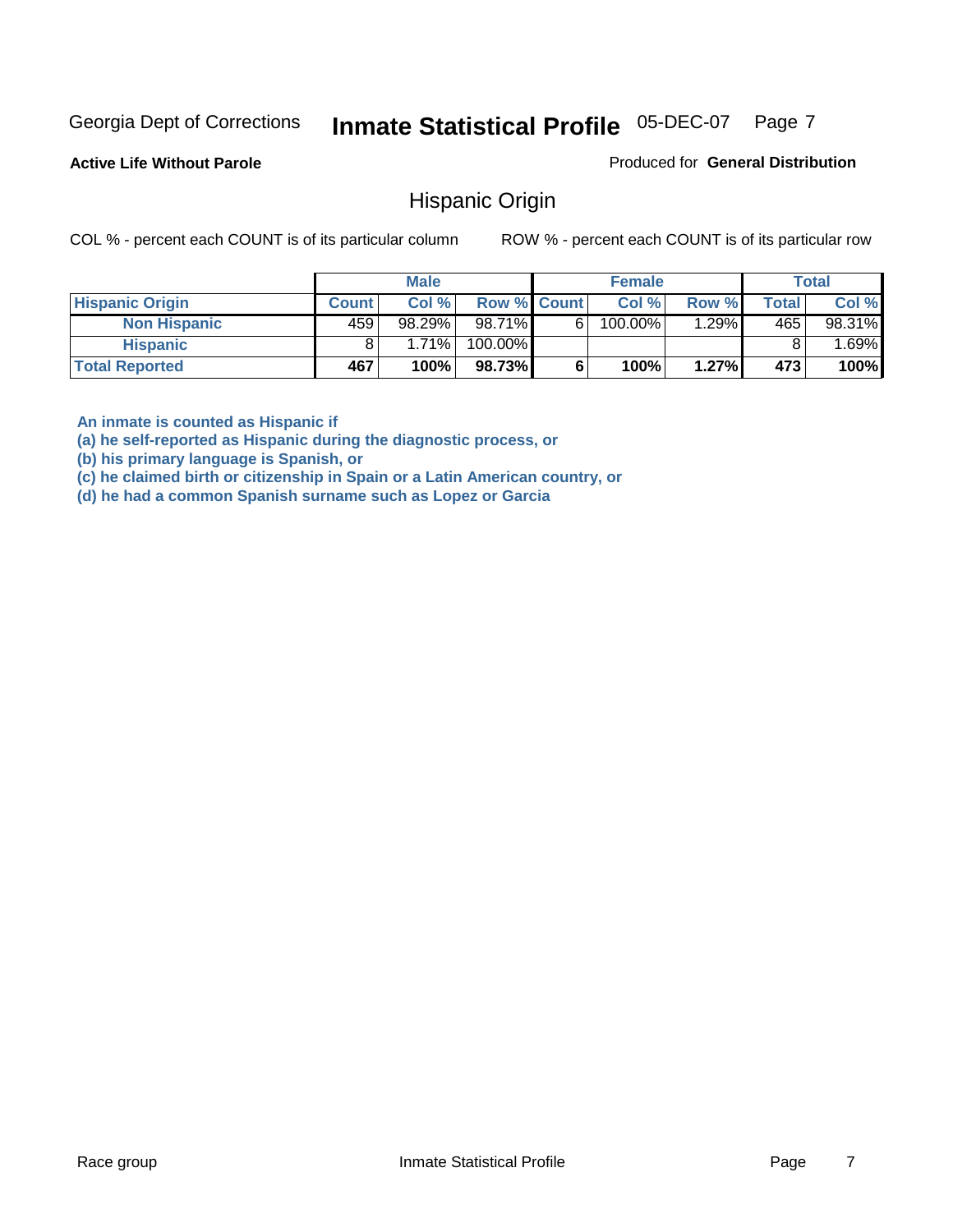#### **Active Life Without Parole**

#### Produced for **General Distribution**

### Marital status, self-reported at entry to prison

|                        | <b>Male</b>  |        |         |              | <b>Female</b> |       |              | <b>Total</b> |  |
|------------------------|--------------|--------|---------|--------------|---------------|-------|--------------|--------------|--|
| <b>Marital Status</b>  | <b>Count</b> | Col %  | Row %   | <b>Count</b> | Col %         | Row % | <b>Total</b> | Col %        |  |
| <b>Single</b>          | 265          | 57.99% | 98.51%  | 4            | 66.67%        | 1.49% | 269          | 58.10%       |  |
| <b>Married</b><br>2.   | 60           | 13.13% | 100.00% |              |               |       | 60           | 12.96%       |  |
| <b>Separated</b><br>3  | 20           | 4.38%  | 100.00% |              |               |       | 20           | 4.32%        |  |
| <b>Divorced</b><br>4   | 55           | 12.04% | 98.21%  |              | 16.67%        | 1.79% | 56           | 12.10%       |  |
| <b>Widowed</b><br>5    | 16           | 3.50%  | 94.12%  |              | 16.67%        | 5.88% | 17           | 3.67%        |  |
| <b>Common Law</b><br>6 | 41           | 8.97%  | 100.00% |              |               |       | 41           | 8.86%        |  |
| <b>Total Reported</b>  | 457          | 100%   | 98.7%   | 6            | 100%          | 1.3%  | 463          | 100%         |  |

|    |                           | . .<br>1 V |
|----|---------------------------|------------|
| -- | <b>AG7</b><br>т.<br>$  -$ | .<br>      |

| <b>Mode (most frequent)</b><br>sınale | Sinale | Single |
|---------------------------------------|--------|--------|
|---------------------------------------|--------|--------|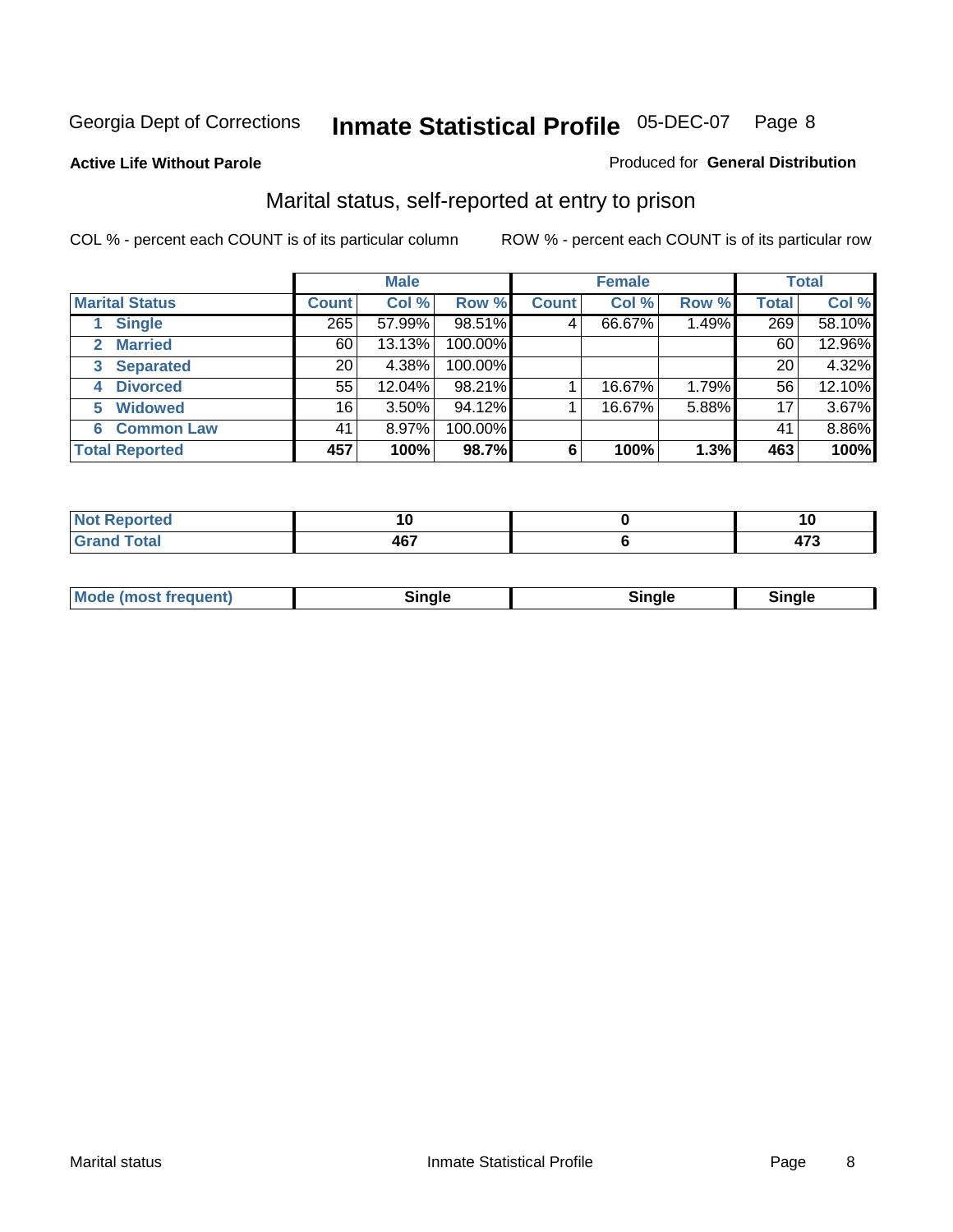#### **Active Life Without Parole**

#### Produced for **General Distribution**

### Number of children, self reported at entry to prison

|                           |              | <b>Male</b> |         |              | <b>Female</b> |       | <b>Total</b>   |        |
|---------------------------|--------------|-------------|---------|--------------|---------------|-------|----------------|--------|
| <b>Number of Children</b> | <b>Count</b> | Col %       | Row %   | <b>Count</b> | Col %         | Row % | <b>Total</b>   | Col %  |
| $\bf{0}$                  | 167          | 35.91%      | 99.40%  |              | 16.67%        | 0.60% | 168            | 35.67% |
|                           | 124          | 26.67%      | 96.88%  | 4            | 66.67%        | 3.13% | 128            | 27.18% |
| $\overline{2}$            | 80           | 17.20%      | 98.77%  |              | 16.67%        | 1.23% | 81             | 17.20% |
| 3                         | 48           | 10.32%      | 100.00% |              |               |       | 48             | 10.19% |
| 4                         | 22           | 4.73%       | 100.00% |              |               |       | 22             | 4.67%  |
| 5                         | 12           | 2.58%       | 100.00% |              |               |       | 12             | 2.55%  |
| $6\phantom{a}$            | 2            | 0.43%       | 100.00% |              |               |       | 2              | 0.42%  |
|                           | 2            | 0.43%       | 100.00% |              |               |       | 2              | 0.42%  |
| 8                         |              | 0.22%       | 100.00% |              |               |       |                | 0.21%  |
| 9                         | 2            | 0.43%       | 100.00% |              |               |       | $\overline{2}$ | 0.42%  |
| 10                        |              | 0.22%       | 100.00% |              |               |       |                | 0.21%  |
| Over 10                   | 4            | 0.86%       | 100.00% |              |               |       | 4              | 0.85%  |
| <b>Total Reported</b>     | 465          | 100%        | 98.73%  | 6            | 100%          | 1.27% | 471            | 100%   |

| mrteu<br>$\sim$                 |   |                       |
|---------------------------------|---|-----------------------|
| <b>otal</b><br>$\mathbf{v}$ and | . | $\rightarrow$<br>41 J |

| <b>Mean</b><br>(average) | .47 | 1.46 |
|--------------------------|-----|------|
| Median (middle)          |     |      |
| Mode (most frequent)     |     |      |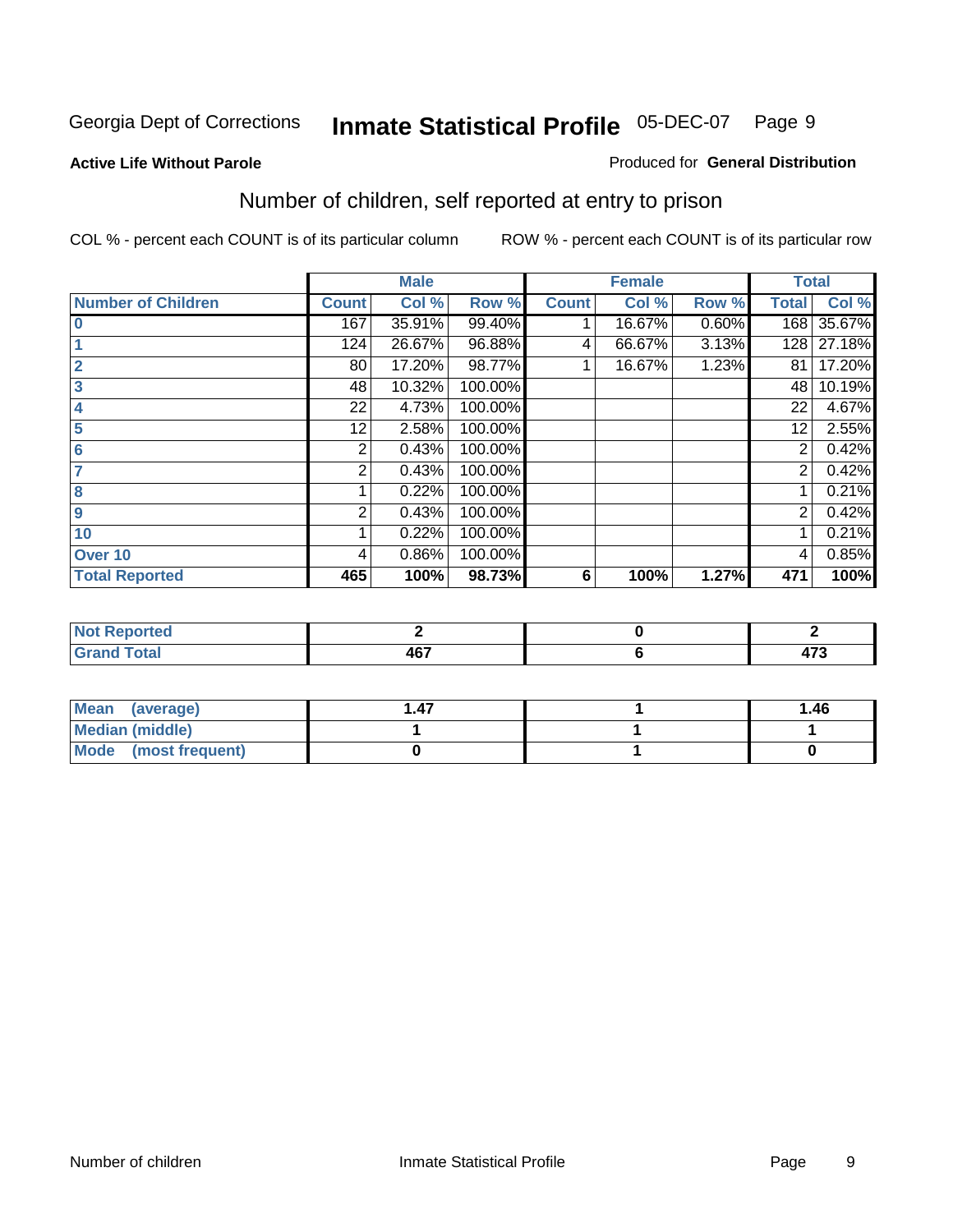#### **Active Life Without Parole**

#### Produced for **General Distribution**

### Religious affiliation, self-reported at entry to prison

|              |                              |              | <b>Male</b> |         |                | <b>Female</b> |       |              | <b>Total</b> |
|--------------|------------------------------|--------------|-------------|---------|----------------|---------------|-------|--------------|--------------|
|              | <b>Religious Affiliation</b> | <b>Count</b> | Col %       | Row %   | <b>Count</b>   | Col %         | Row % | <b>Total</b> | Col %        |
| 1            | <b>Islam</b>                 | 29           | 7.20%       | 100.00% |                |               |       | 29           | 7.09%        |
| $\mathbf{2}$ | <b>Catholic</b>              | 12           | 2.98%       | 100.00% |                |               |       | 12           | 2.93%        |
| 3            | <b>Baptist</b>               | 181          | 44.91%      | 98.37%  | 3              | 50.00%        | 1.63% | 184          | 44.99%       |
| 4            | <b>Methodist</b>             | 6            | 1.49%       | 100.00% |                |               |       | 6            | 1.47%        |
| 7            | <b>Chc Of God</b>            |              | .25%        | 100.00% |                |               |       |              | .24%         |
| 8            | <b>Holiness</b>              | 11           | 2.73%       | 91.67%  |                | 16.67%        | 8.33% | 12           | 2.93%        |
| 9            | <b>Jewish</b>                |              | .25%        | 100.00% |                |               |       |              | .24%         |
| 16           | <b>Seven D Ad</b>            | 4            | .99%        | 100.00% |                |               |       | 4            | .98%         |
| 17           | <b>Jehovah Wt</b>            | 6            | 1.49%       | 100.00% |                |               |       | 6            | 1.47%        |
| 18           | <b>Latr Day S</b>            |              | .25%        | 100.00% |                |               |       |              | .24%         |
| 20           | <b>Other Prot</b>            | 57           | 14.14%      | 96.61%  | $\overline{2}$ | 33.33%        | 3.39% | 59           | 14.43%       |
| 96           | <b>None</b>                  | 94           | 23.33%      | 100.00% |                |               |       | 94           | 22.98%       |
|              | <b>Total Reported</b>        | 403          | 100%        | 98.53%  | 6              | 100%          | 1.47% | 409          | 100%         |

| <b>rted</b> | Ю"    | v             |
|-------------|-------|---------------|
| <b>otal</b> | 1 C 7 | $\rightarrow$ |

| ' Mo<br>went | <b>}aptist</b> | Baptist<br>$ -$ | <b>Baptist</b> |
|--------------|----------------|-----------------|----------------|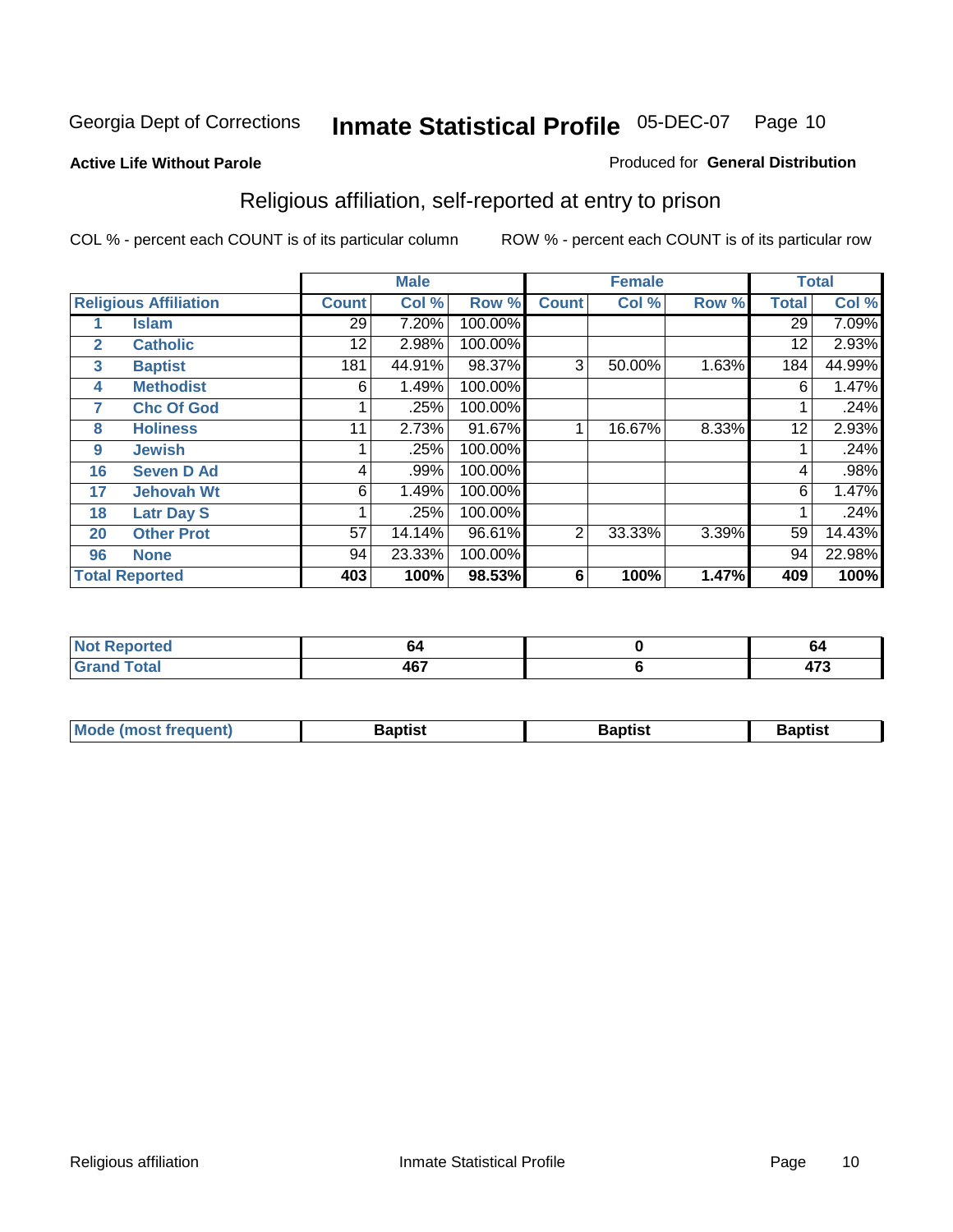Produced for **General Distribution**

#### **Active Life Without Parole**

### Home county, self-reported at entry to prison

|                |                      |                 | <b>Male</b> |         |              | <b>Female</b> |        | <b>Total</b>    |        |
|----------------|----------------------|-----------------|-------------|---------|--------------|---------------|--------|-----------------|--------|
|                | <b>Home County</b>   | <b>Count</b>    | Col %       | Row %   | <b>Count</b> | Col %         | Row %  | <b>Total</b>    | Col %  |
| $\overline{1}$ | <b>Appling</b>       | $\overline{2}$  | .45%        | 100.00% |              |               |        | $\overline{2}$  | .45%   |
| $\overline{2}$ | <b>Atkinson</b>      | 1               | .23%        | 100.00% |              |               |        | 1               | .22%   |
| 5              | <b>Baldwin</b>       | 4               | .90%        | 100.00% |              |               |        | 4               | .89%   |
| 7              | <b>Barrow</b>        | $\overline{3}$  | .68%        | 100.00% |              |               |        | 3               | .67%   |
| 8              | <b>Bartow</b>        | 4               | .90%        | 100.00% |              |               |        | 4               | .89%   |
| 9              | <b>Ben Hill</b>      | 3               | .68%        | 100.00% |              |               |        | $\overline{3}$  | .67%   |
| 11             | <b>Bibb</b>          | 9               | 2.04%       | 100.00% |              |               |        | 9               | 2.01%  |
| 12             | <b>Bleckley</b>      | 3               | .68%        | 100.00% |              |               |        | 3               | .67%   |
| 14             | <b>Brooks</b>        | 1               | .23%        | 100.00% |              |               |        | 1               | .22%   |
| 16             | <b>Bulloch</b>       | $\overline{2}$  | .45%        | 100.00% |              |               |        | $\overline{2}$  | .45%   |
| 17             | <b>Burke</b>         | 4               | .90%        | 100.00% |              |               |        | 4               | .89%   |
| 18             | <b>Butts</b>         | 1               | .23%        | 100.00% |              |               |        | 1               | .22%   |
| 20             | <b>Camden</b>        | 4               | .90%        | 100.00% |              |               |        | 4               | .89%   |
| 22             | <b>Carroll</b>       | $\overline{2}$  | .45%        | 100.00% |              |               |        | $\overline{2}$  | .45%   |
| 25             | <b>Chatham</b>       | $\overline{24}$ | 5.43%       | 100.00% |              |               |        | $\overline{24}$ | 5.36%  |
| 26             | <b>Chattahoochee</b> | 1               | .23%        | 100.00% |              |               |        | 1               | .22%   |
| 28             | <b>Cherokee</b>      | $\overline{2}$  | .45%        | 100.00% |              |               |        | 2               | .45%   |
| 29             | <b>Clarke</b>        | 9               | 2.04%       | 100.00% |              |               |        | 9               | 2.01%  |
| 31             | <b>Clayton</b>       | $\overline{12}$ | 2.71%       | 92.31%  | 1            | 16.67%        | 7.69%  | $\overline{13}$ | 2.90%  |
| 33             | <b>Cobb</b>          | $\overline{16}$ | 3.62%       | 100.00% |              |               |        | 16              | 3.57%  |
| 34             | <b>Coffee</b>        | $\overline{3}$  | .68%        | 100.00% |              |               |        | $\overline{3}$  | .67%   |
| 35             | <b>Colquitt</b>      | $\overline{2}$  | .45%        | 100.00% |              |               |        | $\overline{2}$  | .45%   |
| 36             | <b>Columbia</b>      | $\overline{3}$  | .68%        | 100.00% |              |               |        | $\overline{3}$  | .67%   |
| 37             | <b>Cook</b>          | $\overline{2}$  | .45%        | 100.00% |              |               |        | $\overline{2}$  | .45%   |
| 38             | <b>Coweta</b>        | 1               | .23%        | 100.00% |              |               |        | 1               | .22%   |
| 40             | <b>Crisp</b>         | $\overline{2}$  | .45%        | 100.00% |              |               |        | $\overline{2}$  | .45%   |
| 43             | <b>Decatur</b>       | 1               | .23%        | 100.00% |              |               |        | 1               | .22%   |
| 44             | <b>Dekalb</b>        | $\overline{31}$ | 7.01%       | 100.00% |              |               |        | $\overline{31}$ | 6.92%  |
| 46             | <b>Dooly</b>         | 1               | .23%        | 100.00% |              |               |        | 1               | .22%   |
| 47             | <b>Dougherty</b>     | 14              | 3.17%       | 100.00% |              |               |        | $\overline{14}$ | 3.13%  |
| 48             | <b>Douglas</b>       | 6               | 1.36%       | 85.71%  | 1            | 16.67%        | 14.29% | $\overline{7}$  | 1.56%  |
| 51             | <b>Effingham</b>     | 1               | .23%        | 100.00% |              |               |        | 1               | .22%   |
| 52             | <b>Elbert</b>        | $\overline{2}$  | .45%        | 100.00% |              |               |        | $\overline{2}$  | .45%   |
| 56             | <b>Fayette</b>       | $\overline{3}$  | .68%        | 100.00% |              |               |        | $\overline{3}$  | .67%   |
| 57             | <b>Floyd</b>         | $\overline{4}$  | .90%        | 100.00% |              |               |        | 4               | .89%   |
| 59             | <b>Franklin</b>      | $\overline{2}$  | .45%        | 100.00% |              |               |        | $\overline{2}$  | .45%   |
| 60             | <b>Fulton</b>        | $\overline{55}$ | 12.44%      | 100.00% |              |               |        | $\overline{55}$ | 12.28% |
| 61             | <b>Gilmer</b>        | 1               | .23%        | 100.00% |              |               |        | 1               | .22%   |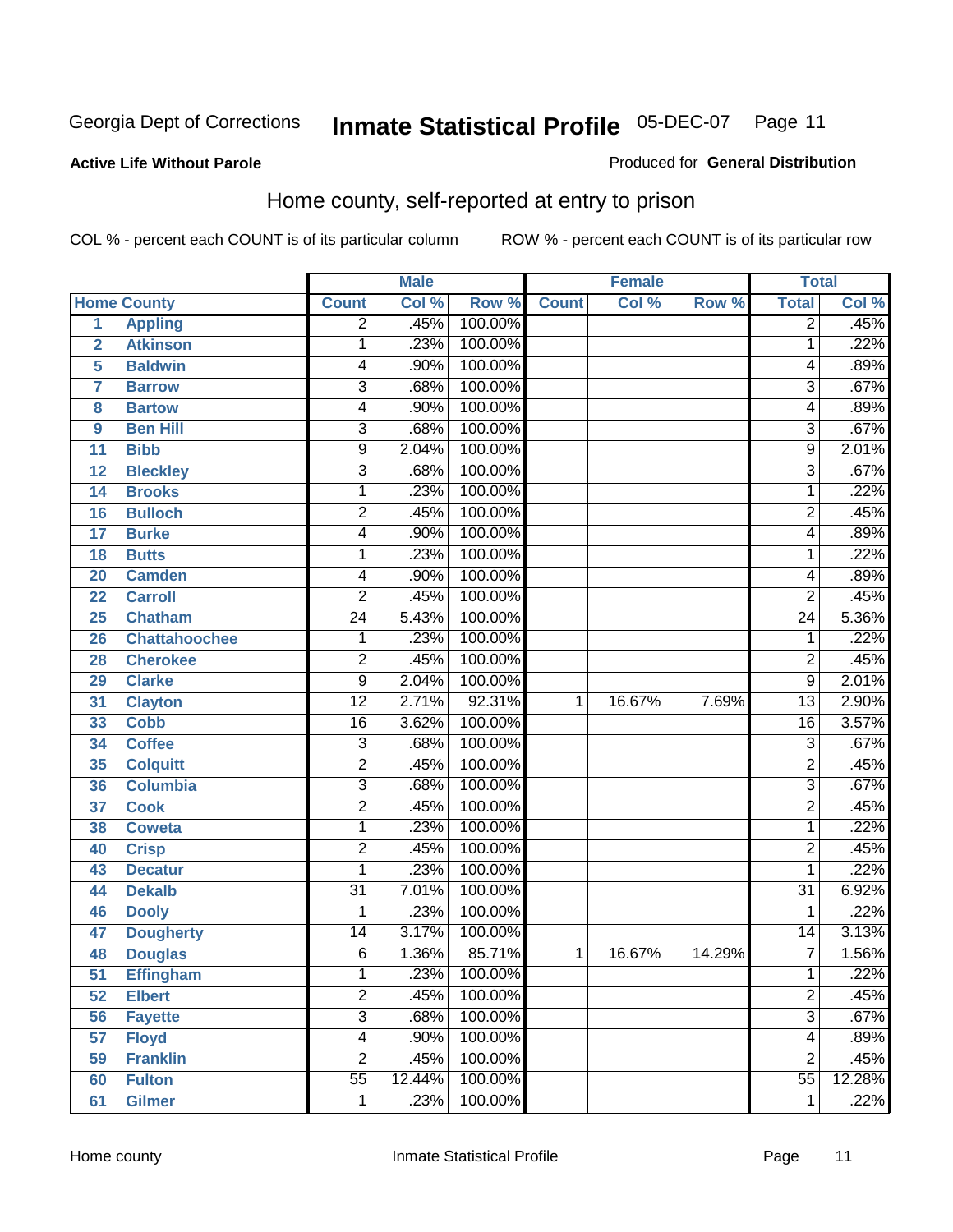#### **Active Life Without Parole**

#### Produced for **General Distribution**

### Home county, self-reported at entry to prison

|     |                    |                 | <b>Male</b> |         |              | <b>Female</b> |        | <b>Total</b>    |       |
|-----|--------------------|-----------------|-------------|---------|--------------|---------------|--------|-----------------|-------|
|     | <b>Home County</b> | <b>Count</b>    | Col %       | Row %   | <b>Count</b> | Col %         | Row %  | <b>Total</b>    | Col % |
| 63  | <b>Glynn</b>       | $\overline{8}$  | 1.81%       | 100.00% |              |               |        | $\overline{8}$  | 1.79% |
| 65  | <b>Grady</b>       | 1               | .23%        | 100.00% |              |               |        | 1               | .22%  |
| 66  | <b>Greene</b>      | 1               | .23%        | 100.00% |              |               |        | 1               | .22%  |
| 67  | <b>Gwinnett</b>    | 9               | 2.04%       | 100.00% |              |               |        | 9               | 2.01% |
| 68  | <b>Habersham</b>   | 1               | .23%        | 100.00% |              |               |        | 1               | .22%  |
| 69  | <b>Hall</b>        | 7               | 1.58%       | 100.00% |              |               |        | $\overline{7}$  | 1.56% |
| 70  | <b>Hancock</b>     | 2               | .45%        | 100.00% |              |               |        | $\overline{c}$  | .45%  |
| 72  | <b>Harris</b>      | 1               | .23%        | 100.00% |              |               |        | 1               | .22%  |
| 73  | <b>Hart</b>        | 2               | .45%        | 100.00% |              |               |        | 2               | .45%  |
| 75  | <b>Henry</b>       | $\overline{3}$  | .68%        | 100.00% |              |               |        | $\overline{3}$  | .67%  |
| 76  | <b>Houston</b>     | 6               | 1.36%       | 100.00% |              |               |        | 6               | 1.34% |
| 78  | <b>Jackson</b>     | $\overline{3}$  | .68%        | 100.00% |              |               |        | $\overline{3}$  | .67%  |
| 80  | <b>Jeff Davis</b>  | $\mathbf{1}$    | .23%        | 100.00% |              |               |        | 1               | .22%  |
| 82  | <b>Jenkins</b>     | $\overline{2}$  | .45%        | 100.00% |              |               |        | $\overline{2}$  | .45%  |
| 87  | <b>Laurens</b>     | $\overline{2}$  | .45%        | 100.00% |              |               |        | $\overline{2}$  | .45%  |
| 89  | <b>Liberty</b>     | 4               | .90%        | 100.00% |              |               |        | 4               | .89%  |
| 90  | <b>Lincoln</b>     | 1               | .23%        | 100.00% |              |               |        | 1               | .22%  |
| 91  | Long               | 1               | .23%        | 100.00% |              |               |        | 1               | .22%  |
| 92  | <b>Lowndes</b>     | 4               | .90%        | 100.00% |              |               |        | 4               | .89%  |
| 96  | <b>Marion</b>      | 1               | .23%        | 100.00% |              |               |        | 1               | .22%  |
| 97  | <b>Mcduffie</b>    | 1               | .23%        | 100.00% |              |               |        | 1               | .22%  |
| 98  | <b>Mcintosh</b>    | $\overline{2}$  | .45%        | 100.00% |              |               |        | $\overline{2}$  | .45%  |
| 100 | <b>Miller</b>      | $\mathbf{1}$    | .23%        | 100.00% |              |               |        | 1               | .22%  |
| 101 | <b>Mitchell</b>    | 1               | .23%        | 100.00% |              |               |        | 1               | .22%  |
| 102 | <b>Monroe</b>      | 1               | .23%        | 100.00% |              |               |        | 1               | .22%  |
| 104 | <b>Morgan</b>      | 1               | .23%        | 100.00% |              |               |        | 1               | .22%  |
| 106 | <b>Muscogee</b>    | $\overline{12}$ | 2.71%       | 100.00% |              |               |        | $\overline{12}$ | 2.68% |
| 107 | <b>Newton</b>      | $\overline{2}$  | .45%        | 66.67%  | 1            | 16.67%        | 33.33% | 3               | .67%  |
| 109 | <b>Oglethorpe</b>  | $\overline{2}$  | .45%        | 100.00% |              |               |        | $\overline{2}$  | .45%  |
| 110 | <b>Paulding</b>    | 1               | .23%        | 100.00% |              |               |        | 1               | .22%  |
| 113 | <b>Pierce</b>      | 1               | .23%        | 100.00% |              |               |        | 1               | .22%  |
| 114 | <b>Pike</b>        | 2               | .45%        | 66.67%  | 1            | 16.67%        | 33.33% | 3               | .67%  |
| 115 | <b>Polk</b>        | $\mathbf{1}$    | .23%        | 100.00% |              |               |        | 1               | .22%  |
| 117 | <b>Putnam</b>      | $\overline{2}$  | .45%        | 100.00% |              |               |        | $\overline{2}$  | .45%  |
| 119 | <b>Rabun</b>       | $\mathbf{1}$    | .23%        | 100.00% |              |               |        | 1               | .22%  |
| 120 | <b>Randolph</b>    | $\overline{2}$  | .45%        | 100.00% |              |               |        | $\overline{c}$  | .45%  |
| 121 | <b>Richmond</b>    | $\overline{17}$ | 3.85%       | 94.44%  | 1            | 16.67%        | 5.56%  | $\overline{18}$ | 4.02% |
| 122 | <b>Rockdale</b>    | 1               | .23%        | 100.00% |              |               |        | 1               | .22%  |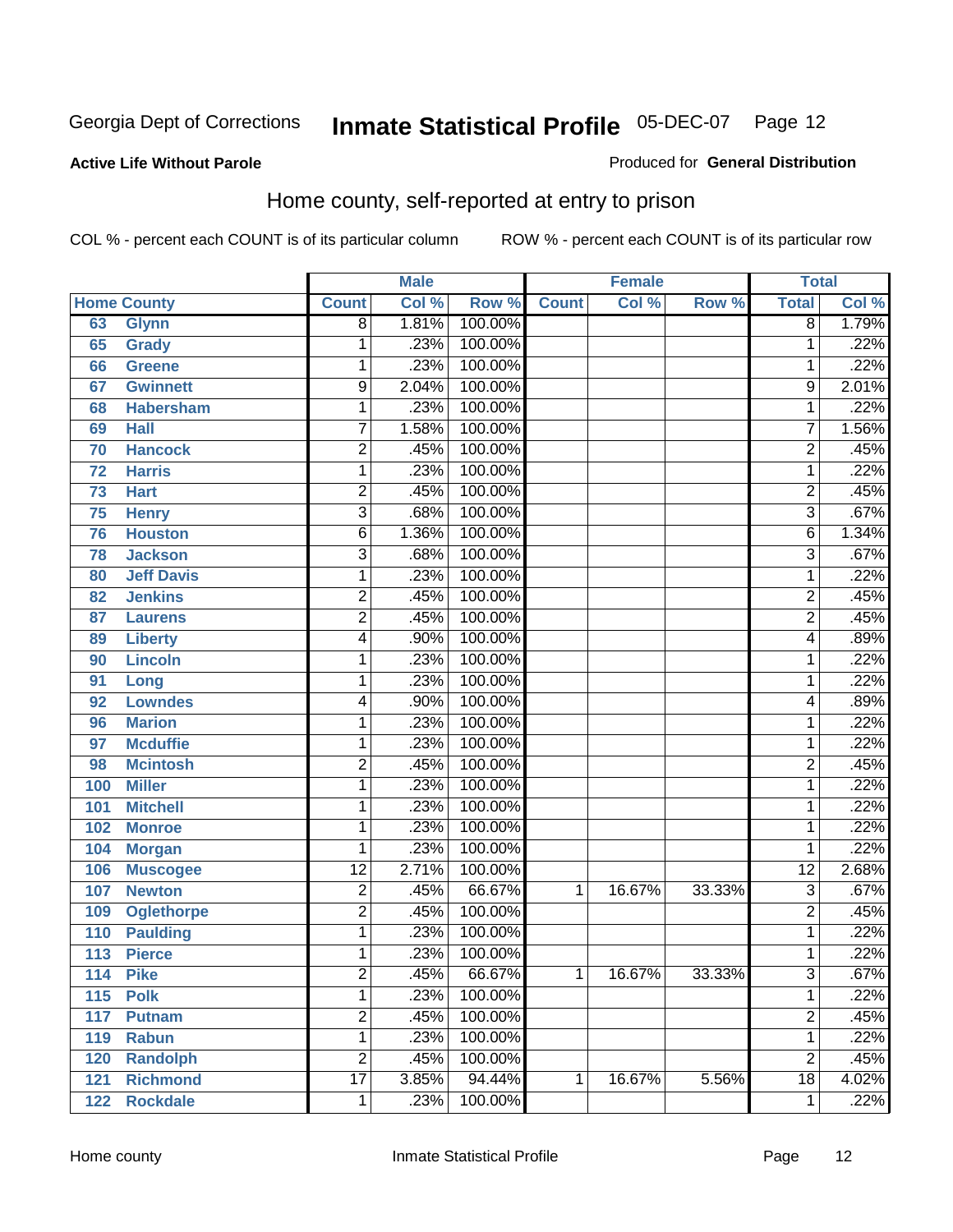#### **Active Life Without Parole**

#### Produced for **General Distribution**

### Home county, self-reported at entry to prison

|     |                      |                | <b>Male</b> |         |              | <b>Female</b> |        | <b>Total</b>   |        |
|-----|----------------------|----------------|-------------|---------|--------------|---------------|--------|----------------|--------|
|     | <b>Home County</b>   | <b>Count</b>   | Col %       | Row %   | <b>Count</b> | Col %         | Row %  | <b>Total</b>   | Col %  |
| 125 | <b>Seminole</b>      |                | .23%        | 100.00% |              |               |        |                | .22%   |
| 126 | <b>Spalding</b>      | $\overline{5}$ | 1.13%       | 100.00% |              |               |        | 5              | 1.12%  |
| 127 | <b>Stephens</b>      | $\overline{2}$ | .45%        | 100.00% |              |               |        | 2              | .45%   |
| 129 | <b>Sumter</b>        | 1              | .23%        | 100.00% |              |               |        |                | .22%   |
| 132 | <b>Tattnall</b>      | 1              | .23%        | 100.00% |              |               |        | 1              | .22%   |
| 136 | <b>Thomas</b>        | $\overline{3}$ | .68%        | 100.00% |              |               |        | 3              | .67%   |
| 137 | <b>Tift</b>          | 3              | .68%        | 100.00% |              |               |        | 3              | .67%   |
| 138 | <b>Toombs</b>        | 3              | .68%        | 100.00% |              |               |        | $\overline{3}$ | .67%   |
| 141 | <b>Troup</b>         | 1              | .23%        | 100.00% |              |               |        |                | .22%   |
| 144 | <b>Union</b>         | 1              | .23%        | 100.00% |              |               |        |                | .22%   |
| 145 | <b>Upson</b>         | 2              | .45%        | 100.00% |              |               |        | $\overline{2}$ | .45%   |
| 146 | <b>Walker</b>        | 3              | .68%        | 75.00%  | 1            | 16.67%        | 25.00% | 4              | .89%   |
| 147 | <b>Walton</b>        | 3              | .68%        | 100.00% |              |               |        | 3              | .67%   |
| 148 | <b>Ware</b>          | 6              | 1.36%       | 100.00% |              |               |        | 6              | 1.34%  |
| 150 | <b>Washington</b>    | 3              | .68%        | 100.00% |              |               |        | 3              | .67%   |
| 151 | <b>Wayne</b>         | $\overline{3}$ | .68%        | 100.00% |              |               |        | 3              | .67%   |
| 155 | <b>Whitfield</b>     | $\overline{2}$ | .45%        | 100.00% |              |               |        | 2              | .45%   |
| 158 | <b>Wilkinson</b>     | 1              | .23%        | 100.00% |              |               |        |                | .22%   |
| 160 | <b>Unknown</b>       | 46             | 10.41%      | 100.00% |              |               |        | 46             | 10.27% |
|     | <b>Total Rported</b> | 442            | 100%        | 98.66%  | 6            | 100%          | 1.34%  | 448            | 100%   |

| rtea                               | - -  | OF.    |
|------------------------------------|------|--------|
| .                                  | --   | ∼      |
| otal                               | 167  | .      |
| $\sim$ $\sim$ $\sim$ $\sim$ $\sim$ | 40 L | $\sim$ |

| $^{\circ}$ M <sub>c</sub><br>w | __________ |
|--------------------------------|------------|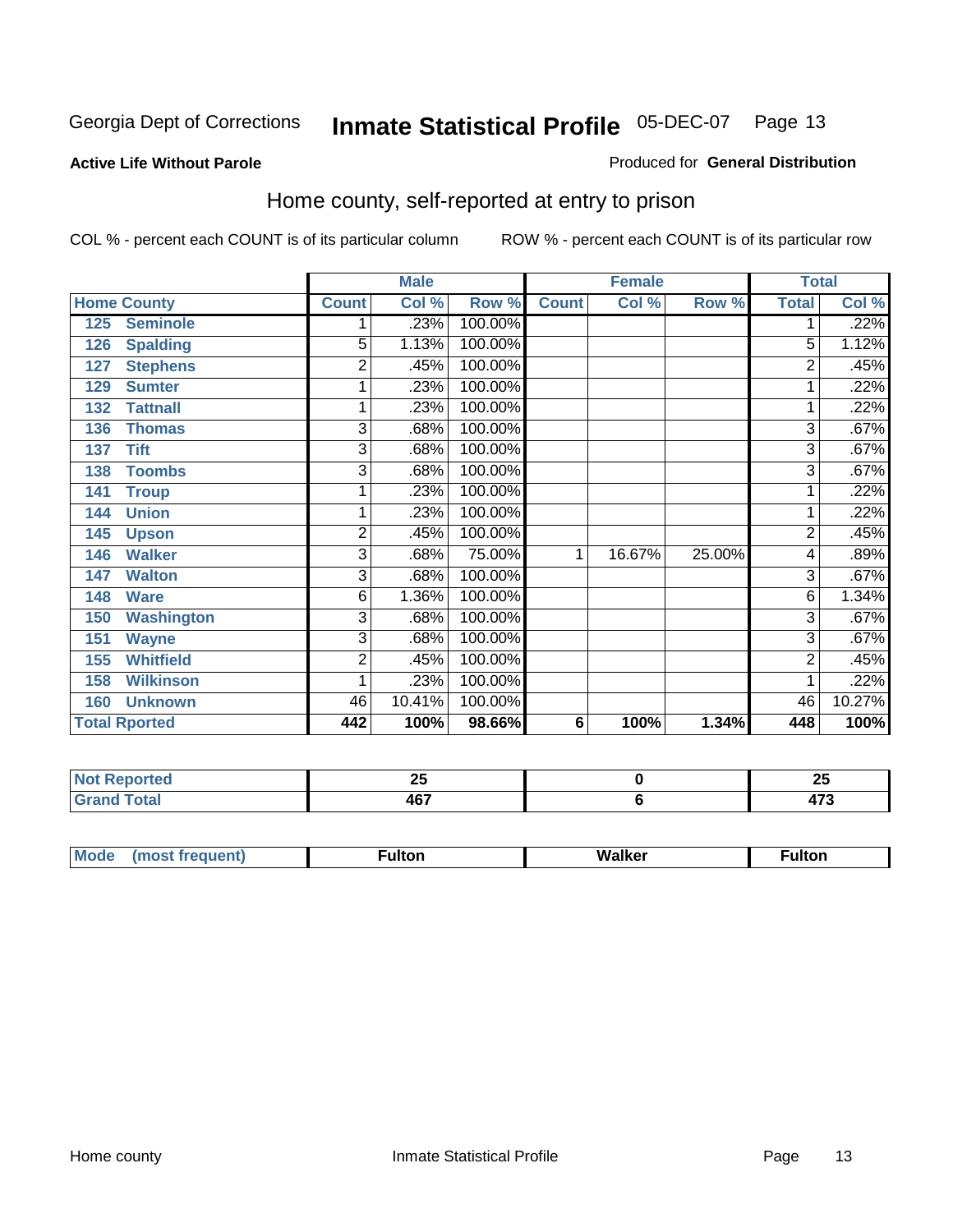#### **Active Life Without Parole**

#### Produced for **General Distribution**

### Socioeconomic class, self-reported at entry to prison

|                            |              | <b>Male</b> |            |              | <b>Female</b> |       |              | <b>Total</b> |
|----------------------------|--------------|-------------|------------|--------------|---------------|-------|--------------|--------------|
| <b>Socioeconomic Class</b> | <b>Count</b> | Col %       | Row %      | <b>Count</b> | Col %         | Row % | <b>Total</b> | Col %        |
| <b>Welfare</b>             | 27           | 6.14%       | 100.00%    |              |               |       | 27           | 6.07%        |
| <b>Occ Employ</b>          | 21           | 4.77%       | $100.00\%$ |              |               |       | 21           | 4.72%        |
| <b>Minimum Std</b>         | 235          | 53.41%      | $99.58\%$  |              | $20.00\%$     | .42%  | 236          | 53.03%       |
| <b>Middle</b>              | 157          | 35.68%      | $97.52\%$  |              | 80.00%        | 2.48% | 161          | 36.18%       |
| <b>Total Reported</b>      | 440          | 100%        | 98.88%     |              | 100%          | 1.12% | 445          | 100%         |

| i Alban<br><b>Continued In the Continued In the Continued Inc.</b><br>m.<br>тео | $\sim$<br>- | - -<br>~ |
|---------------------------------------------------------------------------------|-------------|----------|
| $f \wedge f \wedge f$<br>$\sim$ $\sim$ $\sim$ $\sim$                            | 467         | ---      |

| M<br>Mir<br>Mi<br><b>Middle</b><br><b>C</b> ta<br>Sta<br>oτu<br>.<br>the contract of the contract of the contract of the contract of the contract of the contract of the contract of<br>___ |
|---------------------------------------------------------------------------------------------------------------------------------------------------------------------------------------------|
|---------------------------------------------------------------------------------------------------------------------------------------------------------------------------------------------|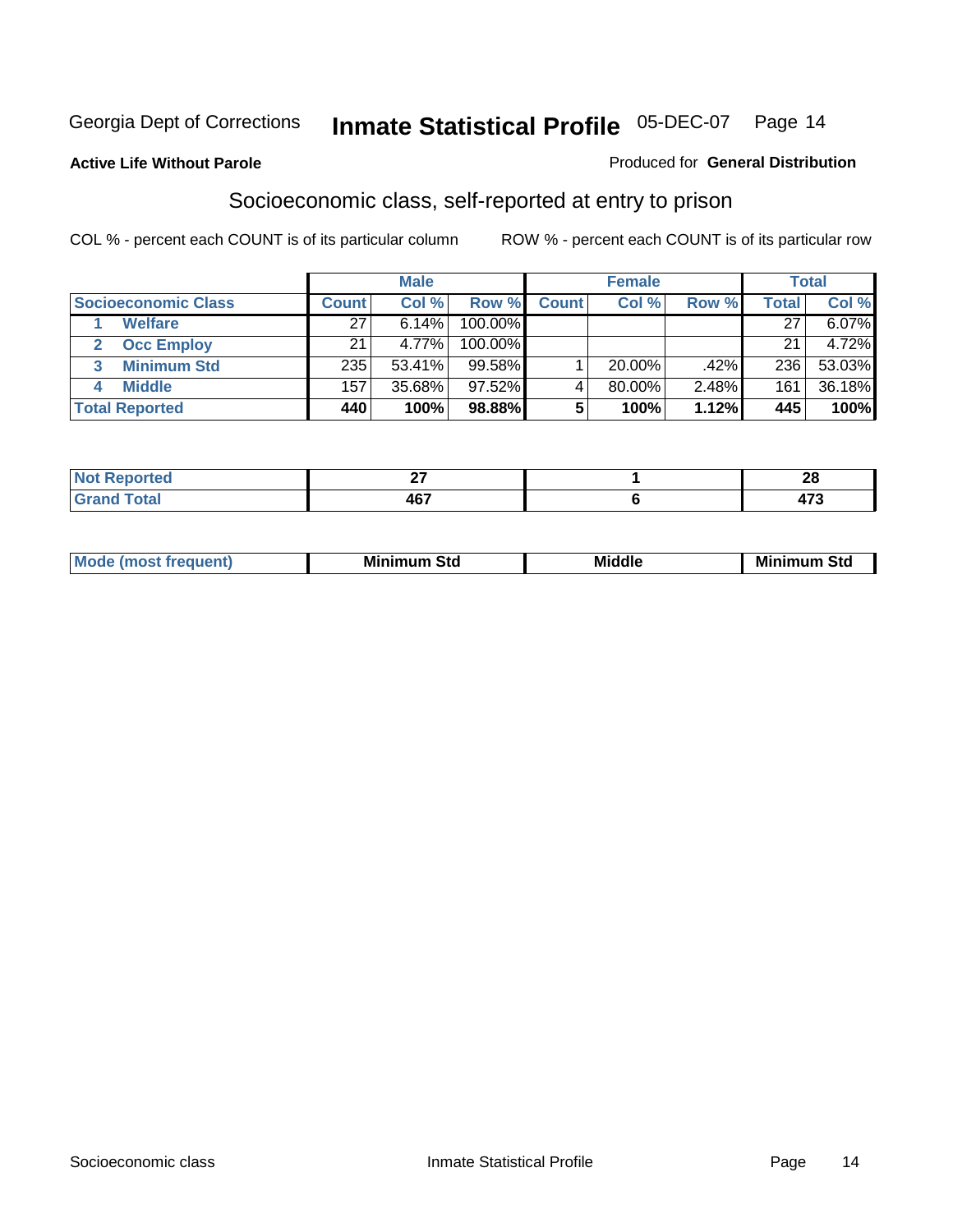Produced for **General Distribution**

#### **Active Life Without Parole**

### Environment to age 16, self-reported at entry to prison

|                              |              | <b>Male</b> |           |              | <b>Female</b> |        |              | <b>Total</b> |
|------------------------------|--------------|-------------|-----------|--------------|---------------|--------|--------------|--------------|
| <b>Environment to age 16</b> | <b>Count</b> | Col %       | Row %     | <b>Count</b> | Col %         | Row %  | <b>Total</b> | Col %        |
| <b>Rural/Farm</b>            | 8            | 1.77%       | 100.00%   |              |               |        |              | 1.75%        |
| <b>Rural/Nfarm</b><br>2      | 20           | 4.43%       | 86.96%    | 3            | 50.00%        | 13.04% | 23           | 5.03%        |
| S.M.S.A<br>3                 | 189          | 41.91%      | 100.00%   |              |               |        | 189          | 41.36%       |
| <b>Urban</b>                 | 93           | 20.62%      | $97.89\%$ |              | 33.33%        | 2.11%  | 95           | 20.79%       |
| <b>Small Town</b><br>5.      | 141          | 31.26%      | 99.30%    |              | 16.67%        | .70%   | 142          | 31.07%       |
| <b>Total Reported</b>        | 451          | 100%        | 98.69%    | 6            | 100%          | 1.31%  | 457          | 100%         |

| <b>orted</b><br>.            |             |                |
|------------------------------|-------------|----------------|
| <b>Total</b><br><b>Grand</b> | A67<br>י טד | -<br>"<br>41 J |

| Mo<br>м s<br>M<br>---<br>.<br>□……<br>rarr |  |  |
|-------------------------------------------|--|--|
|                                           |  |  |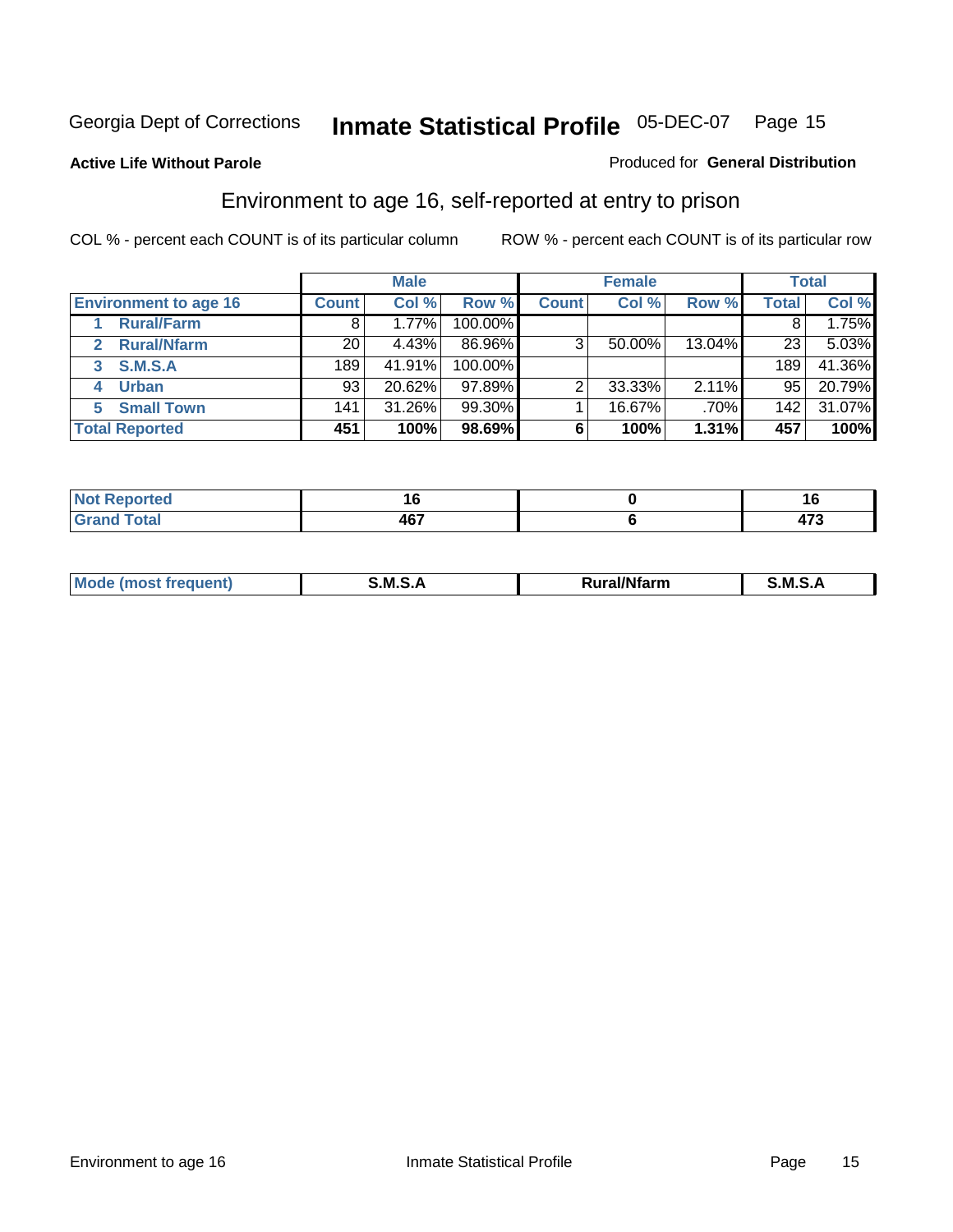#### **Active Life Without Parole**

#### Produced for **General Distribution**

### Guardian status to age 16, self-reported at entry to prison

|                                  |              | <b>Male</b> |         |              | <b>Female</b> |       |              | <b>Total</b> |
|----------------------------------|--------------|-------------|---------|--------------|---------------|-------|--------------|--------------|
| <b>Guardian Status To Age 16</b> | <b>Count</b> | Col %       | Row %   | <b>Count</b> | Col %         | Row % | <b>Total</b> | Col %        |
| 2 Father Only                    | 9            | 2.24%       | 100.00% |              |               |       | 9            | 2.21%        |
| <b>3 Both Parents</b>            | 169          | 42.04%      | 97.69%  | 4            | 66.67%        | 2.31% | 173          | 42.40%       |
| <b>4 Mother Only</b>             | 160          | 39.80%      | 99.38%  |              | 16.67%        | .62%  | 161          | 39.46%       |
| <b>6 Oth Female</b>              | 14           | 3.48%       | 100.00% |              |               |       | 14           | 3.43%        |
| <b>7 Oth Male</b>                | 3            | .75%        | 100.00% |              |               |       | 3            | .74%         |
| 8 Step-Parents                   | 11           | 2.74%       | 100.00% |              |               |       | 11           | 2.70%        |
| 9 Foster Home                    | 9            | 2.24%       | 100.00% |              |               |       | 9            | 2.21%        |
| <b>10 Grand Parents</b>          | 27           | 6.72%       | 96.43%  |              | 16.67%        | 3.57% | 28           | 6.86%        |
| <b>Total Reported</b>            | 402          | 100%        | 98.53%  | 6            | 100%          | 1.47% | 408          | 100%         |

| .             | $-$<br>vu       | ັບວ           |
|---------------|-----------------|---------------|
| <u>i</u> Utal | יי<br>лı<br>ישד | .<br><br>41 J |

| Mode (most frequent) | <b>Both Parents</b> | <b>Both Parents</b> | <b>IBoth Parents</b> |
|----------------------|---------------------|---------------------|----------------------|
|                      |                     |                     |                      |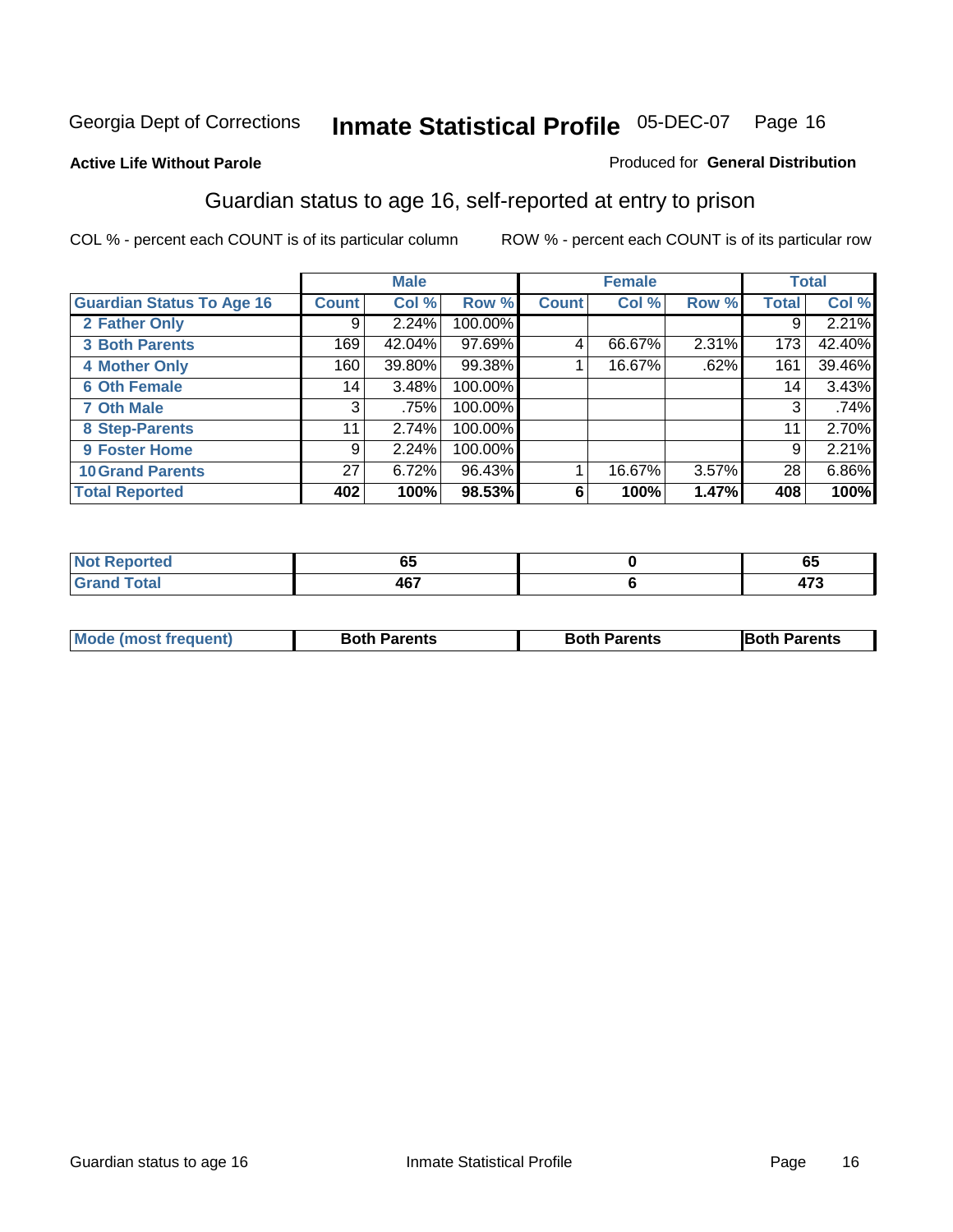#### **Active Life Without Parole**

#### Produced for **General Distribution**

### Employment status before prison, self-reported at entry to prison

|              |                          |              | <b>Male</b> |         |              | <b>Female</b> |       |              | <b>Total</b> |
|--------------|--------------------------|--------------|-------------|---------|--------------|---------------|-------|--------------|--------------|
|              | <b>Employment Status</b> | <b>Count</b> | Col %       | Row %   | <b>Count</b> | Col %         | Row % | <b>Total</b> | Col %        |
|              | <b>Full Time</b>         | 230          | 56.37%      | 98.29%  |              | 80.00%        | 1.71% | 234          | 56.66%       |
| $\mathbf{2}$ | <b>Part Time</b>         | 20           | 4.90%       | 100.00% |              |               |       | 20           | 4.84%        |
| 3            | Unempl $<$ 6m            | 44           | 10.78%      | 97.78%  |              | 20.00%        | 2.22% | 45           | 10.90%       |
| 4            | Unempl $> 6m$            | 65           | 15.93%      | 100.00% |              |               |       | 65           | 15.74%       |
| 5            | <b>Never Workd</b>       | 29           | 7.11%       | 100.00% |              |               |       | 29           | 7.02%        |
| 6            | <b>Student</b>           |              | .25%        | 100.00% |              |               |       |              | .24%         |
|              | <b>Incapable</b>         | 19           | 4.66%       | 100.00% |              |               |       | 19           | 4.60%        |
|              | <b>Total Reported</b>    | 408          | 100%        | 98.79%  | 5            | 100%          | 1.21% | 413          | 100%         |

| тес.                     | 50<br>JJ | - -<br><b>OU</b>    |
|--------------------------|----------|---------------------|
| <b>Coto</b> "<br>_______ | 467      | $1 - \alpha$<br>- ט |

| <b>M</b> ດ | the contract of the contract of the contract of the contract of the contract of the contract of the contract of | , ull i<br>ıme | ïme<br>uı<br>$\sim$ $\sim$ $\sim$ $\sim$ $\sim$ |
|------------|-----------------------------------------------------------------------------------------------------------------|----------------|-------------------------------------------------|
|            |                                                                                                                 |                |                                                 |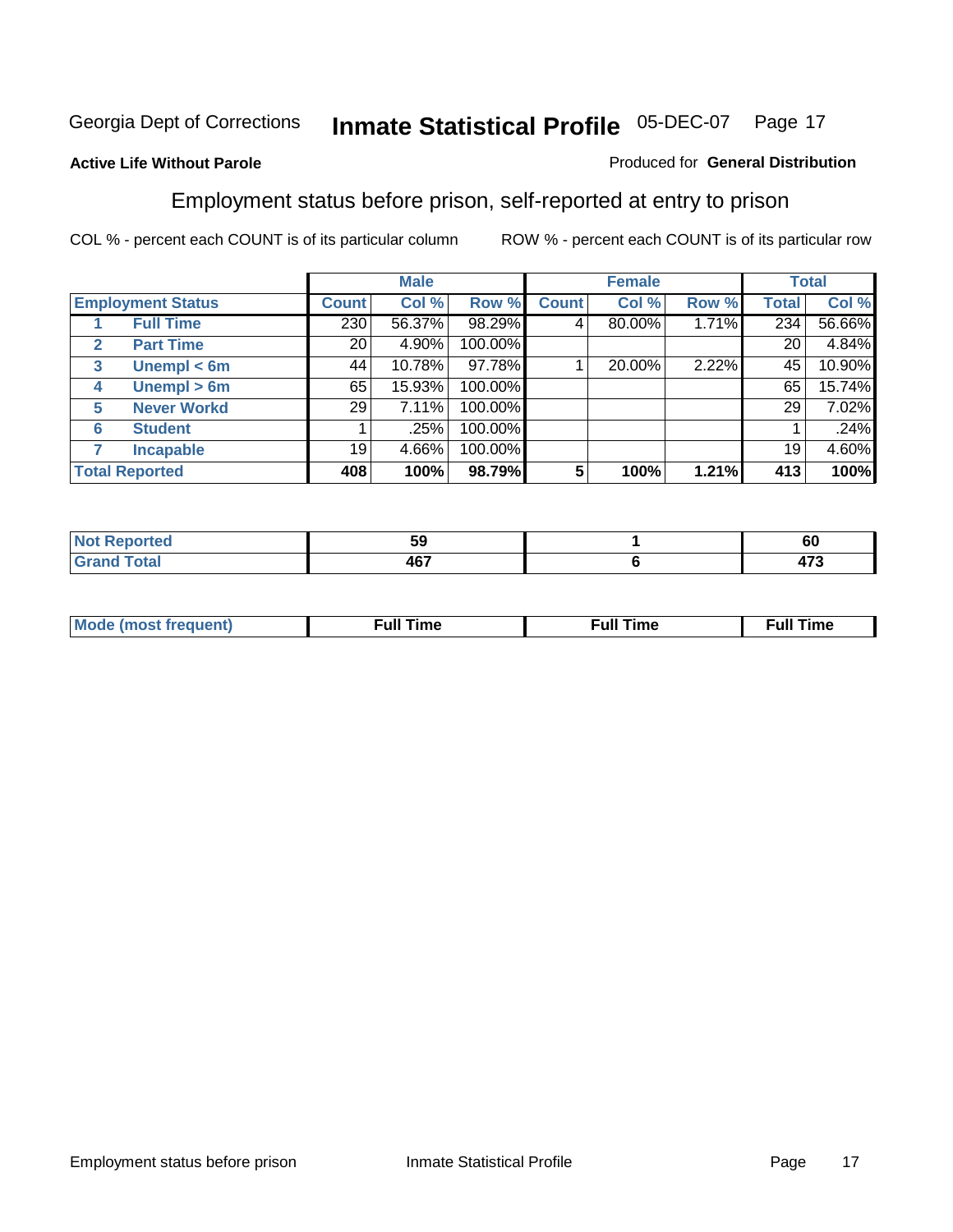#### **Active Life Without Parole**

Produced for **General Distribution**

### Age at admission

|                         |                 | <b>Male</b> |         |              | <b>Female</b> |        | <b>Total</b>    |       |
|-------------------------|-----------------|-------------|---------|--------------|---------------|--------|-----------------|-------|
| <b>Age At Admission</b> | <b>Count</b>    | Col %       | Row %   | <b>Count</b> | Col %         | Row %  | <b>Total</b>    | Col % |
| 17                      | $\overline{2}$  | 0.43%       | 100.00% |              |               |        | 2               | 0.42% |
| 18                      | $\overline{3}$  | 0.64%       | 100.00% |              |               |        | $\overline{3}$  | 0.63% |
| 19                      | $\overline{11}$ | 2.36%       | 100.00% |              |               |        | $\overline{11}$ | 2.33% |
| 20                      | 6               | 1.28%       | 85.71%  | 1            | 16.67%        | 14.29% | 7               | 1.48% |
| 21                      | $\overline{16}$ | 3.43%       | 100.00% |              |               |        | 16              | 3.38% |
| 22                      | $\overline{24}$ | 5.14%       | 100.00% |              |               |        | $\overline{24}$ | 5.07% |
| 23                      | $\overline{15}$ | 3.21%       | 100.00% |              |               |        | $\overline{15}$ | 3.17% |
| 24                      | $\overline{15}$ | 3.21%       | 100.00% |              |               |        | 15              | 3.17% |
| 25                      | $\overline{17}$ | 3.64%       | 94.44%  | 1            | 16.67%        | 5.56%  | $\overline{18}$ | 3.81% |
| 26                      | 19              | 4.07%       | 100.00% |              |               |        | 19              | 4.02% |
| 27                      | $\overline{15}$ | 3.21%       | 100.00% |              |               |        | $\overline{15}$ | 3.17% |
| 28                      | 19              | 4.07%       | 100.00% |              |               |        | 19              | 4.02% |
| 29                      | $\overline{17}$ | 3.64%       | 100.00% |              |               |        | $\overline{17}$ | 3.59% |
| 30                      | $\overline{13}$ | 2.78%       | 100.00% |              |               |        | $\overline{13}$ | 2.75% |
| 31                      | $\overline{14}$ | 3.00%       | 100.00% |              |               |        | $\overline{14}$ | 2.96% |
| 32                      | $\overline{17}$ | 3.64%       | 94.44%  | 1            | 16.67%        | 5.56%  | 18              | 3.81% |
| 33                      | $\overline{15}$ | 3.21%       | 100.00% |              |               |        | 15              | 3.17% |
| 34                      | 10              | 2.14%       | 100.00% |              |               |        | 10              | 2.11% |
| 35                      | $\overline{15}$ | 3.21%       | 100.00% |              |               |        | $\overline{15}$ | 3.17% |
| 36                      | $\overline{21}$ | 4.50%       | 100.00% |              |               |        | $\overline{21}$ | 4.44% |
| 37                      | $\overline{17}$ | 3.64%       | 100.00% |              |               |        | 17              | 3.59% |
| 38                      | $\overline{14}$ | 3.00%       | 100.00% |              |               |        | 14              | 2.96% |
| 39                      | 14              | 3.00%       | 100.00% |              |               |        | 14              | 2.96% |
| 40                      | 9               | 1.93%       | 100.00% |              |               |        | 9               | 1.90% |
| 41                      | 16              | 3.43%       | 100.00% |              |               |        | 16              | 3.38% |
| 42                      | 14              | 3.00%       | 100.00% |              |               |        | 14              | 2.96% |
| 43                      | $\overline{13}$ | 2.78%       | 100.00% |              |               |        | $\overline{13}$ | 2.75% |
| 44                      | 9               | 1.93%       | 90.00%  | 1            | 16.67%        | 10.00% | 10              | 2.11% |
| 45                      | 14              | 3.00%       | 100.00% |              |               |        | 14              | 2.96% |
| 46                      | $\overline{8}$  | 1.71%       | 88.89%  | 1            | 16.67%        | 11.11% | $\overline{9}$  | 1.90% |
| 47                      | 5               | 1.07%       | 100.00% |              |               |        | $\overline{5}$  | 1.06% |
| 48                      | 8               | 1.71%       | 88.89%  | 1            | 16.67%        | 11.11% | 9               | 1.90% |
| 49                      | 9               | 1.93%       | 100.00% |              |               |        | 9               | 1.90% |
| 50                      | 4               | 0.86%       | 100.00% |              |               |        | 4               | 0.85% |
| 51                      | 4               | 0.86%       | 100.00% |              |               |        | 4               | 0.85% |
| 52                      | 6               | 1.28%       | 100.00% |              |               |        | 6               | 1.27% |
| 54                      | 1               | 0.21%       | 100.00% |              |               |        | 1               | 0.21% |
| 56                      | 3               | 0.64%       | 100.00% |              |               |        | $\overline{3}$  | 0.63% |
| 57                      | 4               | 0.86%       | 100.00% |              |               |        | $\overline{4}$  | 0.85% |
| 58                      | $\overline{2}$  | 0.43%       | 100.00% |              |               |        | $\overline{2}$  | 0.42% |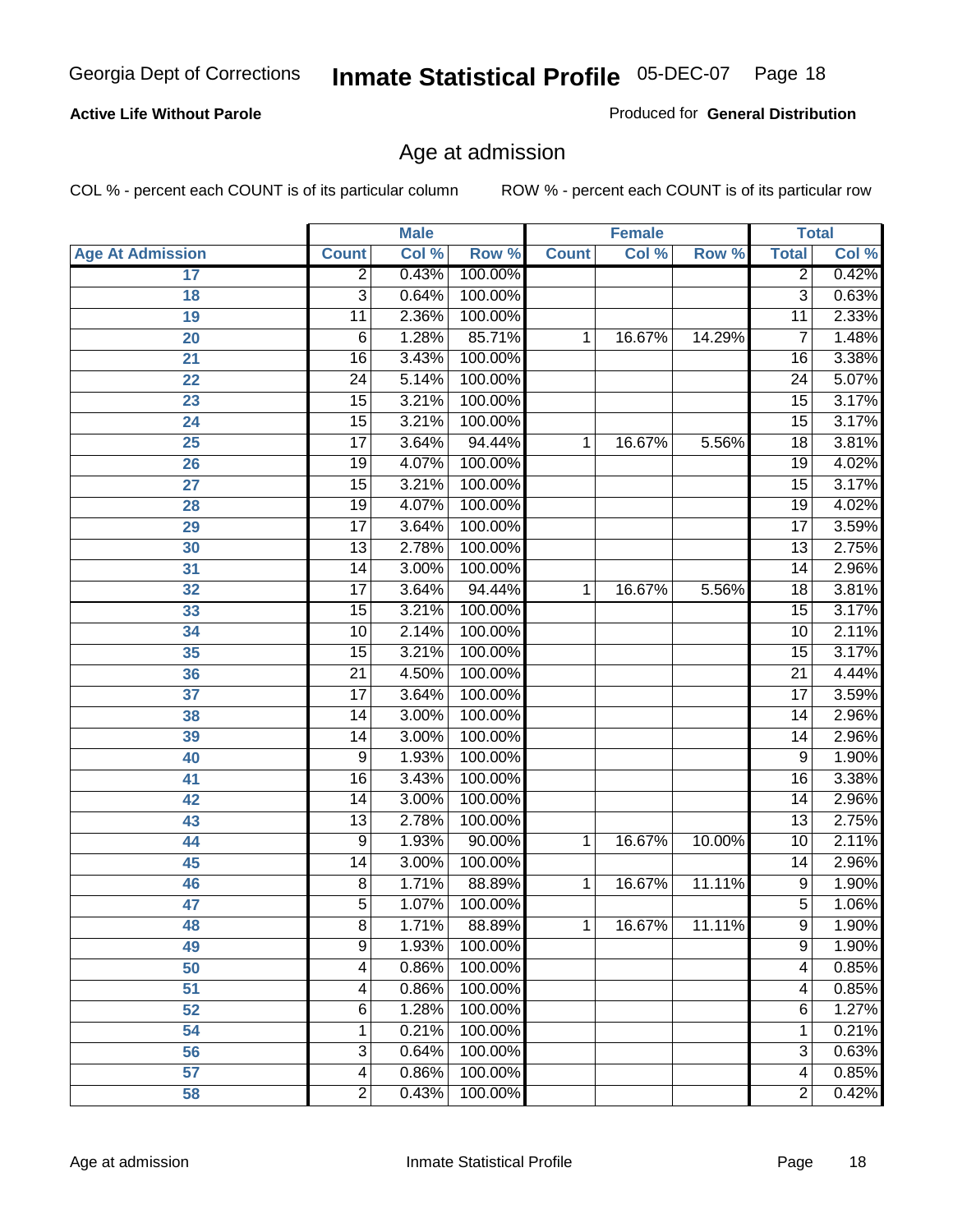#### **Active Life Without Parole**

Produced for **General Distribution**

### Age at admission

|                         |              | <b>Male</b> |         |              | <b>Female</b> |       |              | <b>Total</b> |
|-------------------------|--------------|-------------|---------|--------------|---------------|-------|--------------|--------------|
| <b>Age At Admission</b> | <b>Count</b> | Col %       | Row %   | <b>Count</b> | Col %         | Row % | <b>Total</b> | Col %        |
| 62                      |              | 0.21%       | 100.00% |              |               |       |              | 0.21%        |
| 63                      |              | 0.21%       | 100.00% |              |               |       |              | 0.21%        |
| 64                      | 3            | 0.64%       | 100.00% |              |               |       | 3            | 0.63%        |
| 65                      |              | 0.21%       | 100.00% |              |               |       |              | 0.21%        |
| 66                      |              | 0.21%       | 100.00% |              |               |       |              | 0.21%        |
| 67                      |              | 0.21%       | 100.00% |              |               |       |              | 0.21%        |
| 71                      |              | 0.21%       | 100.00% |              |               |       |              | 0.21%        |
| <b>Total Reported</b>   | 467          | 100%        | 98.73%  | 6            | 100%          | 1.27% | 473          | 100%         |

| <b>AG7</b><br>$\sim$ $\sim$ | $1 - \alpha$<br>__ |
|-----------------------------|--------------------|

| <b>Mean</b><br>(average) | 34.28 | 35.83 | 34.30     |
|--------------------------|-------|-------|-----------|
| <b>Median (middle)</b>   | აა    | 38    | 33        |
| Mode<br>(most frequent)  | LL    | 25    | nn.<br>LL |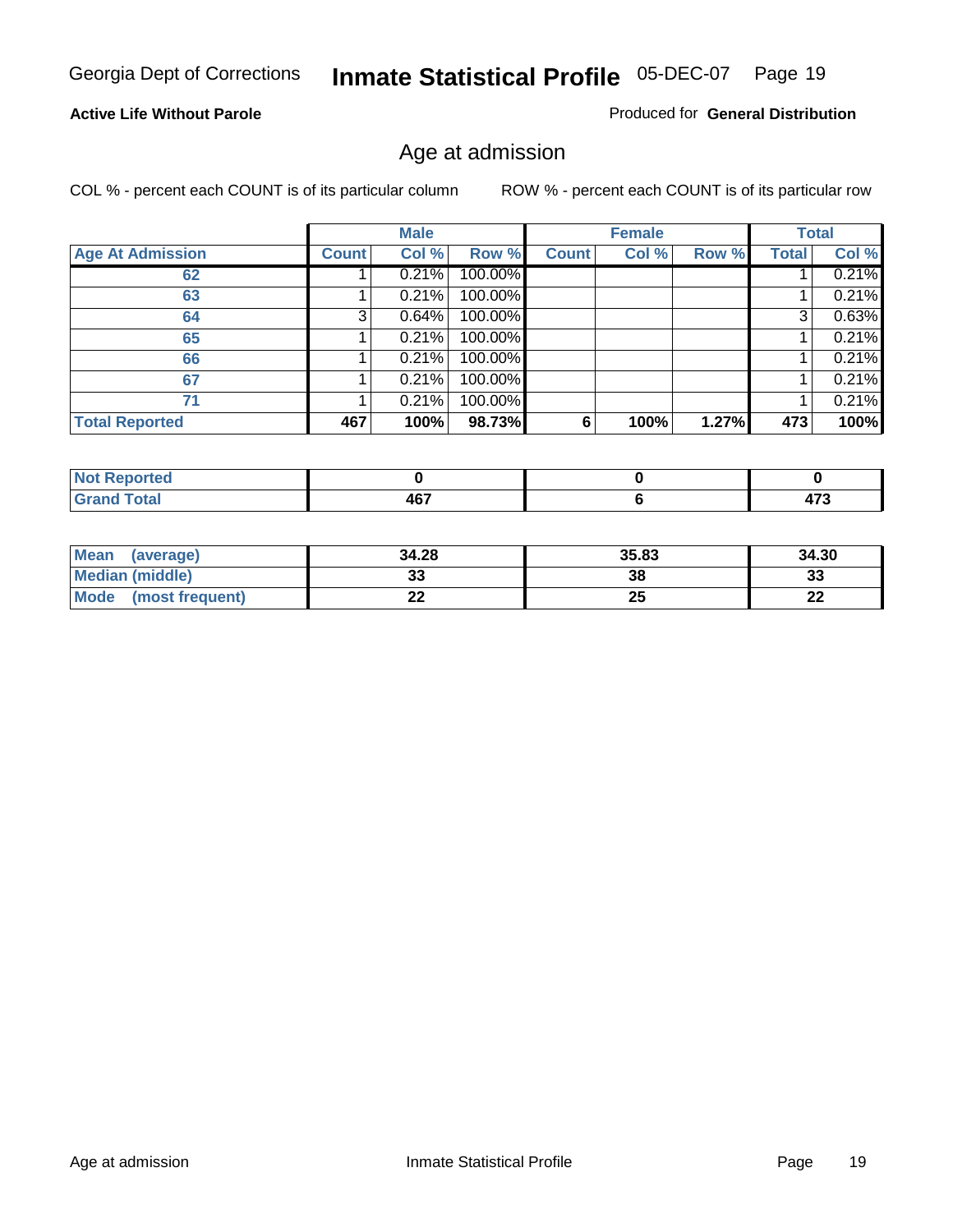#### **Active Life Without Parole**

Produced for **General Distribution**

### Age at release

|                       |              | <b>Male</b> |       |              | <b>Female</b> |       | Total        |          |
|-----------------------|--------------|-------------|-------|--------------|---------------|-------|--------------|----------|
| <b>Age At Release</b> | <b>Count</b> | Col%        | Row % | <b>Count</b> | Col %         | Row % | <b>Total</b> | Col $\%$ |
| <b>Total Reported</b> |              |             |       |              |               |       |              |          |

| <b>Still Active</b> | 467 | 473 |
|---------------------|-----|-----|
| <b>Not Reported</b> |     |     |
| <b>Grand Total</b>  | 467 | 473 |

| <b>Mean</b><br>(average) | N/A | N/A | N/A |
|--------------------------|-----|-----|-----|
| Median (middle)          | N/A | N/A | N/A |
| Mode<br>(most frequent)  | N/A | N/A | N/A |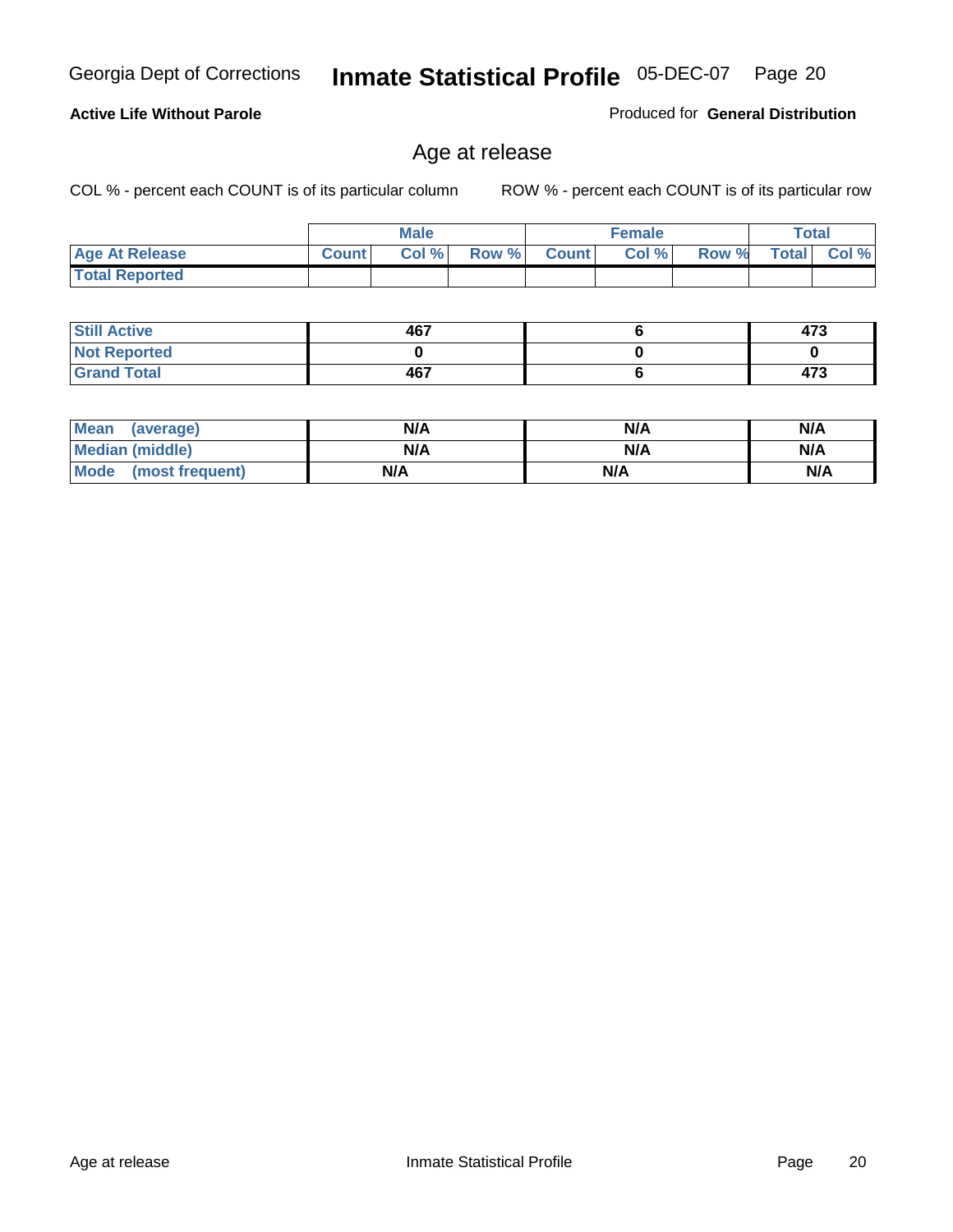#### **Active Life Without Parole**

#### Produced for **General Distribution**

### Height, measured at entry to prison

|                       |                | <b>Male</b> |         |                | <b>Female</b> |        | <b>Total</b>    |        |
|-----------------------|----------------|-------------|---------|----------------|---------------|--------|-----------------|--------|
| <b>Height</b>         | <b>Count</b>   | Col %       | Row %   | <b>Count</b>   | Col %         | Row %  | <b>Total</b>    | Col %  |
| 5'01''                | 2              | 0.43%       | 100.00% |                |               |        | $\overline{2}$  | 0.42%  |
| 5'02"                 | 1              | 0.21%       | 100.00% |                |               |        | 1               | 0.21%  |
| 5'03"                 | $\overline{c}$ | 0.43%       | 50.00%  | $\overline{2}$ | 33.33%        | 50.00% | 4               | 0.85%  |
| 5'04"                 | 4              | 0.86%       | 80.00%  | 1              | 16.67%        | 20.00% | 5               | 1.06%  |
| 5'05"                 | 15             | 3.21%       | 93.75%  | 1              | 16.67%        | 6.25%  | 16              | 3.38%  |
| 5'06''                | 32             | 6.85%       | 100.00% |                |               |        | $\overline{32}$ | 6.77%  |
| 5'07''                | 32             | 6.85%       | 96.97%  | 1              | 16.67%        | 3.03%  | 33              | 6.98%  |
| 5'08''                | 48             | 10.28%      | 97.96%  | 1              | 16.67%        | 2.04%  | 49              | 10.36% |
| <b>5'09"</b>          | 53             | 11.35%      | 100.00% |                |               |        | 53              | 11.21% |
| 5'10''                | 67             | 14.35%      | 100.00% |                |               |        | 67              | 14.16% |
| 5'11''                | 64             | 13.70%      | 100.00% |                |               |        | 64              | 13.53% |
| 6'00"                 | 55             | 11.78%      | 100.00% |                |               |        | 55              | 11.63% |
| 6'01''                | 34             | 7.28%       | 100.00% |                |               |        | 34              | 7.19%  |
| 6'02"                 | 22             | 4.71%       | 100.00% |                |               |        | 22              | 4.65%  |
| 6'03"                 | 18             | 3.85%       | 100.00% |                |               |        | 18              | 3.81%  |
| 6'04''                | 11             | 2.36%       | 100.00% |                |               |        | $\overline{11}$ | 2.33%  |
| 6'05"                 | 5              | 1.07%       | 100.00% |                |               |        | 5               | 1.06%  |
| 6'06"                 | $\overline{2}$ | 0.43%       | 100.00% |                |               |        | $\overline{c}$  | 0.42%  |
| <b>Total Reported</b> | 467            | 100%        | 98.73%  | 6              | 100%          | 1.27%  | 473             | 100%   |

| τeα<br>.           |                     |    |
|--------------------|---------------------|----|
| $-1$<br>-<br>_____ | 167<br>1υ<br>$\sim$ | __ |

| Mean<br>(average)              | 5'10" | 5'05" | 5'10" |
|--------------------------------|-------|-------|-------|
| Median (middle)                | 5'10" |       | 5'10" |
| <b>Mode</b><br>(most frequent) | 5'10" | 5'03" | 5'10" |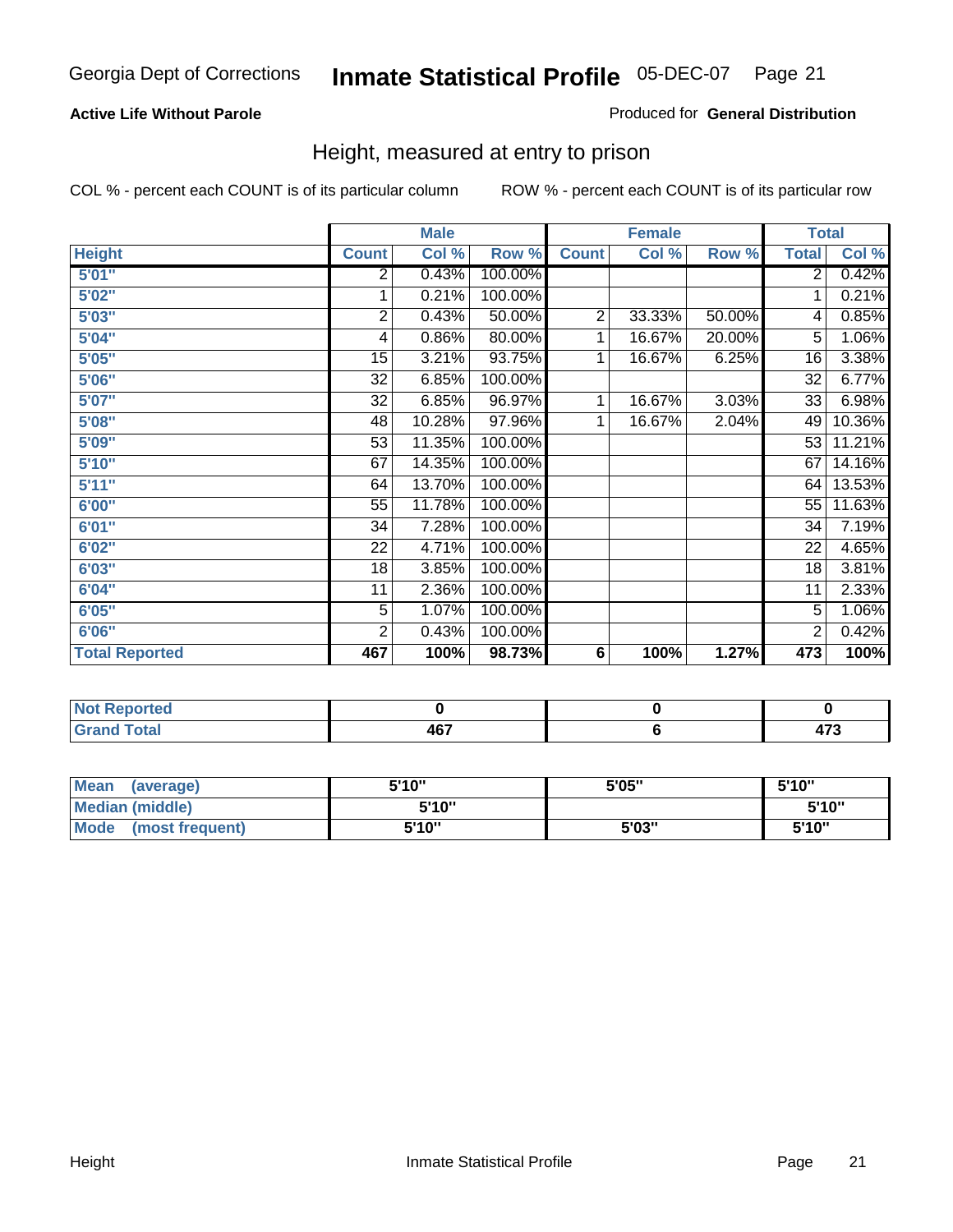#### **Active Life Without Parole**

#### Produced for **General Distribution**

### Weight, measured at entry to prison

|                       |                | <b>Male</b> |         |                | <b>Female</b> |         | <b>Total</b>    |        |
|-----------------------|----------------|-------------|---------|----------------|---------------|---------|-----------------|--------|
| <b>Weight</b>         | <b>Count</b>   | Col %       | Row %   | <b>Count</b>   | Col %         | Row %   | <b>Total</b>    | Col %  |
| 110 - 119 pounds      |                |             |         | 1.             | 16.67%        | 100.00% | 1               | 0.21%  |
| 120 - 129 pounds      | $\overline{5}$ | 1.07%       | 100.00% |                |               |         | 5               | 1.06%  |
| 130 - 139 pounds      | 11             | 2.36%       | 100.00% |                |               |         | 11              | 2.33%  |
| 140 - 149 pounds      | 26             | 5.57%       | 96.30%  | $\mathbf 1$    | 16.67%        | 3.70%   | $\overline{27}$ | 5.71%  |
| 150 - 159 pounds      | 36             | 7.71%       | 97.30%  | 1              | 16.67%        | 2.70%   | $\overline{37}$ | 7.82%  |
| 160 - 169 pounds      | 67             | 14.35%      | 98.53%  | 1              | 16.67%        | 1.47%   | 68              | 14.38% |
| 170 - 179 pounds      | 62             | 13.28%      | 96.88%  | $\overline{2}$ | 33.33%        | 3.13%   | 64              | 13.53% |
| 180 - 189 pounds      | 68             | 14.56%      | 100.00% |                |               |         | 68              | 14.38% |
| 190 - 199 pounds      | 47             | 10.06%      | 100.00% |                |               |         | 47              | 9.94%  |
| 200 - 209 pounds      | 30             | 6.42%       | 100.00% |                |               |         | 30              | 6.34%  |
| 210 - 219 pounds      | 32             | 6.85%       | 100.00% |                |               |         | 32              | 6.77%  |
| 220 - 229 pounds      | 25             | 5.35%       | 100.00% |                |               |         | $\overline{25}$ | 5.29%  |
| 230 - 239 pounds      | 24             | 5.14%       | 100.00% |                |               |         | 24              | 5.07%  |
| 240 - 249 pounds      | 10             | 2.14%       | 100.00% |                |               |         | 10              | 2.11%  |
| 250 - 259 pounds      | $\overline{7}$ | 1.50%       | 100.00% |                |               |         | 7               | 1.48%  |
| 260 - 269 pounds      | $\overline{6}$ | 1.28%       | 100.00% |                |               |         | $\overline{6}$  | 1.27%  |
| 270 - 279 pounds      | 1              | 0.21%       | 100.00% |                |               |         | 1               | 0.21%  |
| 280 - 289 pounds      | 6              | 1.28%       | 100.00% |                |               |         | 6               | 1.27%  |
| 290 - 299 pounds      | 1              | 0.21%       | 100.00% |                |               |         | 1               | 0.21%  |
| 310 - 319 pounds      | 1              | 0.21%       | 100.00% |                |               |         | 1               | 0.21%  |
| 330 - 339 pounds      | 1              | 0.21%       | 100.00% |                |               |         | 1               | 0.21%  |
| 400 pounds and over   | 1              | 0.21%       | 100.00% |                |               |         | 1               | 0.21%  |
| <b>Total Reported</b> | 467            | 100%        | 98.73%  | 6              | 100%          | 1.27%   | 473             | 100.0% |

| ported<br><b>NGL</b> |     |      |
|----------------------|-----|------|
| <b>otal</b>          | 167 | ^‴   |
| $- \cdot$            | ישר | 41 J |

| <b>Mean</b><br>(average) | 189 | 155 | 189 |
|--------------------------|-----|-----|-----|
| <b>Median (middle)</b>   | 184 | 160 | 183 |
| Mode<br>(most frequent)  | 170 | 143 | 170 |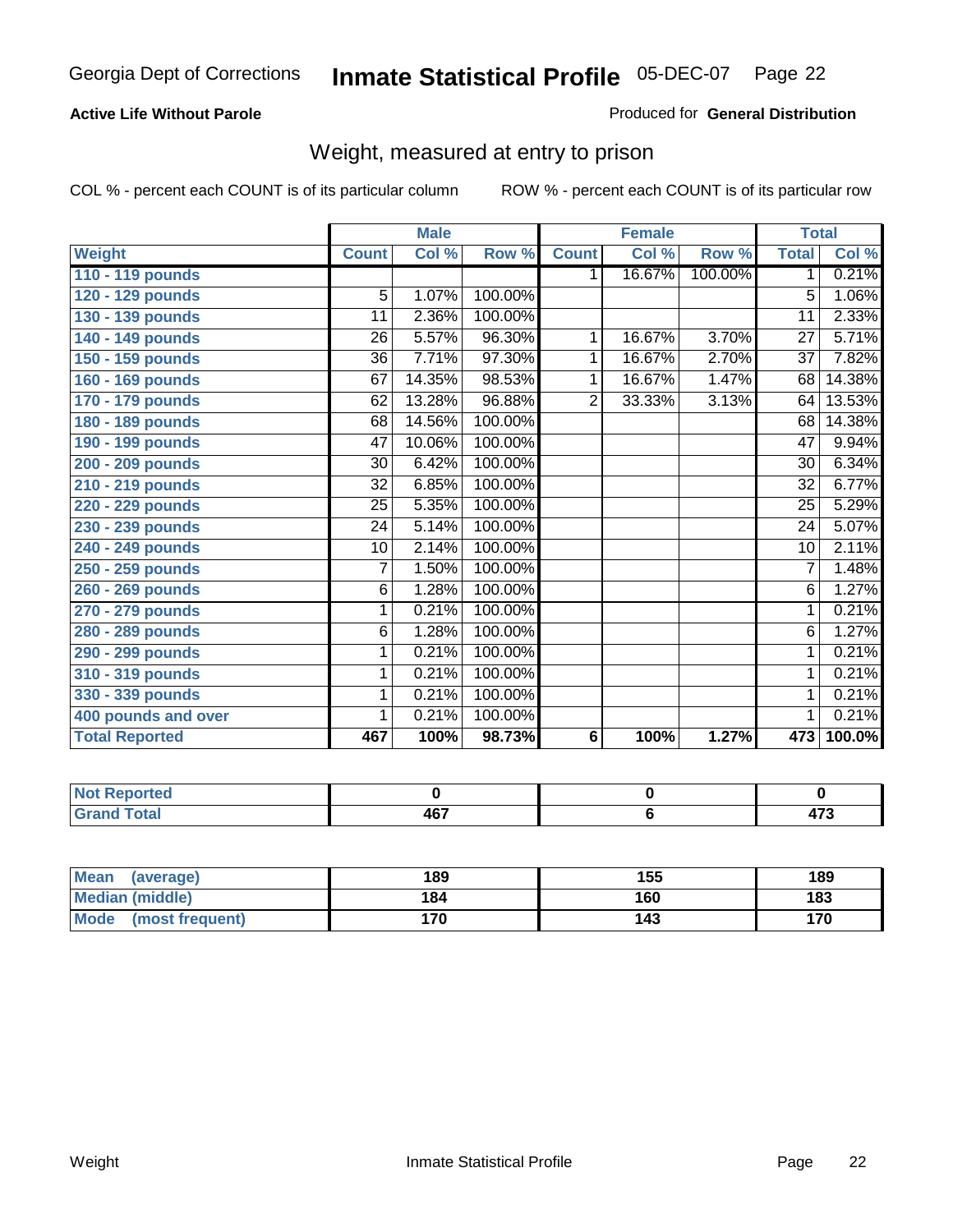**Active Life Without Parole** 

Produced for **General Distribution**

### Military service

|                         |              | <b>Male</b> |             |   | <b>Female</b> |       |              | <b>Total</b> |
|-------------------------|--------------|-------------|-------------|---|---------------|-------|--------------|--------------|
| <b>Military service</b> | <b>Count</b> | Col %       | Row % Count |   | Col %         | Row % | <b>Total</b> | Col %        |
| <b>Air Force</b>        | 6            | $1.94\%$    | 100.00%     |   |               |       | 6            | 1.90%        |
| <b>Army</b>             | 32           | $10.36\%$   | 100.00%     |   |               |       | 32           | 10.16%       |
| <b>Navy</b><br>3        |              | $.97\%$     | 100.00%     |   |               |       | 3            | .95%         |
| <b>Marines</b><br>4     | 3            | .97%        | 100.00%     |   |               |       | 3            | .95%         |
| 96 None                 | 265          | 85.76%      | 97.79%      | 6 | 100.00%       | 2.21% | 271          | 86.03%       |
| <b>Total Reported</b>   | 309          | 100%        | 98.10%      | 6 | 100%          | 1.90% | 315          | 100%         |

| <b>rten</b> | 4 E O<br>.JU<br>__ | 158<br>__    |
|-------------|--------------------|--------------|
| Cotot       | 467                | $- -$<br>473 |

| M<br><b>IVUII</b><br>.<br>. |
|-----------------------------|
|-----------------------------|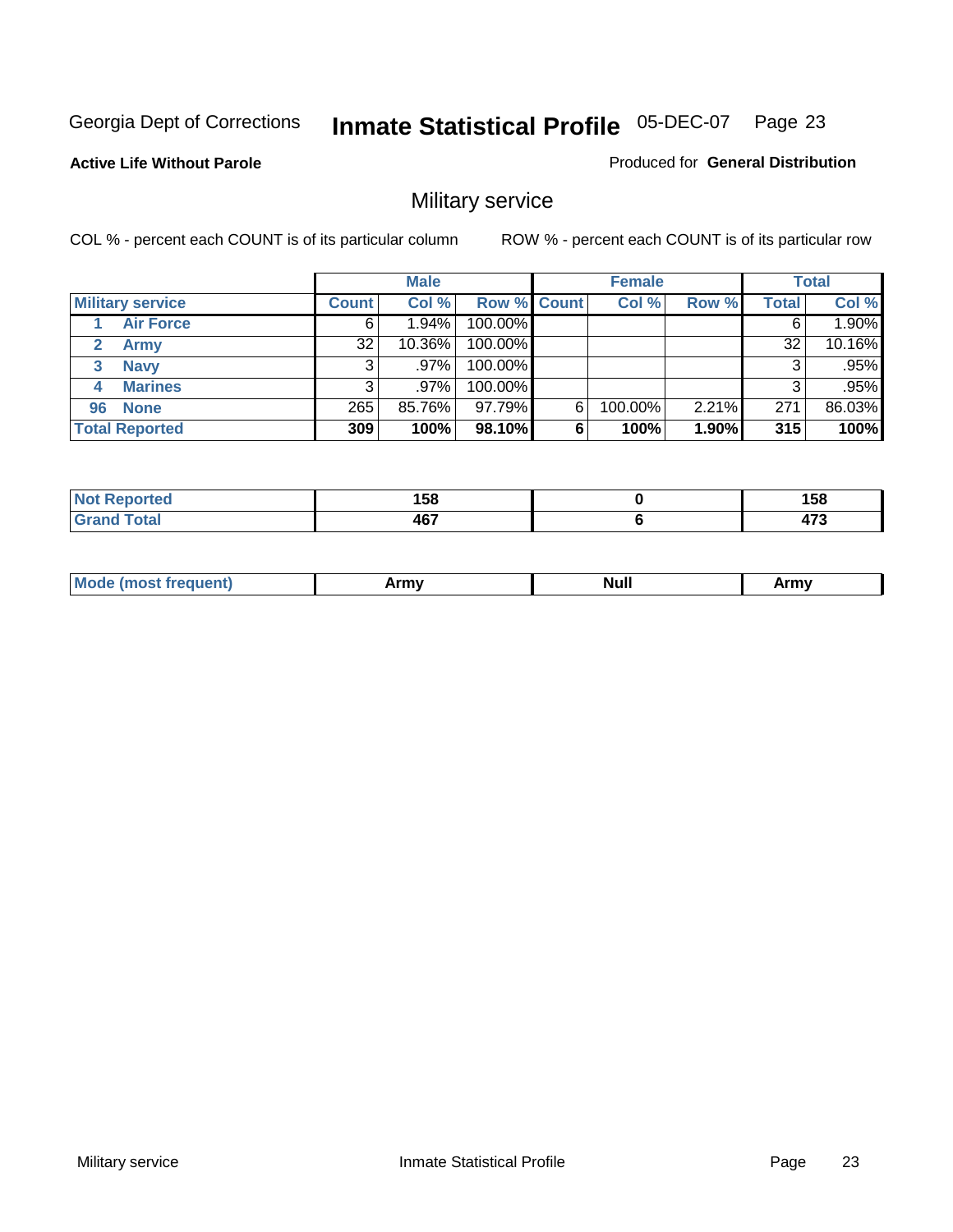#### **Active Life Without Parole**

#### Produced for **General Distribution**

### Type of admission to prison

|    |                             |                 | <b>Male</b> |                    |   | <b>Female</b> |       |              | <b>Total</b> |
|----|-----------------------------|-----------------|-------------|--------------------|---|---------------|-------|--------------|--------------|
|    | <b>Type of Admission</b>    | <b>Count</b>    | Col %       | <b>Row % Count</b> |   | Col %         | Row % | <b>Total</b> | Col %        |
|    | <b>Committed From Court</b> | 126             | 26.98%      | 97.67%             | 3 | 50.00%        | 2.33% | 129          | 27.27%       |
| 3  | <b>Parole Rev/New Sent</b>  | 35              | 7.49%       | 100.00%            |   |               |       | 35           | 7.40%        |
| 4  | <b>Par Rev/No New Sent</b>  | 8               | 1.71%       | 100.00%            |   |               |       | 8            | 1.69%        |
| 6  | <b>Prob Viol/Partial</b>    | 3               | .64%        | 100.00%            |   |               |       | 3            | .63%         |
| 9  | <b>Prob Rev/Remainder</b>   | 11 <sub>1</sub> | 2.36%       | 100.00%            |   |               |       | 11           | 2.33%        |
| 10 | <b>New Sent/Par Rev Pnd</b> |                 | .21%        | 100.00%            |   |               |       |              | .21%         |
| 11 | <b>Life W/O Parole</b>      | 282             | 60.39%      | 98.95%             | 3 | 50.00%        | 1.05% | 285          | 60.25%       |
| 30 | <b>Par Rev/Rsn Unknown</b>  |                 | .21%        | 100.00%            |   |               |       |              | .21%         |
|    | <b>Total Reported</b>       | 467             | 100%        | 98.73%             | 6 | 100%          | 1.27% | 473          | 100%         |

| <b>Reported</b><br>NOT                           |             |               |
|--------------------------------------------------|-------------|---------------|
| <b>Total</b><br>Care<br>$\sim$ . $\sim$ . $\sim$ | 167<br>tv r | $\rightarrow$ |

| <b>Mode (most frequent)</b> | <b>W/O Par</b> | <b>Court Cmmt</b> | M/O Par |
|-----------------------------|----------------|-------------------|---------|
|                             |                |                   |         |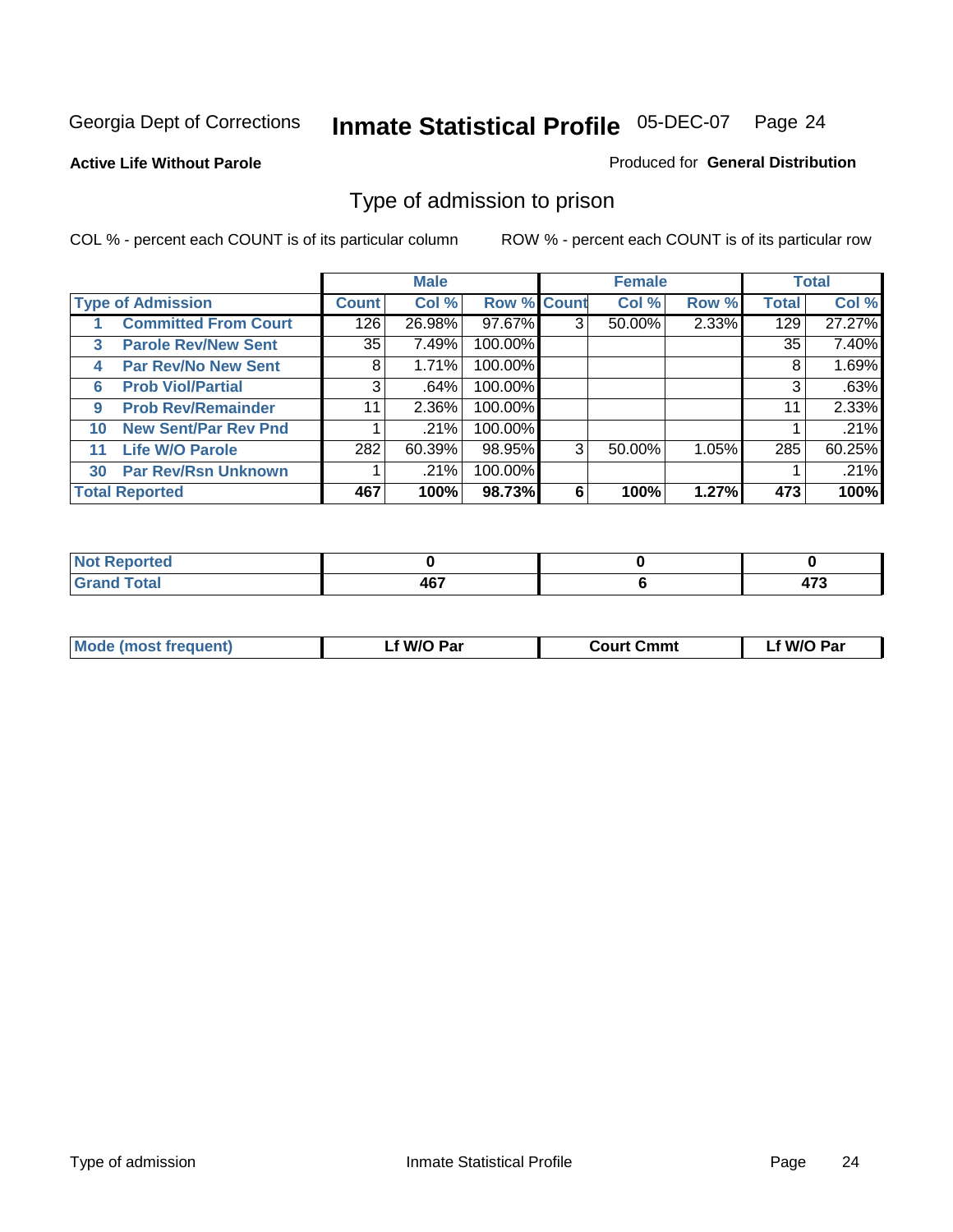**Active Life Without Parole** 

Produced for **General Distribution**

### Current / last security status

|                        |              | <b>Male</b> |                    |   | <b>Female</b> |       |       | <b>Total</b> |
|------------------------|--------------|-------------|--------------------|---|---------------|-------|-------|--------------|
| <b>Security Status</b> | <b>Count</b> | Col %       | <b>Row % Count</b> |   | Col %         | Row % | Total | Col %        |
| 3 Minimum              |              | $.64\%$     | $100.00\%$         |   | .00%          |       |       | .63%         |
| 4 Medium               | 61           | 13.06%      | $100.00\%$         |   | $.00\%$       |       | 61    | 12.90%       |
| 5 Close                | 381          | 81.58%      | 98.45%             | 6 | 100.00%       | 1.55% | 387   | 81.82%       |
| 6 Maximum              | 22           | 4.71%       | $100.00\%$         |   | .00%          |       | 22    | 4.65%        |
| <b>Total Reported</b>  | 467          | 100%        | 98.73%             | 6 | 100%          | 1.27% | 473   | 100%         |

| <b>Still being diagnosed</b> |     |     |
|------------------------------|-----|-----|
| <b>Not Reported</b>          |     |     |
| <b>Grand Total</b>           | 467 | 473 |

|  | Mo<br>frequent)<br>יצניות ו | Close<br>. | ાose<br>. | <b>OSE</b><br>. |
|--|-----------------------------|------------|-----------|-----------------|
|--|-----------------------------|------------|-----------|-----------------|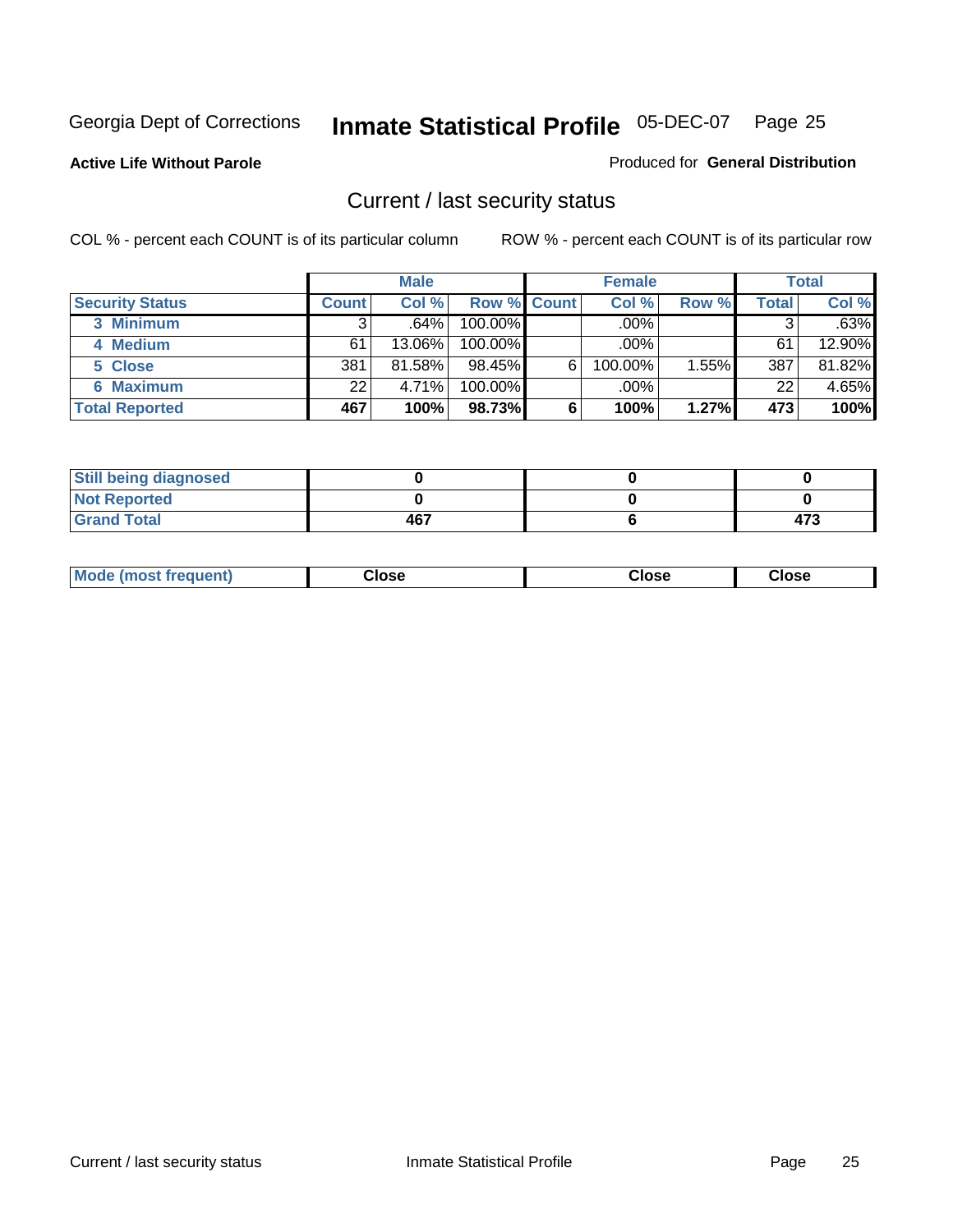**Active Life Without Parole** 

Produced for **General Distribution**

### Current / last type of institution

|                            |              | <b>Male</b> |                    | <b>Female</b> |          |        | Total   |
|----------------------------|--------------|-------------|--------------------|---------------|----------|--------|---------|
| <b>Type of Institution</b> | <b>Count</b> | Col%        | <b>Row % Count</b> | Col %         | Row %I   | Totall | Col %   |
| <b>State Prison</b>        | 467          | 100.00%     | 98.73%             | $100.00\%$    | $1.27\%$ | 4731   | 100.00% |
| <b>Total Reported</b>      | 467          | 100%        | 98.73%             | 100%          | 1.27%    | 473    | 100%    |

| <b>rted</b><br>$\sim$ |               |               |
|-----------------------|---------------|---------------|
| $\sim$                | A67           | $\rightarrow$ |
| $-1$ $-1$             | $\sim$ $\sim$ | __            |

|  | <b>Mode (most frequent)</b> | State Prison | <b>State Prison</b> | <b>State Prison</b> |
|--|-----------------------------|--------------|---------------------|---------------------|
|--|-----------------------------|--------------|---------------------|---------------------|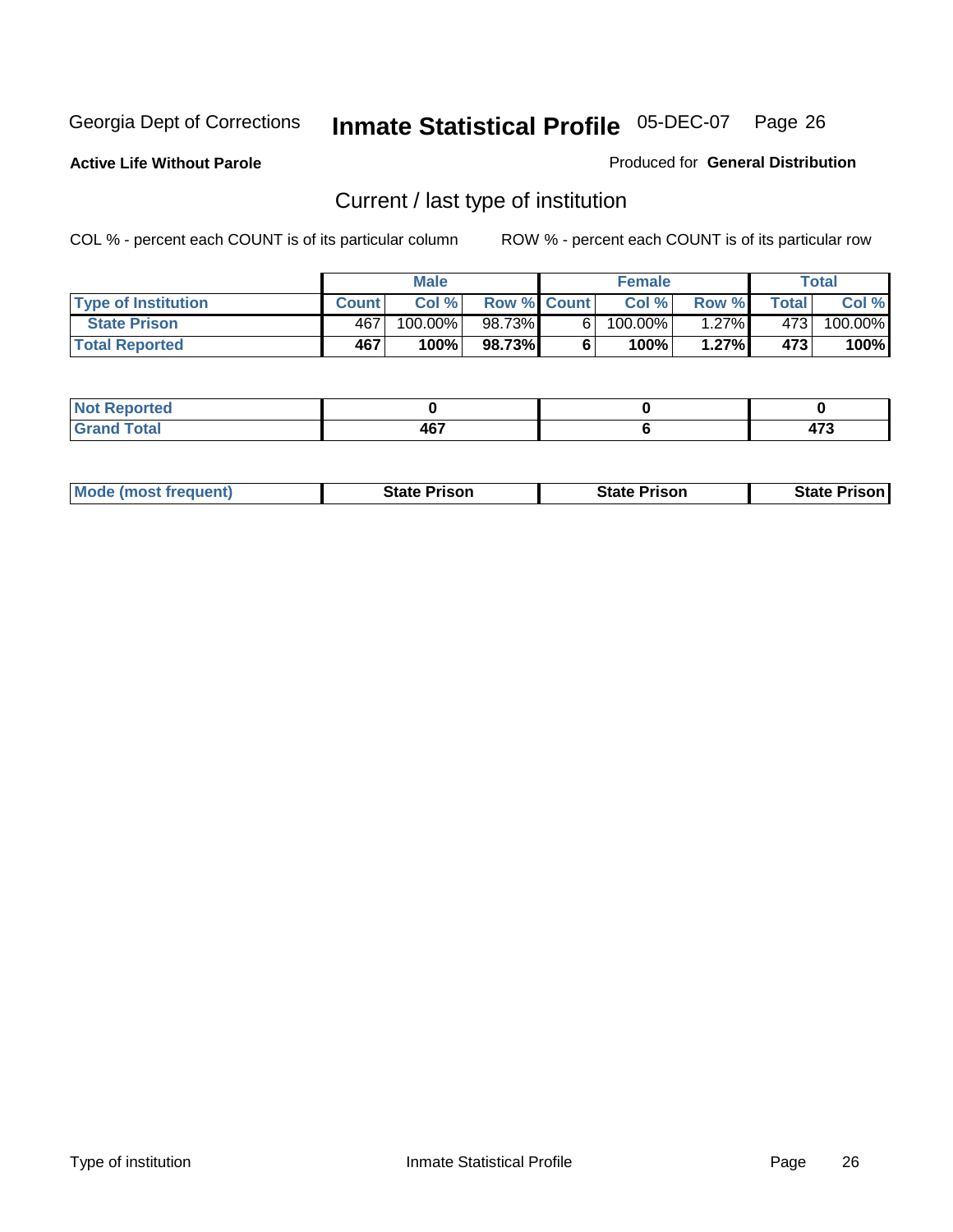**Active Life Without Parole** 

Produced for **General Distribution**

### Institution type - transitional centers

|                                          |              | <b>Male</b> |                    | <b>Female</b> |             | Total |
|------------------------------------------|--------------|-------------|--------------------|---------------|-------------|-------|
| <b>Institution Type - Trans. Centers</b> | <b>Count</b> | Col%        | <b>Row % Count</b> | Col %         | Row % Total | Col % |
| <b>Total Reported</b>                    |              |             |                    |               |             |       |

| rtea<br>20 NGL 2<br>  |  |  |
|-----------------------|--|--|
| into!<br>---<br>_____ |  |  |

| Mode (most frequent) | <b>Null</b> | <b>Null</b> | <b>Null</b> |
|----------------------|-------------|-------------|-------------|
|                      |             |             |             |
|                      |             |             |             |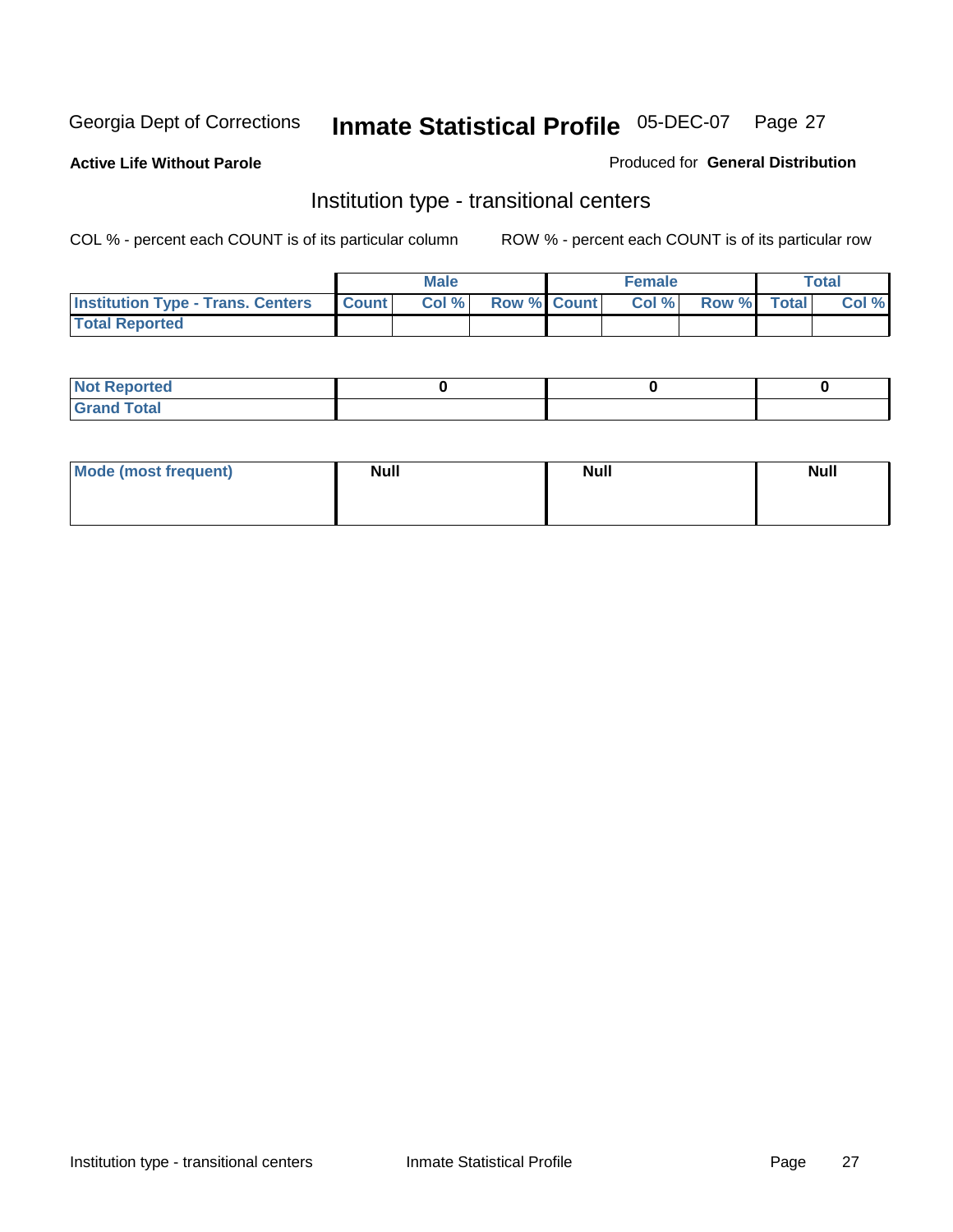**Active Life Without Parole** 

Produced for **General Distribution**

### Institution type - mental hospitals

|                                                  | <b>Male</b> |                    | <b>Female</b> |                   | Total |
|--------------------------------------------------|-------------|--------------------|---------------|-------------------|-------|
| <b>Institution Type - Mental Hospitals Count</b> | Col %       | <b>Row % Count</b> |               | Col % Row % Total | Col % |
| <b>Total Reported</b>                            |             |                    |               |                   |       |

| <b>Not Reported</b> |  |  |
|---------------------|--|--|
| <b>Fotal</b><br>Cro |  |  |

| Mode (most frequent) | <b>Null</b> | <b>Null</b> | <b>Null</b> |
|----------------------|-------------|-------------|-------------|
|                      |             |             |             |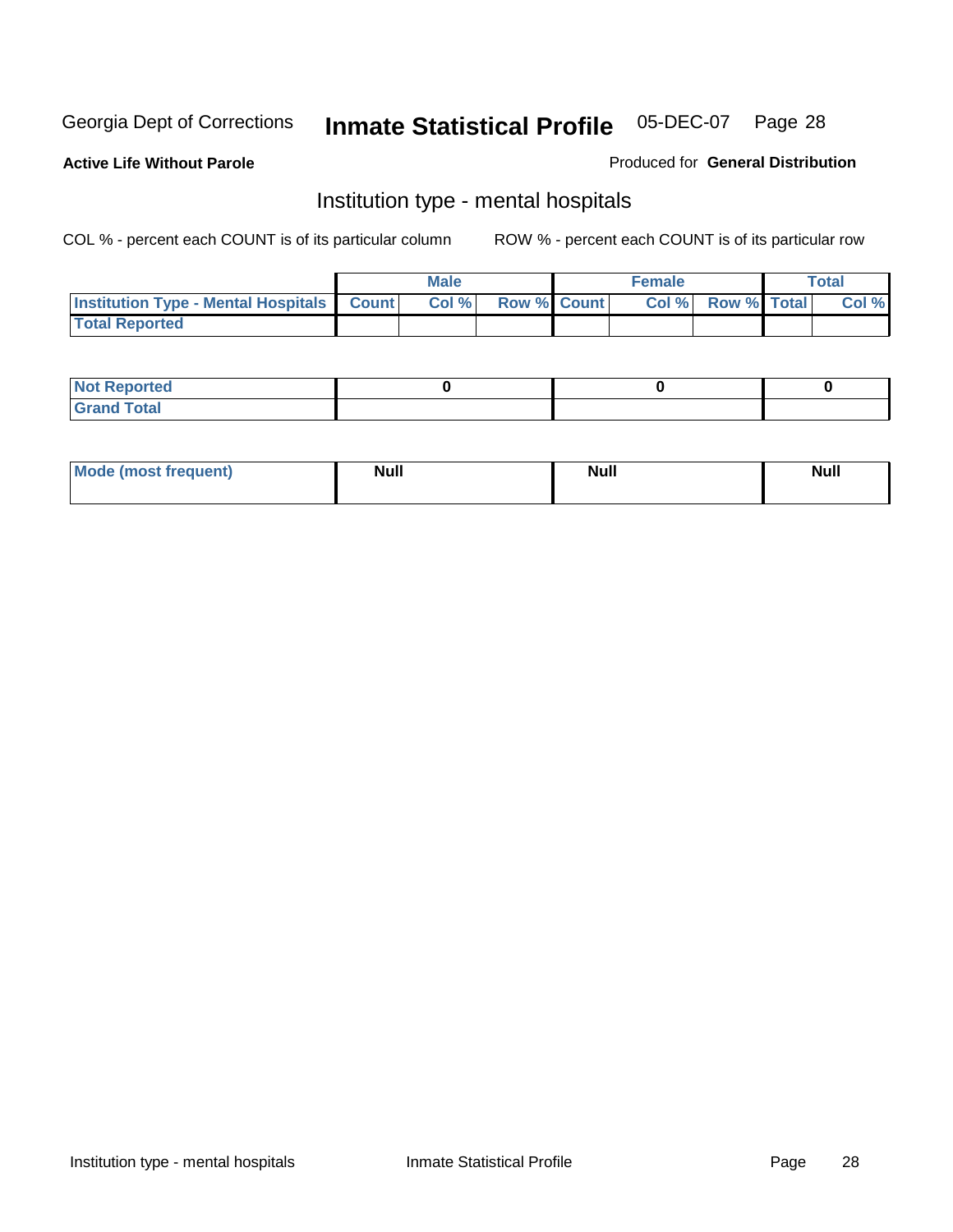**Active Life Without Parole** 

Produced for **General Distribution**

### Institution type - county prisons

|                                                    | <b>Male</b> |                          | <b>Female</b> |       |              | Total |
|----------------------------------------------------|-------------|--------------------------|---------------|-------|--------------|-------|
| <b>Institution Type - County Prisons   Count  </b> | Col %       | <b>Row % Count Col %</b> |               | Row % | <b>Total</b> | Col % |
| <b>Total Reported</b>                              |             |                          |               |       |              |       |

| <b>Not</b><br><b>Reported</b> |  |  |
|-------------------------------|--|--|
| <b>Grand Total</b>            |  |  |

| <b>Mo</b><br>frequent) | NI. . II<br>1u 11 | <b>Moll</b> | <b>Null</b> |
|------------------------|-------------------|-------------|-------------|
|                        |                   |             |             |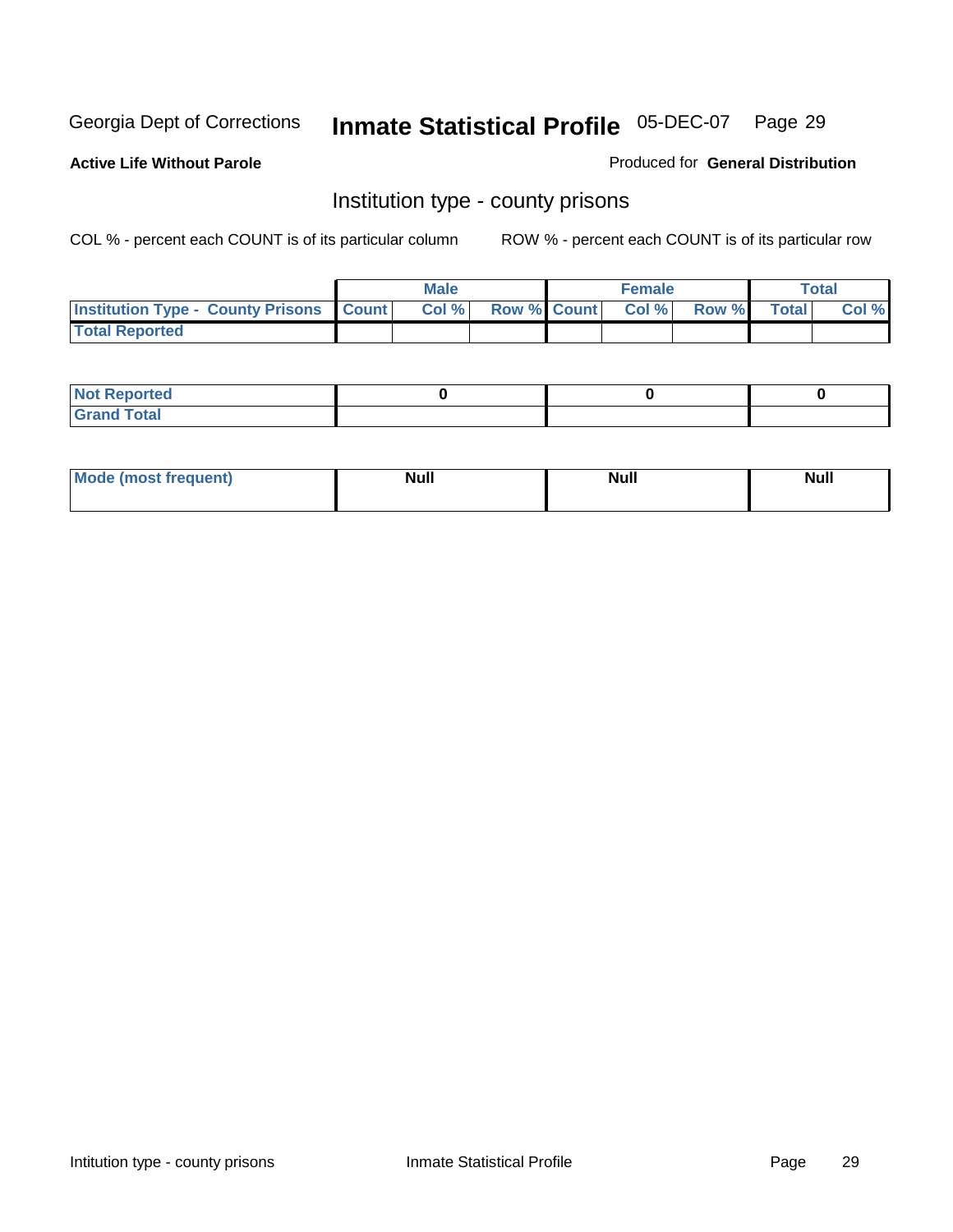**Active Life Without Parole** 

Produced for **General Distribution**

### Institution type - state prisons

|                       |                                         |                 | <b>Male</b> |         |              | <b>Female</b> |         | <b>Total</b>    |        |
|-----------------------|-----------------------------------------|-----------------|-------------|---------|--------------|---------------|---------|-----------------|--------|
|                       | <b>Institution Type - State Prisons</b> | <b>Count</b>    | Col %       | Row %   | <b>Count</b> | Col %         | Row %   | <b>Total</b>    | Col %  |
| 508                   | <b>Arrendale State Prison</b>           |                 |             |         | 3            | 50.00%        | 100.00% | 3               | .63%   |
| 532                   | <b>Augusta State Med.</b>               | 22              | 4.71%       | 100.00% |              |               |         | 22              | 4.65%  |
|                       | <b>Prison</b>                           |                 |             |         |              |               |         |                 |        |
| 547                   | <b>Calhoun State Prison</b>             | 6               | 1.28%       | 100.00% |              |               |         | 6               | 1.27%  |
| 523                   | <b>Coastal State Prison</b>             | 5               | 1.07%       | 100.00% |              |               |         | 5               | 1.06%  |
| 521                   | <b>Ga Diag &amp; Class Pris</b>         |                 | .21%        | 100.00% |              |               |         |                 | .21%   |
| 522                   | <b>Ga Diag &amp; Class Pris-</b>        | 10              | 2.14%       | 100.00% |              |               |         | 10              | 2.11%  |
|                       | <b>Perm</b>                             |                 |             |         |              |               |         |                 |        |
| 517                   | <b>Ga State Prison</b>                  | 63              | 13.49%      | 100.00% |              |               |         | 63              | 13.32% |
| 541                   | <b>Hancock State Prison</b>             | 41              | 8.78%       | 100.00% |              |               |         | 41              | 8.67%  |
| 540                   | <b>Hays State Prison</b>                | 36              | 7.71%       | 100.00% |              |               |         | $\overline{36}$ | 7.61%  |
| 549                   | <b>Macon State Prison</b>               | 79              | 16.92%      | 100.00% |              |               |         | 79              | 16.70% |
| 519                   | <b>Men'S State Prison</b>               |                 | .21%        | 100.00% |              |               |         |                 | .21%   |
| 505                   | <b>Phillips State Prison</b>            | $\overline{28}$ | 6.00%       | 100.00% |              |               |         | 28              | 5.92%  |
| 557                   | <b>Pulaski State Prison (W)</b>         |                 |             |         | 3            | 50.00%        | 100.00% | 3               | .63%   |
| 550                   | <b>Smith State Prison</b>               | $\overline{27}$ | 5.78%       | 100.00% |              |               |         | $\overline{27}$ | 5.71%  |
| 542                   | <b>Telfair State Prison</b>             | 62              | 13.28%      | 100.00% |              |               |         | 62              | 13.11% |
| 537                   | <b>Valdosta State Prison</b>            | 39              | 8.35%       | 100.00% |              |               |         | $\overline{39}$ | 8.25%  |
| 501                   | <b>Ware State Prison</b>                | 40              | 8.57%       | 100.00% |              |               |         | 40              | 8.46%  |
| 552                   | <b>Washington Sp</b>                    | 6               | 1.28%       | 100.00% |              |               |         | 6               | 1.27%  |
| 546                   | <b>Wilcox State Prison</b>              |                 | .21%        | 100.00% |              |               |         |                 | .21%   |
| <b>Total Reported</b> |                                         | 467             | 100%        | 98.73%  | 6            | 100%          | 1.27%   | 473             | 100%   |

| <b>Construction Construction</b><br>τеα |      |       |
|-----------------------------------------|------|-------|
| $f \wedge f \wedge f$                   | A67  | $- -$ |
| <u>i</u> Utal                           | TV I |       |

| Mode (most frequent) | 1549 Macon State Prison | <b>508 Arrendale State Prison</b> | 1549 Macon State<br>Prison |
|----------------------|-------------------------|-----------------------------------|----------------------------|
|----------------------|-------------------------|-----------------------------------|----------------------------|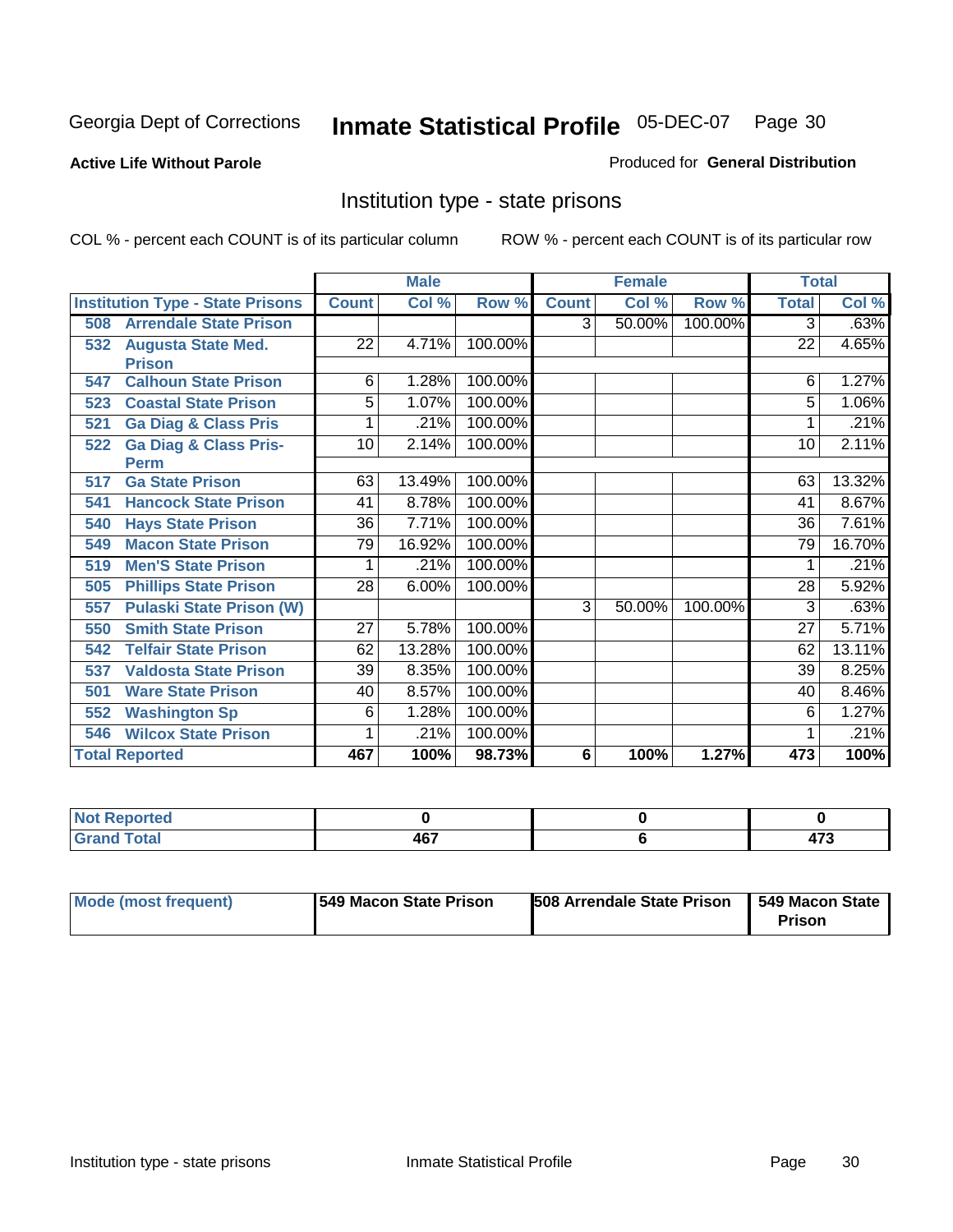**Active Life Without Parole** 

Produced for **General Distribution**

### Institution type - private prisons

|                                                     | <b>Male</b> |                    | <b>Female</b> |             | Total |
|-----------------------------------------------------|-------------|--------------------|---------------|-------------|-------|
| <b>Institution Type - Private Prisons   Count  </b> | Col %       | <b>Row % Count</b> | Col %         | Row % Total | Col % |
| <b>Total Reported</b>                               |             |                    |               |             |       |

| <b>Not Reported</b>             |  |  |
|---------------------------------|--|--|
| Cotal<br>Cror<br>. <del>.</del> |  |  |

| Mode (most frequent) | <b>Null</b> | <b>Null</b> | <b>Null</b> |
|----------------------|-------------|-------------|-------------|
|                      |             |             |             |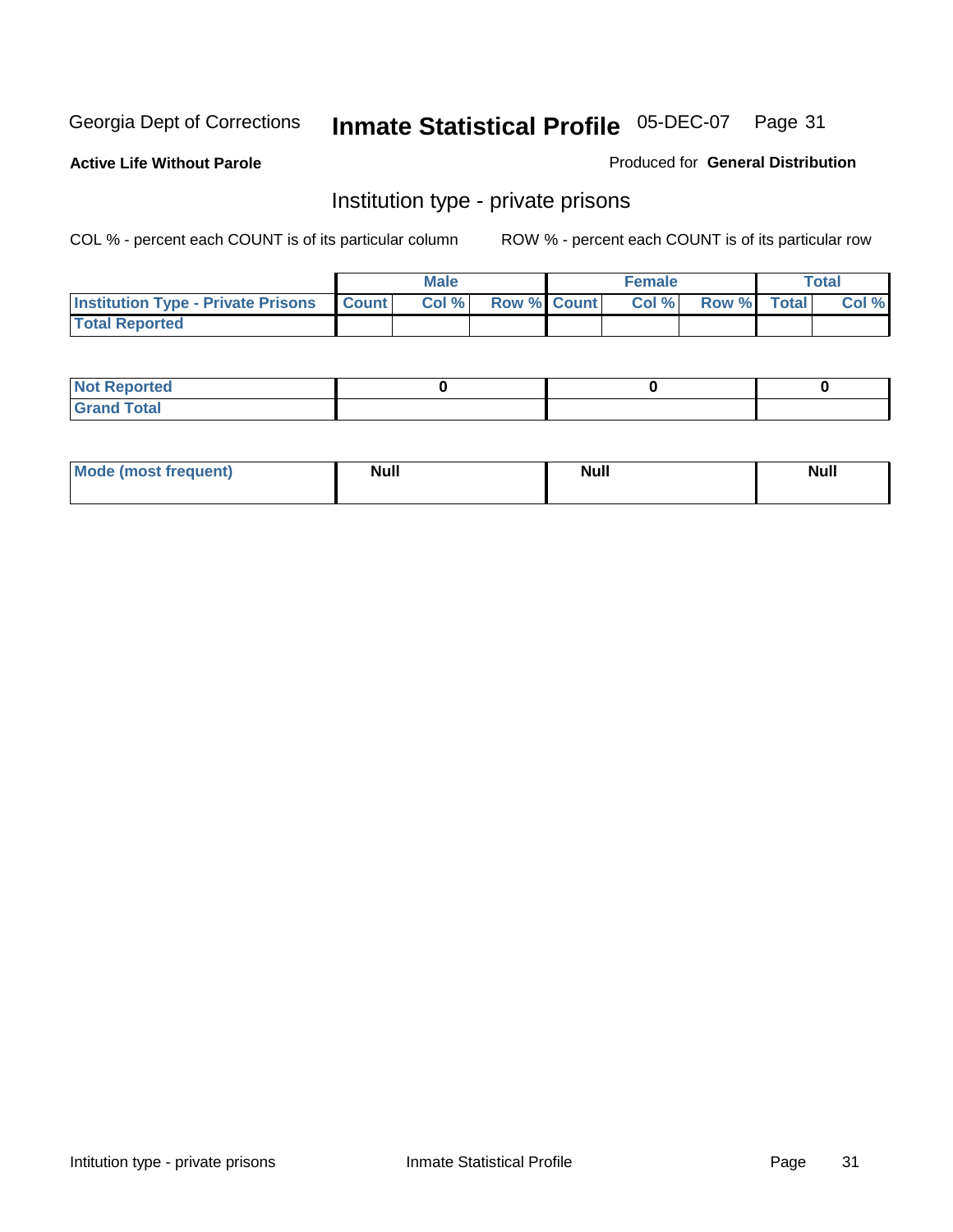**Active Life Without Parole** 

Produced for **General Distribution**

### Institution type - prison annexes

|                                                | <b>Male</b> |             | <b>Female</b> |             | <b>Total</b> |
|------------------------------------------------|-------------|-------------|---------------|-------------|--------------|
| <b>Institution Type - Prison Annexes Count</b> | Col %       | Row % Count | Col%          | Row % Total | Col %        |
| <b>Total Reported</b>                          |             |             |               |             |              |

| <b>Not Reported</b>            |  |  |
|--------------------------------|--|--|
| <b>Total</b><br>Croi<br>$\sim$ |  |  |

| Mode (most frequent) | <b>Null</b> | <b>Null</b> | <b>Null</b> |
|----------------------|-------------|-------------|-------------|
|                      |             |             |             |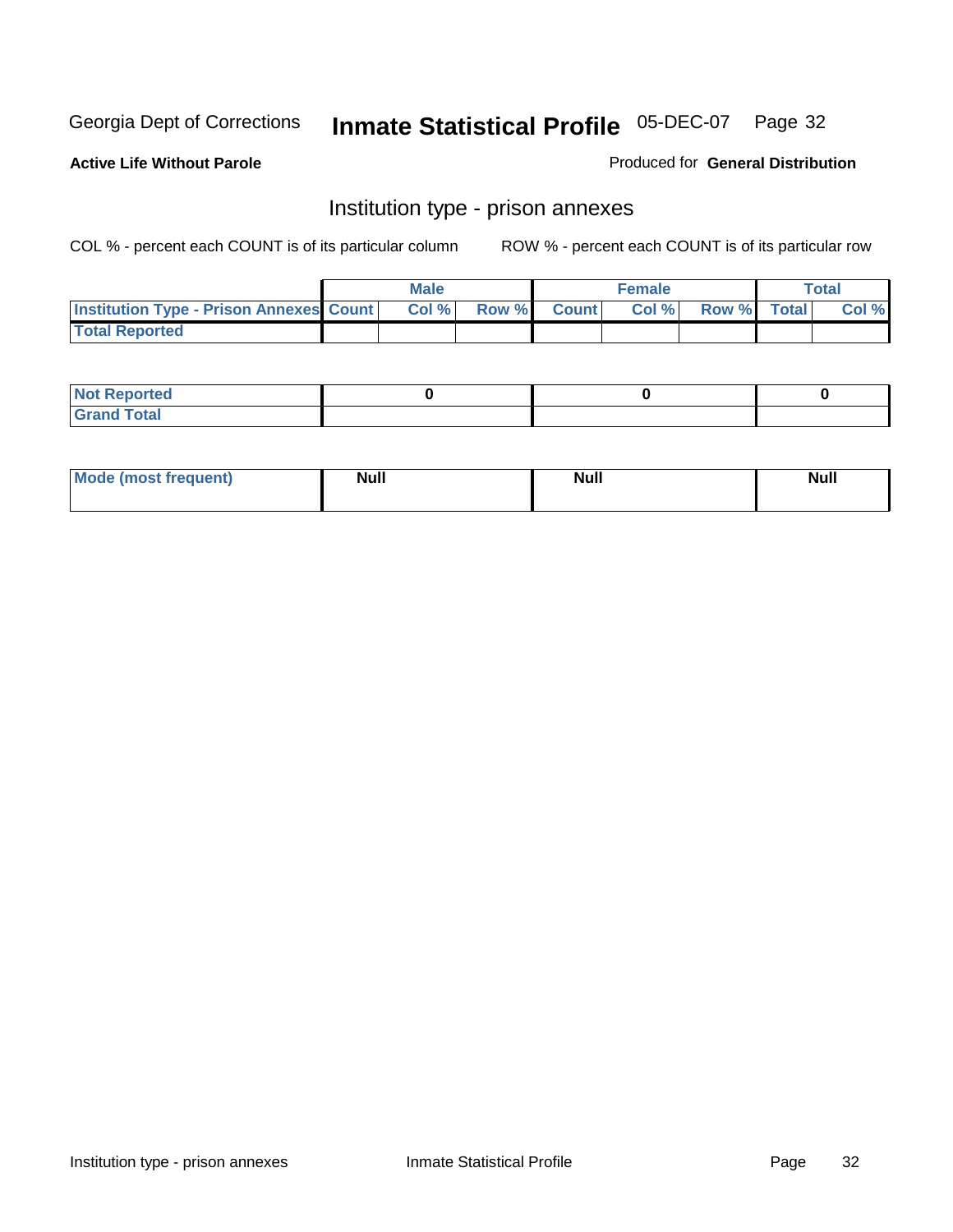**Active Life Without Parole** 

Produced for **General Distribution**

### Institution type - pre-release centers

|                                                | <b>Male</b> |                    | <b>Female</b> |             | <b>Total</b> |
|------------------------------------------------|-------------|--------------------|---------------|-------------|--------------|
| <b>Institution Type - Prison Annexes Count</b> | Col %       | <b>Row % Count</b> | Col %         | Row % Total | Col %        |
| <b>Total Reported</b>                          |             |                    |               |             |              |

| <b>Not</b><br><b>Reported</b>    |  |  |
|----------------------------------|--|--|
| <b>Total</b><br>Gran<br>$\sim$ . |  |  |

| Mode (most frequent) | <b>Null</b> | <b>Null</b><br>_____ | <b>Null</b> |
|----------------------|-------------|----------------------|-------------|
|                      |             |                      |             |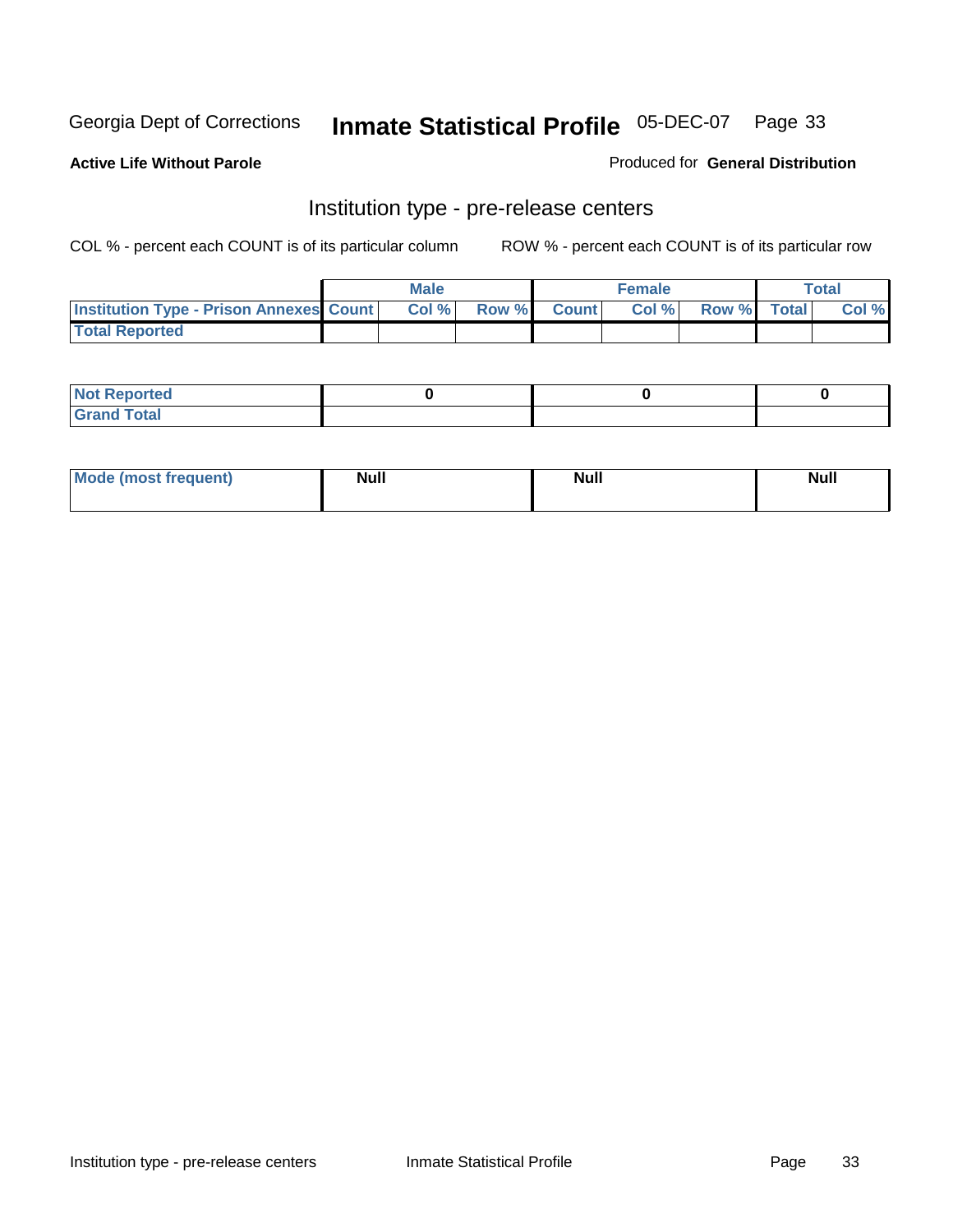**Active Life Without Parole** 

Produced for **General Distribution**

### Institution type - inmate boot camp

|                                      |              | Male  |             | <b>Female</b> |             | <b>Total</b> |
|--------------------------------------|--------------|-------|-------------|---------------|-------------|--------------|
| <b>Institution Type - Boot Camps</b> | <b>Count</b> | Col % | Row % Count | Col %         | Row % Total | Col %        |
| <b>Total Rported</b>                 |              |       |             |               |             |              |

| <b>Not Reported</b>  |  |  |
|----------------------|--|--|
| <b>Total</b><br>Croy |  |  |

| Mode (most frequent) | <b>Null</b> | <b>Null</b> | <b>Null</b> |
|----------------------|-------------|-------------|-------------|
|                      |             |             |             |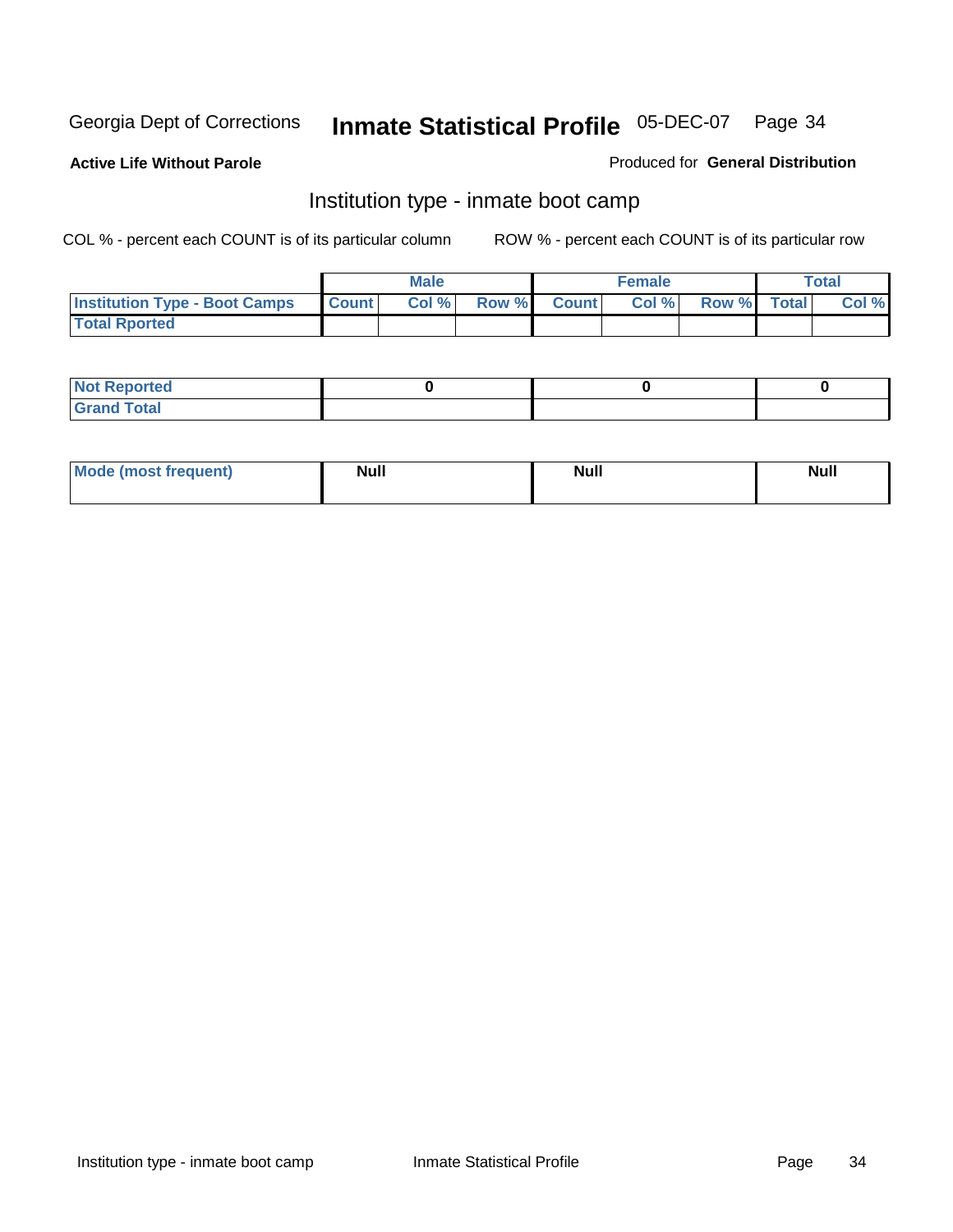**Active Life Without Parole** 

Produced for **General Distribution**

### Number of disciplinary reports

|                                       |              | <b>Male</b> |             |                | <b>Female</b> |       |              | <b>Total</b> |
|---------------------------------------|--------------|-------------|-------------|----------------|---------------|-------|--------------|--------------|
| <b>Number of Disciplinary Reports</b> | <b>Count</b> | Col %       | Row % Count |                | Col %         | Row % | <b>Total</b> | Col %        |
|                                       | 102          | 21.84%      | 98.08%      | 2              | 33.33%        | 1.92% | 104          | 21.99%       |
|                                       | 64           | 13.70%      | 100.00%     |                |               |       | 64           | 13.53%       |
|                                       | 33           | 7.07%       | 97.06%      |                | 16.67%        | 2.94% | 34           | 7.19%        |
|                                       | 41           | 8.78%       | 97.62%      |                | 16.67%        | 2.38% | 42           | 8.88%        |
|                                       | 26           | 5.57%       | 100.00%     |                |               |       | 26           | 5.50%        |
|                                       | 32           | 6.85%       | 100.00%     |                |               |       | 32           | 6.77%        |
| <b>More Than 5</b>                    | 169          | 36.19%      | 98.83%      | $\overline{2}$ | 33.33%        | 1.17% | 171          | 36.15%       |
| <b>Total Reported</b>                 | 467          | 100%        | 98.73%      | 6              | 100%          | 1.27% | 473          | 100.0%       |

| .<br>N<br>тес. |        |        |
|----------------|--------|--------|
| T <sub>1</sub> | 107    |        |
|                | $\sim$ | $\sim$ |

| Mean (average)       | 7.57 | 0.17 | 7.59 |
|----------------------|------|------|------|
| Median (middle)      |      | 2.J  |      |
| Mode (most frequent) |      |      |      |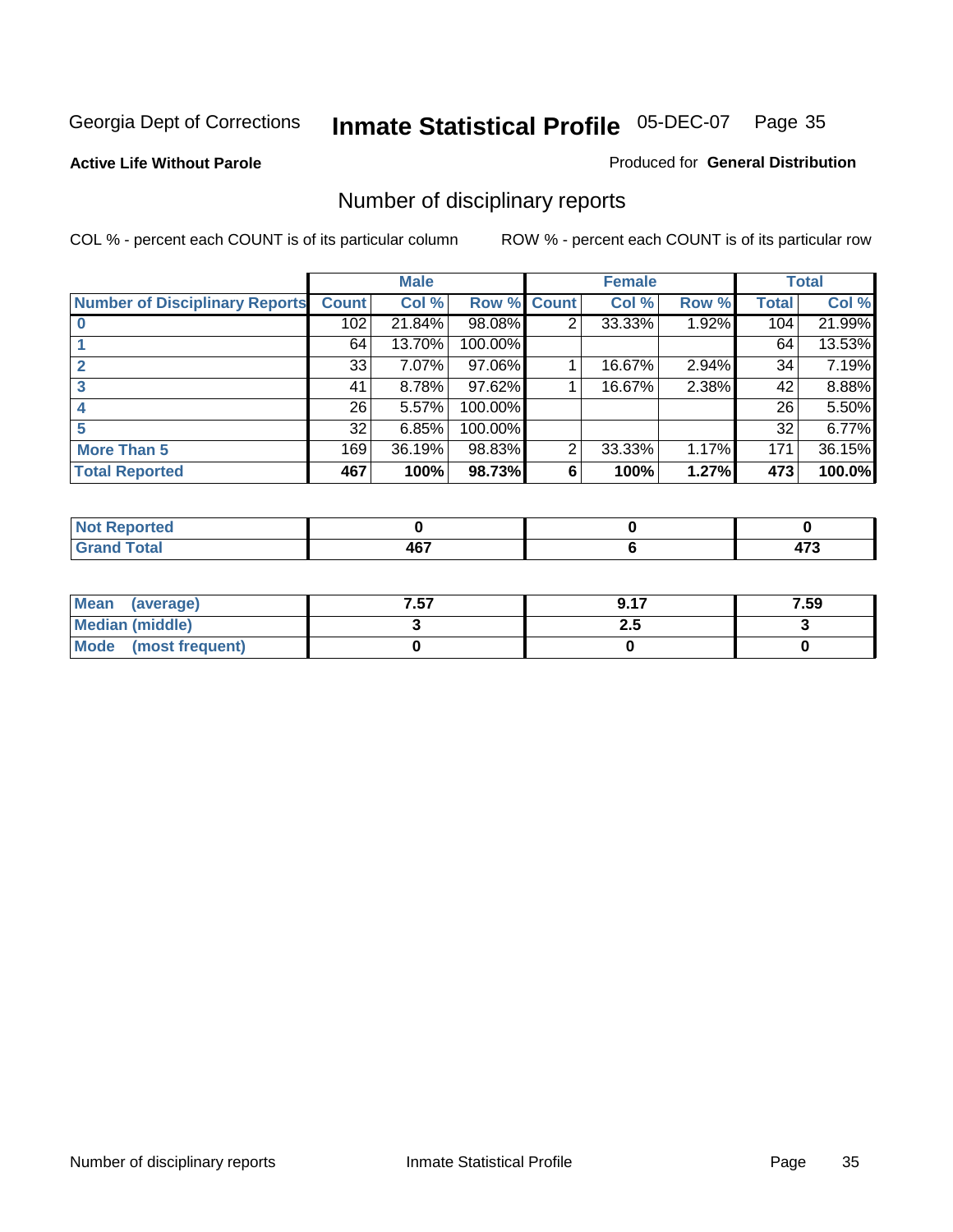**Active Life Without Parole** 

Produced for **General Distribution**

### Number of transfers

|                            |              | <b>Male</b> |             |   | <b>Female</b> |       |              | <b>Total</b> |
|----------------------------|--------------|-------------|-------------|---|---------------|-------|--------------|--------------|
| <b>Number of Transfers</b> | <b>Count</b> | Col %       | Row % Count |   | Col %         | Row % | <b>Total</b> | Col %        |
|                            | 127          | 27.19%      | 97.69%      | 3 | 50.00%        | 2.31% | 130          | 27.48%       |
|                            | 111          | 23.77%      | 97.37%      | 3 | 50.00%        | 2.63% | 114          | 24.10%       |
|                            | 95           | 20.34%      | 100.00%     |   |               |       | 95           | 20.08%       |
|                            | 50           | 10.71%      | 100.00%     |   |               |       | 50           | 10.57%       |
|                            | 28           | 6.00%       | 100.00%     |   |               |       | 28           | 5.92%        |
| <b>More Than 5</b>         | 56           | 11.99%      | 100.00%     |   |               |       | 56           | 11.84%       |
| <b>Total Reported</b>      | 467          | 100%        | 98.73%      | 6 | 100%          | 1.27% | 473          | 100%         |

| orted<br>NO                             |             |  |
|-----------------------------------------|-------------|--|
| $T0+0$<br>C-re<br><b>Utal</b><br>$\sim$ | 167<br>40 I |  |

| Mean (average)       | 3.01 |     | 2.99 |
|----------------------|------|-----|------|
| Median (middle)      |      | . . |      |
| Mode (most frequent) |      |     |      |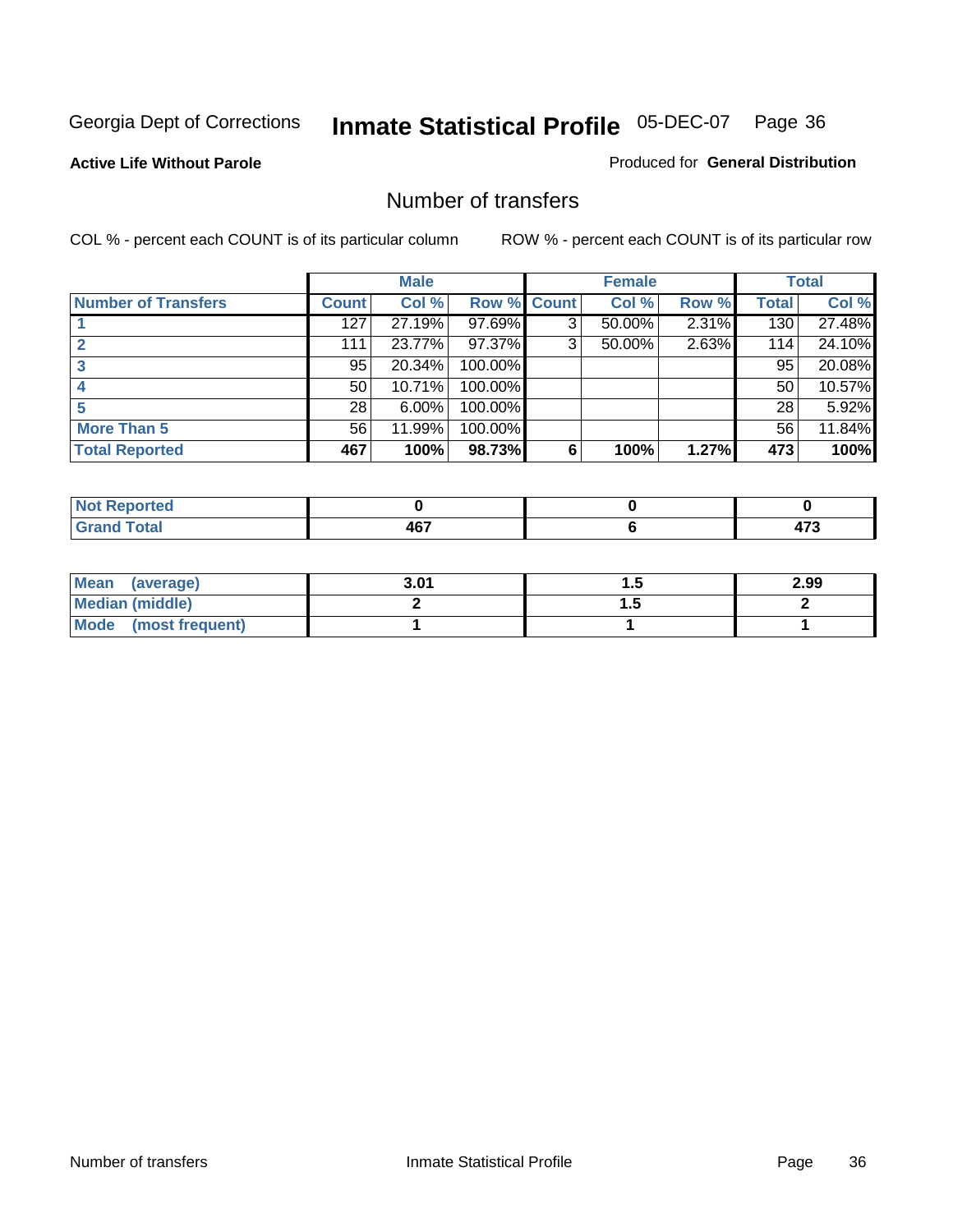**Active Life Without Parole** 

Produced for **General Distribution**

# Number of escapes

|                          |              | <b>Male</b> |                    |   | <b>Female</b> |          |       | <b>Total</b> |
|--------------------------|--------------|-------------|--------------------|---|---------------|----------|-------|--------------|
| <b>Number of Escapes</b> | <b>Count</b> | Col %       | <b>Row % Count</b> |   | Col %         | Row %    | Total | Col %        |
|                          | 466          | 99.79%      | 98.73%             | 6 | $100.00\%$    | $1.27\%$ | 472   | 99.79%       |
|                          |              | 0.21%       | 100.00%            |   |               |          |       | 0.21%        |
| <b>Total Reported</b>    | 467          | 100%        | 98.73%             |   | 100%          | 1.27%    | 473   | 100%         |

| المتحدقين<br>rreo |      |      |
|-------------------|------|------|
| <b>otal</b>       | AC7  | ים   |
| $\mathbf{v}$ and  | TV I | 71 J |

| Mean (average)       |  |  |
|----------------------|--|--|
| Median (middle)      |  |  |
| Mode (most frequent) |  |  |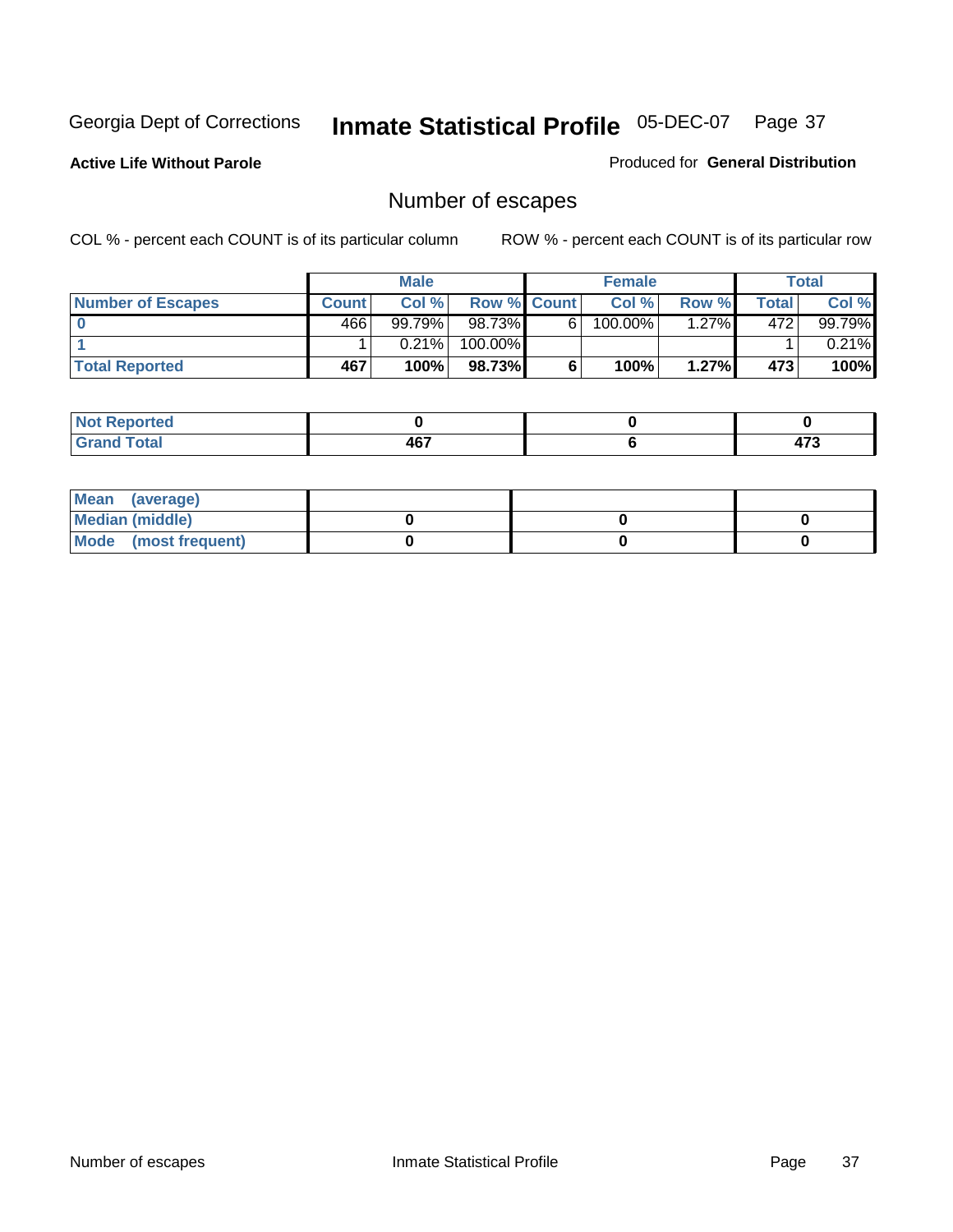**Active Life Without Parole** 

Produced for **General Distribution**

# Probable future release type

|                                         |              | <b>Male</b> |                    |    | <b>Female</b> |          |              | Total  |
|-----------------------------------------|--------------|-------------|--------------------|----|---------------|----------|--------------|--------|
| <b>Probable Future Release Type</b>     | <b>Count</b> | Col%        | <b>Row % Count</b> |    | Col%          | Row %    | <b>Total</b> | Col %  |
| <b>Paroled with probation to follow</b> |              | $.21\%$     | $100.00\%$         |    | $.00\%$       | $.00\%$  |              | .21%l  |
| Life, LWOP or death sentence            | 466          | 99.79%      | 98.73%             | ĥ. | 100.00%       | $1.27\%$ | 472          | 99.79% |
| <b>Total Reported</b>                   | 467          | 100%        | 98.73%             | 6  | 100%          | $1.27\%$ | 473          | 100%   |

| <b>rted</b><br>. |     |     |                    |
|------------------|-----|-----|--------------------|
| <b>otal</b>      | 467 | 467 | $\rightarrow$<br>. |

| Life, LWOP or death<br>Mode (most frequent)<br>Life, LWOP or death |  |  |  | Life, LWOP or death |
|--------------------------------------------------------------------|--|--|--|---------------------|
|--------------------------------------------------------------------|--|--|--|---------------------|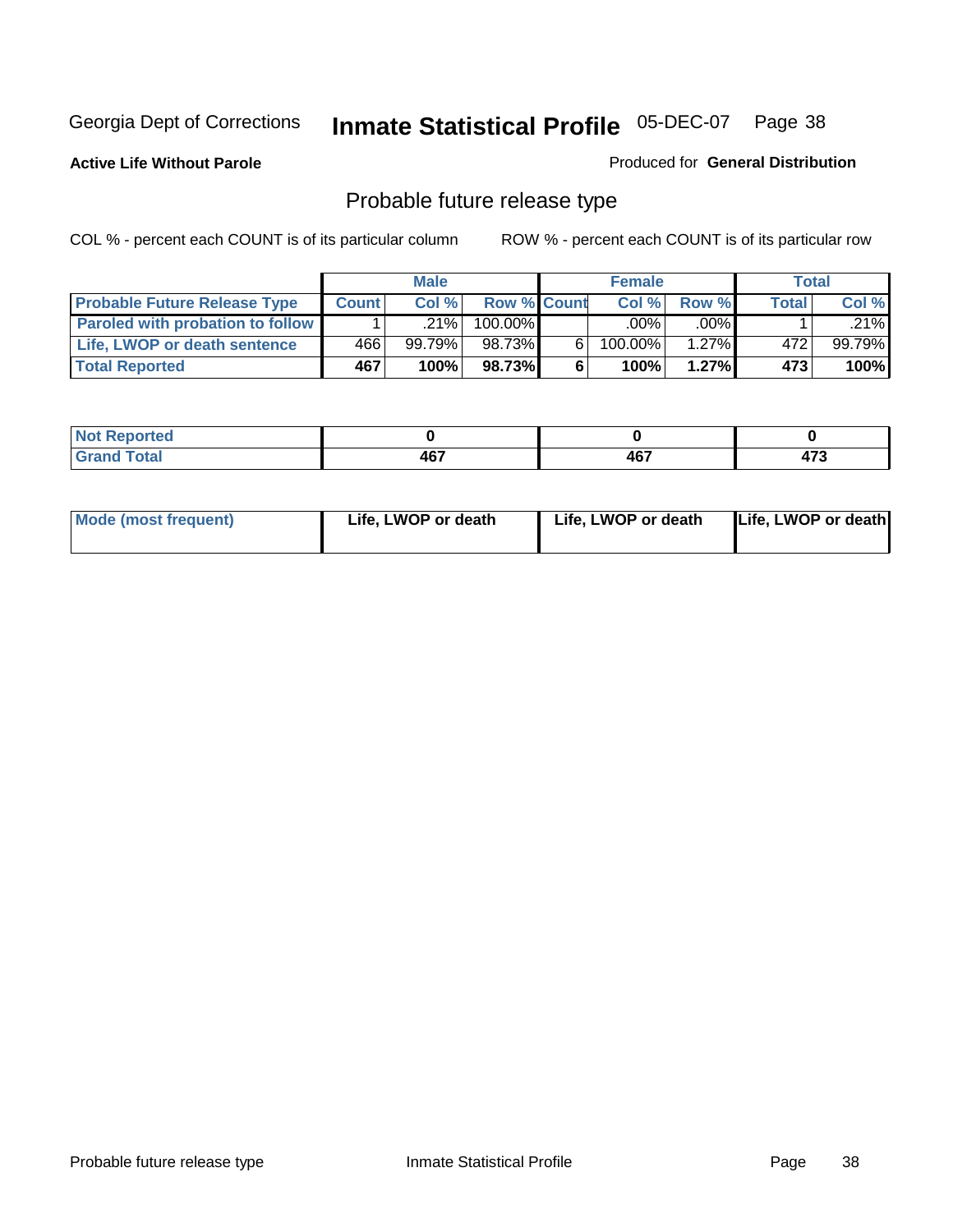**Active Life Without Parole** 

Produced for **General Distribution**

### Actual release type

|                            |              | <b>Male</b> |                    | <b>Female</b> |       |              | $\tau$ otal |
|----------------------------|--------------|-------------|--------------------|---------------|-------|--------------|-------------|
| <b>Actual Release Type</b> | <b>Count</b> | Col %       | <b>Row % Count</b> | Col %         | Row % | <b>Total</b> | Col %       |
| <b>Total Reported</b>      |              | %           | %                  | %             | %     |              | %           |

| <b>Still Active</b> | 467 | 473 |
|---------------------|-----|-----|
| <b>Not Reported</b> |     |     |
| <b>Grand Total</b>  | 467 | 473 |

| . . | . |  |
|-----|---|--|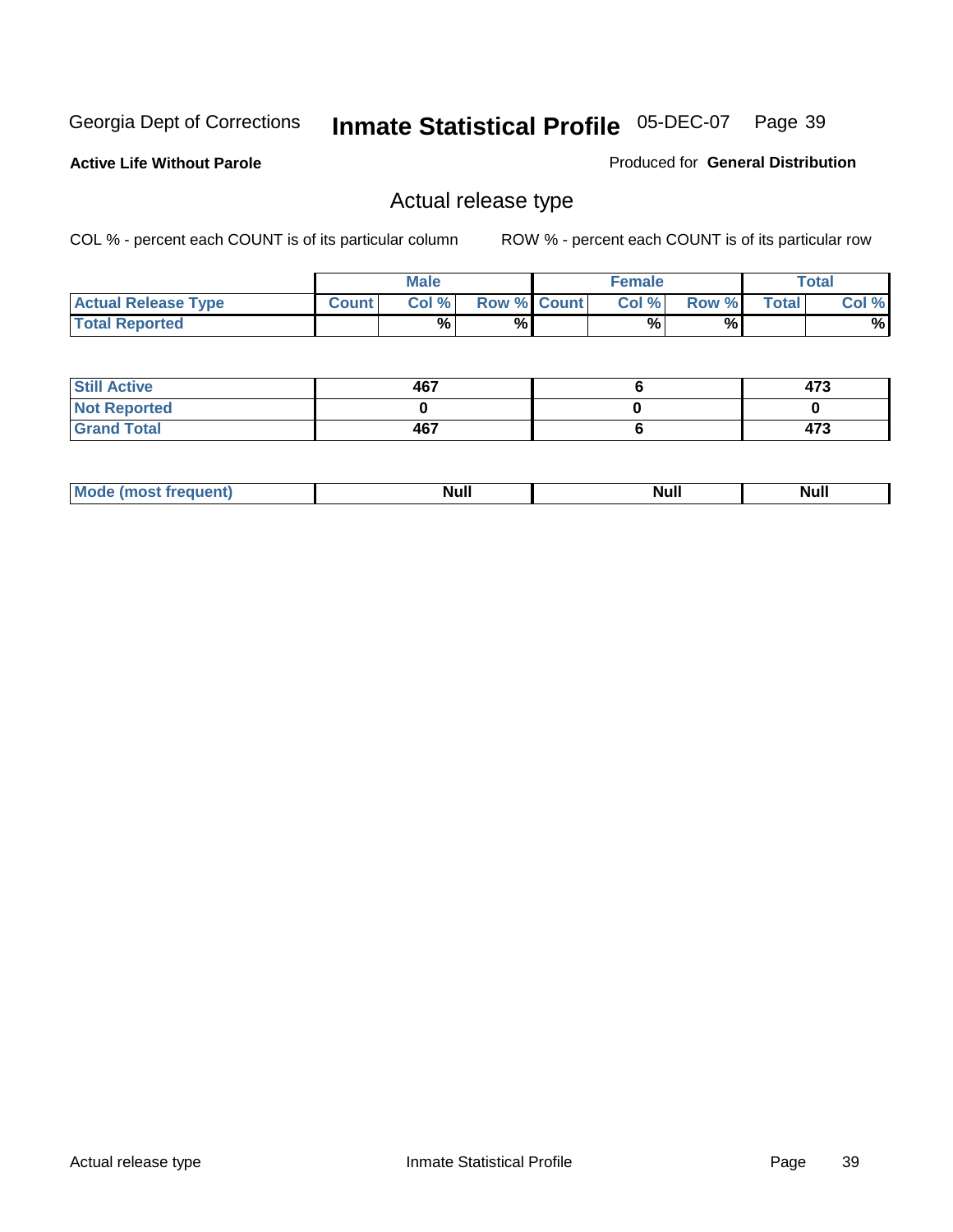#### **Active Life Without Parole**

#### Produced for **General Distribution**

### Time served in current (or last) institution

|                            |              | <b>Male</b> |         |              | <b>Female</b> |        |                | <b>Total</b> |
|----------------------------|--------------|-------------|---------|--------------|---------------|--------|----------------|--------------|
| <b>Time In Institution</b> | <b>Count</b> | Col %       | Row %   | <b>Count</b> | Col %         | Row %  | <b>Total</b>   | Col %        |
| 0 to 3 months              | 41           | 8.78%       | 100.00% |              |               |        | 41             | 8.67%        |
| 3.01 to 6 months           | 33           | 7.07%       | 100.00% |              |               |        | 33             | 6.98%        |
| 6.01 to 9 months           | 31           | 6.64%       | 100.00% |              |               |        | 31             | 6.55%        |
| 9.01 to 12 months          | 30           | 6.42%       | 100.00% |              |               |        | 30             | 6.34%        |
| 12.01 to 18 months         | 49           | 10.49%      | 100.00% |              |               |        | 49             | 10.36%       |
| 18.01 to 24 months         | 41           | 8.78%       | 97.62%  | 1            | 16.67%        | 2.38%  | 42             | 8.88%        |
| $2.01$ to 3 years          | 74           | 15.85%      | 96.10%  | 3            | 50.00%        | 3.90%  | 77             | 16.28%       |
| $3.01$ to 4 years          | 31           | 6.64%       | 96.88%  | 1            | 16.67%        | 3.13%  | 32             | 6.77%        |
| 4.01 to 5 years            | 33           | 7.07%       | 100.00% |              |               |        | 33             | 6.98%        |
| 5.01 to 6 years            | 33           | 7.07%       | 100.00% |              |               |        | 33             | 6.98%        |
| 6.01 to 7 years            | 28           | 6.00%       | 100.00% |              |               |        | 28             | 5.92%        |
| 7.01 to 8 years            | 13           | 2.78%       | 100.00% |              |               |        | 13             | 2.75%        |
| 8.01 to 9 years            | 7            | 1.50%       | 100.00% |              |               |        | $\overline{7}$ | 1.48%        |
| 9.01 to 10 years           | 8            | 1.71%       | 88.89%  | 1            | 16.67%        | 11.11% | 9              | 1.90%        |
| Over 10 years              | 15           | 3.21%       | 100.00% |              |               |        | 15             | 3.17%        |
| <b>Total Reported</b>      | 467          | 100%        | 98.73%  | 6            | 100%          | 1.27%  | 473            | 100.0%       |

| Reported<br><b>NOT</b> |            |               |
|------------------------|------------|---------------|
| <b>Total</b>           | 167<br>וטד | $\rightarrow$ |

| <b>Mean</b><br>(average)       | 36 months | 45 months | 36 months |  |
|--------------------------------|-----------|-----------|-----------|--|
| Median (middle)                | 26 months | 33 months | 26 months |  |
| <b>Mode</b><br>(most frequent) | 30 months | 2 months  | months    |  |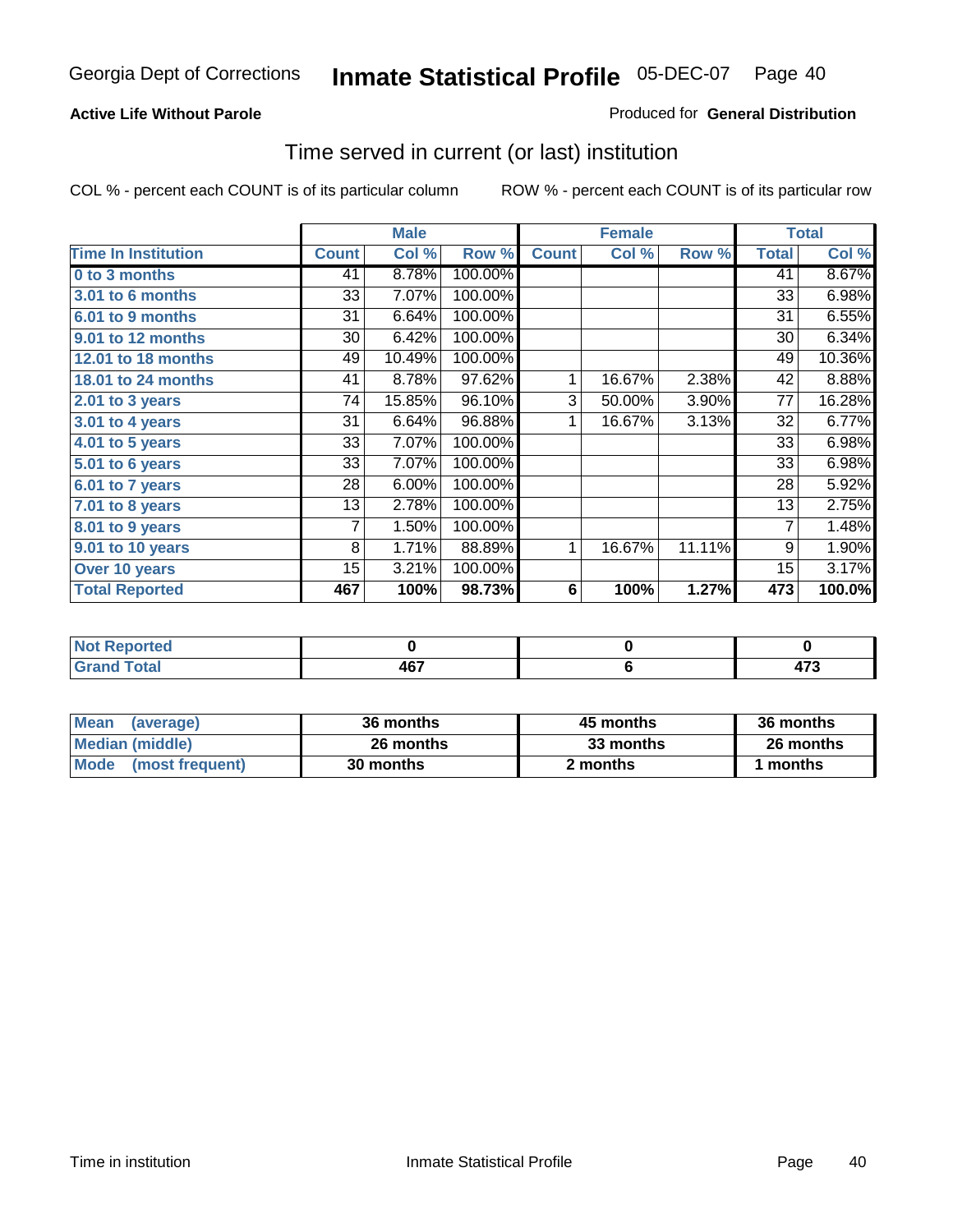#### **Active Life Without Parole**

#### Produced for **General Distribution**

### Highest grade level attained

|                              |                 | <b>Male</b> |         |                | <b>Female</b> |       |                 | <b>Total</b> |
|------------------------------|-----------------|-------------|---------|----------------|---------------|-------|-----------------|--------------|
| <b>Grade Level</b>           | <b>Count</b>    | Col %       | Row %   | <b>Count</b>   | Col %         | Row % | <b>Total</b>    | Col %        |
| <b>Grade 1</b>               | 1               | 0.22%       | 100.00% |                |               |       | 1               | 0.22%        |
| <b>Grade 4</b>               | 3               | 0.66%       | 100.00% |                |               |       | $\overline{3}$  | 0.65%        |
| Grade 5                      | 4               | 0.88%       | 100.00% |                |               |       | 4               | 0.87%        |
| Grade 6                      | 8               | 1.75%       | 100.00% |                |               |       | 8               | 1.73%        |
| <b>Grade 7</b>               | 18              | 3.95%       | 100.00% |                |               |       | $\overline{18}$ | 3.90%        |
| <b>Grade 8</b>               | 45              | 9.87%       | 100.00% |                |               |       | 45              | 9.74%        |
| <b>Grade 9</b>               | 62              | 13.60%      | 98.41%  | 1              | 16.67%        | 1.59% | 63              | 13.64%       |
| Grade 10                     | $\overline{93}$ | 20.39%      | 98.94%  | 1              | 16.67%        | 1.06% | 94              | 20.35%       |
| Grade 11                     | 66              | 14.47%      | 97.06%  | $\overline{2}$ | 33.33%        | 2.94% | 68              | 14.72%       |
| <b>Grade 12 or GED</b>       | 74              | 16.23%      | 98.67%  | 1              | 16.67%        | 1.33% | 75              | 16.23%       |
| <b>Some tech school</b>      | 12              | 2.63%       | 100.00% |                |               |       | 12              | 2.60%        |
| <b>Completed tech school</b> | 12              | 2.63%       | 100.00% |                |               |       | 12              | 2.60%        |
| College, 1 year              | 16              | 3.51%       | 100.00% |                |               |       | 16              | 3.46%        |
| College, 2 year              | 17              | 3.73%       | 94.44%  | 1              | 16.67%        | 5.56% | 18              | 3.90%        |
| College, 3 year              | 8               | 1.75%       | 100.00% |                |               |       | 8               | 1.73%        |
| <b>Bachelor's degree</b>     | 9               | 1.97%       | 100.00% |                |               |       | 9               | 1.95%        |
| <b>Master's degree</b>       | 5               | 1.10%       | 100.00% |                |               |       | $\overline{5}$  | 1.08%        |
| Ph.D. degree                 | 1               | 0.22%       | 100.00% |                |               |       | 1               | 0.22%        |
| Law degree                   | $\overline{2}$  | 0.44%       | 100.00% |                |               |       | $\overline{2}$  | 0.43%        |
| <b>Total Reported</b>        | 456             | 100%        | 98.70%  | 6              | 100.0%        | 1.30% | 462             | 100.0%       |

| i Alban<br>الدرجية.<br>τeα<br>m.<br>. |            |     |
|---------------------------------------|------------|-----|
| Total.<br><b>C.A.A</b><br>-           | 167<br>TV. | --- |

| <b>Mean</b><br>(average)       | 10.64    | 11.17    | 10.65    |  |  |
|--------------------------------|----------|----------|----------|--|--|
| Median (middle)                | Grade 10 | Grade 11 | Grade 10 |  |  |
| <b>Mode</b><br>(most frequent) | Grade 10 | Grade 11 | Grade 10 |  |  |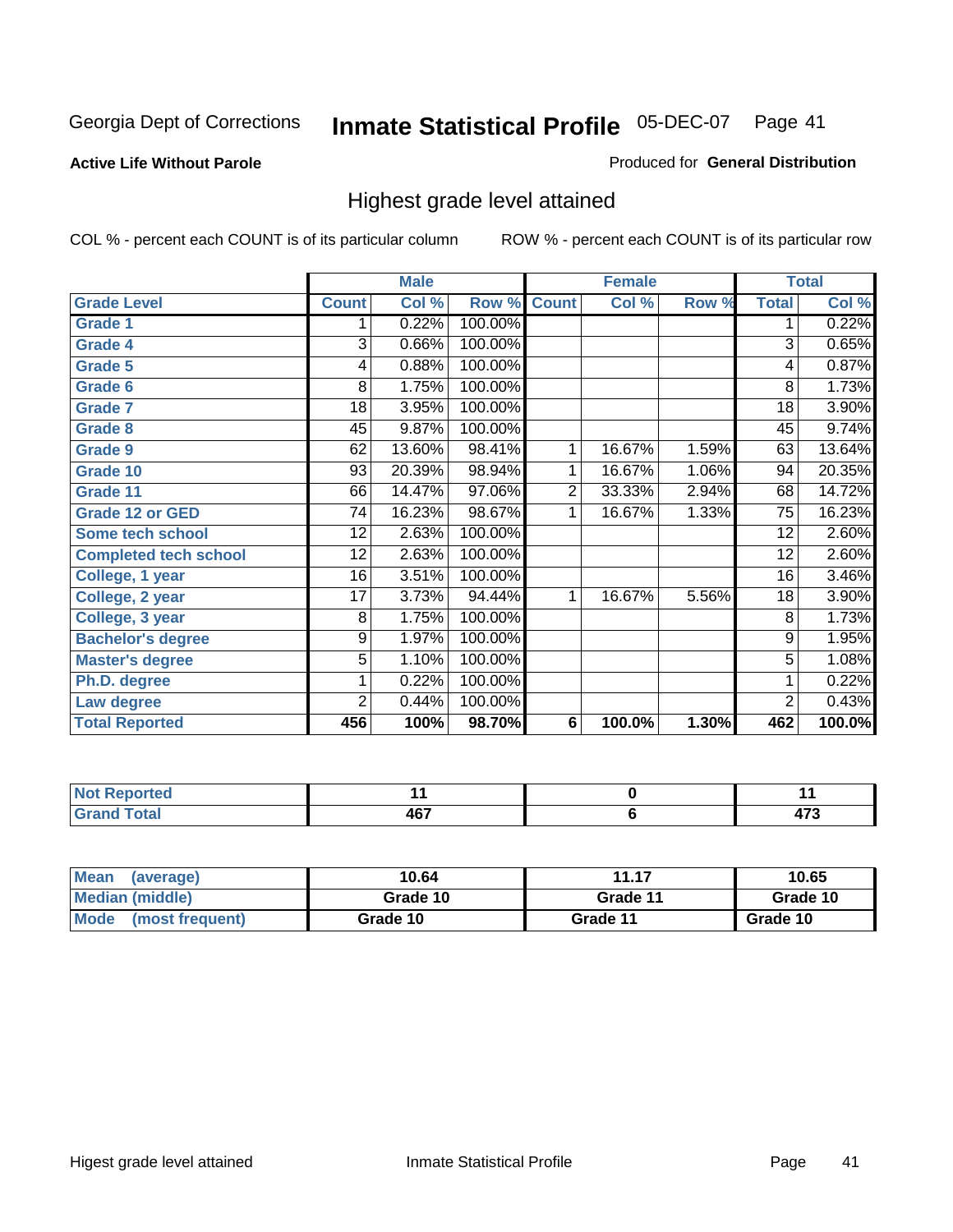**Active Life Without Parole** 

Produced for **General Distribution**

### Culture fair IQ scores

|                       |              | <b>Male</b> |             |   | <b>Female</b> |          |              | <b>Total</b> |
|-----------------------|--------------|-------------|-------------|---|---------------|----------|--------------|--------------|
| <b>IQ Scores</b>      | <b>Count</b> | Col %       | Row % Count |   | Col %         | Row %    | <b>Total</b> | Col %        |
| $60 - 69$             | 19           | 4.61%       | 100.00%     |   |               |          | 19           | 4.55%        |
| $70 - 79$             | 31           | 7.52%       | 100.00%     |   |               |          | 31           | 7.42%        |
| $80 - 89$             | 63           | 15.29%      | 98.44%      |   | 16.67%        | $1.56\%$ | 64           | 15.31%       |
| $90 - 99$             | 69           | 16.75%      | 97.18%      | 2 | 33.33%        | 2.82%    | 71           | 16.99%       |
| $100 - 109$           | 114          | 27.67%      | 99.13%      |   | 16.67%        | 0.87%    | 115          | 27.51%       |
| $110 - 119$           | 95           | 23.06%      | 98.96%      |   | 16.67%        | 1.04%    | 96           | 22.97%       |
| $120 - 129$           | 21           | 5.10%       | 95.45%      |   | 16.67%        | 4.55%    | 22           | 5.26%        |
| <b>Total Reported</b> | 412          | 100%        | 98.56%      | 6 | 100.0%        | 1.44%    | 418          | 100.0%       |

| <b>Not Reported</b>         | c o<br>ാ∠ | 52  |
|-----------------------------|-----------|-----|
| <b>Not Valid (under 60)</b> |           |     |
| <b>Grand Total</b>          | 467       | 473 |

| <b>Mean</b><br>(average)       | 99    | 104 | 99    |
|--------------------------------|-------|-----|-------|
| <b>Median (middle)</b>         | 101.5 | 99  | 101.5 |
| <b>Mode</b><br>(most frequent) | 105   | 96  | 105   |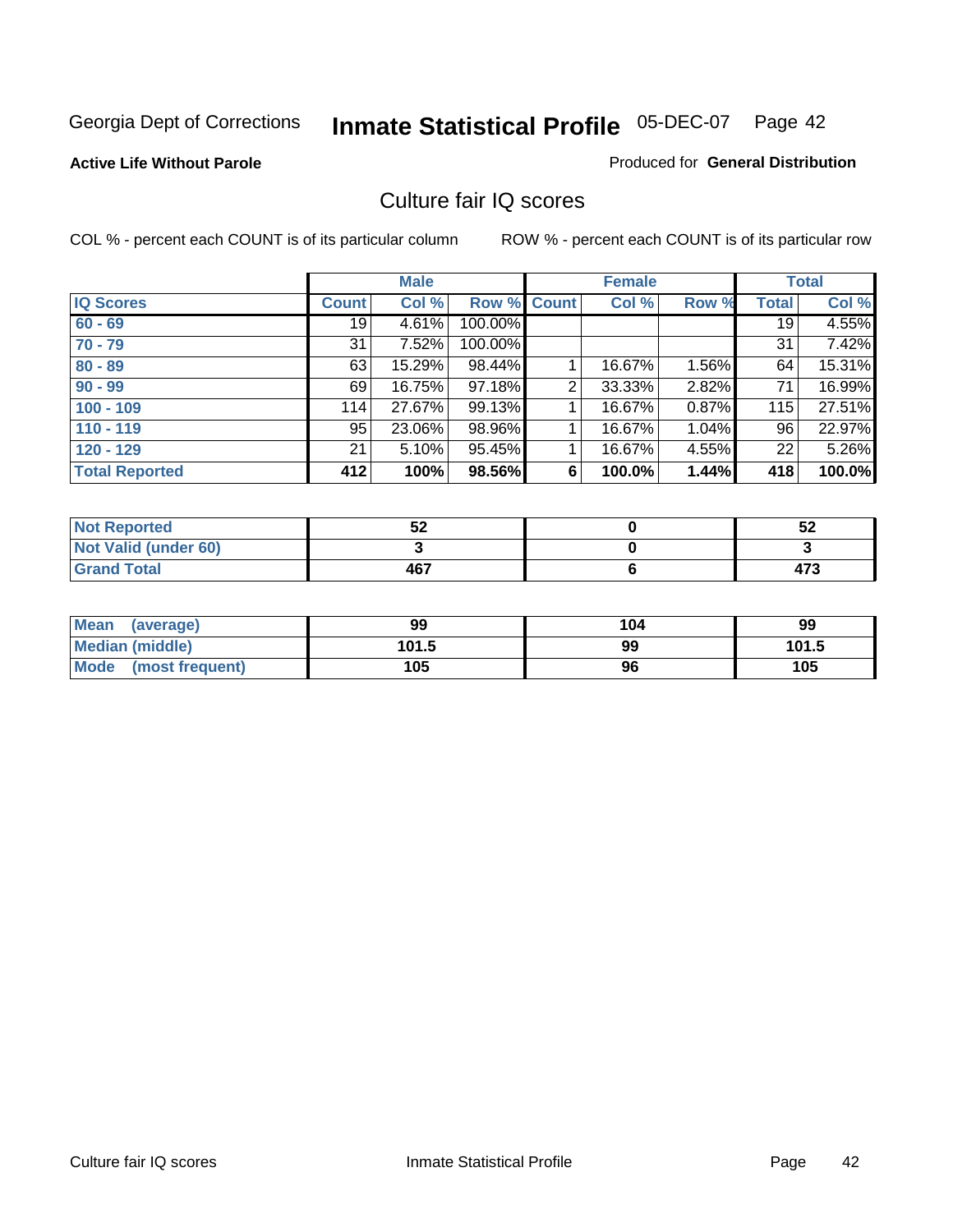#### **Active Life Without Parole**

### Produced for **General Distribution**

# Wide Range Achievement Test (WRAT) reading score

|                           |              | <b>Male</b> |         |              | <b>Female</b> |       |                 | <b>Total</b> |
|---------------------------|--------------|-------------|---------|--------------|---------------|-------|-----------------|--------------|
| <b>WRAT Reading Score</b> | <b>Count</b> | Col %       | Row %   | <b>Count</b> | Col %         | Row % | <b>Total</b>    | Col %        |
| 0.1 to 0.9                | 8            | 1.90%       | 100.00% |              |               |       | 8               | 1.88%        |
| 1.0 to 1.9                | 13           | 3.10%       | 100.00% |              |               |       | 13              | 3.05%        |
| 2.0 to 2.9                | 24           | 5.71%       | 96.00%  | 1            | 16.67%        | 4.00% | $\overline{25}$ | 5.87%        |
| 3.0 to 3.9                | 22           | 5.24%       | 100.00% |              |               |       | 22              | 5.16%        |
| 4.0 to 4.9                | 34           | 8.10%       | 100.00% |              |               |       | 34              | 7.98%        |
| 5.0 to 5.9                | 44           | 10.48%      | 97.78%  | 1            | 16.67%        | 2.22% | 45              | 10.56%       |
| 6.0 to 6.9                | 36           | 8.57%       | 100.00% |              |               |       | 36              | 8.45%        |
| 7.0 to 7.9                | 18           | 4.29%       | 100.00% |              |               |       | 18              | 4.23%        |
| 8.0 to 8.9                | 30           | 7.14%       | 100.00% |              |               |       | 30              | 7.04%        |
| 9.0 to 9.9                | 35           | 8.33%       | 97.22%  | 1            | 16.67%        | 2.78% | 36              | 8.45%        |
| 10.0 to 10.9              | 11           | 2.62%       | 100.00% |              |               |       | 11              | 2.58%        |
| 11.0 to 11.9              | 23           | 5.48%       | 100.00% |              |               |       | 23              | 5.40%        |
| 12.0 to 12.9              | 71           | 16.90%      | 100.00% |              |               |       | $\overline{71}$ | 16.67%       |
| 13                        | 51           | 12.14%      | 94.44%  | 3            | 50.00%        | 5.56% | 54              | 12.68%       |
| <b>Total Reported</b>     | 420          | 100%        | 98.59%  | 6            | 100.0%        | 1.41% | 426             | 100%         |
|                           |              |             |         |              |               |       |                 |              |
| <b>Not Reported</b>       |              | 47          |         |              | $\pmb{0}$     |       |                 | 47           |
| <b>Grand Total</b>        |              | 467         |         |              | 6             |       |                 | 473          |

| <b>Mean</b><br>(average) | 8.20       | 9.35 | 8.22 |
|--------------------------|------------|------|------|
| Median (middle)          | י ס<br>0.Z | 111  | O.A  |
| Mode (most frequent)     | 12.8       | "    | IJ   |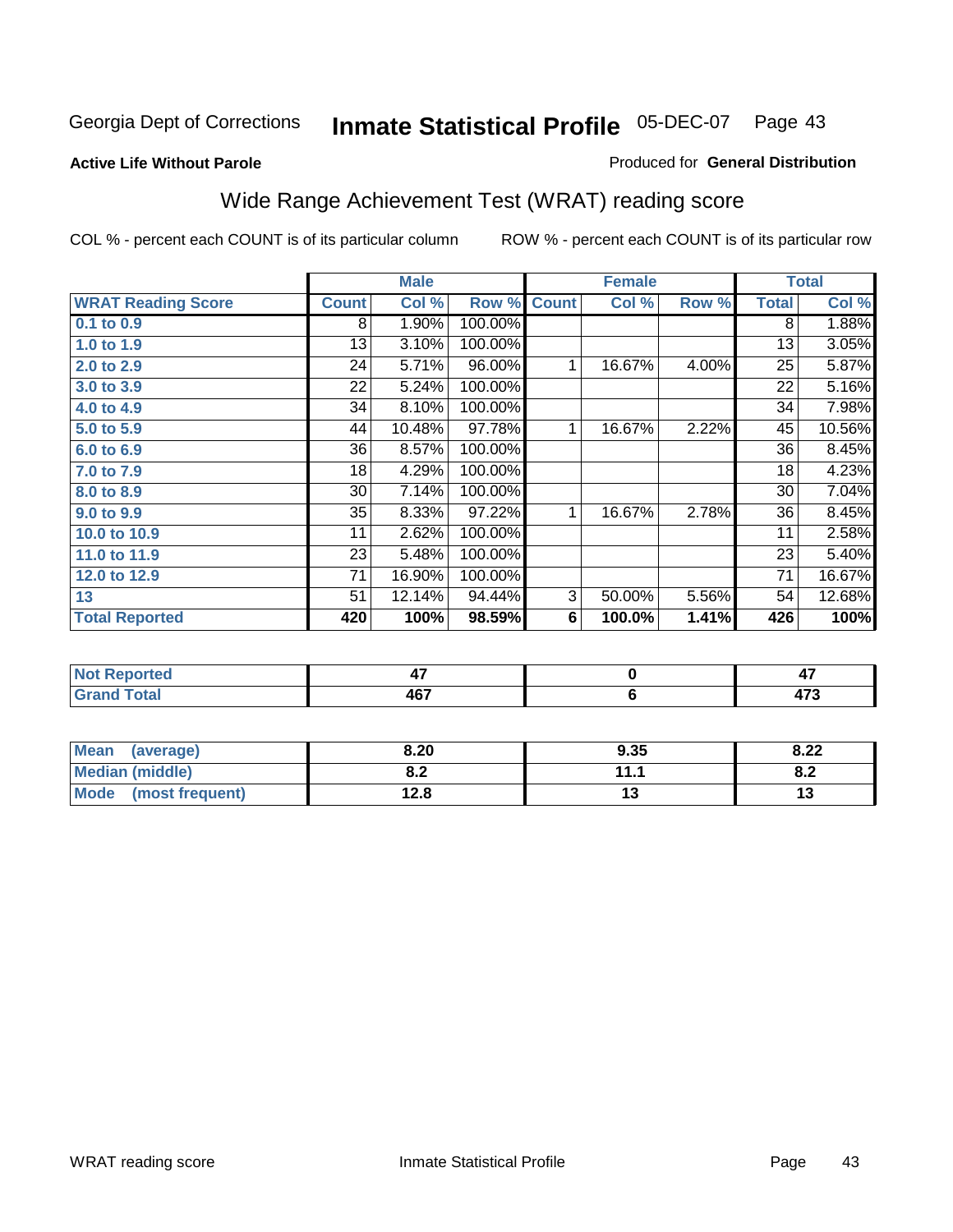**Active Life Without Parole** 

#### Produced for **General Distribution**

# Wide Range Achievement Test (WRAT) math score

COL % - percent each COUNT is of its particular column ROW % - percent each COUNT is of its particular row

 **6**

|                              |                | <b>Male</b> |         |                | <b>Female</b> |        |              | <b>Total</b> |
|------------------------------|----------------|-------------|---------|----------------|---------------|--------|--------------|--------------|
| <b>WRAT Mathematic Score</b> | <b>Count</b>   | Col %       | Row %   | <b>Count</b>   | Col %         | Row %  | <b>Total</b> | Col %        |
| 0.1 to 0.9                   | $\overline{2}$ | 0.48%       | 100.00% |                |               |        | 2            | 0.47%        |
| 1.0 to 1.9                   | 4              | 0.95%       | 100.00% |                |               |        | 4            | 0.94%        |
| 2.0 to 2.9                   | 16             | 3.81%       | 100.00% |                |               |        | 16           | 3.76%        |
| 3.0 to 3.9                   | 29             | 6.90%       | 100.00% |                |               |        | 29           | 6.81%        |
| 4.0 to 4.9                   | 43             | 10.24%      | 97.73%  | $\mathbf{1}$   | 16.67%        | 2.27%  | 44           | 10.33%       |
| 5.0 to 5.9                   | 51             | 12.14%      | 100.00% |                |               |        | 51           | 11.97%       |
| 6.0 to 6.9                   | 92             | 21.90%      | 100.00% |                |               |        | 92           | 21.60%       |
| 7.0 to 7.9                   | 59             | 14.05%      | 98.33%  | 1              | 16.67%        | 1.67%  | 60           | 14.08%       |
| 8.0 to 8.9                   | 27             | 6.43%       | 96.43%  | 1              | 16.67%        | 3.57%  | 28           | 6.57%        |
| 9.0 to 9.9                   | 42             | 10.00%      | 95.45%  | $\overline{2}$ | 33.33%        | 4.55%  | 44           | 10.33%       |
| 10.0 to 10.9                 | 26             | 6.19%       | 100.00% |                |               |        | 26           | 6.10%        |
| 11.0 to 11.9                 | 12             | 2.86%       | 100.00% |                |               |        | 12           | 2.82%        |
| 12.0 to 12.9                 | 9              | 2.14%       | 100.00% |                |               |        | 9            | 2.11%        |
| 13                           | 8              | 1.90%       | 88.89%  | 1              | 16.67%        | 11.11% | 9            | 2.11%        |
| <b>Total Reported</b>        | 420            | 100%        | 98.59%  | 6              | 100.0%        | 1.41%  | 426          | 100%         |
|                              |                |             |         |                |               |        |              |              |
| <b>Not Reported</b>          |                | 47          |         |                | $\mathbf 0$   |        |              | 47           |

| Mean<br>(average)              | 6.98 | o 77<br>0.7     | '.01 |
|--------------------------------|------|-----------------|------|
| <b>Median (middle)</b>         | 6.9  | $\mathbf{o}$ ., | ৩.৬  |
| <b>Mode</b><br>(most frequent) | 6.9  | . о             | ৩.৬  |

 **467**

 **Grand Total**

 **473**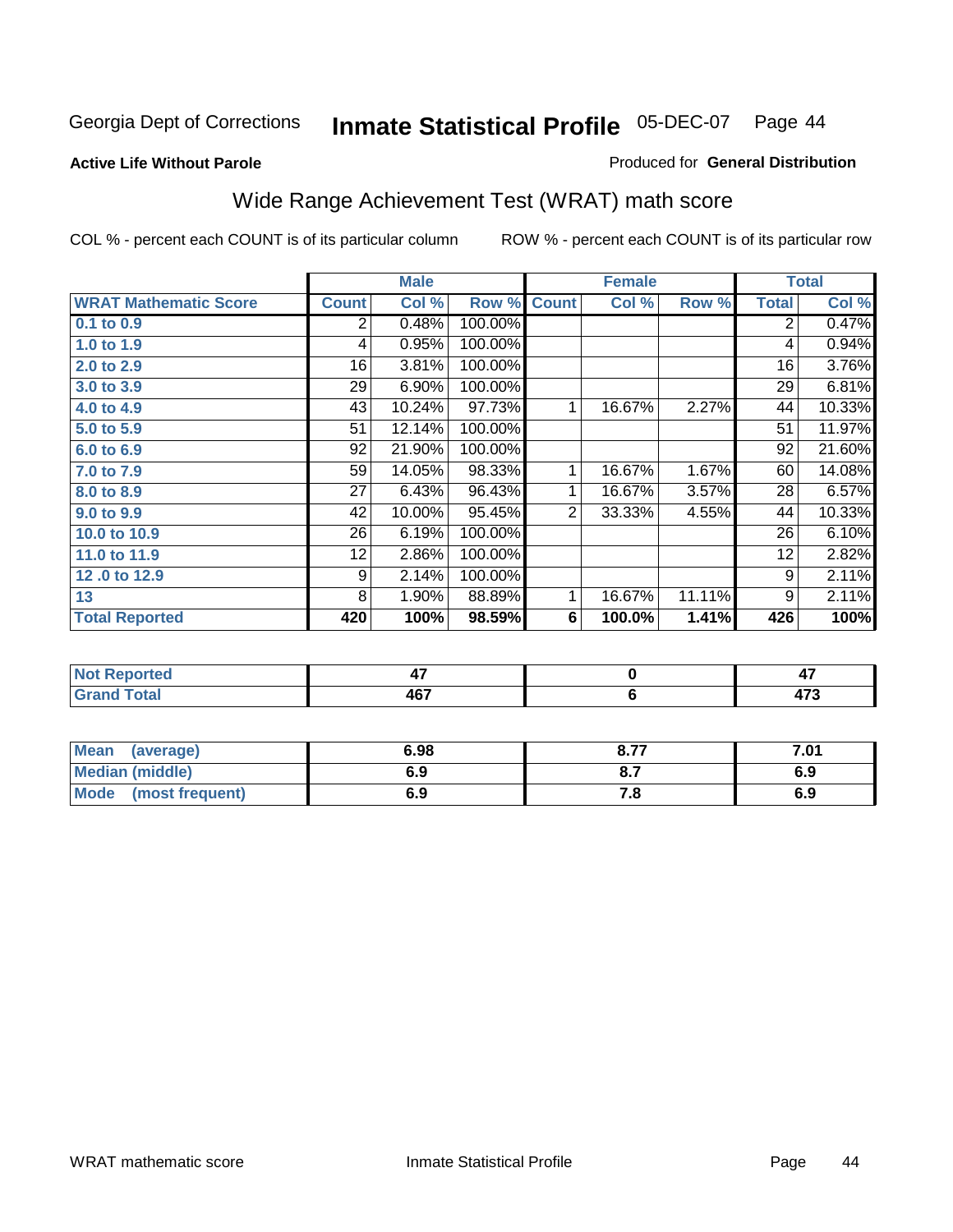#### **Active Life Without Parole**

#### Produced for **General Distribution**

# Wide Range Achievement Test (WRAT) spelling score

|                            |              | <b>Male</b> |         |                | <b>Female</b> |       |              | <b>Total</b> |
|----------------------------|--------------|-------------|---------|----------------|---------------|-------|--------------|--------------|
| <b>WRAT Spelling Score</b> | <b>Count</b> | Col %       | Row %   | <b>Count</b>   | Col %         | Row % | <b>Total</b> | Col %        |
| 0.1 to 0.9                 | 4            | 0.95%       | 100.00% |                |               |       | 4            | 0.94%        |
| 1.0 to 1.9                 | 18           | 4.30%       | 100.00% |                |               |       | 18           | 4.24%        |
| 2.0 to 2.9                 | 36           | 8.59%       | 100.00% |                |               |       | 36           | 8.47%        |
| 3.0 to 3.9                 | 22           | 5.25%       | 100.00% |                |               |       | 22           | 5.18%        |
| 4.0 to 4.9                 | 39           | 9.31%       | 97.50%  | 1              | 16.67%        | 2.50% | 40           | 9.41%        |
| 5.0 to 5.9                 | 39           | 9.31%       | 100.00% |                |               |       | 39           | 9.18%        |
| 6.0 to 6.9                 | 48           | 11.46%      | 97.96%  | 1              | 16.67%        | 2.04% | 49           | 11.53%       |
| 7.0 to 7.9                 | 36           | 8.59%       | 100.00% |                |               |       | 36           | 8.47%        |
| 8.0 to 8.9                 | 33           | 7.88%       | 100.00% |                |               |       | 33           | 7.76%        |
| 9.0 to 9.9                 | 35           | 8.35%       | 100.00% |                |               |       | 35           | 8.24%        |
| 10.0 to 10.9               | 26           | 6.21%       | 100.00% |                |               |       | 26           | 6.12%        |
| 11.0 to 11.9               | 25           | 5.97%       | 96.15%  | 1              | 16.67%        | 3.85% | 26           | 6.12%        |
| 12.0 to 12.9               | 33           | 7.88%       | 94.29%  | $\overline{2}$ | 33.33%        | 5.71% | 35           | 8.24%        |
| 13                         | 25           | 5.97%       | 96.15%  | 1              | 16.67%        | 3.85% | 26           | 6.12%        |
| <b>Total Reported</b>      | 419          | 100%        | 98.59%  | 6              | 100.0%        | 1.41% | 425          | 100.0%       |
|                            |              |             |         |                |               |       |              |              |
| <b>Not Reported</b>        |              | 48          |         |                | $\pmb{0}$     |       |              | 48           |
| <b>Grand Total</b>         |              | 467         |         |                | $\bf 6$       |       |              | 473          |
|                            |              |             |         |                |               |       |              |              |

| Mean (average)       | 7.33 | 9.9  | 7.36 |
|----------------------|------|------|------|
| Median (middle)      | ن. ا | 11.8 | ن ،  |
| Mode (most frequent) | 8.5  | 12.3 | 8.5  |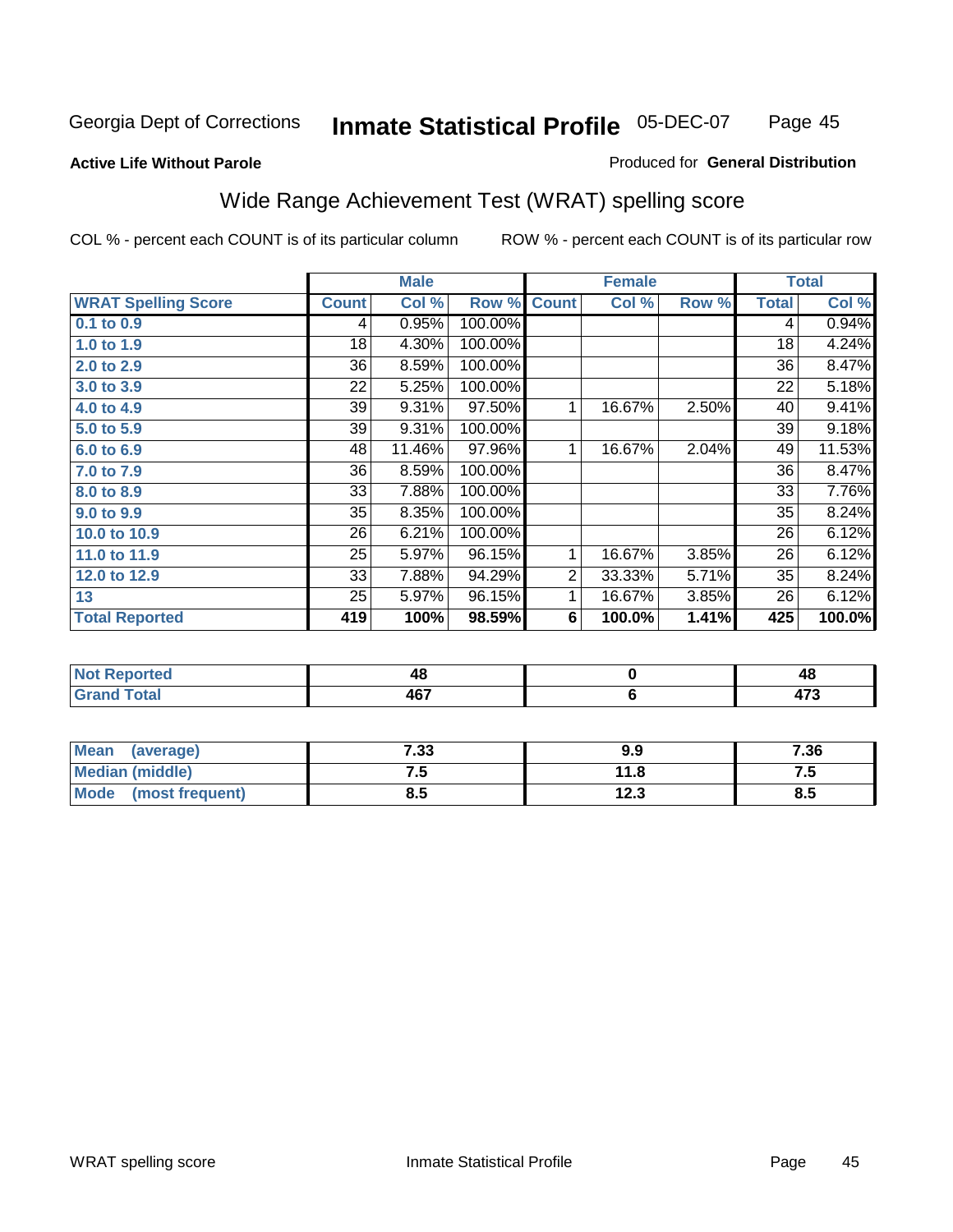#### **Active Life Without Parole**

#### Produced for **General Distribution**

### Scope of substance abuse - summary

|                        |                  | <b>Male</b> |            |              | <b>Female</b> |          |                  | Total  |
|------------------------|------------------|-------------|------------|--------------|---------------|----------|------------------|--------|
| <b>Substance Abuse</b> | Count!           | Col %       | Row %      | <b>Count</b> | Col %         | Row %    | Total            | Col %  |
| <b>None</b>            | 154 <sub>1</sub> | 32.98%      | 98.09%     |              | 50.00%        | $1.91\%$ | 157 <sub>1</sub> | 33.19% |
| Drugs only             | 178              | 38.12%      | 99.44%     |              | 16.67%        | 0.56%    | 179              | 37.84% |
| <b>Alcohol only</b>    | 34               | 7.28%       | $100.00\%$ |              |               |          | 34               | 7.19%  |
| Drugs and alcohol      | 101              | 21.63%      | 98.06%     |              | 33.33%        | 1.94%    | 103              | 21.78% |
| <b>Total Reported</b>  | 467              | 100%        | 98.73%     | 6            | 100%          | 1.27%    | 473              | 100%   |

| <b>Not</b><br><b>Reported</b> |            |   |
|-------------------------------|------------|---|
| <b>Total</b><br>' Grano       | <b>AG7</b> | . |

|  | Mode<br>trequent.<br>most | Drugs only | …u∩n | ∍oniv<br>Druas |
|--|---------------------------|------------|------|----------------|
|--|---------------------------|------------|------|----------------|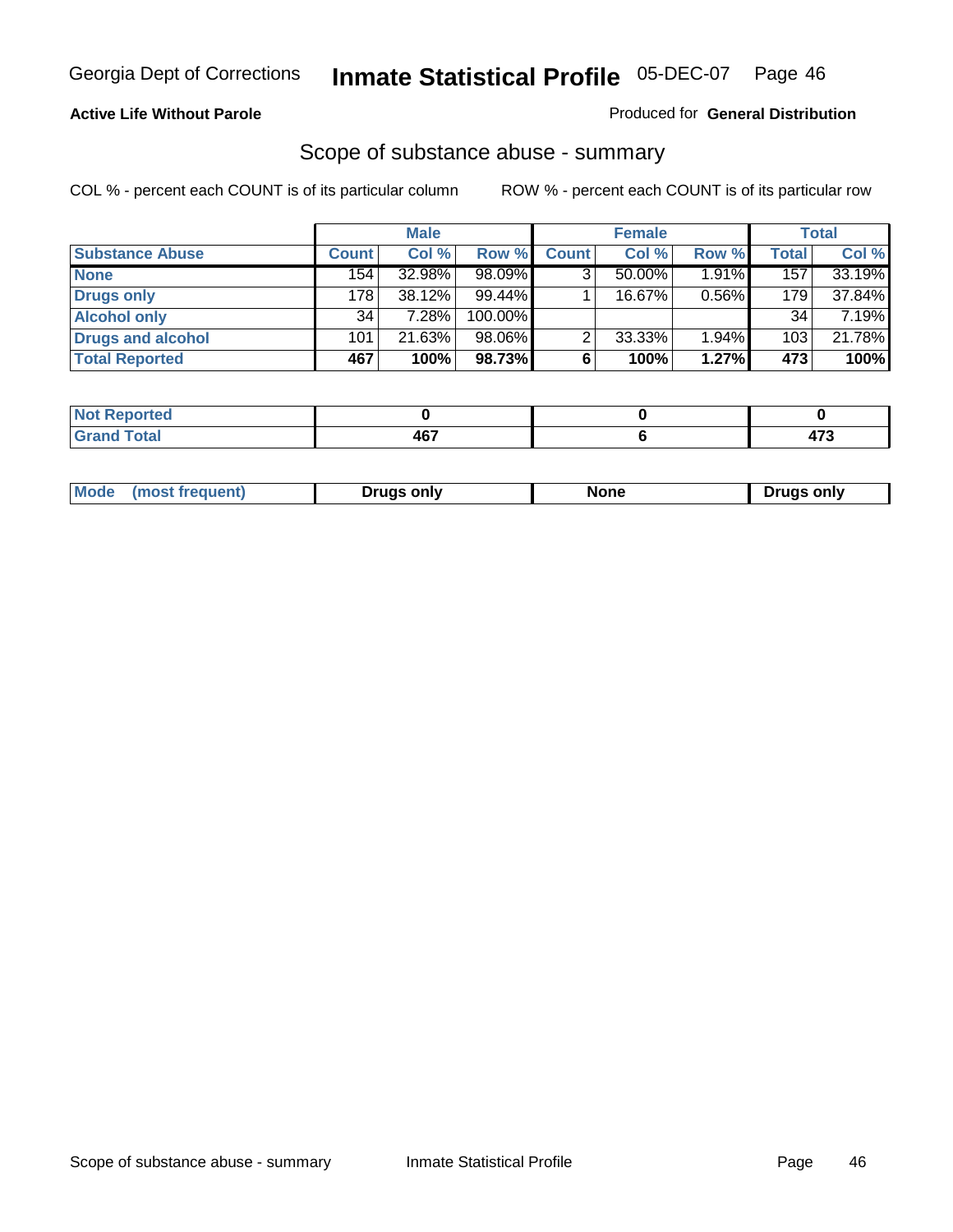### **Active Life Without Parole**

#### Produced for **General Distribution**

### Scope of substance abuse - detail

|                                         |              | <b>Male</b> |         |              | <b>Female</b> |       |              | <b>Total</b> |
|-----------------------------------------|--------------|-------------|---------|--------------|---------------|-------|--------------|--------------|
| <b>Substance Abuse</b>                  | <b>Count</b> | Col %       | Row %   | <b>Count</b> | Col %         | Row % | <b>Total</b> | Col %        |
| No drug or alcohol problems             | 154          | 32.98%      | 98.09%  | 3            | 50.00%        | 1.91% | 157          | 33.19%       |
| Drug addiction but no alcohol           | 3            | 0.64%       | 100.00% |              |               |       | 3            | 0.63%        |
| <b>Drug addiction and alcohol</b>       | 3            | 0.64%       | 100.00% |              |               |       | 3            | 0.63%        |
| abuse                                   |              |             |         |              |               |       |              |              |
| <b>Drug addiction and alcoholism</b>    | 2            | 0.43%       | 100.00% |              |               |       | 2            | 0.42%        |
| No drug problem but alcohol             | 28           | 6.00%       | 100.00% |              |               |       | 28           | 5.92%        |
| abuse                                   |              |             |         |              |               |       |              |              |
| No drug problem but alcoholism          | 6            | 1.28%       | 100.00% |              |               |       | 6            | 1.27%        |
| Drug experiment but no alcohol          | 108          | 23.13%      | 99.08%  |              | 16.67%        | 0.92% | 109          | 23.04%       |
| <b>Drug experiment &amp; alcohol</b>    | 14           | 3.00%       | 100.00% |              |               |       | 14           | 2.96%        |
| abuse                                   |              |             |         |              |               |       |              |              |
| <b>Drug experiment &amp; alcoholism</b> | 8            | 1.71%       | 100.00% |              |               |       | 8            | 1.69%        |
| Drug abuse but no alcohol               | 67           | 14.35%      | 100.00% |              |               |       | 67           | 14.16%       |
| Drug abuse and alcohol abuse            | 62           | 13.28%      | 98.41%  |              | 16.67%        | 1.59% | 63           | 13.32%       |
| Drug abuse and alcoholism               | 12           | 2.57%       | 92.31%  |              | 16.67%        | 7.69% | 13           | 2.75%        |
| <b>Total Reported</b>                   | 467          | 100%        | 98.73%  | 6            | 100%          | 1.27% | 473          | 100%         |

| Not Reported |            |               |
|--------------|------------|---------------|
| <b>Total</b> | <b>AG7</b> | $\rightarrow$ |
| <b>Gran</b>  | וטר        | 41 J          |

| Mode (most frequent) | No drug or alcohol problems No drug or alcohol problems No drug or alcohol |          |
|----------------------|----------------------------------------------------------------------------|----------|
|                      |                                                                            | problems |
|                      |                                                                            |          |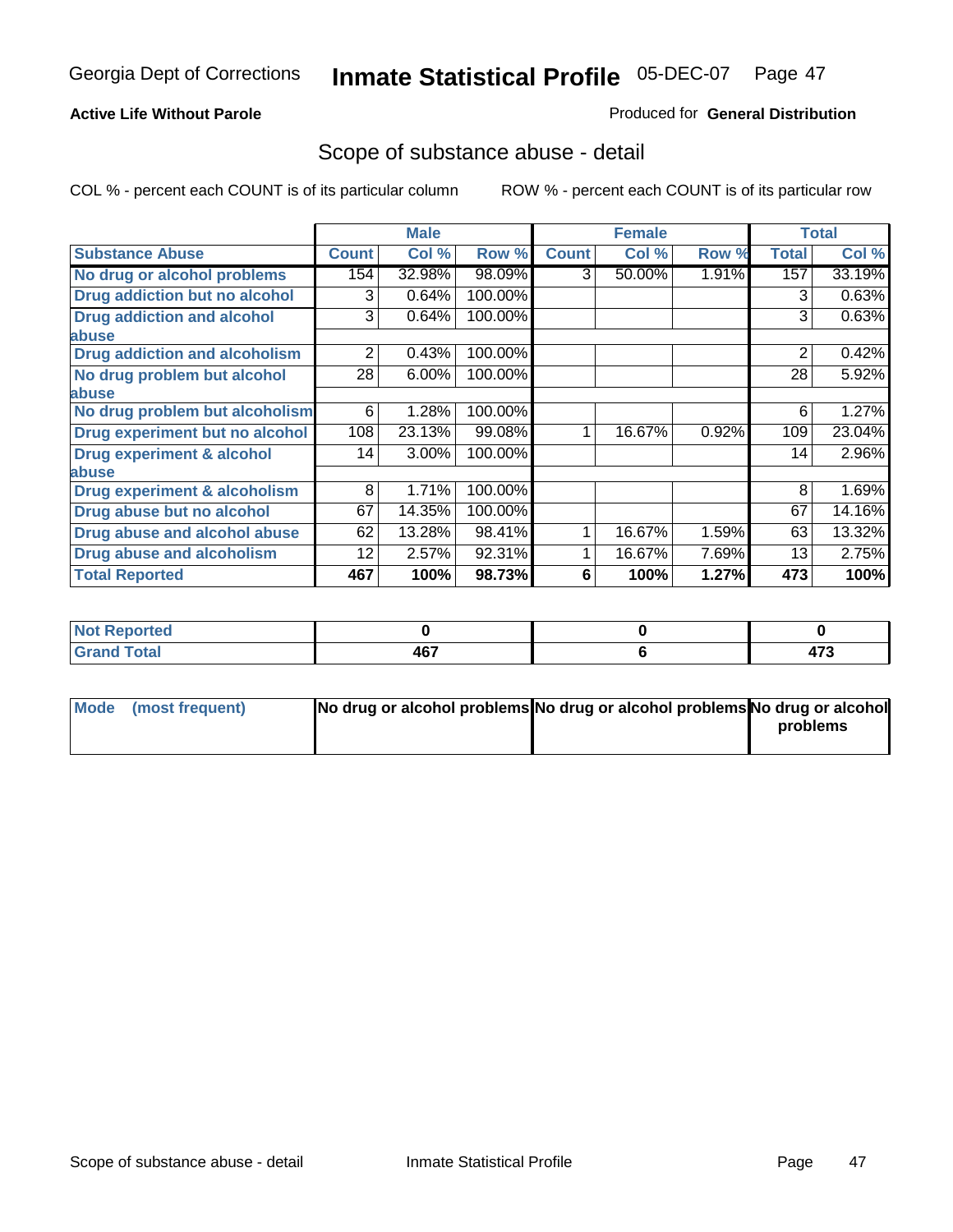**Active Life Without Parole** 

#### Produced for **General Distribution**

### Current / last mental health treatment level

|                                    |                 | <b>Male</b> |            |                 | <b>Female</b> |          |              | <b>Total</b> |
|------------------------------------|-----------------|-------------|------------|-----------------|---------------|----------|--------------|--------------|
| <b>Mental Health Treatment Lev</b> | <b>Count</b>    | Col %       | Row %      | <b>Count</b>    | Col %         | Row %    | <b>Total</b> | Col %        |
| 1 No problem at current time       | 74 <sub>1</sub> | 42.05%      | 98.67%     |                 | 20.00%        | $1.33\%$ | 75           | 41.44%       |
| 2 Receiving outpatient             | 72              | 40.91%      | 94.74%     | 4               | 80.00%        | 5.26%    | 76           | 41.99%       |
| <b>Treatment</b>                   |                 |             |            |                 |               |          |              |              |
| 3 Inpatient, moderate              | 24              | 13.64%      | 100.00%    |                 |               |          | 24           | 13.26%       |
| treatment                          |                 |             |            |                 |               |          |              |              |
| 4 Inpatient, intensive             | 6               | 3.41%       | $100.00\%$ |                 |               |          | 6            | 3.31%        |
| treatment                          |                 |             |            |                 |               |          |              |              |
| <b>Total Evaluated</b>             | 176             | 100%        | 97.24%     | $5\phantom{.0}$ | 100%          | 2.76%    | 181          | 100%         |

| Never had MH evaluation | 291       | 292 |
|-------------------------|-----------|-----|
| $F = 4$                 | 167<br>1υ | ^~^ |

| <b>Median (middle)</b>         | <b>Receiving outpatient</b><br>treatment | <b>Receiving outpatient</b><br>treatment | <b>Receiving</b><br>outpatient<br>treatment |
|--------------------------------|------------------------------------------|------------------------------------------|---------------------------------------------|
| <b>Mode</b><br>(most frequent) | No problem at current time               | <b>Receiving outpatient</b><br>treatment | Receiving<br>outpatient<br>treatment        |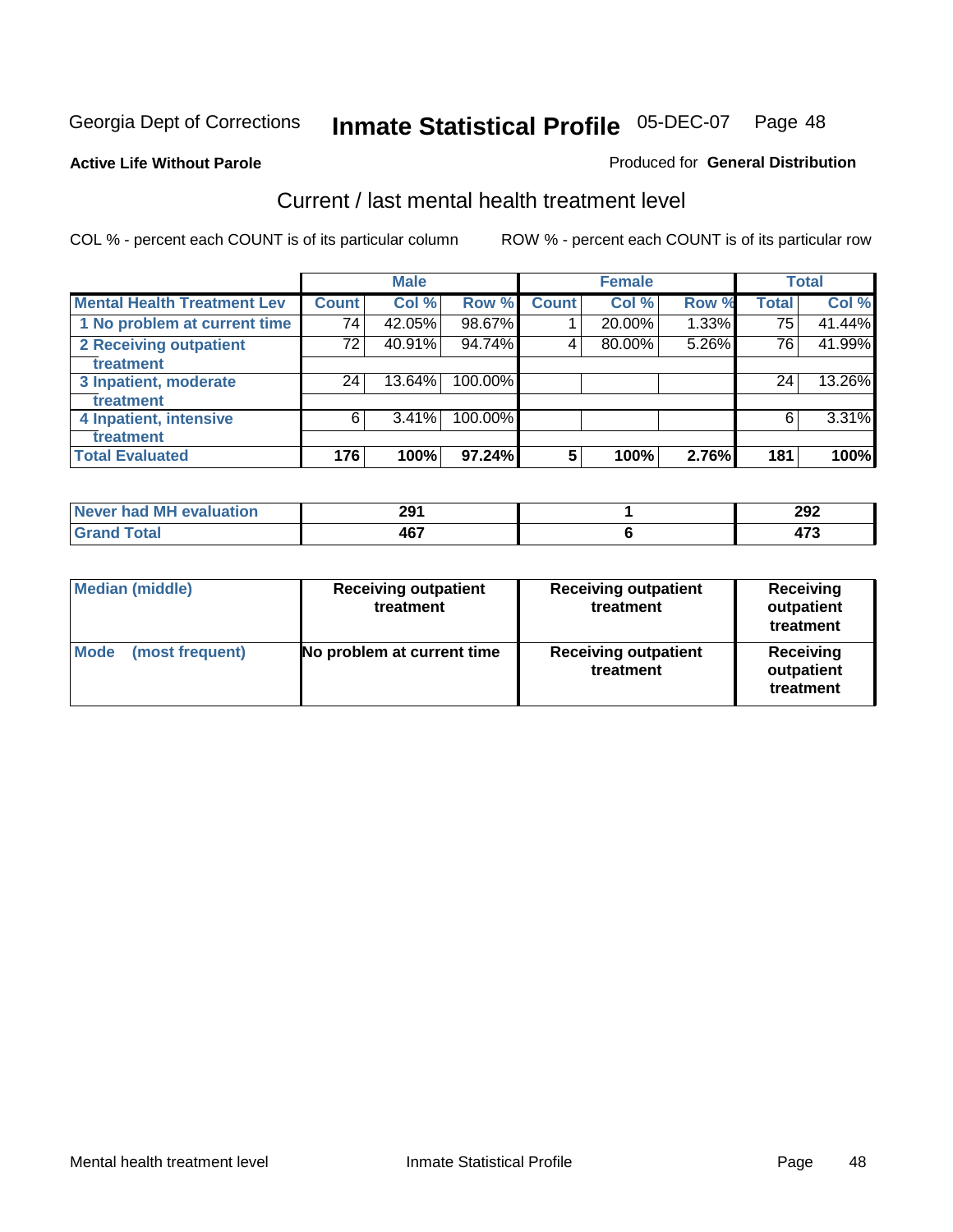### **Active Life Without Parole**

### Produced for **General Distribution**

# PULHESDWIT medical scale - 'P' overall condition ('P'hysical)

|                                   |         | <b>Male</b> |             |   | <b>Female</b> |       |              | <b>Total</b> |
|-----------------------------------|---------|-------------|-------------|---|---------------|-------|--------------|--------------|
| 'P' Overall Condition             | Count l | Col %       | Row % Count |   | Col %         | Row % | <b>Total</b> | Col %        |
| 1 No medical illness              | 316     | 67.81%      | 99.06%      | ົ | 50.00%        | 0.94% | 319          | 67.58%       |
| 2 Well-controlled chronic illness | 89      | 19.10%      | 96.74%      | 3 | 50.00%        | 3.26% | 92           | 19.49%       |
| 3 Poorly-controlled chronic       | 60      | 12.88%      | 100.00%     |   |               |       | 60           | 12.71%       |
| <b>illness</b>                    |         |             |             |   |               |       |              |              |
| 4 Significant problems requiring  |         | $0.21\%$    | 100.00%     |   |               |       |              | 0.21%        |
| special housing                   |         |             |             |   |               |       |              |              |
| <b>Total Reported</b>             | 466     | 100%        | 98.73%      |   | 100%          | 1.27% | 472          | 100%         |

| Not Reported        |            |    |
|---------------------|------------|----|
| <b>otal</b><br>re e | A67<br>___ | -- |

| Mode            | ' No medical illness | 2 Well-controlled chronic | 1 No medical |
|-----------------|----------------------|---------------------------|--------------|
| (most frequent) |                      | illness                   | illness      |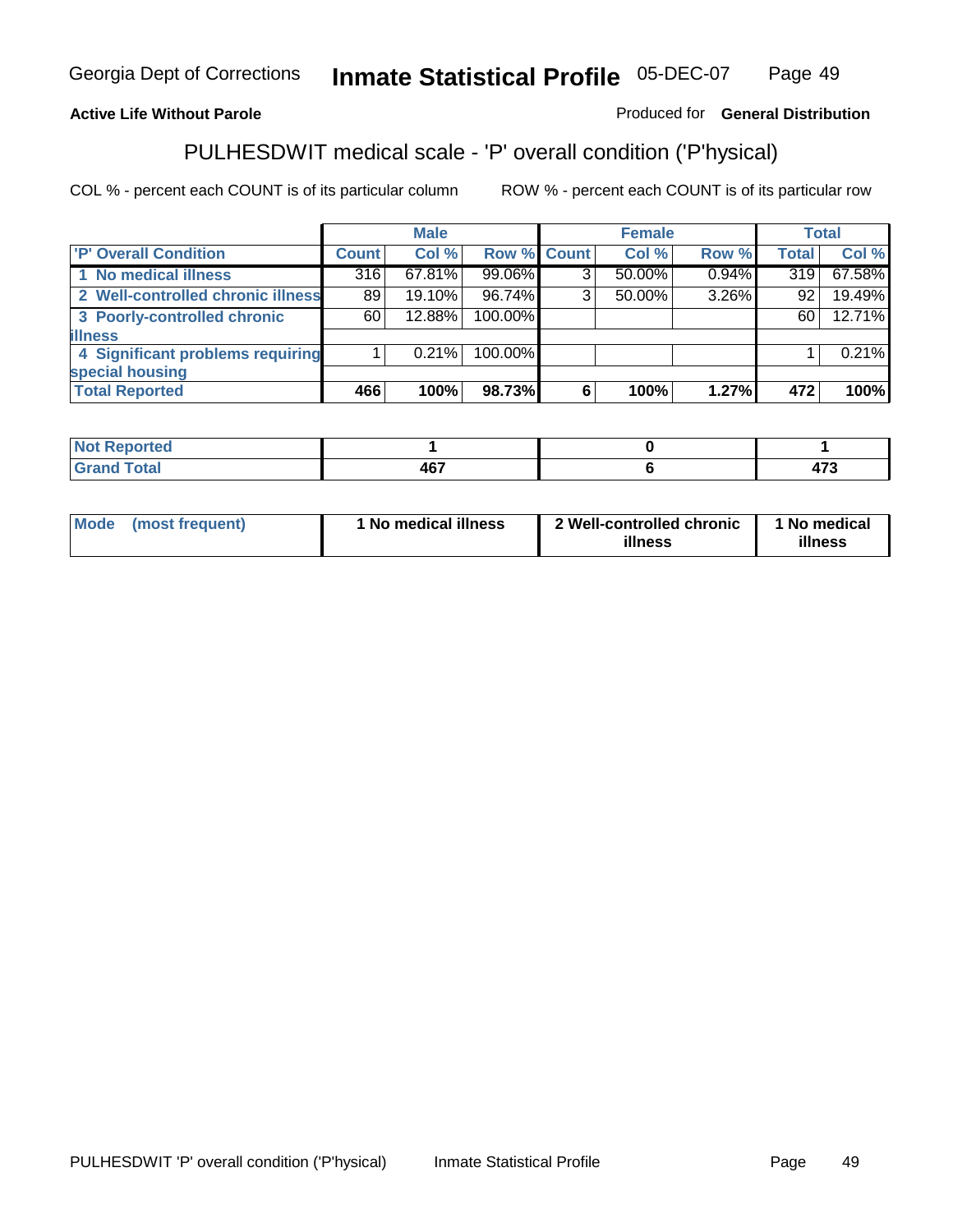### **Active Life Without Parole**

Produced for **General Distribution**

# PULHESDWIT medical scale - 'U' upper body

|                              |              | <b>Male</b> |         |              | <b>Female</b> |       |              | <b>Total</b> |
|------------------------------|--------------|-------------|---------|--------------|---------------|-------|--------------|--------------|
| <b>TU' Upper Body</b>        | <b>Count</b> | Col %       | Row %   | <b>Count</b> | Col %         | Row % | <b>Total</b> | Col %        |
| 1 Upper bones, joints,       | 449          | 96.35%      | 98.68%  | 6            | 100.00%       | 1.32% | 455          | 96.40%       |
| muscles all OK               |              |             |         |              |               |       |              |              |
| 2 One or both arms minimally | 11           | $2.36\%$    | 100.00% |              |               |       | 11           | $2.33\%$     |
| limited                      |              |             |         |              |               |       |              |              |
| 3 One or both arms           | 6            | 1.29%       | 100.00% |              |               |       | 6            | 1.27%        |
| moderately limited           |              |             |         |              |               |       |              |              |
| <b>Total Reported</b>        | 466          | 100%        | 98.73%  | 6            | 100%          | 1.27% | 472          | 100%         |

| المستخلصات<br>Reported<br><b>NU</b> |                   |                              |
|-------------------------------------|-------------------|------------------------------|
| inta'<br>_____                      | 1C7<br>TV.<br>$-$ | $\rightarrow$<br>- 1<br>71 J |

| Mode | (most frequent) | 1 Upper bones, joints,<br>muscles all OK | 1 Upper bones, joints,<br>muscles all OK | 1 Upper bones,<br>joints, muscles all |
|------|-----------------|------------------------------------------|------------------------------------------|---------------------------------------|
|------|-----------------|------------------------------------------|------------------------------------------|---------------------------------------|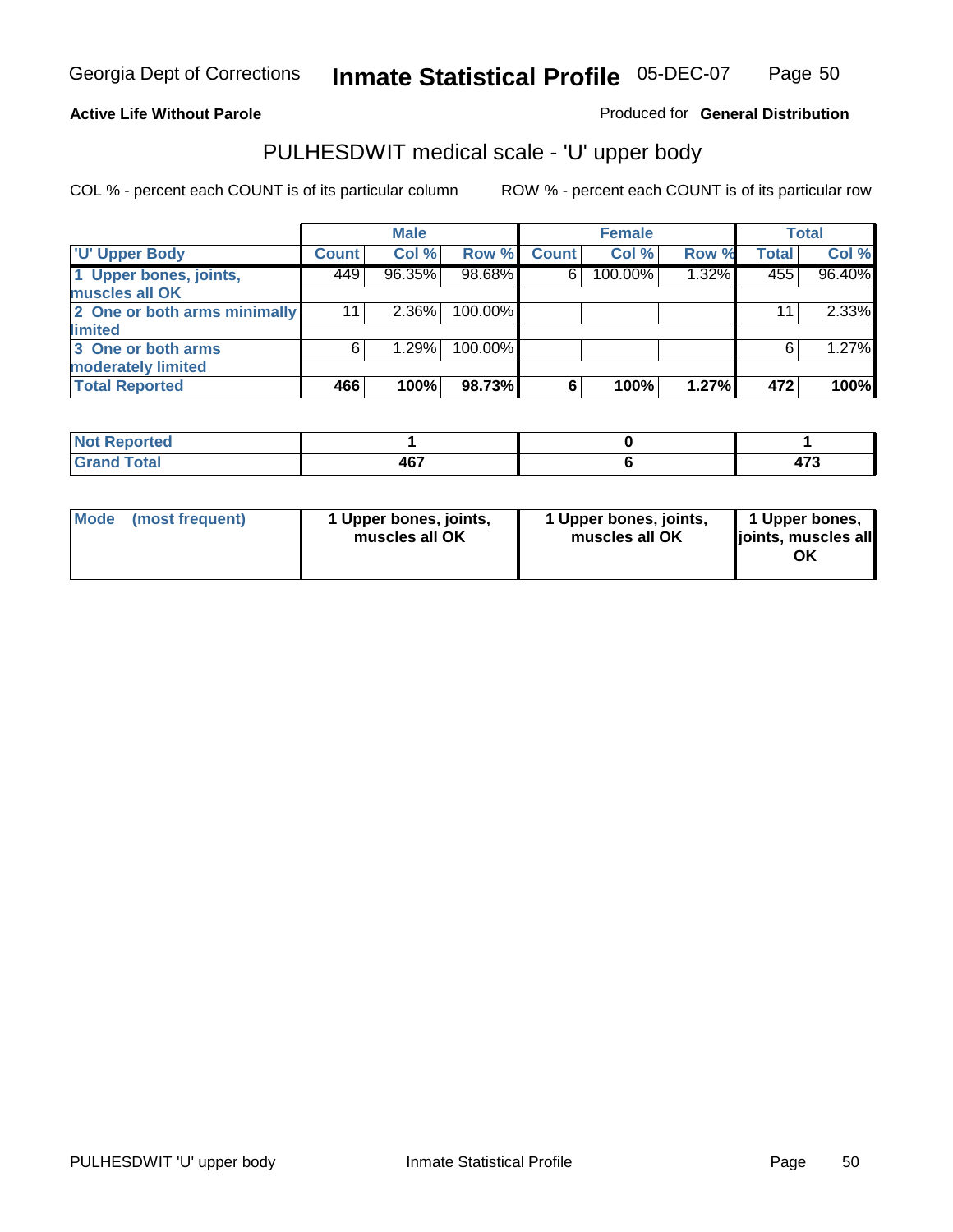#### **Active Life Without Parole**

#### Produced for **General Distribution**

### PULHESDWIT medical scale - 'L' lower body

|                                |       | <b>Male</b> |         |              | <b>Female</b> |       |              | <b>Total</b> |
|--------------------------------|-------|-------------|---------|--------------|---------------|-------|--------------|--------------|
| 'L' Lower Body                 | Count | Col %       | Row %   | <b>Count</b> | Col %         | Row % | <b>Total</b> | Col %        |
| 1 Lower bones, joints,         | 422   | 90.56%      | 98.83%  | 5            | 83.33%        | 1.17% | 427          | 90.47%       |
| muscles all OK                 |       |             |         |              |               |       |              |              |
| 2 One or both legs minimally   | 35    | 7.51%       | 97.22%  |              | 16.67%        | 2.78% | 36           | 7.63%        |
| limited                        |       |             |         |              |               |       |              |              |
| 3 One or both legs             | 8     | 1.72%       | 100.00% |              |               |       | 8            | 1.69%        |
| moderately limited             |       |             |         |              |               |       |              |              |
| 4 One leg disabled, paralyzed, |       | 0.21%       | 100.00% |              |               |       |              | 0.21%        |
| or amputated                   |       |             |         |              |               |       |              |              |
| <b>Total Reported</b>          | 466   | 100%        | 98.73%  | 6            | 100%          | 1.27% | 472          | 100%         |

| <b>NIAA P</b><br><b>norted</b><br>NG |               |                       |
|--------------------------------------|---------------|-----------------------|
| <b>Total</b><br><b>C E</b><br>------ | 1 C 7<br>ו טד | $\rightarrow$<br>41 J |

|  | Mode (most frequent) | 1 Lower bones, joints,<br>muscles all OK | 1 Lower bones, joints,<br>muscles all OK | 1 Lower bones,<br>joints, muscles all<br>OK |
|--|----------------------|------------------------------------------|------------------------------------------|---------------------------------------------|
|--|----------------------|------------------------------------------|------------------------------------------|---------------------------------------------|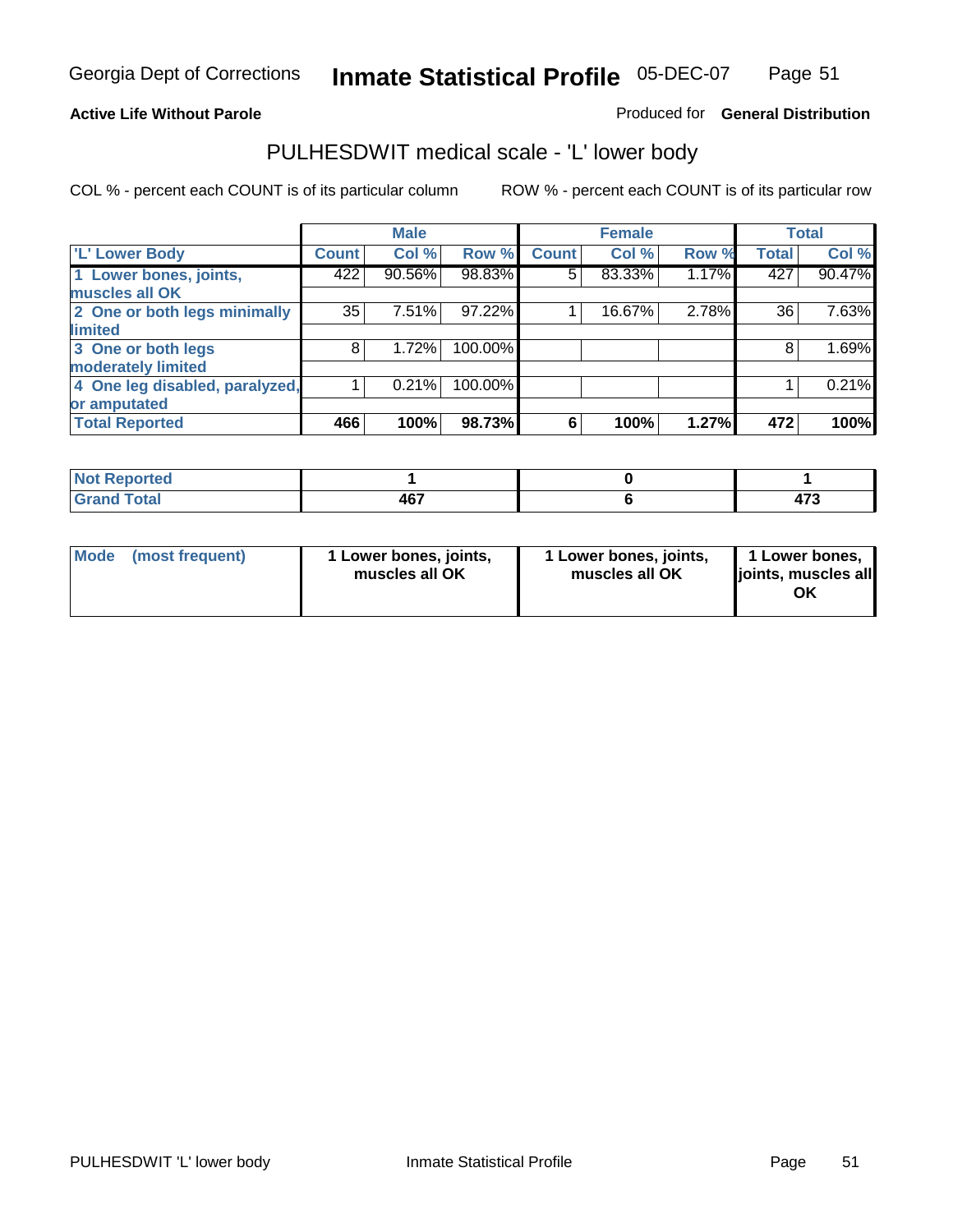#### **Active Life Without Parole**

Produced for **General Distribution**

### PULHESDWIT medical scale - 'H' hearing

|                                |              | <b>Male</b> |             |    | <b>Female</b> |          | <b>Total</b> |         |
|--------------------------------|--------------|-------------|-------------|----|---------------|----------|--------------|---------|
| 'H' Hearing                    | <b>Count</b> | Col%        | Row % Count |    | Col%          | Row %    | <b>Total</b> | Col %   |
| 1 Normal hearing both ears     | 465          | $99.79\%$   | 98.73%      | 61 | $100.00\%$    | $1.27\%$ | 471          | 99.79%  |
| 2 Some loss in one ear with    |              | $0.21\%$    | 100.00%     |    |               |          |              | 0.21%   |
| other OK, or mild loss in both |              |             |             |    |               |          |              |         |
| <b>Total Reported</b>          | 466          | 100%        | 98.73%      | 6  | 100%          | $1.27\%$ | 472          | $100\%$ |

| тео         |      |                   |
|-------------|------|-------------------|
| ---         | 167  | ィラヘ               |
| ----- ----- | י טד | $\cdot$ . $\cdot$ |

| Mode (most frequent) | 1 Normal hearing both ears 1 Normal hearing both ears 1 Normal hearing | both ears |
|----------------------|------------------------------------------------------------------------|-----------|
|                      |                                                                        |           |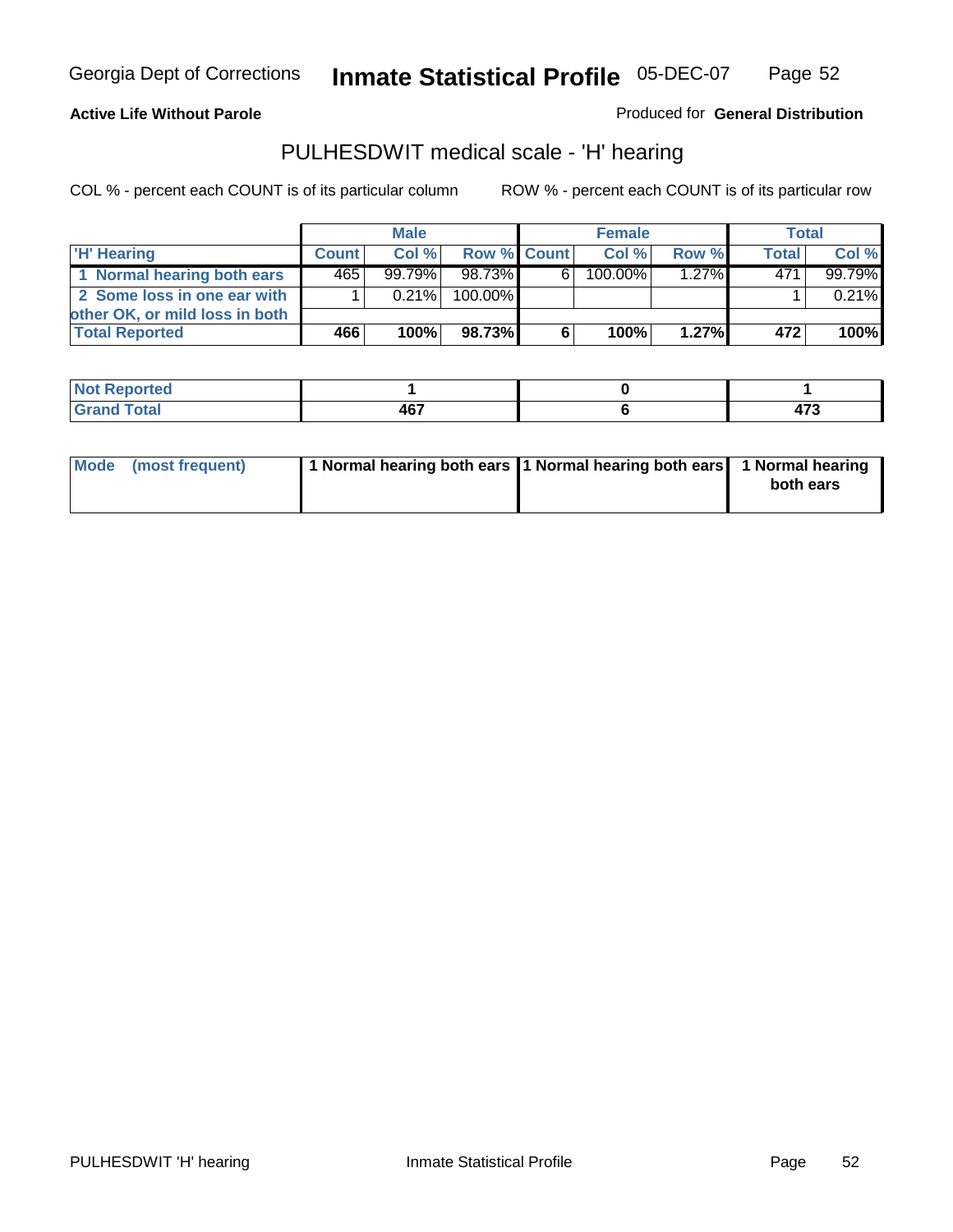**Active Life Without Parole** 

Produced for **General Distribution**

### PULHESDWIT medical scale - 'E' vision

|                                 |              | <b>Male</b> |                    |   | <b>Female</b> |       |              | <b>Total</b> |
|---------------------------------|--------------|-------------|--------------------|---|---------------|-------|--------------|--------------|
| <b>E' Vision</b>                | <b>Count</b> | Col %       | <b>Row % Count</b> |   | Col %         | Row % | <b>Total</b> | Col %        |
| 1 Correctable to 20/40 in both  | 390          | 83.69%      | 98.98%             | 4 | 66.67%        | 1.02% | 394          | 83.47%       |
| eyes                            |              |             |                    |   |               |       |              |              |
| 2 Correctable to 20/70 in one   | 69           | 14.81%      | 97.18%             | 2 | 33.33%        | 2.82% | 71           | 15.04%       |
| eye, may be blind in other      |              |             |                    |   |               |       |              |              |
| 3 Correctable to 20/200 in one  | 5            | $1.07\%$    | 100.00%            |   |               |       | 5            | 1.06%        |
| eye, may be blind in other      |              |             |                    |   |               |       |              |              |
| 4 One eye not correctable to    |              | 0.21%       | 100.00%            |   |               |       |              | 0.21%        |
| 20/200, other may be blind      |              |             |                    |   |               |       |              |              |
| 5 Blind in both eyes, requiring |              | 0.21%       | 100.00%            |   |               |       |              | 0.21%        |
| special housing                 |              |             |                    |   |               |       |              |              |
| <b>Total Reported</b>           | 466          | 100%        | 98.73%             | 6 | 100%          | 1.27% | 472          | 100%         |

| <b>Not Reported</b> |       |               |
|---------------------|-------|---------------|
| <b>Total</b>        | 467   | $\rightarrow$ |
| Cer                 | $  -$ | ט ו ד         |

| Mode | (most frequent) | 1 Correctable to 20/40 in<br>both eves | 1 Correctable to 20/40 in   1 Correctable to<br>both eves | 20/40 in both eyes |
|------|-----------------|----------------------------------------|-----------------------------------------------------------|--------------------|
|------|-----------------|----------------------------------------|-----------------------------------------------------------|--------------------|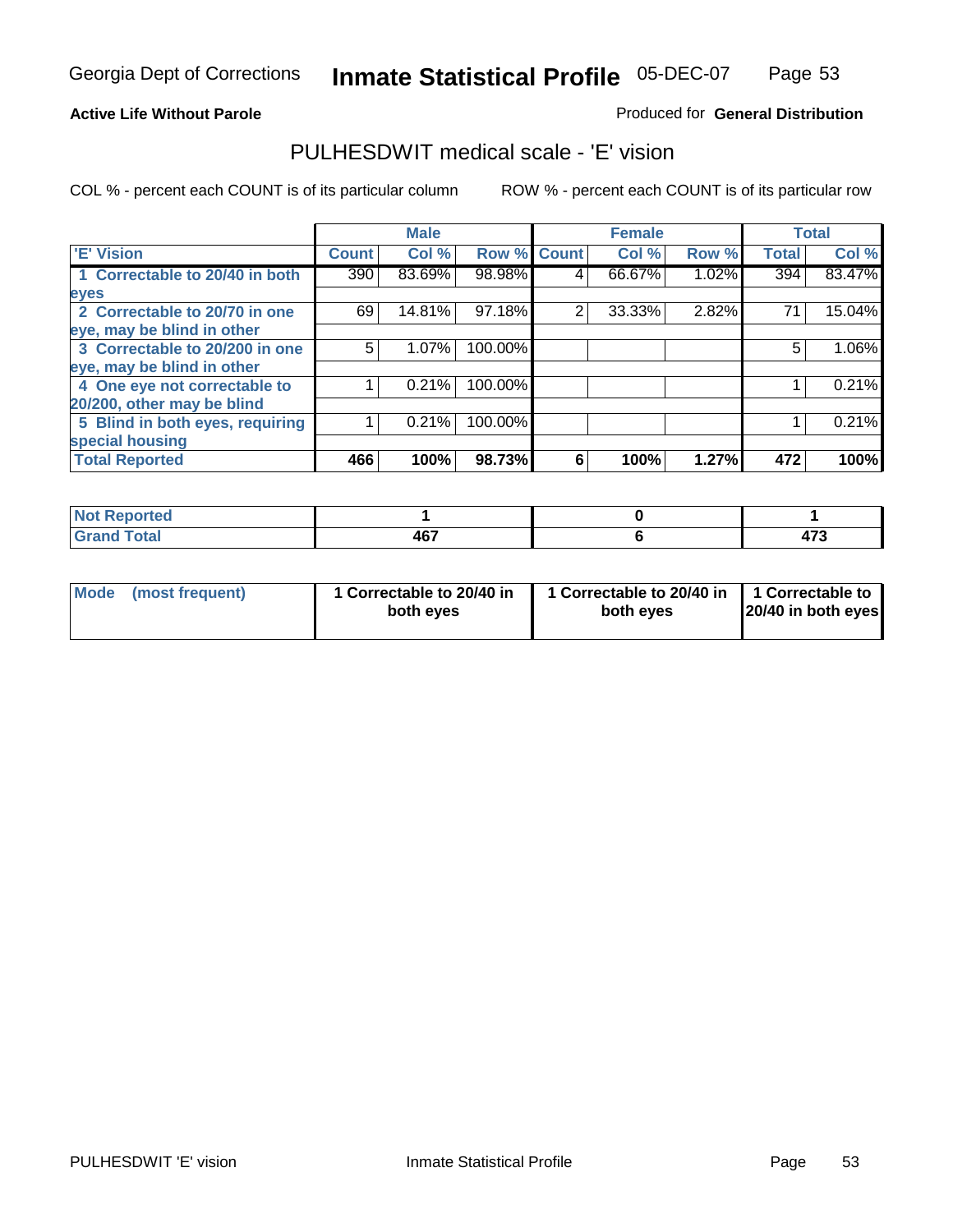#### **Active Life Without Parole**

#### Produced for **General Distribution**

### PULHESDWIT medical scale - 'S' pSychiatric

|                                |              | <b>Male</b> |             |   | <b>Female</b> |       |              | <b>Total</b> |
|--------------------------------|--------------|-------------|-------------|---|---------------|-------|--------------|--------------|
| 'S' pSychiatric                | <b>Count</b> | Col %       | Row % Count |   | Col %         | Row % | <b>Total</b> | Col %        |
| 1 No impairment or disorders   | 361          | 79.34%      | 99.45%      | 2 | 33.33%        | 0.55% | 363          | 78.74%       |
| 2 Stable, or in remission, or  | 77           | $16.92\%$   | 95.06%      | 4 | 66.67%        | 4.94% | 81           | 17.57%       |
| mild impairment or retardation |              |             |             |   |               |       |              |              |
| 3 Requires moderate inpatient  | 14           | $3.08\%$    | 100.00%     |   |               |       | 14           | 3.04%        |
| treatment                      |              |             |             |   |               |       |              |              |
| 4 Requires intensive inpatient | 3            | $0.66\%$    | 100.00%     |   |               |       | 3            | 0.65%        |
| treatment                      |              |             |             |   |               |       |              |              |
| <b>Total Reported</b>          | 455          | 100%        | 98.70%      | 6 | 100%          | 1.30% | 461          | 100%         |

| <b>orted</b> | . .        | . .     |
|--------------|------------|---------|
| <b>Total</b> | 107<br>46. | .<br>т. |

| Mode (most frequent) | 1 No impairment or disorders 2 Stable, or in remission, 11 No impairment or |                       |           |
|----------------------|-----------------------------------------------------------------------------|-----------------------|-----------|
|                      |                                                                             | or mild impairment or | disorders |
|                      |                                                                             | retardation           |           |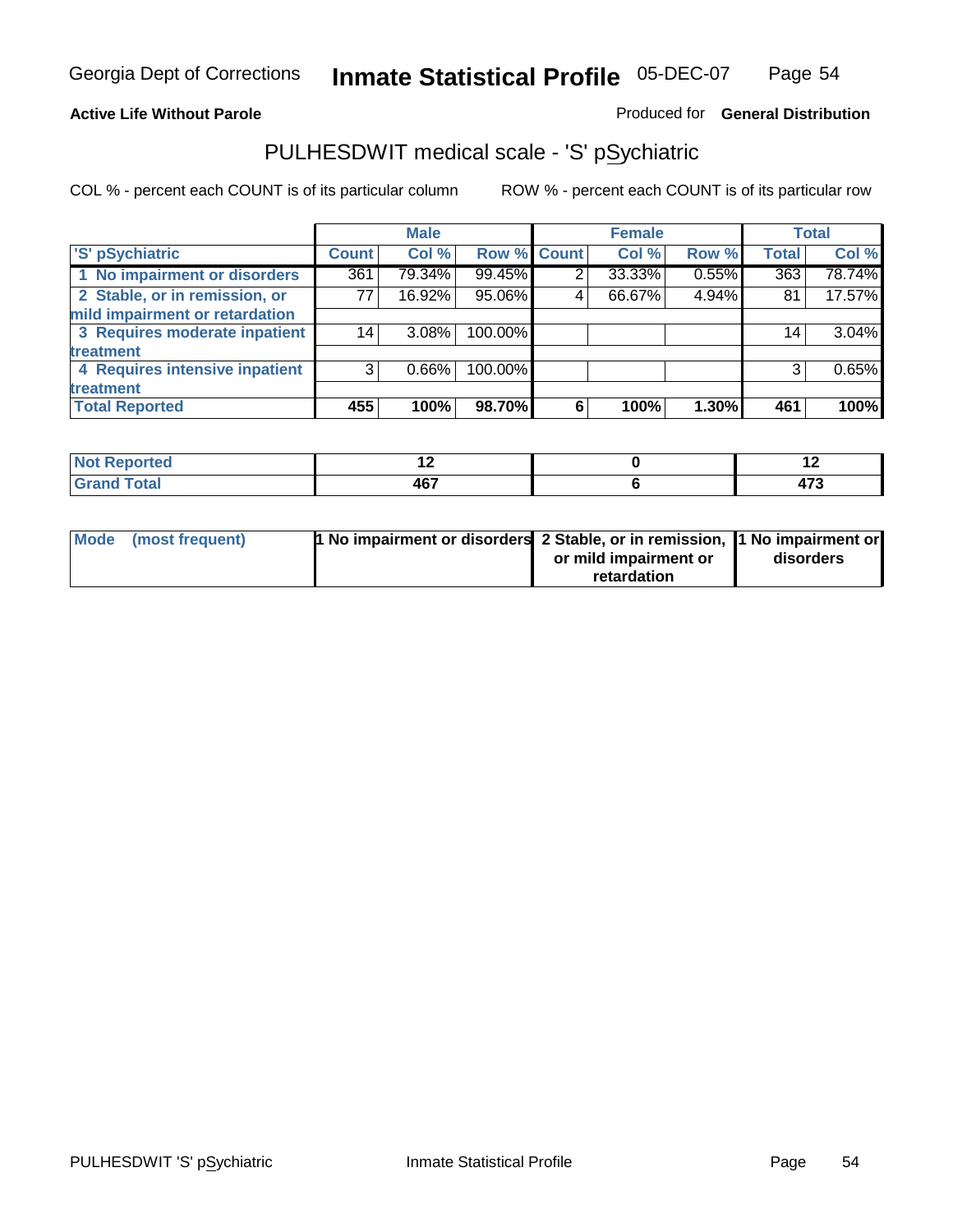#### **Active Life Without Parole**

Produced for **General Distribution**

### PULHESDWIT medical scale - 'D' dental

|                                 |              | <b>Male</b> |             | <b>Female</b> |          |              | <b>Total</b> |
|---------------------------------|--------------|-------------|-------------|---------------|----------|--------------|--------------|
| <b>D' Dental</b>                | <b>Count</b> | Col %       | Row % Count | Col %         | Row %    | <b>Total</b> | Col %        |
| 1 Minimal routine dental health | 212          | 46.80%      | 98.15%      | 66.67%        | 1.85%    | 216          | 47.06%       |
| <b>needs</b>                    |              |             |             |               |          |              |              |
| 2 Moderate cavities and/or      | 205          | 45.25%      | 99.03%      | 33.33%        | $0.97\%$ | 207          | 45.10%       |
| gum disease                     |              |             |             |               |          |              |              |
| 3 Extensive gum disease         | 36           | 7.95%       | 100.00%     |               |          | 36           | 7.84%        |
| and/or widespread decay         |              |             |             |               |          |              |              |
| <b>Total Reported</b>           | 453          | 100%        | 98.69%      | 100%          | 1.31%    | 459          | 100%         |

| <b><i>College Address</i></b><br>тео<br>N |             | ''                    |
|-------------------------------------------|-------------|-----------------------|
|                                           | 167<br>י טד | $\rightarrow$<br>41 J |

| Mode (most frequent) | <b>Minimal routine dental</b><br>health needs | 1 Minimal routine dental<br>health needs | 1 Minimal routine<br>dental health<br>needs |
|----------------------|-----------------------------------------------|------------------------------------------|---------------------------------------------|
|----------------------|-----------------------------------------------|------------------------------------------|---------------------------------------------|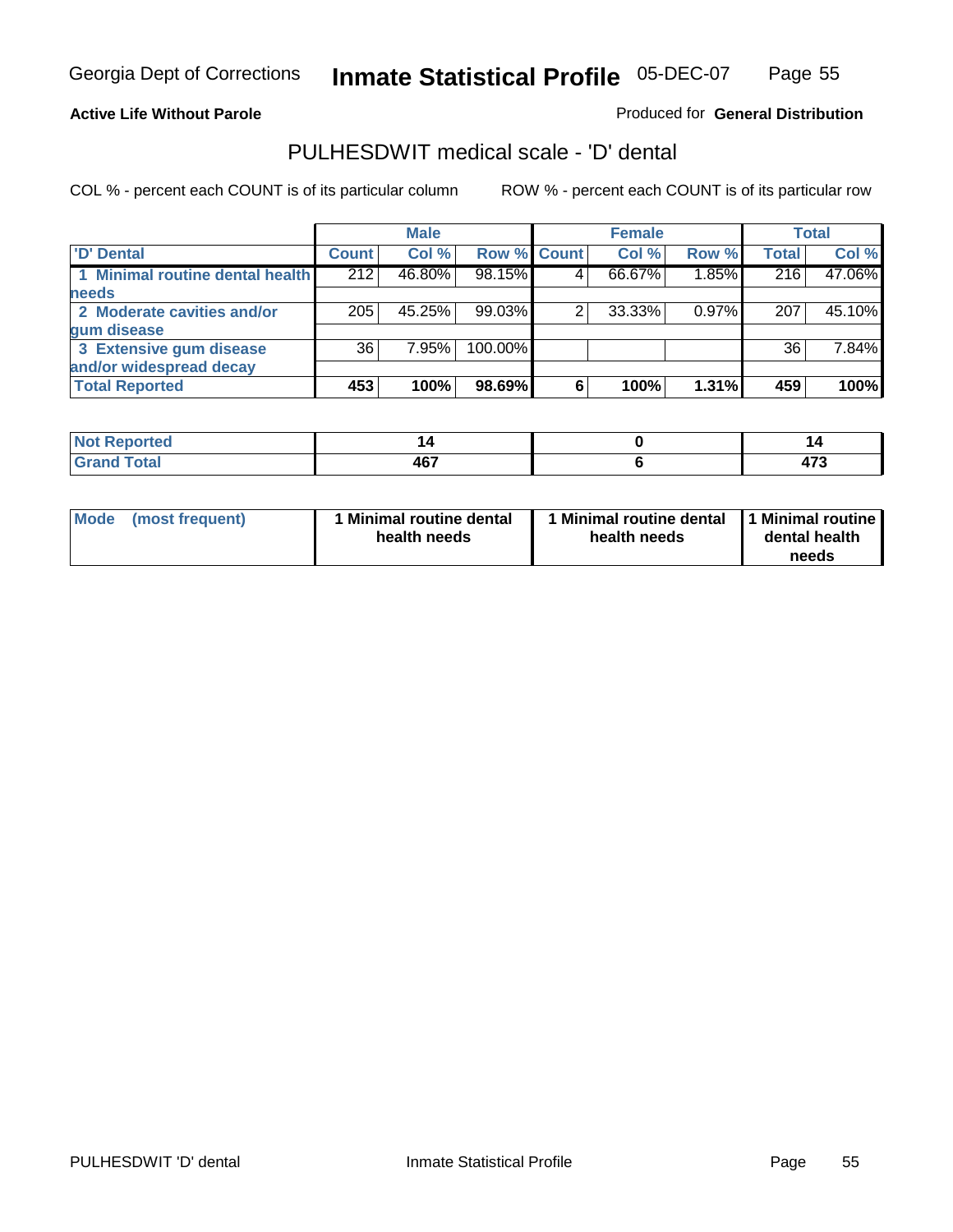#### **Active Life Without Parole**

#### Produced for **General Distribution**

### PULHESDWIT medical scale - 'W' work ability

|                                 |                 | <b>Male</b> |             |   | <b>Female</b> |       |                  | <b>Total</b> |
|---------------------------------|-----------------|-------------|-------------|---|---------------|-------|------------------|--------------|
| <b>W' work ability</b>          | <b>Count</b>    | Col %       | Row % Count |   | Col %         | Row % | <b>Total</b>     | Col %        |
| 1 Unrestricted work or activity | 370             | 79.40%      | 98.67%      | 5 | 83.33%        | 1.33% | $\overline{375}$ | 79.45%       |
| 2 Minor restrictions on type of | 72              | 15.45%      | 98.63%      |   | 16.67%        | 1.37% | 73               | 15.47%       |
| work                            |                 |             |             |   |               |       |                  |              |
| 3 Moderate restrictions on type | 16 <sup>1</sup> | 3.43%       | 100.00%     |   |               |       | 16               | 3.39%        |
| of work                         |                 |             |             |   |               |       |                  |              |
| 4 Major restrictions on type of | 8               | 1.72%       | 100.00%     |   |               |       | 8                | 1.69%        |
| <b>work</b>                     |                 |             |             |   |               |       |                  |              |
| <b>Total Reported</b>           | 466             | 100%        | 98.73%      | 6 | 100%          | 1.27% | 472              | 100%         |

| <b>Andrew Street</b><br><b>NOT</b><br>œoro |     |                |
|--------------------------------------------|-----|----------------|
| <b>Total</b><br>------                     | 467 | .<br><u>тı</u> |

| Mode (most frequent) | 1 Unrestricted work or<br>activity | 1 Unrestricted work or<br>activity | 1 Unrestricted<br>work or activity |
|----------------------|------------------------------------|------------------------------------|------------------------------------|
|                      |                                    |                                    |                                    |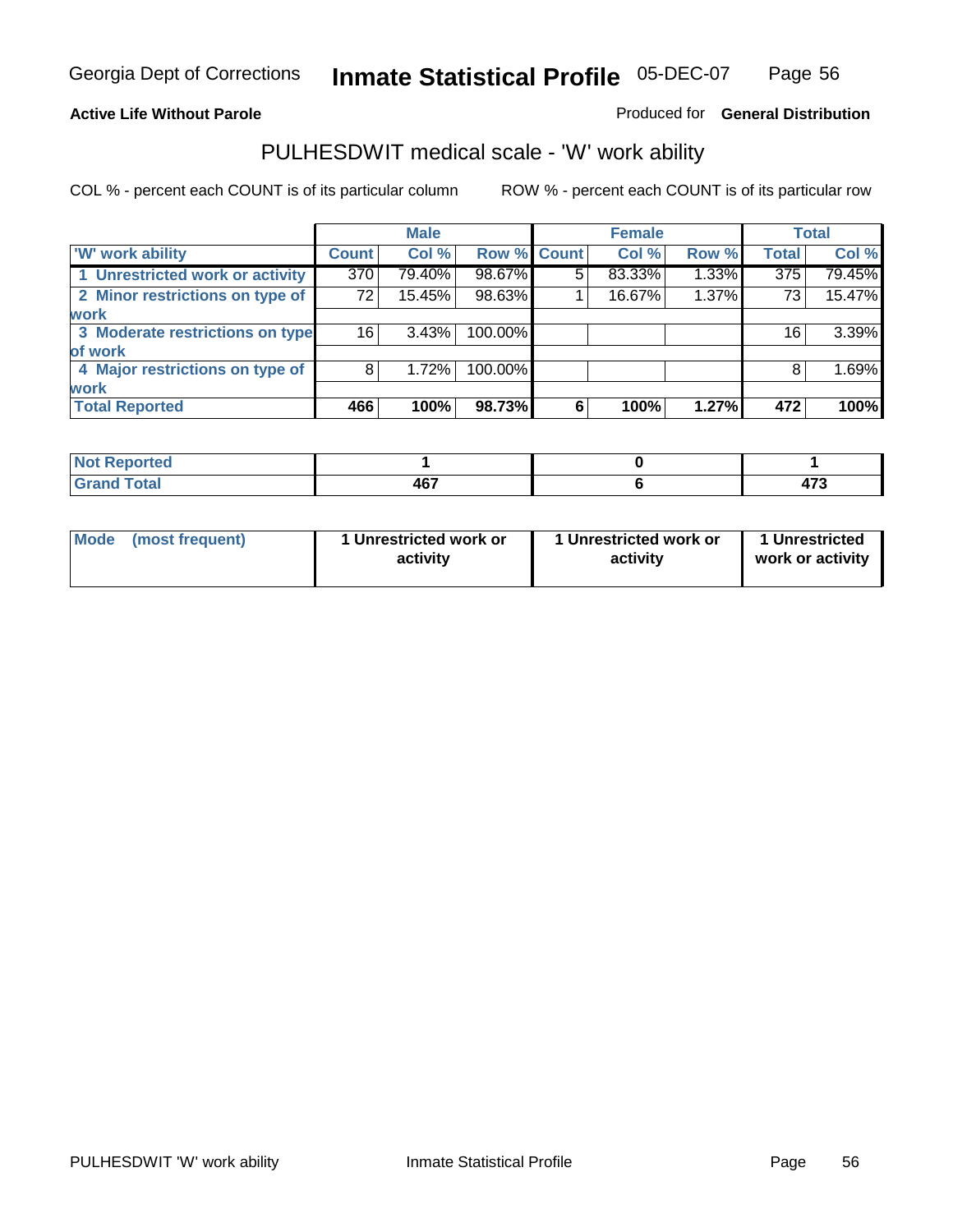### **Active Life Without Parole**

### Produced for **General Distribution**

### PULHESDWIT medical scale - 'I' impairment

|                           |              | <b>Male</b> |             |   | <b>Female</b> |       |              | <b>Total</b> |
|---------------------------|--------------|-------------|-------------|---|---------------|-------|--------------|--------------|
| <b>T' Impairment</b>      | <b>Count</b> | Col %       | Row % Count |   | Col %         | Row % | <b>Total</b> | Col %        |
| 1 No impairments or       | 462          | 99.14%      | 98.72%      | 6 | 100.00%       | 1.28% | 468          | 99.15%       |
| <b>disabilities</b>       |              |             |             |   |               |       |              |              |
| 2 Wheelchair-bound but    |              | 0.21%       | 100.00%     |   |               |       |              | 0.21%        |
| otherwise OK              |              |             |             |   |               |       |              |              |
| 4 Needs moderate Assisted |              | 0.21%       | 100.00%     |   |               |       |              | 0.21%        |
| <b>Living (level II)</b>  |              |             |             |   |               |       |              |              |
| 5 Needs maximal Assisted  |              | 0.43%       | 100.00%     |   |               |       |              | 0.42%        |
| <b>Living (level III)</b> |              |             |             |   |               |       |              |              |
| <b>Total Reported</b>     | 466          | 100%        | 98.73%      | 6 | 100%          | 1.27% | 472          | 100%         |

| Reported<br>NOT F<br>. |     |             |
|------------------------|-----|-------------|
| <b>Total</b><br>. Grar | 467 | 170<br>TI 1 |

| Mode | (most frequent) | 1 No impairments or<br>disabilities | 1 No impairments or<br>disabilities | 1 No impairments<br>or disabilities |
|------|-----------------|-------------------------------------|-------------------------------------|-------------------------------------|
|------|-----------------|-------------------------------------|-------------------------------------|-------------------------------------|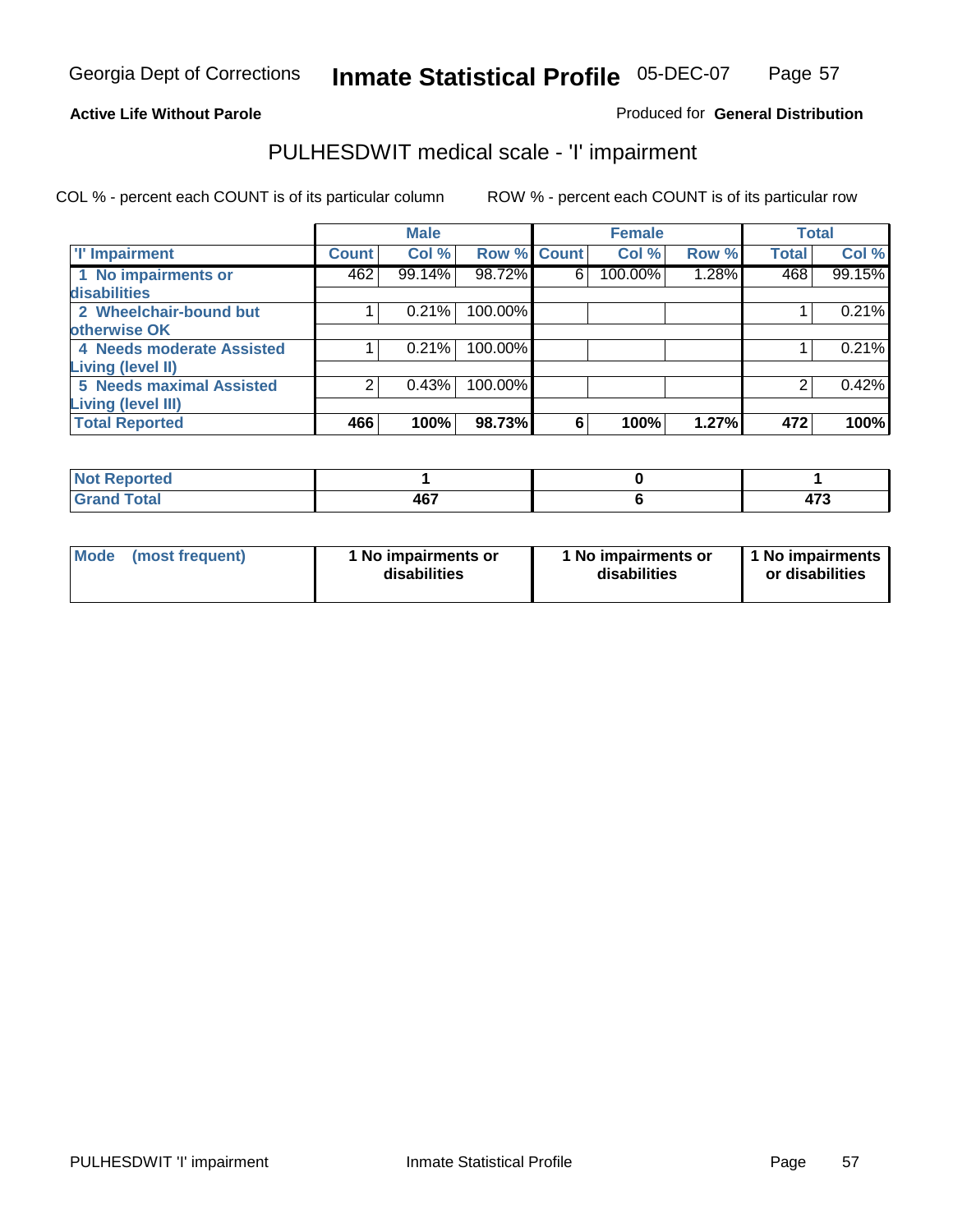#### **Inmate Statistical Profile** 05-DEC-07 Page Page 58

#### **Active Life Without Parole Produced fo Seneral Distribution**

### PULHESDWIT medical scale - 'T' transportability

|                              |              | <b>Male</b> |             |   | <b>Female</b> |       |              | <b>Total</b> |
|------------------------------|--------------|-------------|-------------|---|---------------|-------|--------------|--------------|
| <b>T' Transportability</b>   | <b>Count</b> | Col %       | Row % Count |   | Col %         | Row % | <b>Total</b> | Col %        |
| 1 Can be transported in any  | 464          | 99.57%      | 98.72%      | 6 | 100.00%       | 1.28% | 470          | 99.58%       |
| ordinary approved vehicle    |              |             |             |   |               |       |              |              |
| 2 Wheelchair-bound, not      |              | 0.21%       | 100.00%     |   |               |       |              | 0.21%        |
| needing special vehicle      |              |             |             |   |               |       |              |              |
| 3 Wheelchair-bound, requires |              | 0.21%       | 100.00%     |   |               |       |              | 0.21%        |
| special vehicle              |              |             |             |   |               |       |              |              |
| <b>Total Reported</b>        | 466          | 100%        | 98.73%      | 6 | 100%          | 1.27% | 472          | 100%         |

| Reported<br><b>NOT</b><br> |                                             |       |
|----------------------------|---------------------------------------------|-------|
| <b>c</b> otal              | <b>AG7</b><br>- 10.<br>$\sim$ $\sim$ $\sim$ | .<br> |

| Mode (most frequent) | 1 Can be transported in any 1 Can be transported in any | ordinary approved vehicle   ordinary approved vehicle   transported in any | 1 Can be<br>  ordinary approved  <br>vehicle |
|----------------------|---------------------------------------------------------|----------------------------------------------------------------------------|----------------------------------------------|
|----------------------|---------------------------------------------------------|----------------------------------------------------------------------------|----------------------------------------------|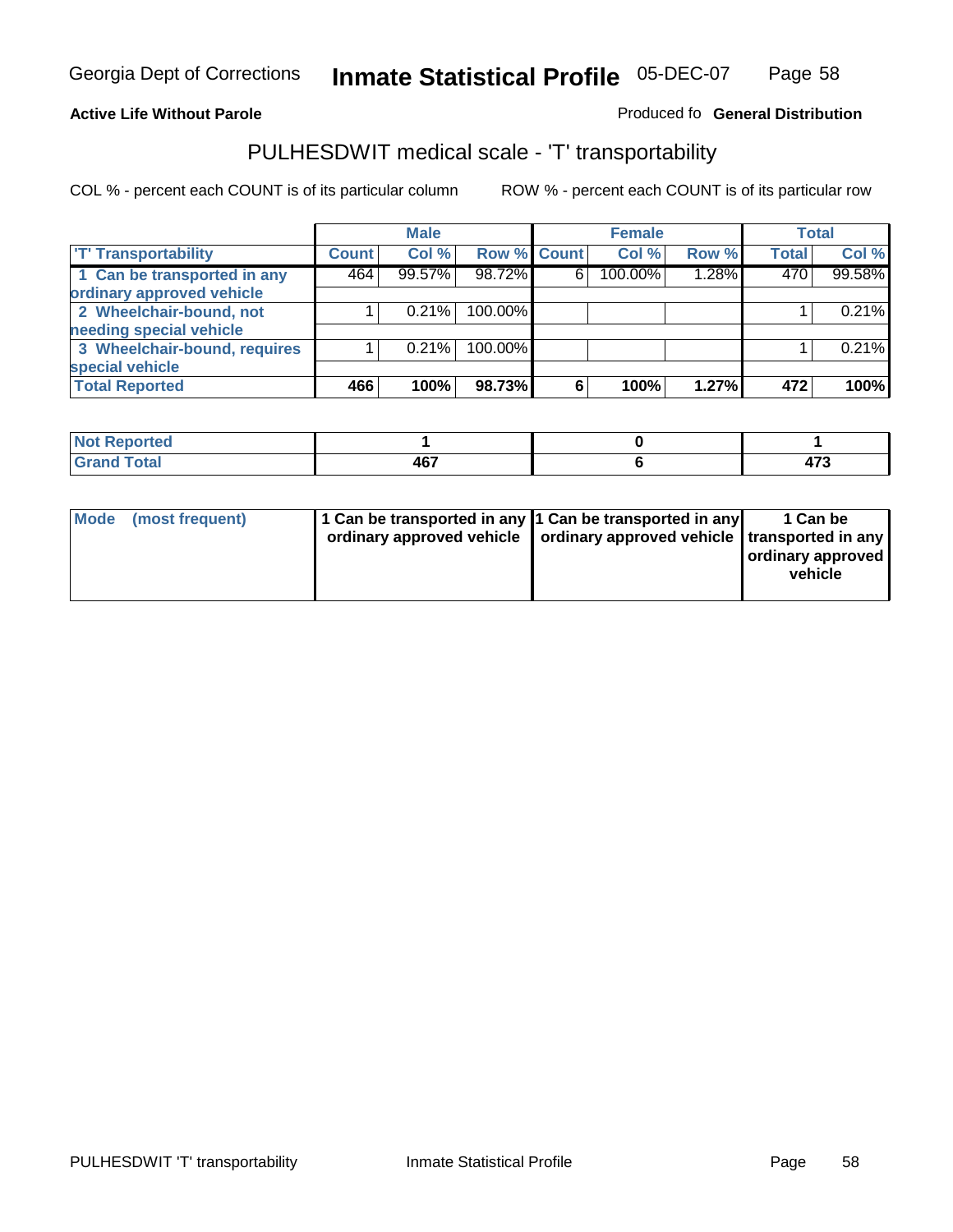### **Active Life Without Parole**

#### Produced for **General Distribution**

### Criminality in family, self-reported

|                              |              | <b>Male</b> |        |                | <b>Female</b> |          |       | Total  |
|------------------------------|--------------|-------------|--------|----------------|---------------|----------|-------|--------|
| <b>Criminality In Family</b> | <b>Count</b> | Col %       | Row %  | <b>Count</b>   | Col %         | Row %    | Total | Col %  |
| Yes, criminality in family   | 1391         | 29.96%      | 97.89% | 3              | 50.00%        | $2.11\%$ | 142   | 30.21% |
| No criminality in family     | 325 l        | 70.04%      | 99.09% | 3 <sub>1</sub> | 50.00%        | $0.91\%$ | 328   | 69.79% |
| <b>Total Reported</b>        | 464          | 100%        | 98.72% | 6              | 100%          | 1.28%    | 470   | 100%   |

| ported<br><b>NOT</b><br><b>IJCI</b> |            |            |
|-------------------------------------|------------|------------|
| $\sim$<br>Gran<br>---               | 467<br>$-$ | יי<br>41 J |

|  | Mode (most frequent) | No criminality in family | Yes, criminality in family | No criminality in<br>family |
|--|----------------------|--------------------------|----------------------------|-----------------------------|
|--|----------------------|--------------------------|----------------------------|-----------------------------|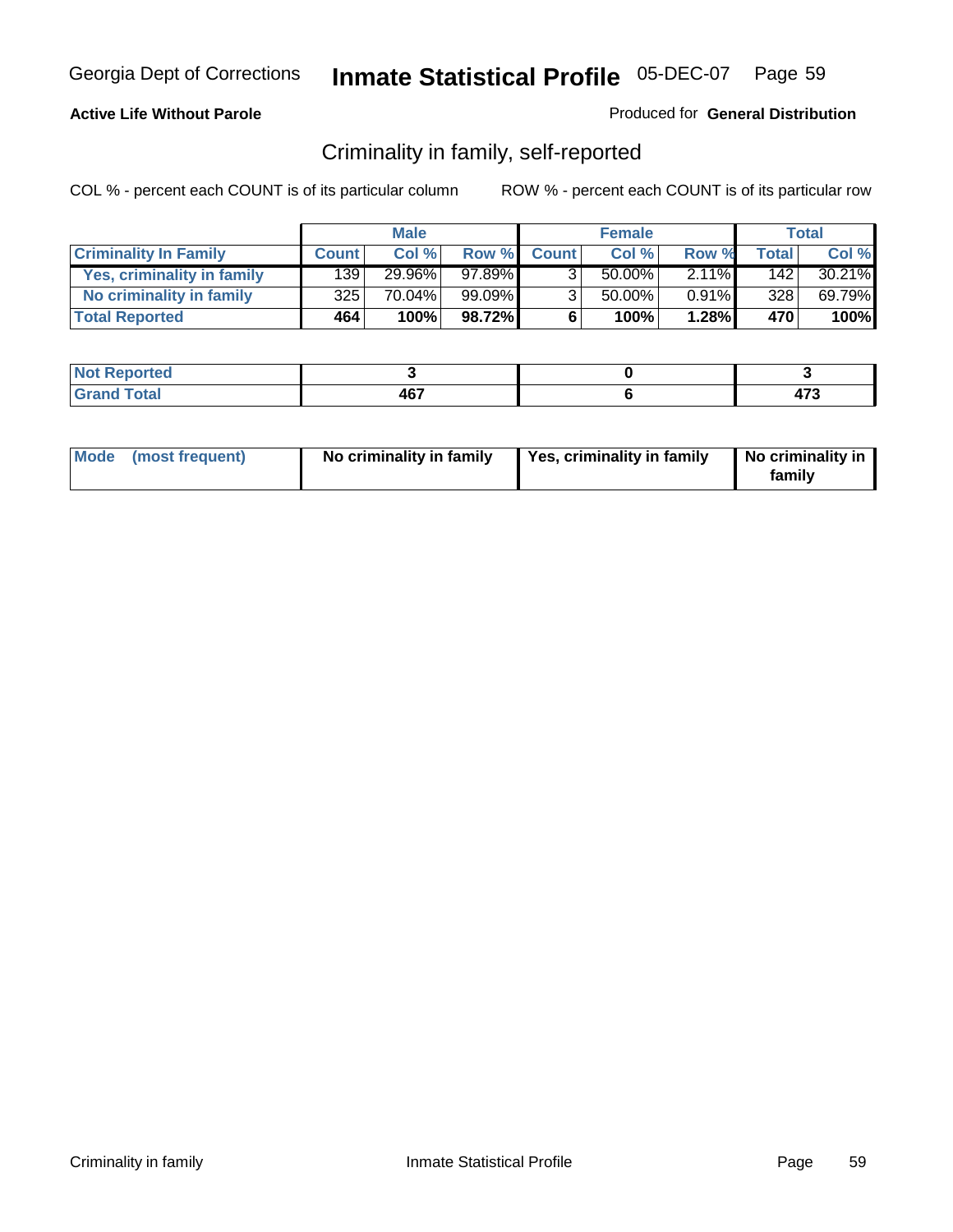#### **Active Life Without Parole**

#### Produced for **General Distribution**

### Alcoholism in family, self-reported

|                             |              | <b>Male</b> |        |              | <b>Female</b> |          |       | Total  |
|-----------------------------|--------------|-------------|--------|--------------|---------------|----------|-------|--------|
| <b>Alcoholism In Family</b> | <b>Count</b> | Col %       | Row %  | <b>Count</b> | Col %         | Row %    | Total | Col %  |
| Yes, alcoholism in family   | 94           | 20.26%      | 98.95% |              | 16.67%        | $1.05\%$ | 95    | 20.21% |
| No alcoholism in family     | 370          | 79.74%      | 98.67% | 5            | 83.33%        | $1.33\%$ | 375   | 79.79% |
| <b>Total Reported</b>       | 464          | 100%        | 98.72% | 6            | 100%          | 1.28%    | 470   | 100%   |

| oorted<br><b>NOT</b><br><b>IJCI</b> |                   |  |
|-------------------------------------|-------------------|--|
| <b>otal</b><br>Gran<br>---          | A67<br>TV.<br>$-$ |  |

|  | Mode (most frequent) | No alcoholism in family | No alcoholism in family | No alcoholism in<br>familv |
|--|----------------------|-------------------------|-------------------------|----------------------------|
|--|----------------------|-------------------------|-------------------------|----------------------------|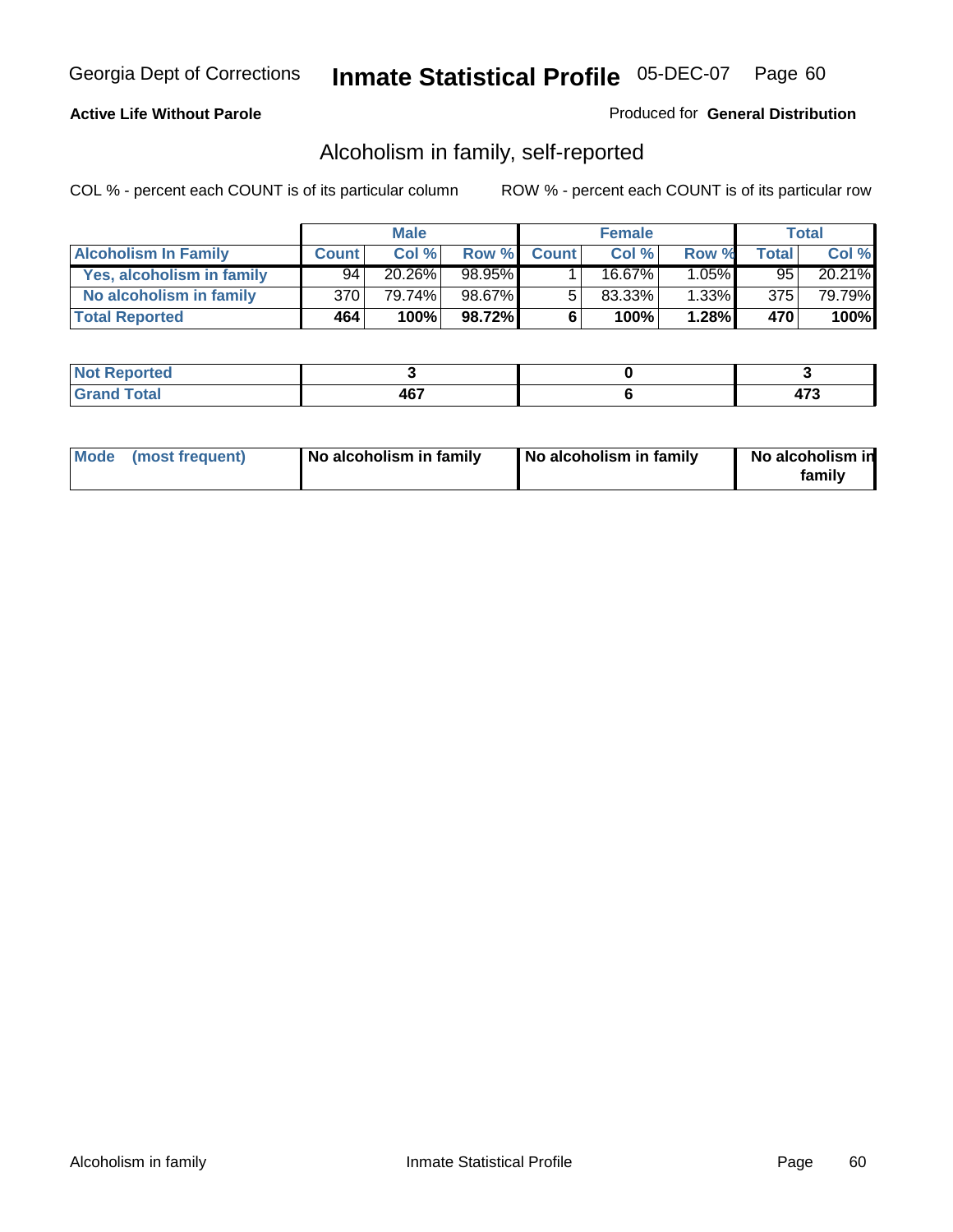### **Active Life Without Parole**

Produced for **General Distribution**

### Drug abuse in family, self-reported

|                           |              | <b>Male</b> |           |              | <b>Female</b> |          |       | <b>Total</b> |
|---------------------------|--------------|-------------|-----------|--------------|---------------|----------|-------|--------------|
| Drug Abuse In Family      | <b>Count</b> | Col %       | Row %     | <b>Count</b> | Col %         | Row %    | Total | Col %        |
| Yes, drug abuse in family | 55           | $11.85\%$   | $96.49\%$ |              | 33.33%        | $3.51\%$ | 57    | 12.13%       |
| No drug abuse in family   | 409          | 88.15%      | $99.03\%$ | 4            | 66.67%        | $0.97\%$ | 413   | 87.87%       |
| <b>Total Reported</b>     | 464          | 100%        | 98.72%    | 6            | 100%          | 1.28%    | 470   | 100%         |

| oorted<br><b>NOT</b><br><b>IJCI</b> |                   |  |
|-------------------------------------|-------------------|--|
| <b>otal</b><br>Gran<br>---          | A67<br>TV.<br>$-$ |  |

|  | Mode (most frequent) | No drug abuse in family | No drug abuse in family | No drug abuse in<br>family |
|--|----------------------|-------------------------|-------------------------|----------------------------|
|--|----------------------|-------------------------|-------------------------|----------------------------|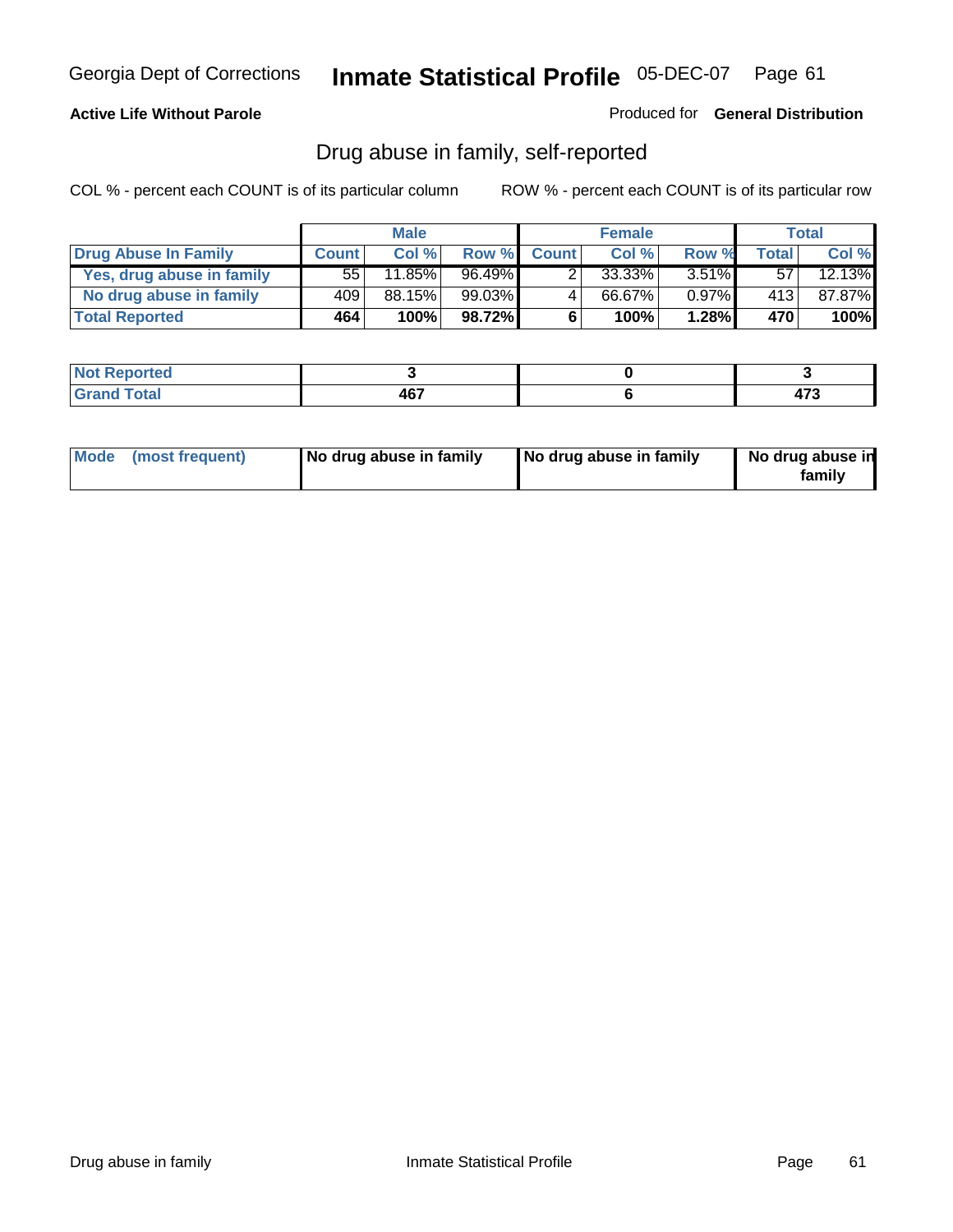#### **Active Life Without Parole**

#### Produced for **General Distribution**

### Subjected to frequent beatings, self-reported

|                            |              | <b>Male</b> |           |              | <b>Female</b> |       |       | Total  |
|----------------------------|--------------|-------------|-----------|--------------|---------------|-------|-------|--------|
| <b>Frequent beatings</b>   | <b>Count</b> | Col%        | Row %     | <b>Count</b> | Col%          | Row % | Total | Col %  |
| Yes, subjected to frequent | 28           | 6.03%       | $96.55\%$ |              | $16.67\%$     | 3.45% | 29    | 6.17%  |
| <b>beatings</b>            |              |             |           |              |               |       |       |        |
| Not subjected to frequent  | 436          | 93.97%      | 98.87%    | 5            | 83.33%        | 1.13% | 441   | 93.83% |
| <b>beatings</b>            |              |             |           |              |               |       |       |        |
| <b>Total Reported</b>      | 464          | 100%        | 98.72%    | 6            | 100%          | 1.28% | 470   | 100%   |

| <b>Reported</b><br>NOT.<br>. |      |      |
|------------------------------|------|------|
| T <sub>ofol</sub>            | 1C7  | ^‴^  |
| Cron                         | י טי | 41 J |

| Mode (most frequent) | Not subjected to frequent<br>beatings | Not subjected to frequent<br>beatings | Not subjected to<br><b>frequent beatings</b> |  |
|----------------------|---------------------------------------|---------------------------------------|----------------------------------------------|--|
|                      |                                       |                                       |                                              |  |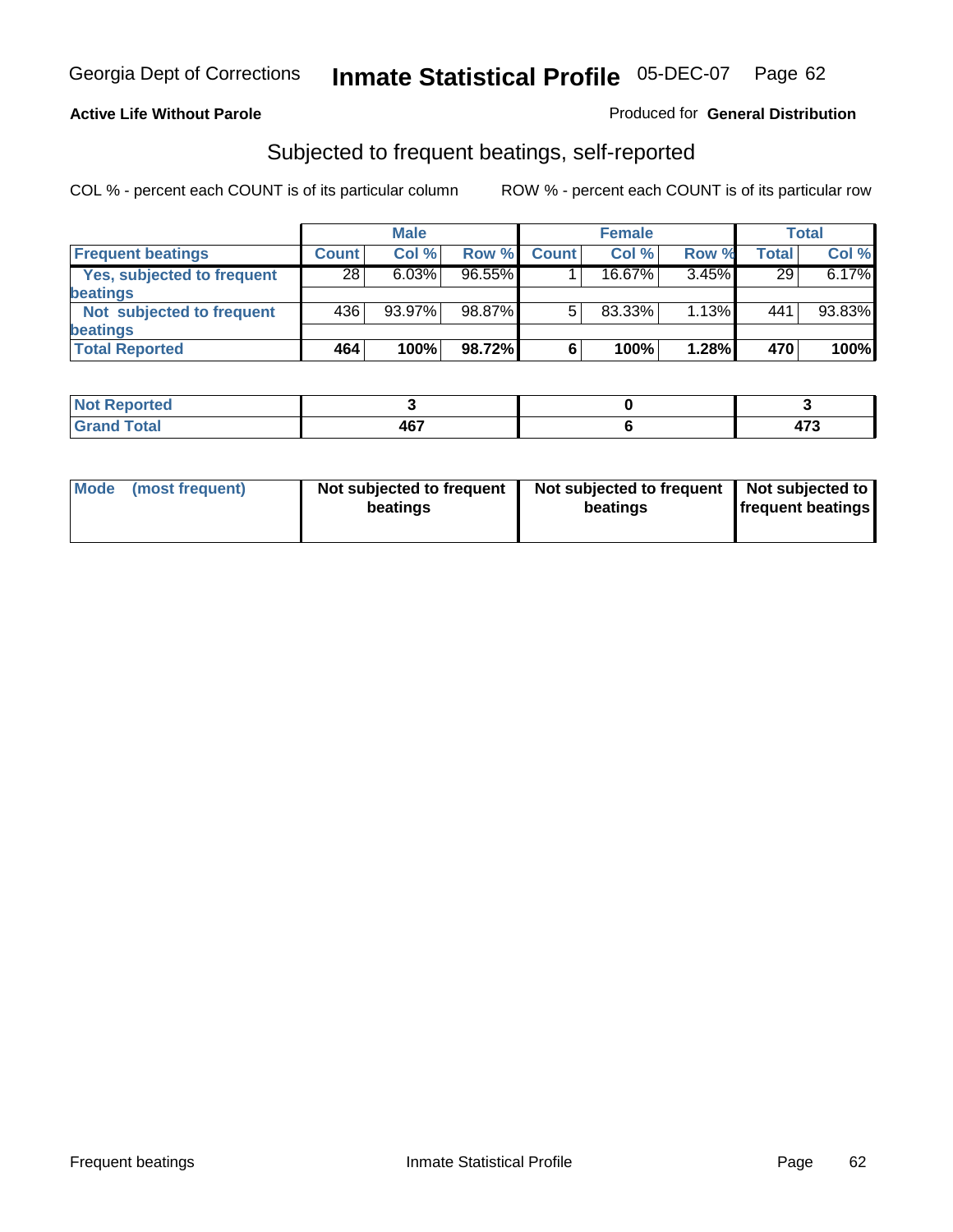#### **Active Life Without Parole**

#### Produced for **General Distribution**

### Father absent during inmate's childhood

|                           | <b>Male</b>  |           |           | <b>Female</b> |        |          | Total |        |
|---------------------------|--------------|-----------|-----------|---------------|--------|----------|-------|--------|
| <b>Father Absent</b>      | <b>Count</b> | Col %     | Row %     | <b>Count</b>  | Col %  | Row %    | Total | Col %  |
| Yes, father was absent    | 232          | $50.00\%$ | $99.15\%$ |               | 33.33% | $0.85\%$ | 234   | 49.79% |
| No, father was not absent | 232          | 50.00%    | 98.31%    | 4             | 66.67% | $1.69\%$ | 236   | 50.21% |
| <b>Total Reported</b>     | 464          | 100%      | 98.72%I   | 6             | 100%   | 1.28%    | 470   | 100%   |

| <b>Not Reported</b> |     |               |
|---------------------|-----|---------------|
| <b>Total</b>        | 467 | $\rightarrow$ |
| Gran                | $-$ | 41 J          |

| Mode (most frequent) |  | 「No, father was not absent ┃No, father was not absent ┃No, father was not | absent |
|----------------------|--|---------------------------------------------------------------------------|--------|
|----------------------|--|---------------------------------------------------------------------------|--------|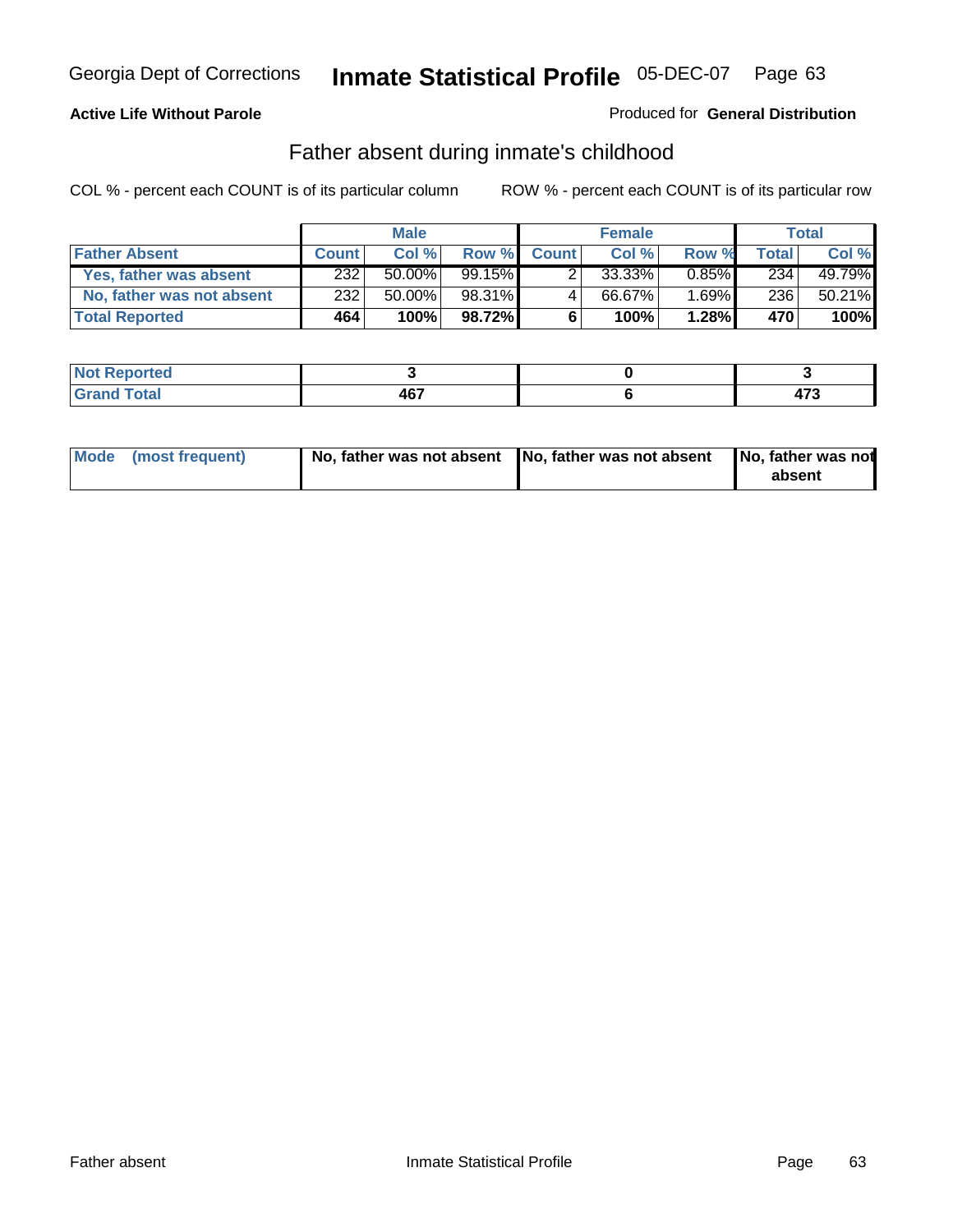#### **Active Life Without Parole**

#### Produced for **General Distribution**

# Mother absent during inmate's childhood

|                           | <b>Male</b>  |        |        | <b>Female</b> |        |          | Total |        |
|---------------------------|--------------|--------|--------|---------------|--------|----------|-------|--------|
| <b>Mother Absent</b>      | <b>Count</b> | Col %  | Row %  | <b>Count</b>  | Col %  | Row %    | Total | Col %  |
| Yes, mother was absent    | 66           | 14.22% | 98.51% |               | 16.67% | $1.49\%$ | 67    | 14.26% |
| No, mother was not absent | 398          | 85.78% | 98.76% | 5             | 83.33% | $1.24\%$ | 403   | 85.74% |
| <b>Total Reported</b>     | 464          | 100%   | 98.72% | 6             | 100%   | 1.28%    | 470   | 100%   |

| <b>Reported</b><br><b>NOT</b> |     |   |
|-------------------------------|-----|---|
| <b>Total</b>                  | 467 | . |

| Mode (most frequent) | No, mother was not absent   No, mother was not absent   No, mother was | not absent |
|----------------------|------------------------------------------------------------------------|------------|
|----------------------|------------------------------------------------------------------------|------------|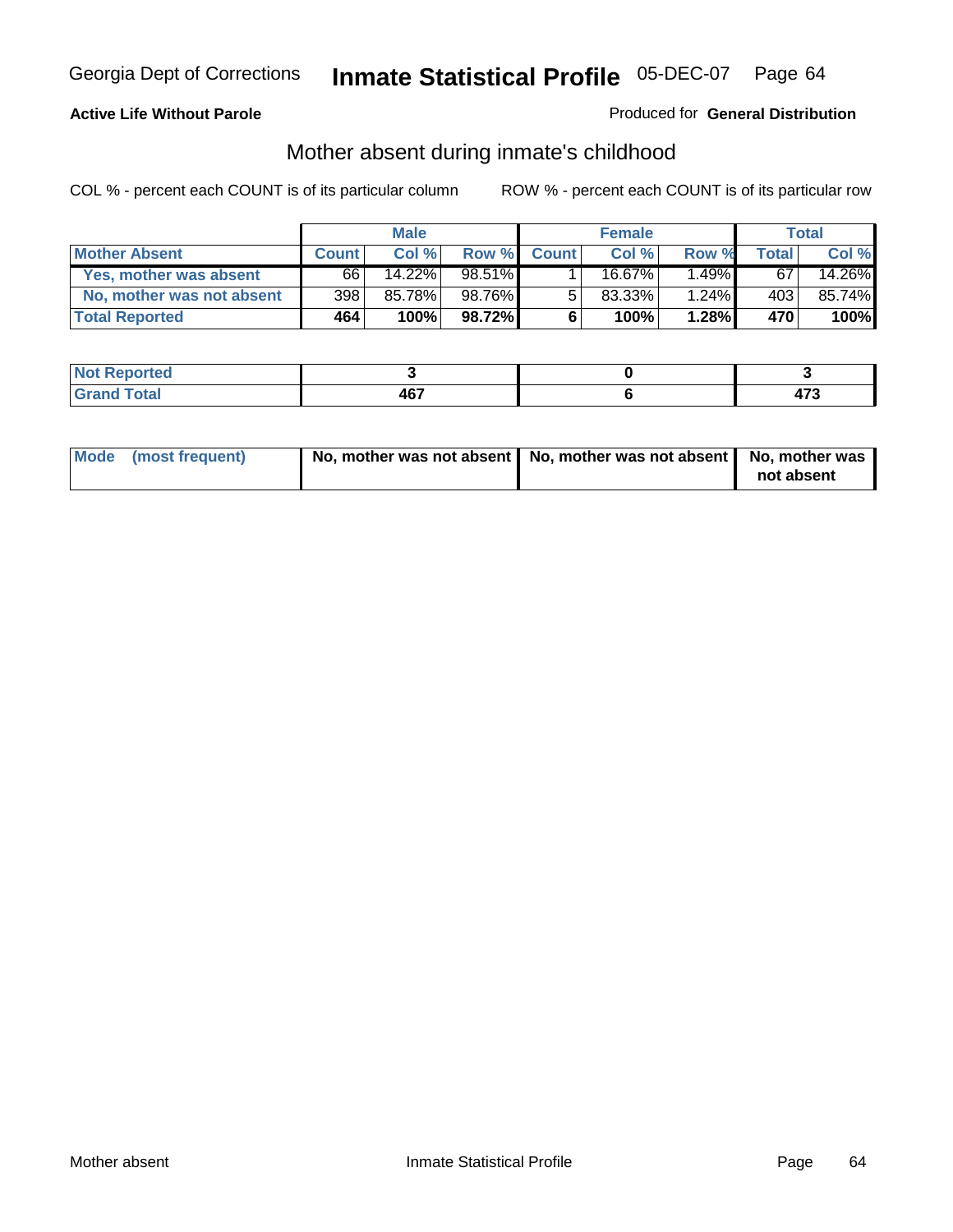**Active Life Without Parole** 

#### Produced for **General Distribution**

# Number of prior Georgia incarcerations

|                                       |                 | <b>Male</b> |                    |   | <b>Female</b> |       |       | <b>Total</b> |
|---------------------------------------|-----------------|-------------|--------------------|---|---------------|-------|-------|--------------|
| <b>Num of Prior GA Incarcerations</b> | <b>Count</b>    | Col %       | <b>Row % Count</b> |   | Col %         | Row % | Total | Col %        |
|                                       | 222             | 47.54%      | 97.37%             | 6 | 100.00%       | 2.63% | 228   | 48.20%       |
|                                       | 94              | 20.13%      | 100.00%            |   |               |       | 94    | 19.87%       |
|                                       | 58              | 12.42%      | 100.00%            |   |               |       | 58    | 12.26%       |
|                                       | 46              | 9.85%       | 100.00%            |   |               |       | 46    | 9.73%        |
|                                       | 24              | 5.14%       | 100.00%            |   |               |       | 24    | 5.07%        |
|                                       | 12              | 2.57%       | 100.00%            |   |               |       | 12    | 2.54%        |
| <b>More Than 5</b>                    | 11 <sub>1</sub> | 2.36%       | 100.00%            |   |               |       | 11    | 2.33%        |
| <b>Total Reported</b>                 | 467             | 100%        | 98.73%             | 6 | 100%          | 1.27% | 473   | 100%         |

| ا د د ک<br>keported<br>N0 |   |                    |
|---------------------------|---|--------------------|
| <b>otal</b><br>$\sim$ .   | . | $\rightarrow$<br>. |

| Mean (average)       | 24. ا | $\overline{.23}$ |
|----------------------|-------|------------------|
| Median (middle)      |       |                  |
| Mode (most frequent) |       |                  |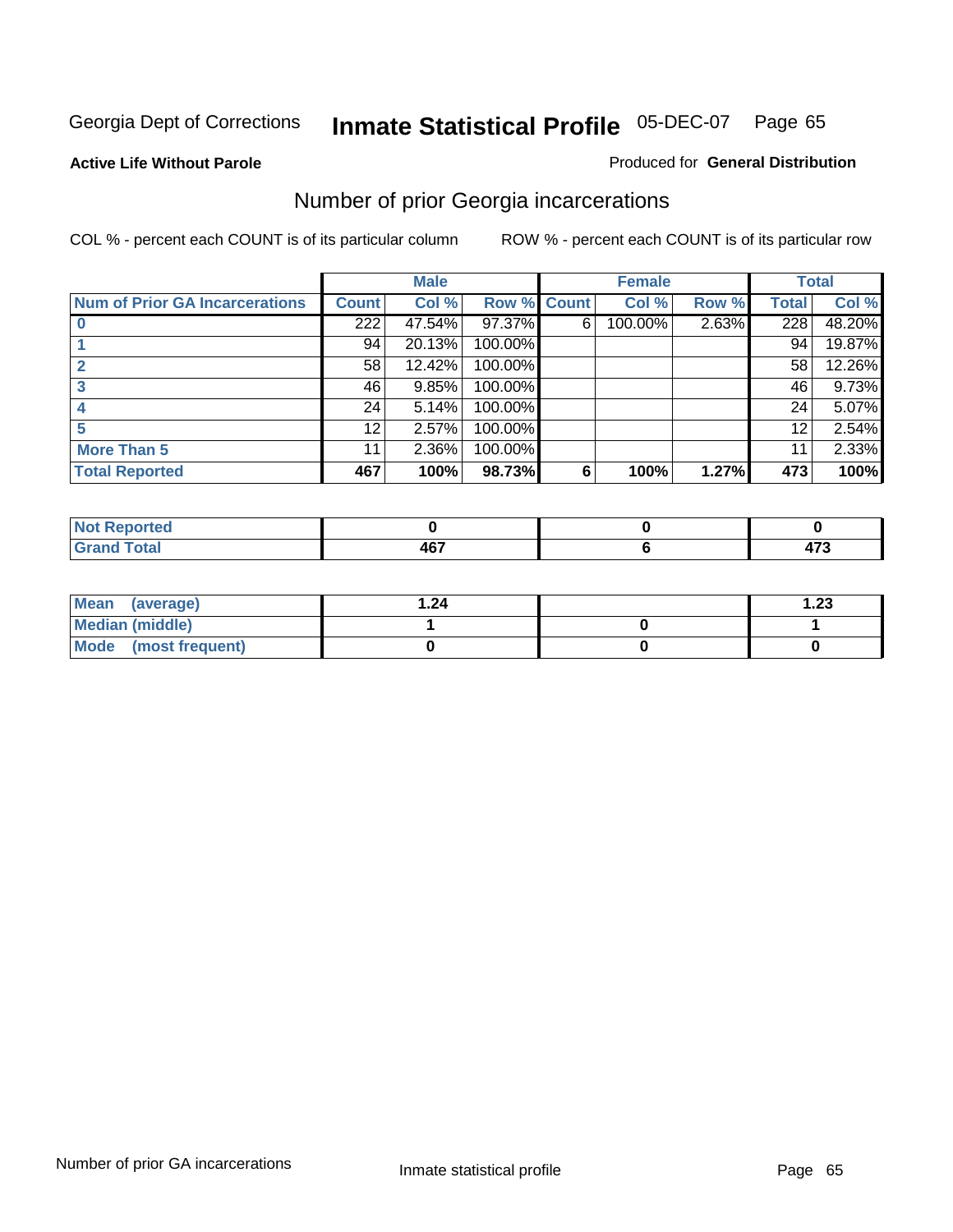**Active Life Without Parole** 

Produced for **General Distribution**

### Prison sentence in years

COL % - percent each COUNT is of its particular column ROW % - percent each COUNT is of its particular row

|                                 | Male    |            |                    | <b>Female</b> |            |       | $\tau$ otal |         |
|---------------------------------|---------|------------|--------------------|---------------|------------|-------|-------------|---------|
| <b>Prison Sentence In Years</b> | Count l | Col %      | <b>Row % Count</b> |               | Col %      | Row % | $\tau$ otal | Col %   |
| <b>Life Without Parole</b>      | 467     | $100.00\%$ | 98.73%             |               | $100.00\%$ | .27%  | 473.        | 100.00% |
| <b>Total Reported</b>           | 467     | 100%       | 98.73%             |               | 100%       | 1.27% | 473         | 100%    |

| . <eported< th=""><th></th><th></th></eported<> |           |                     |
|-------------------------------------------------|-----------|---------------------|
| <b>cotal</b><br>Gra<br>$\mathbf{v}$ and         | 107<br>10 | $\rightarrow$<br>т. |

#### **Determinate (numeric) sentences only**

| <b>Mean</b> | (average) |  |  |
|-------------|-----------|--|--|

**All sentences (including determinate), with life, life without parole, and death sentences figured at 45 years**

| Me<br>mе<br>.<br><del>.</del> | ᠇֊<br>$\sim$ | $\sim$ | __ |
|-------------------------------|--------------|--------|----|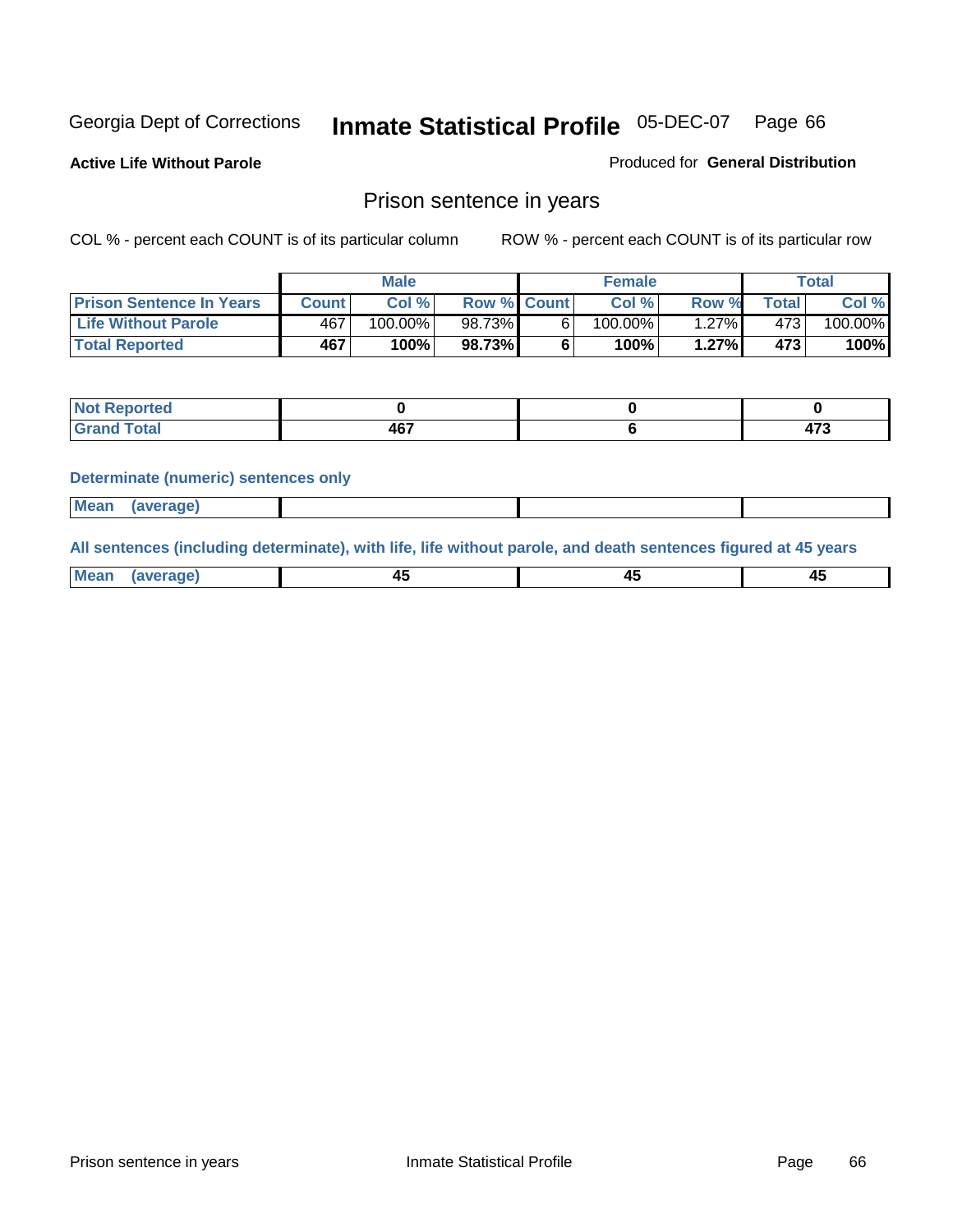#### **Active Life Without Parole**

#### Produced for **General Distribution**

# Primary offense, broken out into felonies vs misdemeanors

|                                  |              | <b>Male</b> |                    |    | <b>Female</b> |       |              | Total                 |
|----------------------------------|--------------|-------------|--------------------|----|---------------|-------|--------------|-----------------------|
| <b>Felonies and Misdemeanors</b> | <b>Count</b> | Col%        | <b>Row % Count</b> |    | Col%          | Row % | <b>Total</b> | Col %                 |
| <b>Felonies</b>                  | 467          | 100.00%     | 98.73%             | 61 | $100.00\%$    | 1.27% | 473          | $100.\overline{00\%}$ |
| <b>Total Reported</b>            | 467          | 100%        | 98.73%             |    | 100%          | 1.27% | 473          | 100%                  |

| <b>Not</b><br><u>orted</u><br>.       |               |             |             |
|---------------------------------------|---------------|-------------|-------------|
| التقريب والمستراخ<br>Grat<br>$\sim$ . | $-1 -$<br>וטד | A67<br>י טי | ィフヘ<br>11 J |

| M<br>$\cdots$<br>пю.<br>. | nies<br>. | . |
|---------------------------|-----------|---|
|---------------------------|-----------|---|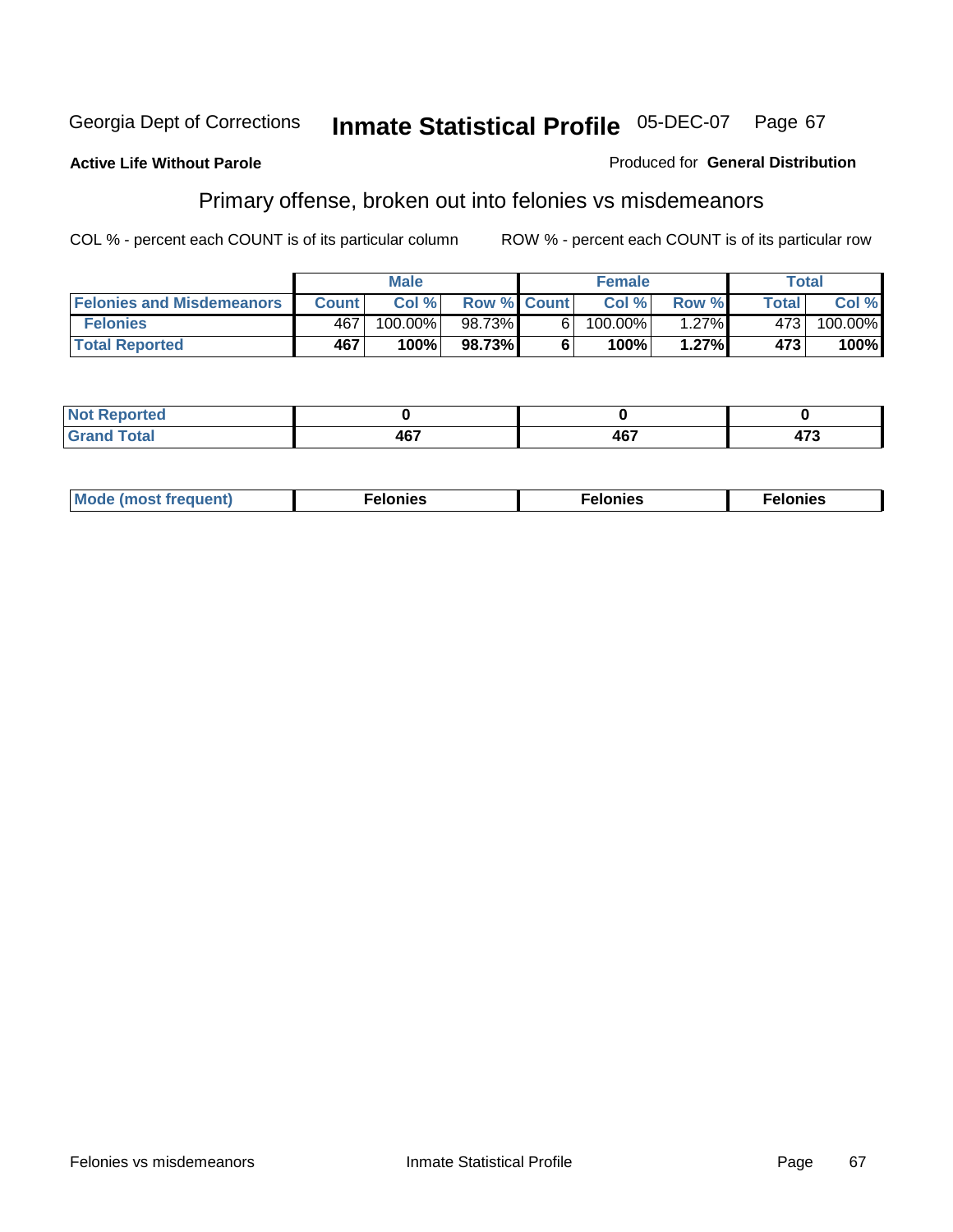#### **Active Life Without Parole**

#### Produced for **General Distribution**

### Primary offense, broken out into six broad crime categories

|                         | <b>Male</b>  |        |                    | <b>Female</b> |         |          | <b>Total</b> |        |
|-------------------------|--------------|--------|--------------------|---------------|---------|----------|--------------|--------|
| <b>Crime Categories</b> | <b>Count</b> | Col %  | <b>Row % Count</b> |               | Col %   | Row %    | <b>Total</b> | Col %  |
| <b>Violent</b>          | 387          | 82.87% | 98.47%             | 6             | 100.00% | $1.53\%$ | 393          | 83.09% |
| <b>Sex Crime</b>        | 67           | 14.35% | 100.00%            |               | .00%    |          | 67           | 14.16% |
| 3<br><b>Property</b>    | 2            | .43%   | 100.00%            |               | .00%    |          |              | .42%   |
| <b>Drug</b><br>4        | 10           | 2.14%  | 100.00%            |               | .00%    |          | 10           | 2.11%  |
| <b>Other</b><br>6       |              | .21%   | 100.00%            |               | .00%    |          |              | .21%   |
| <b>Total Reported</b>   | 467          | 100%   | 98.73%             | 6             | 100%    | 1.27%    | 473          | 100%   |

| <b>Reported</b><br>NOT<br>$\sim$ |     |    |
|----------------------------------|-----|----|
| <b>Total</b>                     | A67 | יי |
| Grand                            | וטד |    |

| Mo | n n | winlor" | ılen' |
|----|-----|---------|-------|
|    |     |         |       |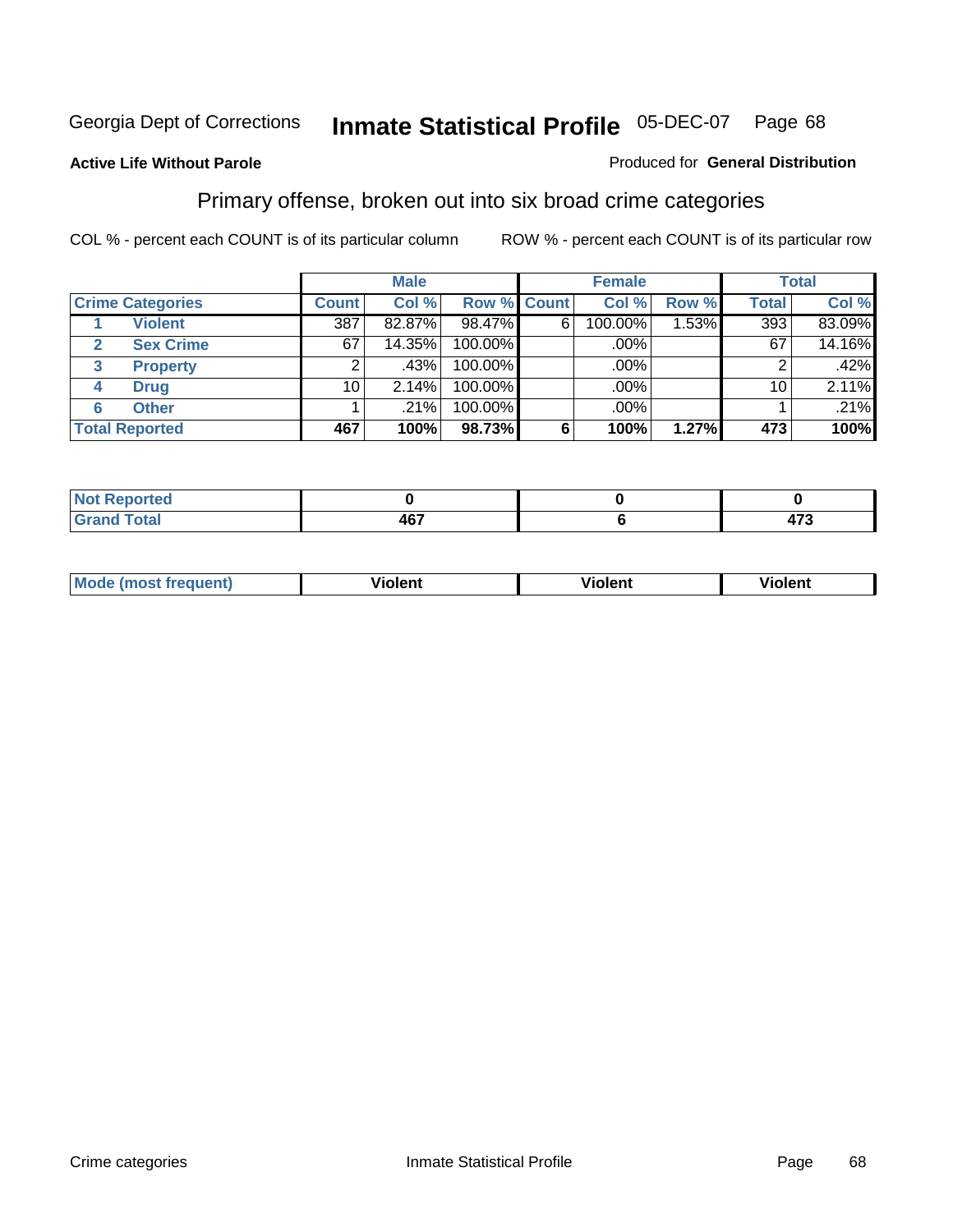#### **Active Life Without Parole**

#### Produced for **General Distribution**

# Primary offense, detailed offense code

|      |                                 |              | <b>Male</b> |         |              | <b>Female</b> |       |                | <b>Total</b> |
|------|---------------------------------|--------------|-------------|---------|--------------|---------------|-------|----------------|--------------|
|      | <b>Primary Offense</b>          | <b>Count</b> | Col %       | Row %   | <b>Count</b> | Col %         | Row % | <b>Total</b>   | Col %        |
| 1101 | <b>Murder</b>                   | 270          | 57.82%      | 97.83%  | 6            | 100.00%       | 2.17% | 276            | 58.35%       |
| 1311 | <b>Kidnapping</b>               | 52           | 11.13%      | 100.00% |              |               |       | 52             | 10.99%       |
| 1601 | <b>Burglary</b>                 | 2            | .43%        | 100.00% |              |               |       | 2              | .42%         |
| 1902 | <b>Armed Robbery</b>            | 64           | 13.70%      | 100.00% |              |               |       | 64             | 13.53%       |
| 1911 | <b>Hijacking Motor Vehicle</b>  |              | .21%        | 100.00% |              |               |       |                | .21%         |
| 2001 | Rape                            | 49           | 10.49%      | 100.00% |              |               |       | 49             | 10.36%       |
| 2003 | <b>Aggrav Sodomy</b>            | 3            | .64%        | 100.00% |              |               |       | 3              | .63%         |
| 2009 | <b>Aggrav Sexual Battery</b>    | 4            | .86%        | 100.00% |              |               |       | 4              | .85%         |
| 2019 | <b>Child Molestation</b>        | 2            | .43%        | 100.00% |              |               |       | $\overline{2}$ | .42%         |
| 2021 | <b>Aggrav Child Molestation</b> | 9            | 1.93%       | 100.00% |              |               |       | 9              | 1.90%        |
| 2912 | <b>Poss Of Certain</b>          |              | .21%        | 100.00% |              |               |       |                | .21%         |
|      | <b>Weapons</b>                  |              |             |         |              |               |       |                |              |
| 4012 | <b>Viol Ga Cntrl Sbst Act</b>   |              | .21%        | 100.00% |              |               |       |                | .21%         |
| 4018 | <b>S/D Cont Sub School</b>      |              | .21%        | 100.00% |              |               |       |                | .21%         |
| 4021 | <b>S/D Cocaine</b>              | 3            | .64%        | 100.00% |              |               |       | 3              | .63%         |
| 4022 | <b>Poss Of Cocaine</b>          | 4            | .86%        | 100.00% |              |               |       | 4              | .85%         |
| 4134 | <b>Att/Consprcy Commt</b>       | 1            | .21%        | 100.00% |              |               |       |                | .21%         |
|      | C/S/Of                          |              |             |         |              |               |       |                |              |
|      | <b>Total Rported</b>            | 467          | 100%        | 98.73%  | 6            | 100%          | 1.27% | 473            | 100%         |

| <b>Not Reported</b> |     |    |
|---------------------|-----|----|
| <b>Total</b>        | 467 | __ |

| Mode (most frequent) | 1101 Murder | 1101 Murder | 1101 Murder |
|----------------------|-------------|-------------|-------------|
|----------------------|-------------|-------------|-------------|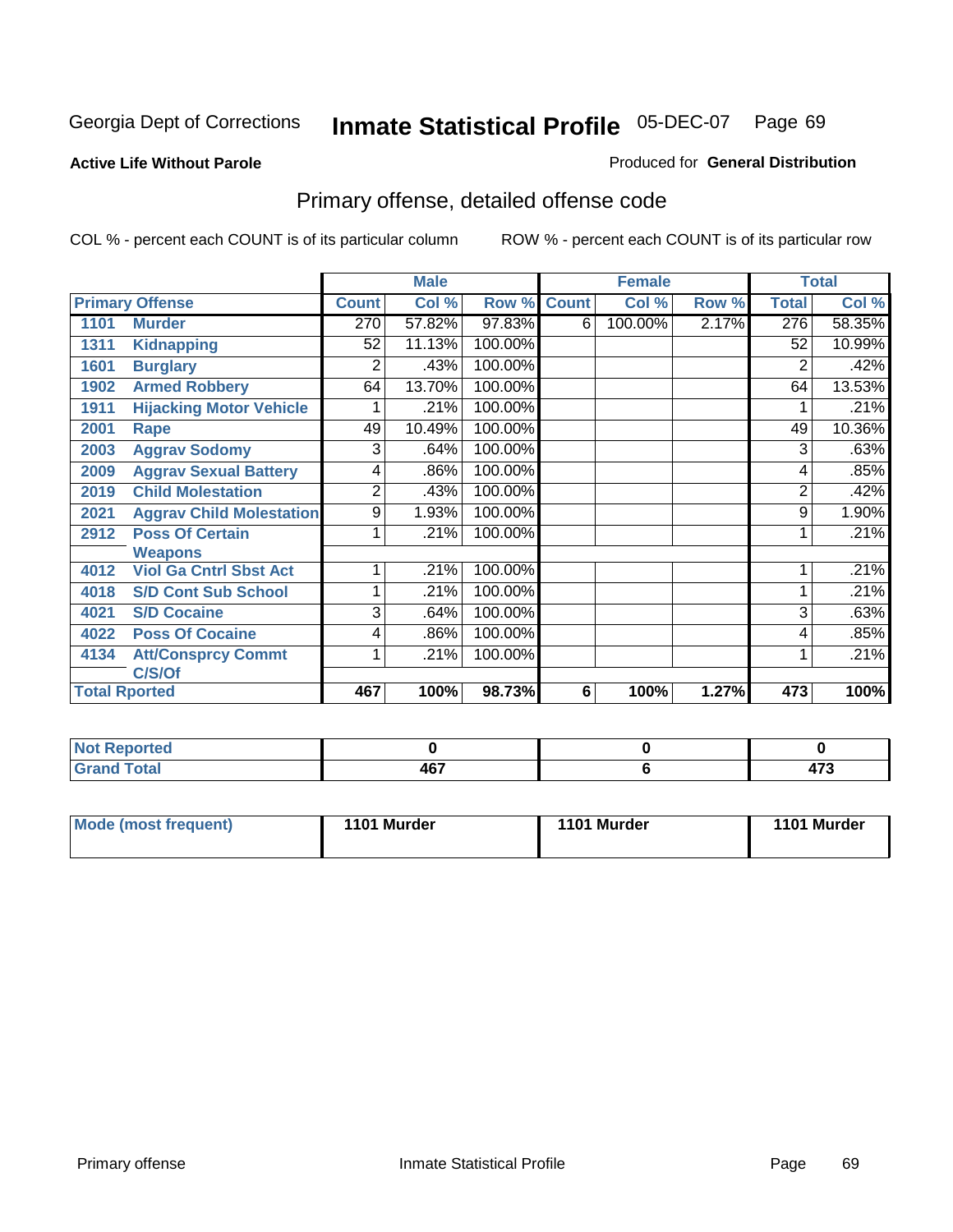**Active Life Without Parole** 

Produced for **General Distribution**

# County of conviction of primary offense

|                 |                             |                 | <b>Male</b> |                    |   | <b>Female</b> |       |                 | <b>Total</b> |
|-----------------|-----------------------------|-----------------|-------------|--------------------|---|---------------|-------|-----------------|--------------|
|                 | <b>County of Conviction</b> | <b>Count</b>    | Col %       | <b>Row % Count</b> |   | Col %         | Row % | <b>Total</b>    | Col %        |
| 1               | <b>Appling</b>              | $\overline{2}$  | .43%        | 100.00%            |   |               |       | $\overline{2}$  | .42%         |
| $\overline{2}$  | <b>Atkinson</b>             | 1               | .21%        | 100.00%            |   |               |       | 1               | .21%         |
| 3               | <b>Bacon</b>                | 1               | .21%        | 100.00%            |   |               |       | 1               | .21%         |
| 5               | <b>Baldwin</b>              | $\overline{6}$  | 1.28%       | 100.00%            |   |               |       | 6               | 1.27%        |
| $6\phantom{a}$  | <b>Banks</b>                | 1               | .21%        | 100.00%            |   |               |       | 1               | .21%         |
| $\overline{7}$  | <b>Barrow</b>               | 3               | .64%        | 100.00%            |   |               |       | $\overline{3}$  | .63%         |
| 8               | <b>Bartow</b>               | $\overline{2}$  | .43%        | 100.00%            |   |               |       | $\overline{2}$  | .42%         |
| 9               | <b>Ben Hill</b>             | $\overline{3}$  | .64%        | 100.00%            |   |               |       | $\overline{3}$  | .63%         |
| 10              | <b>Berrien</b>              | 1               | .21%        | 100.00%            |   |               |       | 1               | .21%         |
| 11              | <b>Bibb</b>                 | $\overline{15}$ | 3.21%       | 100.00%            |   |               |       | $\overline{15}$ | 3.17%        |
| 12              | <b>Bleckley</b>             | 1               | .21%        | 100.00%            |   |               |       | 1               | .21%         |
| 13              | <b>Brantley</b>             | 1               | .21%        | 100.00%            |   |               |       | 1               | .21%         |
| $\overline{14}$ | <b>Brooks</b>               | 1               | .21%        | 100.00%            |   |               |       | 1               | .21%         |
| 16              | <b>Bulloch</b>              | $\overline{2}$  | .43%        | 100.00%            |   |               |       | $\overline{2}$  | .42%         |
| 17              | <b>Burke</b>                | $\overline{6}$  | 1.28%       | 100.00%            |   |               |       | $\overline{6}$  | 1.27%        |
| 18              | <b>Butts</b>                | 3               | .64%        | 100.00%            |   |               |       | $\overline{3}$  | .63%         |
| 20              | <b>Camden</b>               | $\overline{2}$  | .43%        | 100.00%            |   |               |       | $\overline{2}$  | .42%         |
| 22              | <b>Carroll</b>              | $\overline{2}$  | .43%        | 100.00%            |   |               |       | $\overline{2}$  | .42%         |
| 23              | <b>Catoosa</b>              | 1               | .21%        | 100.00%            |   |               |       | 1               | .21%         |
| 24              | <b>Charlton</b>             | 1               | .21%        | 100.00%            |   |               |       | 1               | .21%         |
| 25              | <b>Chatham</b>              | $\overline{21}$ | 4.50%       | 100.00%            |   |               |       | $\overline{21}$ | 4.44%        |
| 28              | <b>Cherokee</b>             | $\overline{3}$  | .64%        | 100.00%            |   |               |       | $\overline{3}$  | .63%         |
| 29              | <b>Clarke</b>               | $\overline{10}$ | 2.14%       | 100.00%            |   |               |       | $\overline{10}$ | 2.11%        |
| 31              | <b>Clayton</b>              | 16              | 3.43%       | 100.00%            |   |               |       | 16              | 3.38%        |
| 33              | <b>Cobb</b>                 | $\overline{15}$ | 3.21%       | 100.00%            |   |               |       | $\overline{15}$ | 3.17%        |
| 34              | <b>Coffee</b>               | 3               | .64%        | 100.00%            |   |               |       | 3               | .63%         |
| 35              | <b>Colquitt</b>             | $\overline{3}$  | .64%        | 100.00%            |   |               |       | $\overline{3}$  | .63%         |
| 36              | <b>Columbia</b>             | $\overline{5}$  | 1.07%       | 100.00%            |   |               |       | $\overline{5}$  | 1.06%        |
| 37              | <b>Cook</b>                 | $\overline{3}$  | .64%        | 100.00%            |   |               |       | $\overline{3}$  | .63%         |
| 38              | <b>Coweta</b>               | $\overline{2}$  | .43%        | 100.00%            |   |               |       | $\overline{2}$  | .42%         |
| 40              | <b>Crisp</b>                | 1               | .21%        | 100.00%            |   |               |       | 1               | .21%         |
| 41              | <b>Dade</b>                 | 1               | .21%        | 100.00%            |   |               |       | 1               | .21%         |
| 43              | <b>Decatur</b>              | $\overline{2}$  | .43%        | 100.00%            |   |               |       | $\overline{2}$  | .42%         |
| 44              | <b>Dekalb</b>               | $\overline{41}$ | 8.78%       | 97.62%             | 1 | 16.67%        | 2.38% | $\overline{42}$ | 8.88%        |
| 45              | <b>Dodge</b>                | 1               | .21%        | 100.00%            |   |               |       | 1               | .21%         |
| 46              | <b>Dooly</b>                | $\overline{2}$  | .43%        | 100.00%            |   |               |       | $\overline{2}$  | .42%         |
| 47              | <b>Dougherty</b>            | $\overline{16}$ | 3.43%       | 100.00%            |   |               |       | 16              | 3.38%        |
| 48              | <b>Douglas</b>              | 13              | 2.78%       | 92.86%             | 1 | 16.67%        | 7.14% | 14              | 2.96%        |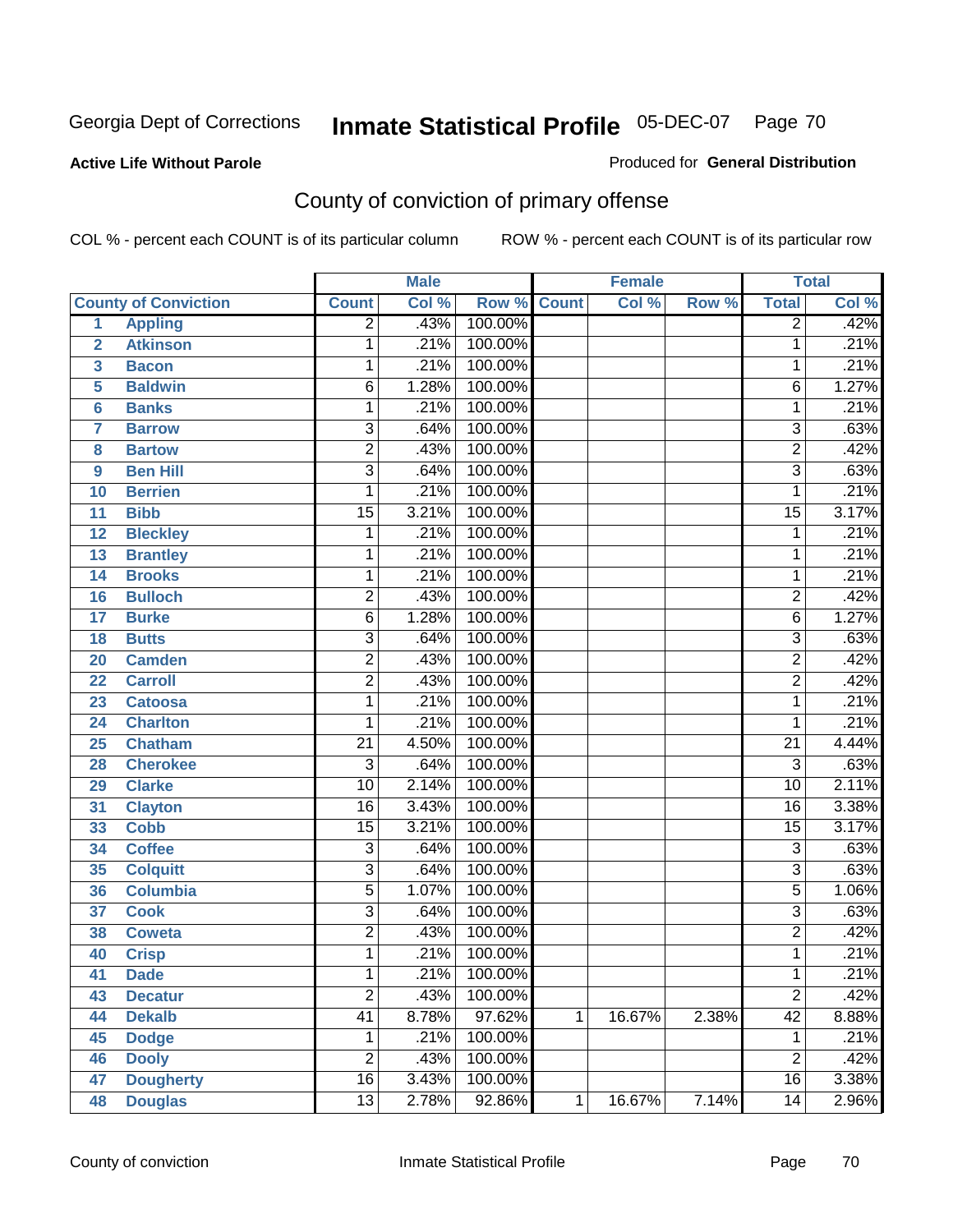#### **Active Life Without Parole**

#### Produced for **General Distribution**

# County of conviction of primary offense

|                 |                             |                 | <b>Male</b> |                    |   | <b>Female</b> |        |                 | <b>Total</b> |
|-----------------|-----------------------------|-----------------|-------------|--------------------|---|---------------|--------|-----------------|--------------|
|                 | <b>County of Conviction</b> | <b>Count</b>    | Col %       | <b>Row % Count</b> |   | Col %         | Row %  | <b>Total</b>    | Col %        |
| 49              | <b>Early</b>                | 1               | .21%        | 100.00%            |   |               |        | 1               | .21%         |
| 51              | <b>Effingham</b>            | $\overline{2}$  | .43%        | 100.00%            |   |               |        | $\overline{2}$  | .42%         |
| 52              | <b>Elbert</b>               | $\overline{2}$  | .43%        | 100.00%            |   |               |        | $\overline{2}$  | .42%         |
| 53              | <b>Emanuel</b>              | $\mathbf{1}$    | .21%        | 100.00%            |   |               |        | 1               | .21%         |
| 56              | <b>Fayette</b>              | 3               | .64%        | 100.00%            |   |               |        | $\overline{3}$  | .63%         |
| $\overline{57}$ | <b>Floyd</b>                | 4               | .86%        | 100.00%            |   |               |        | 4               | .85%         |
| 58              | <b>Forsyth</b>              | 1               | .21%        | 100.00%            |   |               |        | 1               | .21%         |
| 59              | <b>Franklin</b>             | 1               | .21%        | 100.00%            |   |               |        | 1               | .21%         |
| 60              | <b>Fulton</b>               | 44              | 9.42%       | 100.00%            |   |               |        | 44              | 9.30%        |
| 61              | Gilmer                      | 1               | .21%        | 100.00%            |   |               |        | 1               | .21%         |
| 63              | <b>Glynn</b>                | $\overline{12}$ | 2.57%       | 100.00%            |   |               |        | $\overline{12}$ | 2.54%        |
| 65              | <b>Grady</b>                | 1               | .21%        | 100.00%            |   |               |        | 1               | .21%         |
| 66              | <b>Greene</b>               | 1               | .21%        | 100.00%            |   |               |        | 1               | .21%         |
| 67              | <b>Gwinnett</b>             | 8               | 1.71%       | 100.00%            |   |               |        | $\overline{8}$  | 1.69%        |
| 68              | <b>Habersham</b>            | $\overline{2}$  | .43%        | 100.00%            |   |               |        | $\overline{2}$  | .42%         |
| 69              | <b>Hall</b>                 | $\overline{7}$  | 1.50%       | 100.00%            |   |               |        | 7               | 1.48%        |
| 72              | <b>Harris</b>               | 1               | .21%        | 100.00%            |   |               |        | 1               | .21%         |
| $\overline{73}$ | <b>Hart</b>                 | 4               | .86%        | 100.00%            |   |               |        | 4               | .85%         |
| 75              | <b>Henry</b>                | $\overline{10}$ | 2.14%       | 100.00%            |   |               |        | $\overline{10}$ | 2.11%        |
| 76              | <b>Houston</b>              | $\overline{6}$  | 1.28%       | 100.00%            |   |               |        | $\overline{6}$  | 1.27%        |
| 78              | <b>Jackson</b>              | 8               | 1.71%       | 100.00%            |   |               |        | $\overline{8}$  | 1.69%        |
| 79              | <b>Jasper</b>               | 1               | .21%        | 100.00%            |   |               |        | 1               | .21%         |
| 80              | <b>Jeff Davis</b>           | 1               | .21%        | 100.00%            |   |               |        | 1               | .21%         |
| 82              | <b>Jenkins</b>              | 1               | .21%        | 100.00%            |   |               |        | 1               | .21%         |
| 84              | <b>Jones</b>                | 1               | .21%        | 100.00%            |   |               |        | 1               | .21%         |
| 87              | <b>Laurens</b>              | $\overline{2}$  | .43%        | 100.00%            |   |               |        | $\overline{2}$  | .42%         |
| 88              | Lee                         | 1               | .21%        | 100.00%            |   |               |        | 1               | .21%         |
| 89              | <b>Liberty</b>              | 5               | 1.07%       | 100.00%            |   |               |        | $\overline{5}$  | 1.06%        |
| 91              | Long                        | 3               | .64%        | 100.00%            |   |               |        | 3               | .63%         |
| 92              | <b>Lowndes</b>              | $\overline{5}$  | 1.07%       | 100.00%            |   |               |        | $\overline{5}$  | 1.06%        |
| 95              | <b>Madison</b>              | 1               | .21%        | 100.00%            |   |               |        | 1               | .21%         |
| 96              | <b>Marion</b>               | 1               | .21%        | 100.00%            |   |               |        | 1               | .21%         |
| 98              | <b>Mcintosh</b>             | 1               | .21%        | 100.00%            |   |               |        | 1               | .21%         |
| 100             | <b>Miller</b>               | 1               | .21%        | 100.00%            |   |               |        | 1               | .21%         |
| 102             | <b>Monroe</b>               | $\overline{2}$  | .43%        | 100.00%            |   |               |        | $\overline{2}$  | .42%         |
| 106             | <b>Muscogee</b>             | $\overline{16}$ | 3.43%       | 100.00%            |   |               |        | $\overline{16}$ | 3.38%        |
| 107             | <b>Newton</b>               | $\overline{3}$  | .64%        | 75.00%             | 1 | 16.67%        | 25.00% | 4               | .85%         |
| 109             | <b>Oglethorpe</b>           | 1               | .21%        | 100.00%            |   |               |        | 1               | .21%         |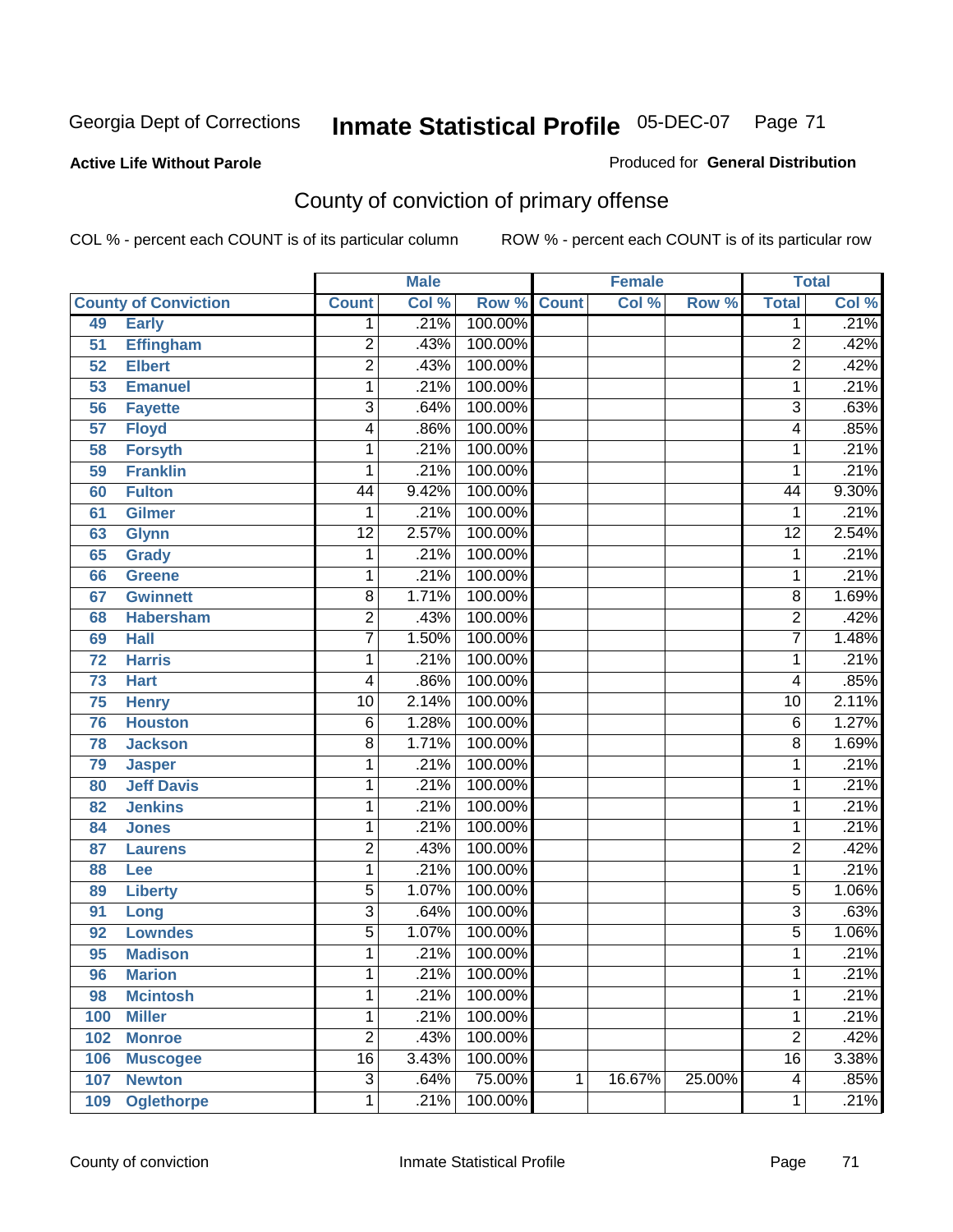#### **Active Life Without Parole**

#### Produced for **General Distribution**

# County of conviction of primary offense

|                                 |                           | <b>Male</b> |                    |                | <b>Female</b> |        |                | <b>Total</b>               |
|---------------------------------|---------------------------|-------------|--------------------|----------------|---------------|--------|----------------|----------------------------|
| <b>County of Conviction</b>     | <b>Count</b>              | Col %       | <b>Row % Count</b> |                | Col %         | Row %  | <b>Total</b>   | $\overline{\text{Col }^9}$ |
| <b>Paulding</b><br>110          | 1.                        | .21%        | 100.00%            |                |               |        | 1              | .21%                       |
| <b>Pierce</b><br>113            | 3                         | .64%        | 100.00%            |                |               |        | 3              | .63%                       |
| <b>Pike</b><br>114              | $\overline{\overline{3}}$ | .64%        | 75.00%             | 1              | 16.67%        | 25.00% | 4              | .85%                       |
| $\overline{115}$<br><b>Polk</b> | 1                         | .21%        | 100.00%            |                |               |        | 1              | .21%                       |
| 116<br><b>Pulaski</b>           | 1                         | .21%        | 100.00%            |                |               |        | 1              | .21%                       |
| 117<br>Putnam                   | 4                         | .86%        | 100.00%            |                |               |        | 4              | .85%                       |
| 119<br><b>Rabun</b>             | 1                         | .21%        | 100.00%            |                |               |        | 1              | .21%                       |
| 120<br><b>Randolph</b>          | 1                         | .21%        | 100.00%            |                |               |        | 1              | .21%                       |
| <b>Richmond</b><br>121          | $\overline{21}$           | 4.50%       | 95.45%             | 1              | 16.67%        | 4.55%  | 22             | 4.65%                      |
| <b>Rockdale</b><br>122          | 4                         | .86%        | 100.00%            |                |               |        | 4              | .85%                       |
| <b>Spalding</b><br>126          | $\overline{5}$            | 1.07%       | 100.00%            |                |               |        | $\overline{5}$ | 1.06%                      |
| <b>Stephens</b><br>127          | $\overline{2}$            | .43%        | 100.00%            |                |               |        | $\overline{2}$ | .42%                       |
| 129<br><b>Sumter</b>            | 1                         | .21%        | 100.00%            |                |               |        | 1              | .21%                       |
| <b>Tattnall</b><br>132          | 1                         | .21%        | 100.00%            |                |               |        | 1              | .21%                       |
| <b>Terrell</b><br>135           | 1                         | .21%        | 100.00%            |                |               |        | 1              | .21%                       |
| 136<br><b>Thomas</b>            | $\overline{\mathbf{3}}$   | .64%        | 100.00%            |                |               |        | $\overline{3}$ | .63%                       |
| <b>Tift</b><br>137              | $\overline{2}$            | .43%        | 100.00%            |                |               |        | $\overline{2}$ | .42%                       |
| <b>Toombs</b><br>138            | $\overline{3}$            | .64%        | 100.00%            |                |               |        | $\overline{3}$ | .63%                       |
| 139<br><b>Towns</b>             | $\overline{1}$            | .21%        | 100.00%            |                |               |        | 1              | .21%                       |
| 141<br><b>Troup</b>             | 1                         | .21%        | 100.00%            |                |               |        | 1              | .21%                       |
| <b>Union</b><br>144             | 1                         | .21%        | 100.00%            |                |               |        | 1              | .21%                       |
| 145<br><b>Upson</b>             | $\overline{2}$            | .43%        | 100.00%            |                |               |        | $\overline{2}$ | .42%                       |
| <b>Walker</b><br>146            | $\overline{3}$            | .64%        | 75.00%             | 1              | 16.67%        | 25.00% | 4              | .85%                       |
| <b>Walton</b><br>147            | $\overline{3}$            | .64%        | 100.00%            |                |               |        | $\overline{3}$ | .63%                       |
| 148<br><b>Ware</b>              | $\overline{9}$            | 1.93%       | 100.00%            |                |               |        | 9              | 1.90%                      |
| <b>Washington</b><br>150        | $\overline{2}$            | .43%        | 100.00%            |                |               |        | $\overline{2}$ | .42%                       |
| 151<br><b>Wayne</b>             | $\overline{2}$            | .43%        | 100.00%            |                |               |        | $\overline{2}$ | .42%                       |
| 155<br><b>Whitfield</b>         | $\overline{5}$            | 1.07%       | 100.00%            |                |               |        | $\overline{5}$ | 1.06%                      |
| <b>Wilkes</b><br>157            | 1                         | .21%        | 100.00%            |                |               |        | 1              | .21%                       |
| <b>Total Rported</b>            | 467                       | 100%        | 98.73%             | $6\phantom{1}$ | 100%          | 1.27%  | 473            | 100%                       |

| œu<br>--- |                  |   |
|-----------|------------------|---|
| _____     | $\sim$<br>$\sim$ | . |

|  | M |  | Malkar | ultoı |
|--|---|--|--------|-------|
|--|---|--|--------|-------|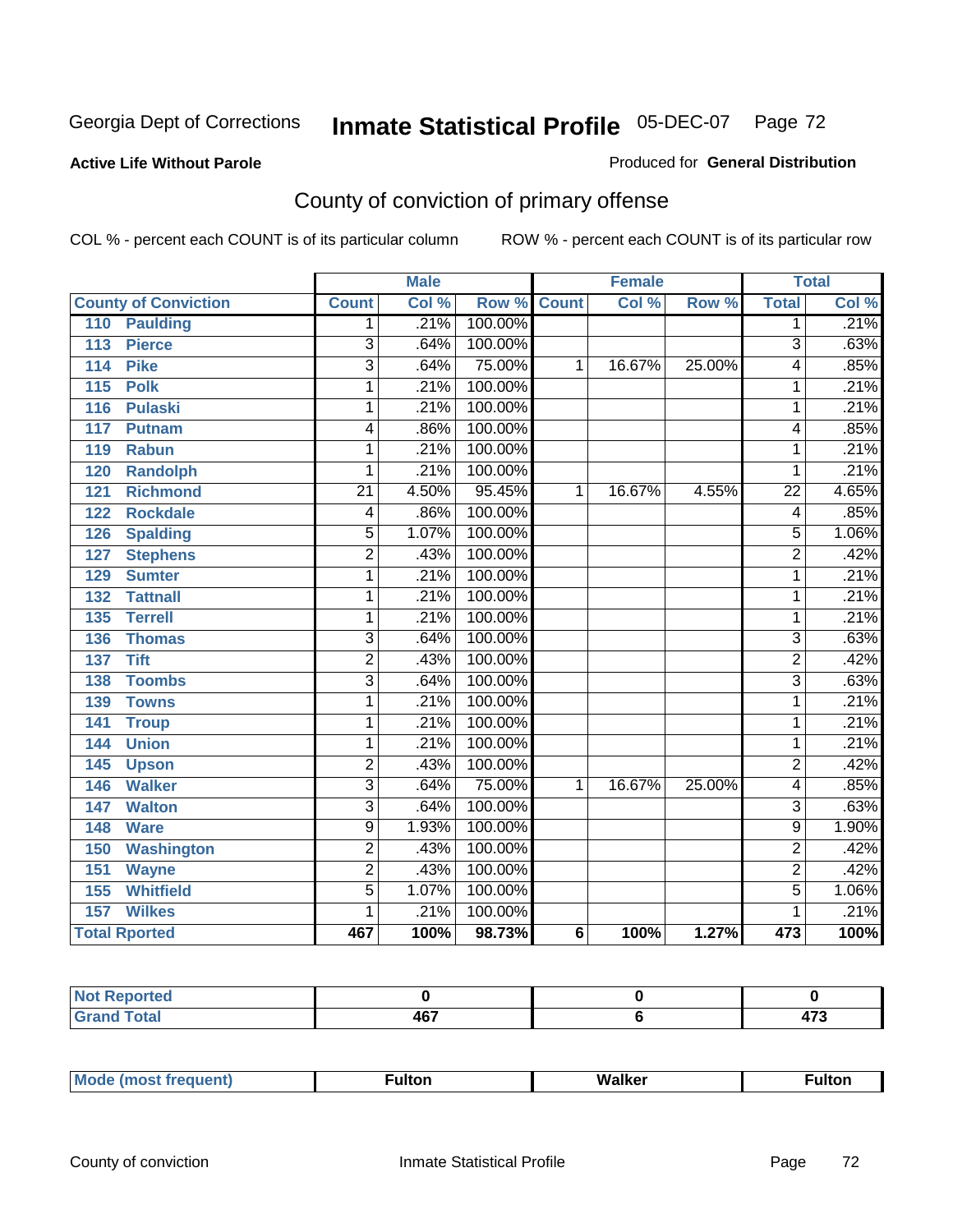#### **Active Life Without Parole**

#### Produced for **General Distribution**

# Circuit of conviction of primary offense

|                         |                                 |                 | <b>Male</b> |         |              | <b>Female</b> |        |                 | <b>Total</b> |
|-------------------------|---------------------------------|-----------------|-------------|---------|--------------|---------------|--------|-----------------|--------------|
|                         | <b>Circuit of Conviction</b>    | <b>Count</b>    | Col %       | Row %   | <b>Count</b> | Col %         | Row %  | <b>Total</b>    | Col %        |
| 1                       | <b>Alapaha Circuit</b>          | $\overline{5}$  | 1.07%       | 100.00% |              |               |        | 5               | 1.06%        |
| $\overline{2}$          | <b>Alcovy Circuit</b>           | $\overline{6}$  | 1.28%       | 85.71%  | 1            | 16.67%        | 14.29% | $\overline{7}$  | 1.48%        |
| $\overline{\mathbf{3}}$ | <b>Atlanta Circuit</b>          | 44              | 9.42%       | 100.00% |              |               |        | 44              | 9.30%        |
| 4                       | <b>Atlantic Circuit</b>         | 10              | 2.14%       | 100.00% |              |               |        | 10              | 2.11%        |
| 5                       | <b>Augusta Circuit</b>          | $\overline{32}$ | 6.85%       | 96.97%  | 1            | 16.67%        | 3.03%  | $\overline{33}$ | 6.98%        |
| $6\phantom{a}$          | <b>Blue Ridge Circuit</b>       | $\overline{3}$  | .64%        | 100.00% |              |               |        | $\overline{3}$  | .63%         |
| $\overline{7}$          | <b>Brunswick Circuit</b>        | $\overline{19}$ | 4.07%       | 100.00% |              |               |        | $\overline{19}$ | 4.02%        |
| 8                       | <b>Chattahoochee Circuit</b>    | $\overline{18}$ | 3.85%       | 100.00% |              |               |        | 18              | 3.81%        |
| 9                       | <b>Cherokee Circuit</b>         | $\overline{2}$  | .43%        | 100.00% |              |               |        | $\overline{2}$  | .42%         |
| 10                      | <b>Clayton Circuit</b>          | $\overline{16}$ | 3.43%       | 100.00% |              |               |        | $\overline{16}$ | 3.38%        |
| 11                      | <b>Cobb Circuit</b>             | $\overline{15}$ | 3.21%       | 100.00% |              |               |        | 15              | 3.17%        |
| 12                      | <b>Conasauga Circuit</b>        | $\overline{5}$  | 1.07%       | 100.00% |              |               |        | 5               | 1.06%        |
| 13                      | <b>Cordele Circuit</b>          | 6               | 1.28%       | 100.00% |              |               |        | 6               | 1.27%        |
| 14                      | <b>Coweta Circuit</b>           | $\overline{5}$  | 1.07%       | 100.00% |              |               |        | $\overline{5}$  | 1.06%        |
| 15                      | <b>Dougherty Circuit</b>        | $\overline{16}$ | 3.43%       | 100.00% |              |               |        | $\overline{16}$ | 3.38%        |
| 16                      | <b>Dublin Circuit</b>           | $\overline{2}$  | .43%        | 100.00% |              |               |        | $\overline{2}$  | .42%         |
| 17                      | <b>Eastern Circuit</b>          | $\overline{21}$ | 4.50%       | 100.00% |              |               |        | 21              | 4.44%        |
| 18                      | <b>Flint Circuit</b>            | $\overline{10}$ | 2.14%       | 100.00% |              |               |        | 10              | 2.11%        |
| 19                      | <b>Griffin Circuit</b>          | $\overline{13}$ | 2.78%       | 92.86%  | $\mathbf{1}$ | 16.67%        | 7.14%  | 14              | 2.96%        |
| 20                      | <b>Gwinnett Circuit</b>         | $\overline{8}$  | 1.71%       | 100.00% |              |               |        | 8               | 1.69%        |
| 21                      | <b>Houston Circuit</b>          | 6               | 1.28%       | 100.00% |              |               |        | $\overline{6}$  | 1.27%        |
| 22                      | <b>Lookout Mountain Circuit</b> | $\overline{5}$  | 1.07%       | 83.33%  | 1            | 16.67%        | 16.67% | 6               | 1.27%        |
| 23                      | <b>Macon Circuit</b>            | $\overline{15}$ | 3.21%       | 100.00% |              |               |        | $\overline{15}$ | 3.17%        |
| 24                      | <b>Middle Circuit</b>           | $\overline{6}$  | 1.28%       | 100.00% |              |               |        | 6               | 1.27%        |
| 25                      | <b>Mountain Circuit</b>         | $\overline{5}$  | 1.07%       | 100.00% |              |               |        | $\overline{5}$  | 1.06%        |
| 26                      | <b>Northeastern Circuit</b>     | $\overline{7}$  | 1.50%       | 100.00% |              |               |        | $\overline{7}$  | 1.48%        |
| 27                      | <b>Northern Circuit</b>         | $\overline{9}$  | 1.93%       | 100.00% |              |               |        | 9               | 1.90%        |
| 28                      | <b>Ocmulgee Circuit</b>         | $\overline{13}$ | 2.78%       | 100.00% |              |               |        | $\overline{13}$ | 2.75%        |
| 29                      | <b>Oconee Circuit</b>           | $\overline{3}$  | .64%        | 100.00% |              |               |        | $\overline{3}$  | .63%         |
| 30                      | <b>Ogeechee Circuit</b>         | $\overline{5}$  | 1.07%       | 100.00% |              |               |        | 5               | 1.06%        |
| $\overline{31}$         | <b>Pataula Circuit</b>          | 4               | .86%        | 100.00% |              |               |        | 4               | .85%         |
| 32                      | <b>Piedmont Circuit</b>         | 12              | 2.57%       | 100.00% |              |               |        | 12              | 2.54%        |
| 33                      | <b>Rome Circuit</b>             | $\overline{4}$  | .86%        | 100.00% |              |               |        | 4               | .85%         |
| 34                      | <b>South Georgia Circuit</b>    | $\overline{3}$  | .64%        | 100.00% |              |               |        | $\overline{3}$  | .63%         |
| 35                      | <b>Southern Circuit</b>         | $\overline{12}$ | 2.57%       | 100.00% |              |               |        | $\overline{12}$ | 2.54%        |
| 36                      | <b>Southwestern Circuit</b>     | $\overline{2}$  | .43%        | 100.00% |              |               |        | $\overline{2}$  | .42%         |
| 37                      | <b>Stone Mountain Circuit</b>   | 41              | 8.78%       | 97.62%  | 1            | 16.67%        | 2.38%  | $\overline{42}$ | 8.88%        |
| 38                      | <b>Tallapoosa Circuit</b>       | $\mathbf{1}$    | .21%        | 100.00% |              |               |        | 1               | .21%         |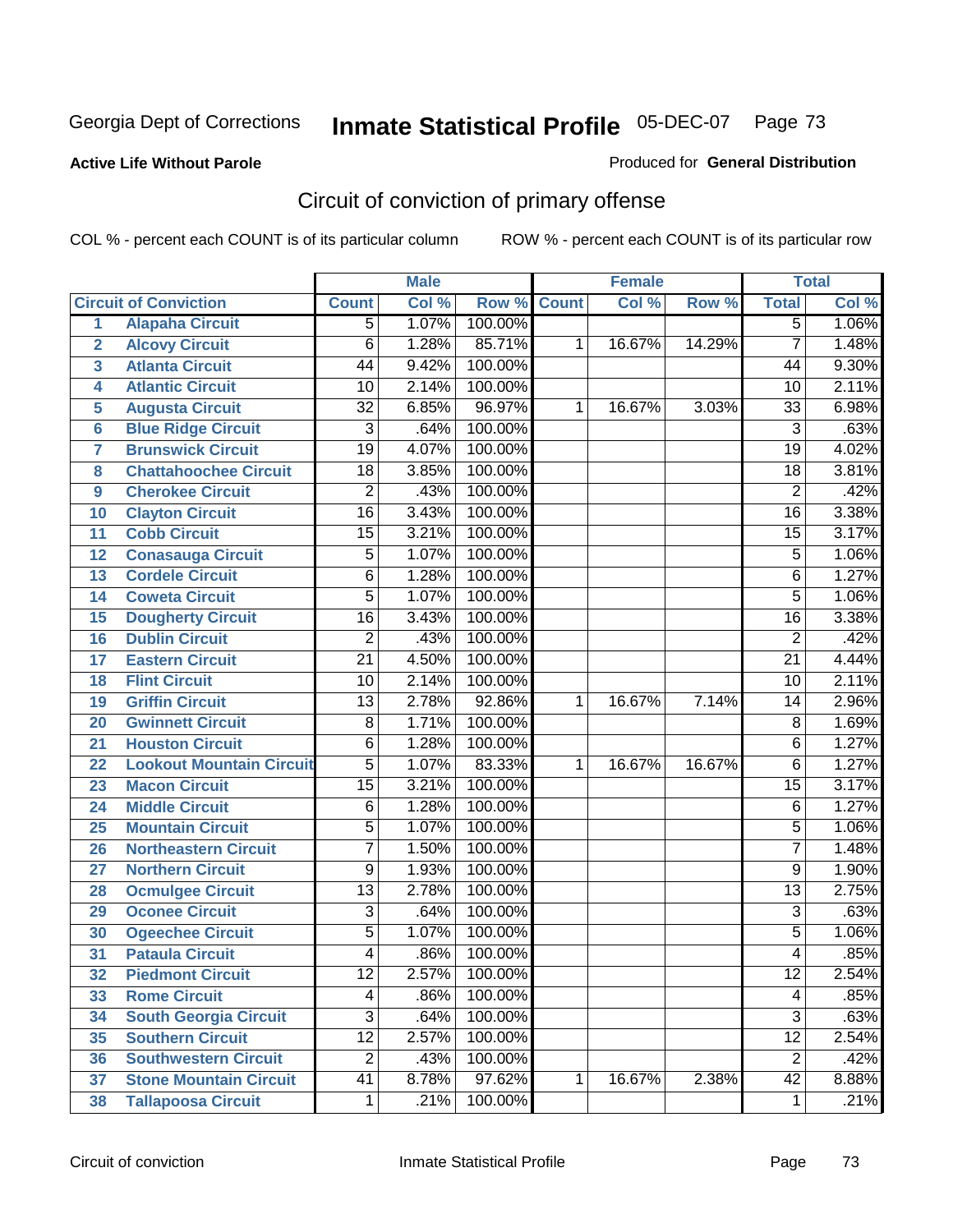**Active Life Without Parole** 

#### Produced for **General Distribution**

# Circuit of conviction of primary offense

|    |                              |              | <b>Male</b> |             |   | <b>Female</b> |       |              | <b>Total</b> |
|----|------------------------------|--------------|-------------|-------------|---|---------------|-------|--------------|--------------|
|    | <b>Circuit of Conviction</b> | <b>Count</b> | Col %       | Row % Count |   | Col %         | Row % | <b>Total</b> | Col %        |
| 39 | <b>Tifton Circuit</b>        | 2            | .43%        | 100.00%     |   |               |       |              | .42%         |
| 40 | <b>Toombs Circuit</b>        |              | .21%        | 100.00%     |   |               |       |              | .21%         |
| 41 | <b>Waycross Circuit</b>      | 18           | 3.85%       | 100.00%     |   |               |       | 18           | 3.81%        |
| 42 | <b>Western Circuit</b>       | 10           | 2.14%       | 100.00%     |   |               |       | 10           | 2.11%        |
| 43 | <b>Rockdale Circuit</b>      | 4            | .86%        | 100.00%     |   |               |       | 4            | .85%         |
| 44 | <b>Douglas Circuit</b>       | 13           | 2.78%       | 92.86%      |   | 16.67%        | 7.14% | 14           | 2.96%        |
| 45 | <b>Appalachian Circuit</b>   |              | .21%        | 100.00%     |   |               |       |              | .21%         |
| 46 | <b>Enotah Circuit</b>        | 2            | .43%        | 100.00%     |   |               |       | 2            | .42%         |
| 47 | <b>Bell-Forsyth Circuit</b>  |              | .21%        | 100.00%     |   |               |       |              | .21%         |
| 48 | <b>Towaliga Circuit</b>      | 5            | 1.07%       | 100.00%     |   |               |       | 5            | 1.06%        |
| 49 | <b>Paulding Circuit</b>      |              | .21%        | 100.00%     |   |               |       |              | .21%         |
|    | <b>Total Rported</b>         | 467          | 100%        | 98.73%      | 6 | 100%          | 1.27% | 473          | 100%         |

| rted<br>N                    |            |                      |
|------------------------------|------------|----------------------|
| $\sim$<br>υιαι<br><b>VIU</b> | A67<br>TV. | $\rightarrow$<br>ט ז |

| īМ<br>----<br>taın<br>----<br>514<br>MOL<br>нс |
|------------------------------------------------|
|------------------------------------------------|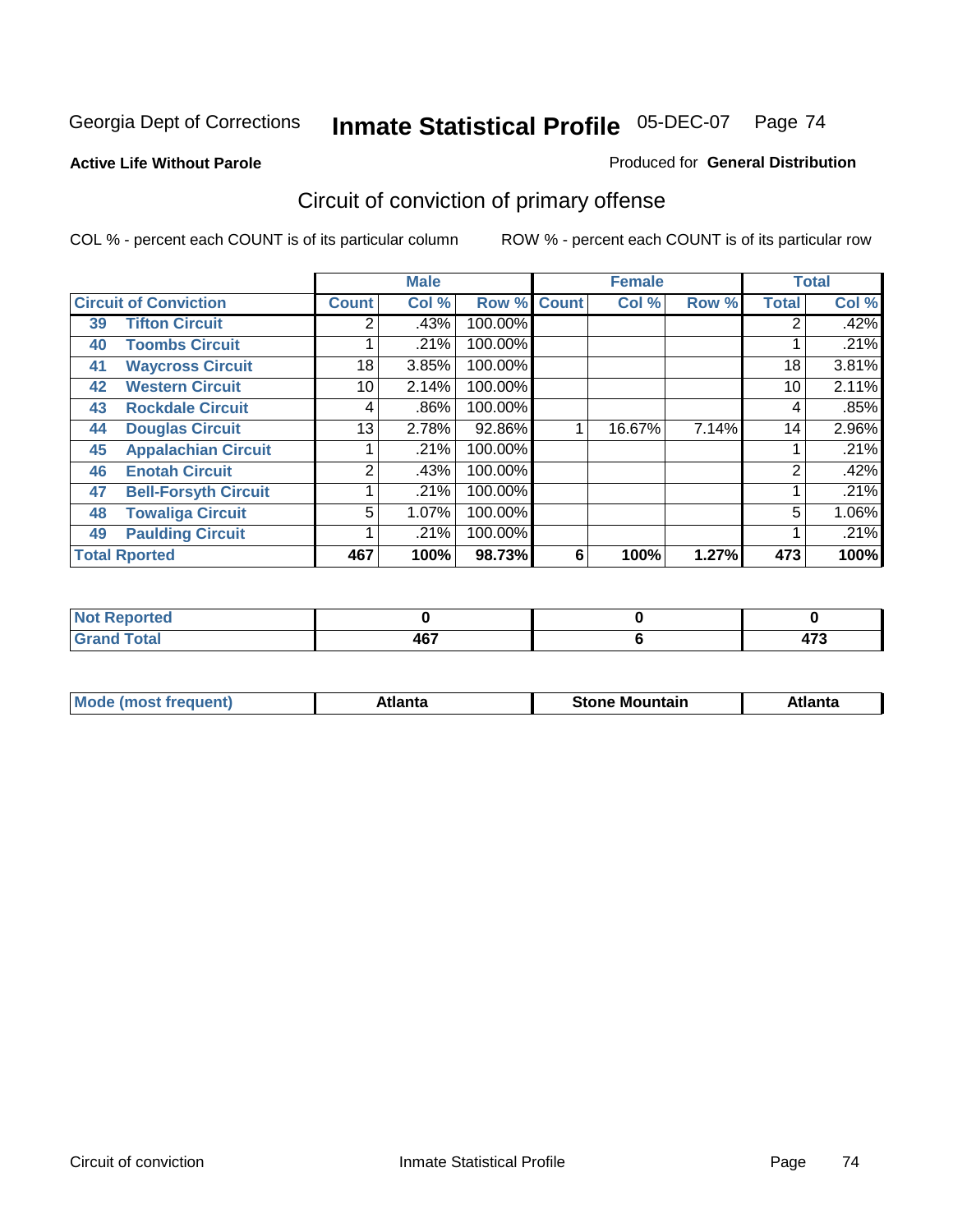### **Active Life Without Parole**

#### Produced for **General Distribution**

## Years served (jail + prison) in this incarceration

|                       |                 | <b>Male</b> |         |                | <b>Female</b>       |       |                 | <b>Total</b> |
|-----------------------|-----------------|-------------|---------|----------------|---------------------|-------|-----------------|--------------|
| <b>Years Served</b>   | <b>Count</b>    | Col %       | Row %   | <b>Count</b>   | $\overline{C}$ ol % | Row % | <b>Total</b>    | Col %        |
| Less than one year    | 2               | 0.43%       | 100.00% |                |                     |       | $\overline{2}$  | 0.43%        |
| 1 to 1.99 years       | 10              | 2.16%       | 100.00% |                |                     |       | 10              | 2.13%        |
| 2 to 2.99 years       | $\overline{19}$ | 4.09%       | 100.00% |                |                     |       | $\overline{19}$ | 4.04%        |
| 3 to 3.99 years       | 31              | 6.68%       | 100.00% |                |                     |       | 31              | 6.60%        |
| 4 to 4.99 years       | $\overline{28}$ | 6.03%       | 96.55%  | $\mathbf{1}$   | 16.67%              | 3.45% | $\overline{29}$ | 6.17%        |
| 5 to 5.99 years       | $\overline{39}$ | 8.41%       | 92.86%  | $\overline{3}$ | 50.00%              | 7.14% | 42              | 8.94%        |
| 6 to 6.99 years       | $\overline{42}$ | 9.05%       | 100.00% |                |                     |       | $\overline{42}$ | 8.94%        |
| 7 to 7.99 years       | 47              | 10.13%      | 100.00% |                |                     |       | 47              | 10.00%       |
| 8 to 8.99 years       | $\overline{32}$ | 6.90%       | 100.00% |                |                     |       | $\overline{32}$ | 6.81%        |
| 9 to 9.99 years       | 44              | 9.48%       | 97.78%  | 1              | 16.67%              | 2.22% | 45              | 9.57%        |
| 10 to 10.99 years     | $\overline{45}$ | 9.70%       | 97.83%  | $\overline{1}$ | 16.67%              | 2.17% | $\overline{46}$ | 9.79%        |
| 11 to 11.99 years     | 42              | 9.05%       | 100.00% |                |                     |       | 42              | 8.94%        |
| 12 to 12.99 years     | 23              | 4.96%       | 100.00% |                |                     |       | 23              | 4.89%        |
| 13 to 13.99 years     | $\overline{22}$ | 4.74%       | 100.00% |                |                     |       | $\overline{22}$ | 4.68%        |
| 14 to 14.99 years     | 14              | 3.02%       | 100.00% |                |                     |       | 14              | 2.98%        |
| 15 to 15.99 years     | $\overline{3}$  | 0.65%       | 100.00% |                |                     |       | $\overline{3}$  | 0.64%        |
| 16 to 16.99 years     | 6               | 1.29%       | 100.00% |                |                     |       | $\overline{6}$  | 1.28%        |
| 17 to 17.99 years     | $\overline{1}$  | 0.22%       | 100.00% |                |                     |       | $\overline{1}$  | 0.21%        |
| 18 to 18.99 years     | 4               | 0.86%       | 100.00% |                |                     |       | $\overline{4}$  | 0.85%        |
| 19 to 19.99 years     | $\overline{1}$  | 0.22%       | 100.00% |                |                     |       | $\overline{1}$  | 0.21%        |
| 20 to 20.99 years     | 2               | 0.43%       | 100.00% |                |                     |       | $\overline{2}$  | 0.43%        |
| 21 to 21.99 years     | $\mathbf{1}$    | 0.22%       | 100.00% |                |                     |       | $\mathbf{1}$    | 0.21%        |
| 23 to 23.99 years     | 1               | 0.22%       | 100.00% |                |                     |       | 1               | 0.21%        |
| 27 to 27.99 years     | $\mathbf{1}$    | 0.22%       | 100.00% |                |                     |       | $\overline{1}$  | 0.21%        |
| 29 to 29.99 years     | 1               | 0.22%       | 100.00% |                |                     |       | 1               | 0.21%        |
| Thirty + years        | $\overline{3}$  | 0.65%       | 100.00% |                |                     |       | $\overline{3}$  | 0.64%        |
| <b>Total Reported</b> | 464             | 100%        | 98.72%  | 6              | 100%                | 1.28% | 470             | 100.0%       |

| <b>Not Reported</b>            |                   |                 |                   |
|--------------------------------|-------------------|-----------------|-------------------|
| <b>Grand Total</b>             | 467               |                 | 473               |
|                                |                   |                 |                   |
| <b>Mean</b><br>(average)       | 8.76              | 6.75            | 8.73              |
| Median (middle)                | 8.24              | 5.405           | 8.215             |
| <b>Mode</b><br>(most frequent) | 11 to 11.99 years | 5 to 5.99 years | 11 to 11.99 years |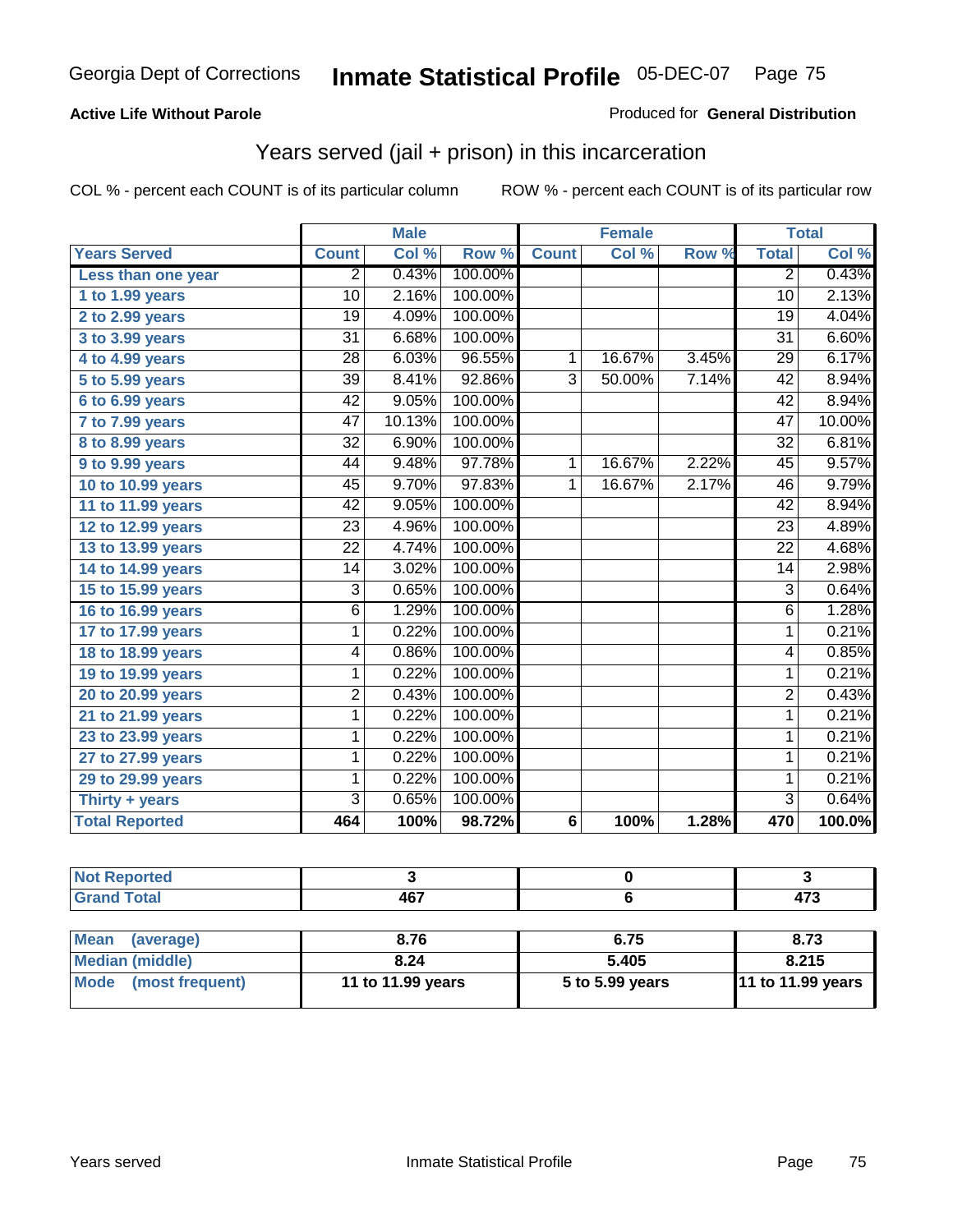#### **Active Life Without Parole**

Produced for **General Distribution**

## Results of most recent HIV tests

|                         |              | <b>Male</b> |         |              | <b>Female</b> |       |       | Total                  |
|-------------------------|--------------|-------------|---------|--------------|---------------|-------|-------|------------------------|
| <b>HIV Test Results</b> | <b>Count</b> | Col %       | Row %   | <b>Count</b> | Col %         | Row % | Total | Col %                  |
| <b>Positive</b>         | 5            | $1.07\%$    | 100.00% |              |               |       |       | $.06\%$ $\blacksquare$ |
| <b>Negative</b>         | 461          | 98.93%      | 98.72%  |              | 100.00%       | 1.28% | 467   | 98.94%                 |
| <b>Total Reported</b>   | 466          | 100%        | 98.73%  |              | 100%          | 1.27% | 472   | 100%                   |

| <b>Not Reported</b> |     |               |
|---------------------|-----|---------------|
| <b>Grand Total</b>  | 467 | $\rightarrow$ |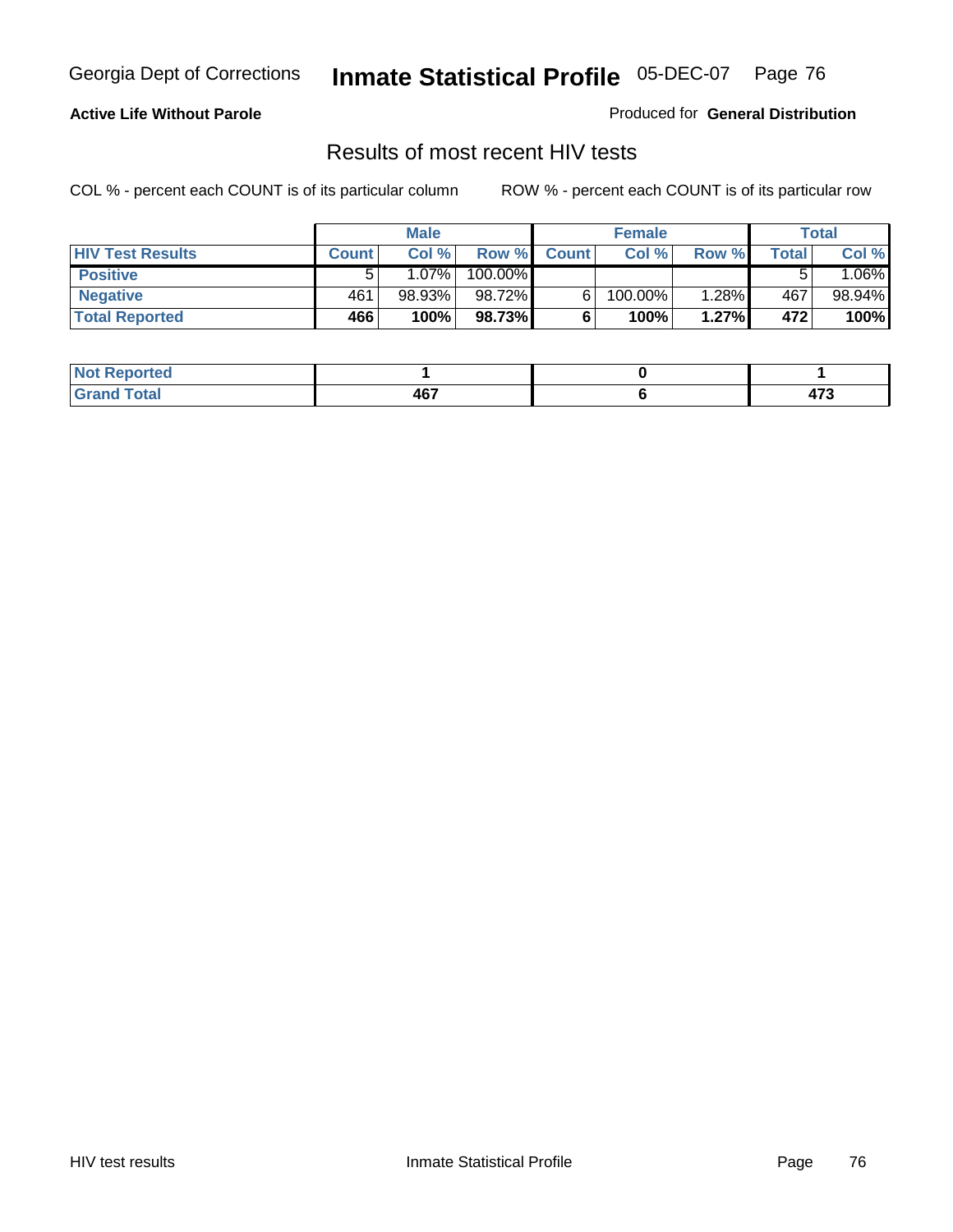### **Active Life Without Parole**

#### Produced for **General Distribution**

## Results of most recent tuberculosis test

|                                  |              | <b>Male</b> |         |              | <b>Female</b> |          |       | <b>Total</b> |
|----------------------------------|--------------|-------------|---------|--------------|---------------|----------|-------|--------------|
| <b>Tuberculosis Test Results</b> | <b>Count</b> | Col%        | Row %   | <b>Count</b> | Col %         | Row %    | Total | Col %        |
| <b>Positive on current test</b>  | 22           | 4.75%       | 100.00% |              |               |          | 22    | 4.69%        |
| <b>Positive on previous test</b> | 92           | $19.87\%$   | 100.00% |              |               |          | 92    | 19.62%       |
| <b>Negative</b>                  | 349          | 75.38%      | 98.31%  | 6.           | 100.00%       | $1.69\%$ | 355   | 75.69%       |
| <b>Total Reported</b>            | 463          | 100%        | 98.72%  | 6            | 100%          | 1.28%    | 469   | 100%         |

| <b>Reported</b><br><b>NOT</b> |               |                       |
|-------------------------------|---------------|-----------------------|
| <b>Total</b>                  | $AC^-$<br>771 | $\rightarrow$<br>91 J |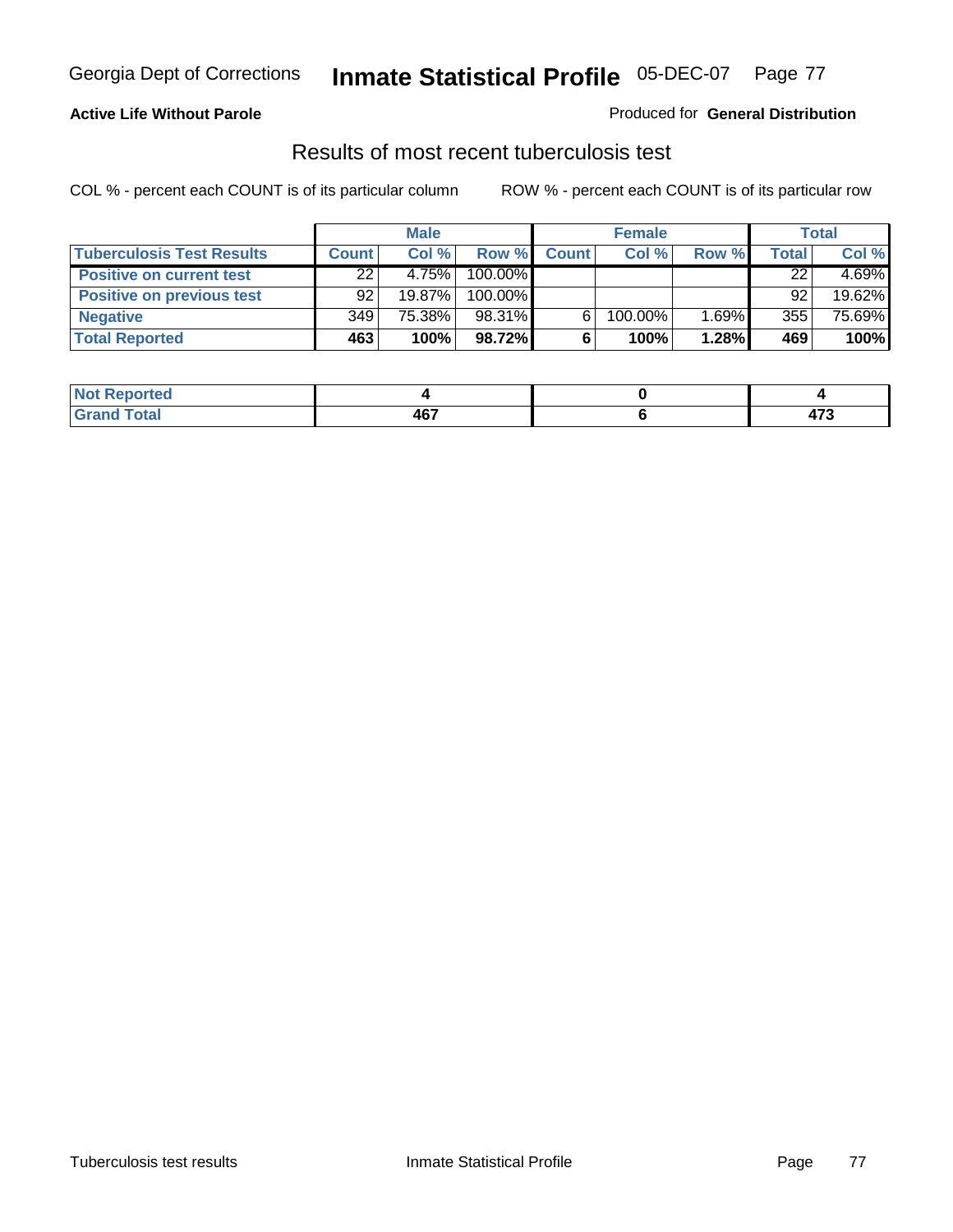#### **Active Life Without Parole**

Produced for **General Distribution**

## Results of most recent syphilis test

|                                 |                 | <b>Male</b> |         |              | <b>Female</b> |       |       | Total     |
|---------------------------------|-----------------|-------------|---------|--------------|---------------|-------|-------|-----------|
| <b>Syphilis Test Results</b>    | <b>Count</b>    | Col%        | Row %   | <b>Count</b> | Col%          | Row % | Total | Col %     |
| <b>Positive on current test</b> | 14 <sub>1</sub> | $3.04\%$    | 100.00% |              |               |       | 14    | $3.00\%$  |
| <b>Negative</b>                 | 447             | 96.96%      | 98.68%  |              | 100.00%       | 1.32% | 453   | $97.00\%$ |
| <b>Total Reported</b>           | 461             | 100%        | 98.72%I |              | 100%          | 1.28% | 467   | 100%      |

| <b>Not Reported</b> |     |                        |
|---------------------|-----|------------------------|
| <b>Total</b>        | 467 | .<br>$\cdot$ . $\cdot$ |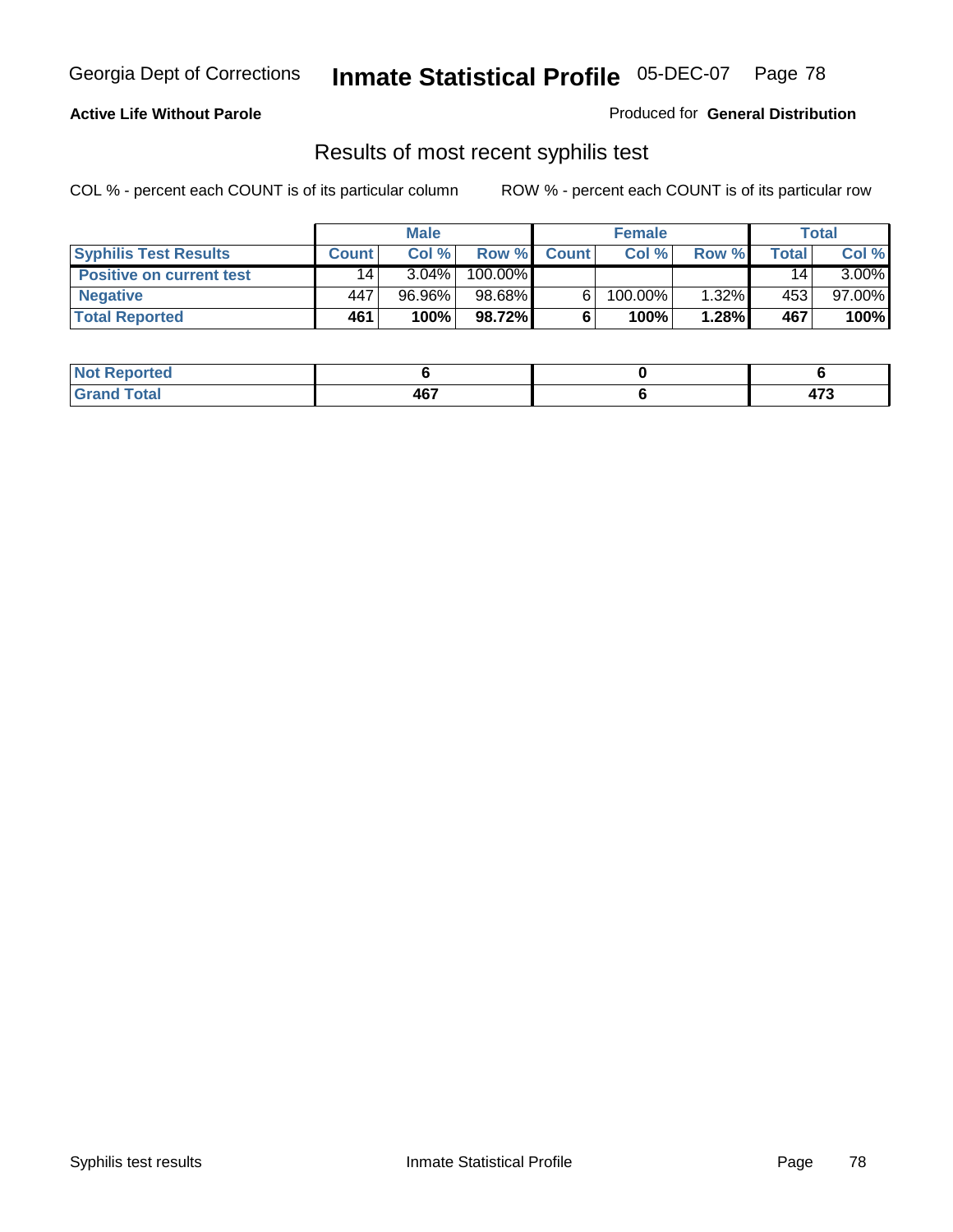### **Active Life Without Parole**

Produced for **General Distribution**

## Results of most recent Hepatitis-C test

|                                 | <b>Male</b>  |           | <b>Female</b> |              |         | Total  |        |        |
|---------------------------------|--------------|-----------|---------------|--------------|---------|--------|--------|--------|
| <b>Hepatitis-C Test Results</b> | <b>Count</b> | Col %     | Row %         | <b>Count</b> | Col %   | Row %  | Total⊤ | Col %  |
| <b>Positive on current test</b> |              | $50.00\%$ | 100.00%       |              |         |        |        | 40.00% |
| <b>Negative</b>                 |              | $50.00\%$ | 66.67%        |              | 100.00% | 33.33% |        | 60.00% |
| <b>Total Reported</b>           |              | 100%      | 80.00%I       |              | 100%    | 20.00% |        | 100%   |

| Not I<br>Reported | 463 | 468           |
|-------------------|-----|---------------|
| <b>cotal</b>      | A67 | $\rightarrow$ |
| $-$ Grs           | ישד | 71 J          |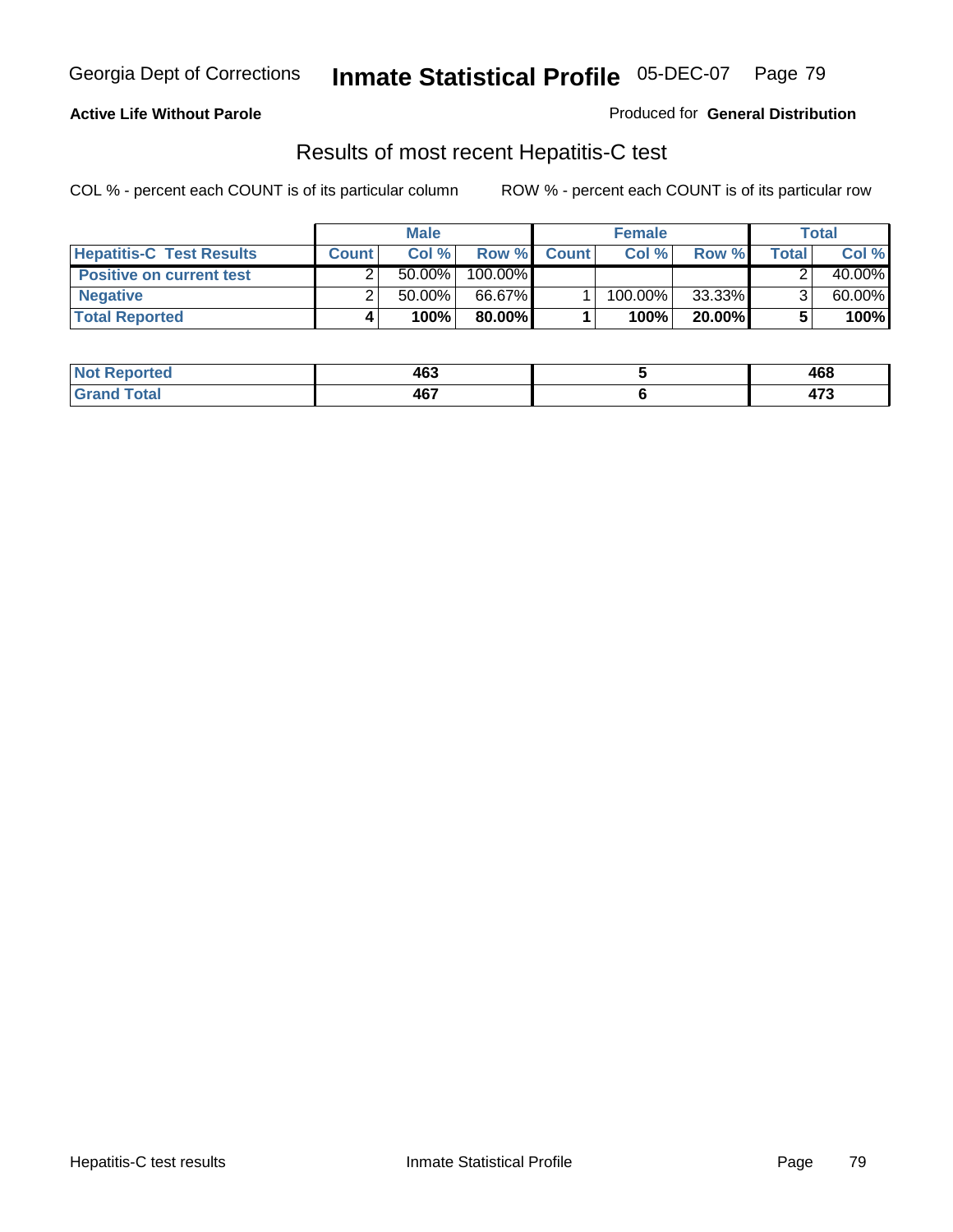#### **Active Life Without Parole**

Produced for **General Distribution**

### Results of most recent pregnancy test

|                               | <b>Male</b>  |      |          | <b>Female</b> |         |         | <b>Total</b> |         |
|-------------------------------|--------------|------|----------|---------------|---------|---------|--------------|---------|
| <b>Pregnancy Test Results</b> | <b>Count</b> | Col% | Row %    | <b>Count</b>  | Col %   | Row %   | <b>Total</b> | Col %   |
| <b>Negative</b>               |              |      |          |               | 100.00% | 100.00% |              | 100.00% |
| <b>Total Reported</b>         |              | %    | $0.00\%$ |               | 100%    | 100.00% |              | 100%    |

| orted        | 467                | A67<br>TV.<br>$\sim$  |
|--------------|--------------------|-----------------------|
| <b>Total</b> | <b>AG7</b><br>40 L | $\rightarrow$<br>71 J |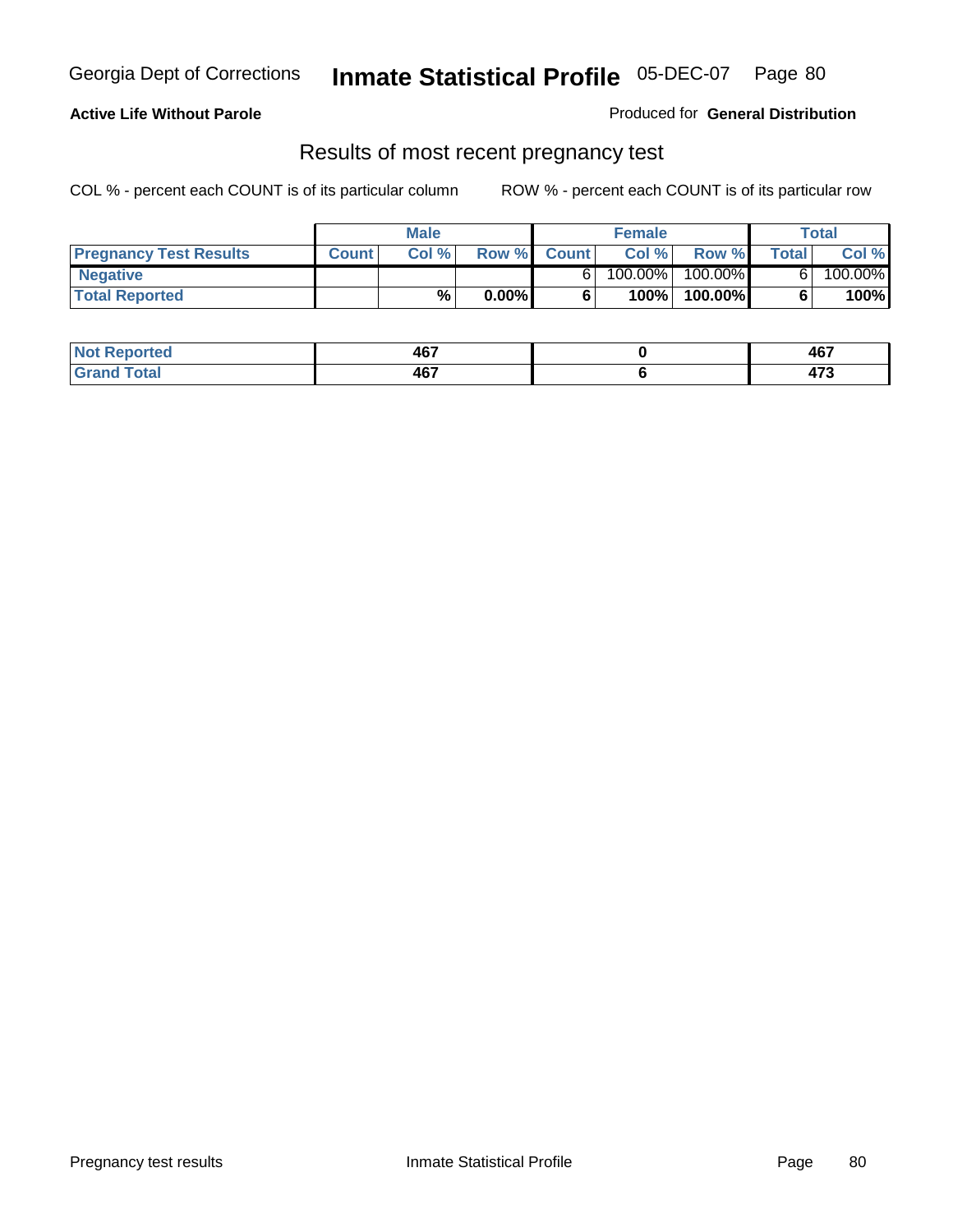### **Active Life Without Parole**

#### Produced for **General Distribution**

## Results of most recent diabetes test

|                                 |              | <b>Male</b> |            |             | <b>Female</b> |          |              | Total   |
|---------------------------------|--------------|-------------|------------|-------------|---------------|----------|--------------|---------|
| <b>Diabetes Test Results</b>    | <b>Count</b> | Col %       |            | Row % Count | Col%          | Row %    | <b>Total</b> | Col %   |
| <b>Positive on current test</b> |              | 100.00%     | $100.00\%$ |             |               |          |              | 100.00% |
| <b>Total Reported</b>           |              | 100%        | 100.00%    |             | %,            | $0.00\%$ |              | 100%    |

| <b>eported</b>       | 465 | $\rightarrow$<br><u>т.</u> |
|----------------------|-----|----------------------------|
| <b>otal</b><br>_____ | 467 | $\rightarrow$<br>41 J      |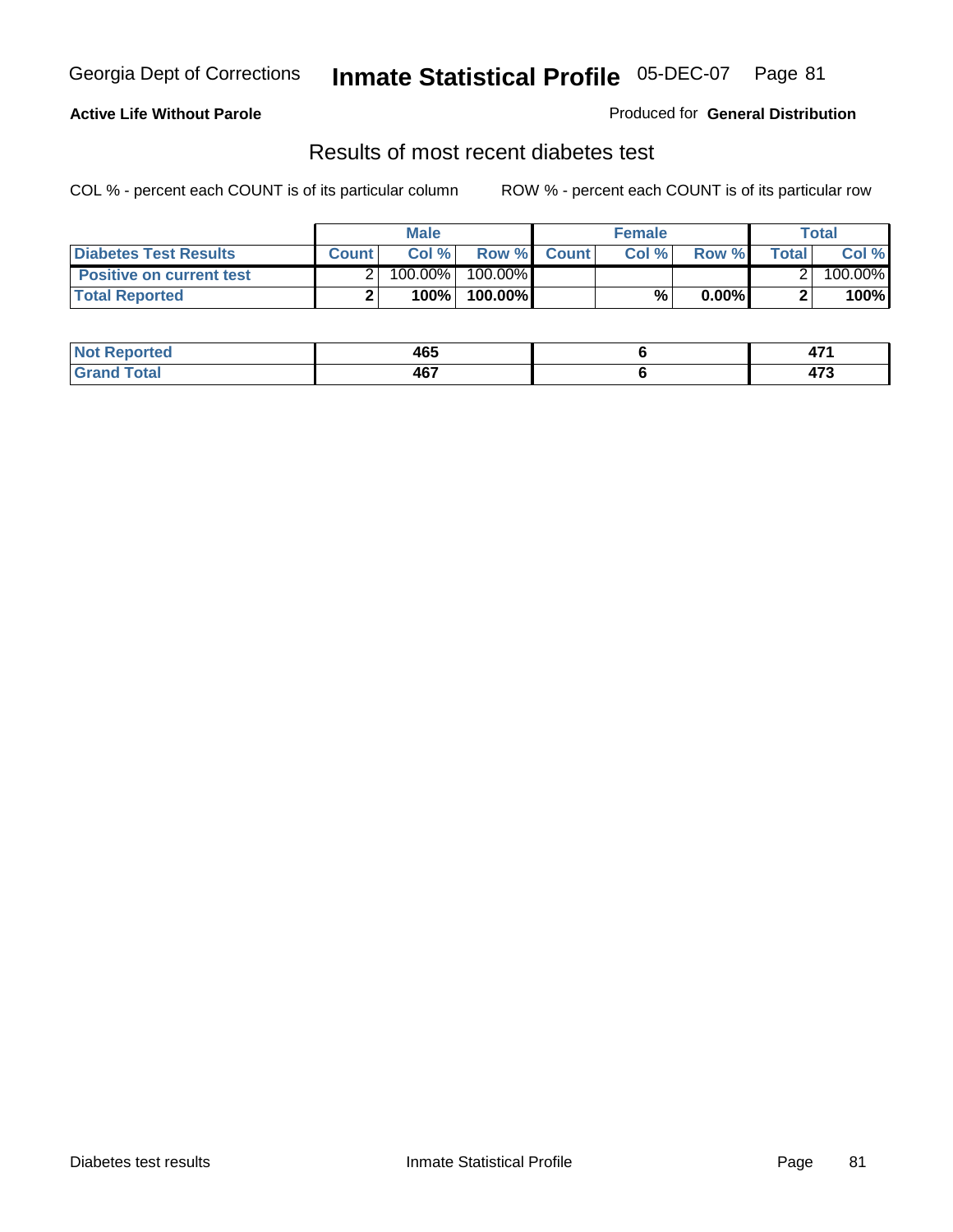### **Active Life Without Parole**

#### Produced for **General Distribution**

### Results of most recent hypertension test

|                                  | <b>Male</b>  |         |            | <b>Female</b> |      |          | <b>Total</b> |         |
|----------------------------------|--------------|---------|------------|---------------|------|----------|--------------|---------|
| <b>Hypertension Test Results</b> | <b>Count</b> | Col %   |            | Row % Count   | Col% | Row %    | Totall       | Col %   |
| <b>Positive on current test</b>  |              | 100.00% | $100.00\%$ |               |      |          |              | 100.00% |
| <b>Total Reported</b>            |              | 100%    | 100.00%    |               | %    | $0.00\%$ |              | 100%    |

| eported?     | 460               | 466                   |
|--------------|-------------------|-----------------------|
| <b>Total</b> | <b>AG7</b><br>HU. | $\rightarrow$<br>71 J |